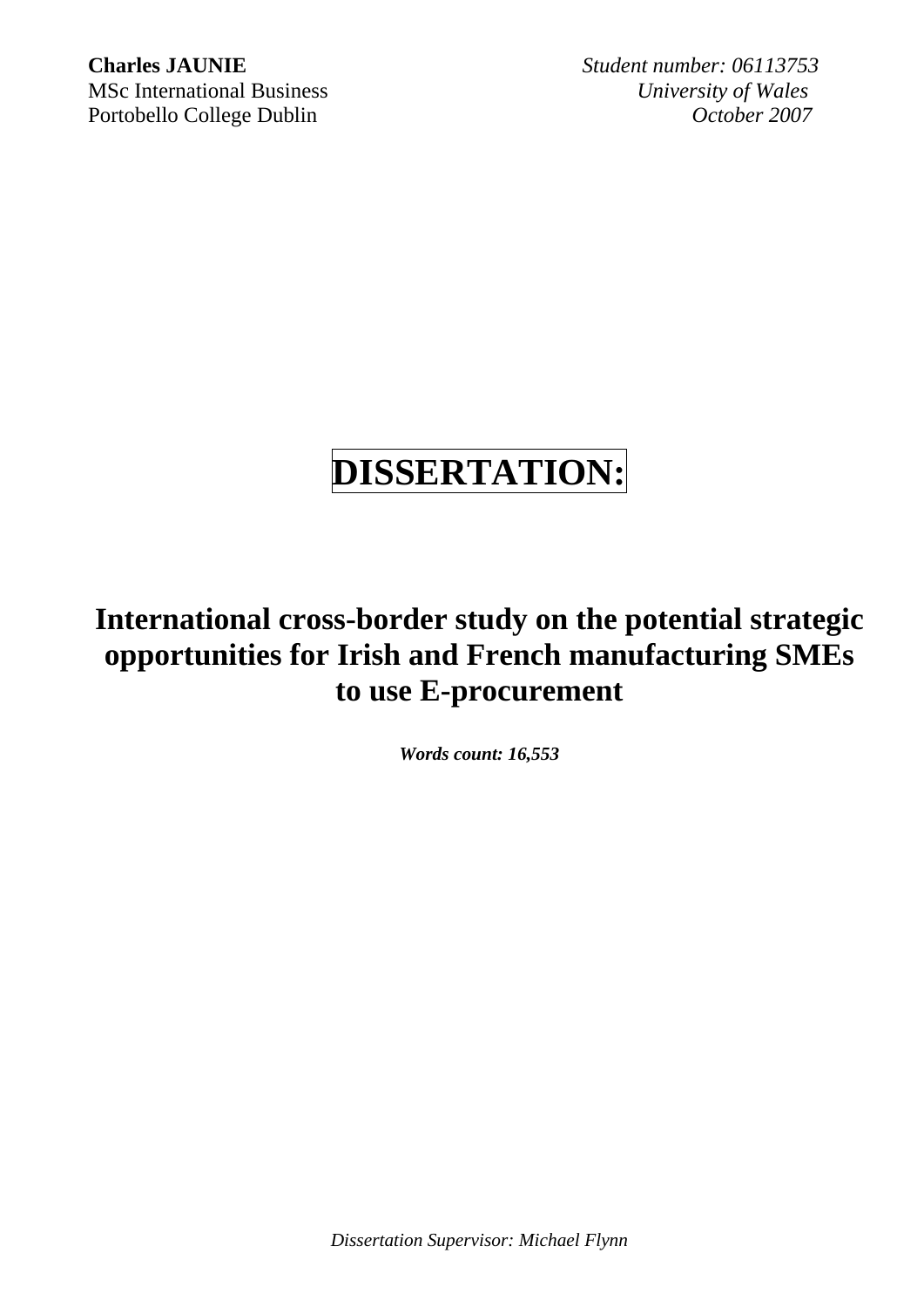## **International cross-border study on the potential strategic opportunities for Irish and French manufacturing SMEs to use E-procurement.**

*A dissertation submitted in part fulfilment of the requirements for the award of the Master of Sciences Degree (MSc.) awarded by the University of Wales, Cardiff, United Kingdom.* 

*Submitted by Charles Jaunie, Portobello College, October 2007*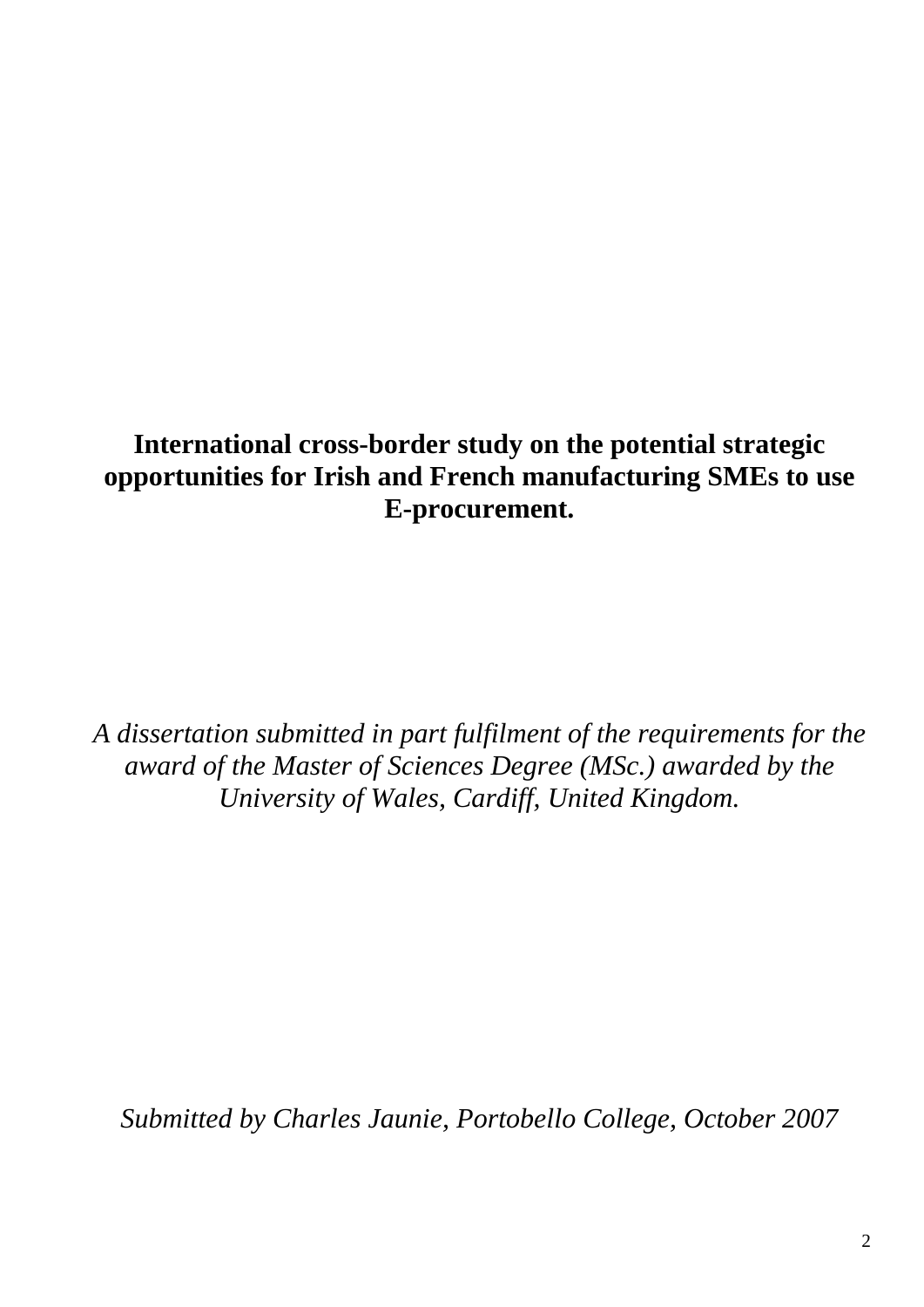## **ABSTRACT**

<span id="page-2-0"></span>The Internet phenomenon has brought considerable opportunities for industrial firms to maximise their existing purchasing processes. Initially, this paper explores the strategic business opportunities that "eprocurement" provides to manufacturing small and medium size enterprises (SMEs) with a review of the theoretical background of the subject.

It then uses empirical research from a sample of 23 Irish and French manufacturing SMEs to analyse if this category of firms are currently grasping the opportunities that e-procurement provides.

The research also identifies which exactly are the benefits as well as the inherent issues associated with e-procurement for both current users and non users of these "new" web-based business processes.

Finally, the paper suggests some recommendations to achieve further progress in e-procurement adoption and exploitation by manufacturing SMEs according to the results previously found.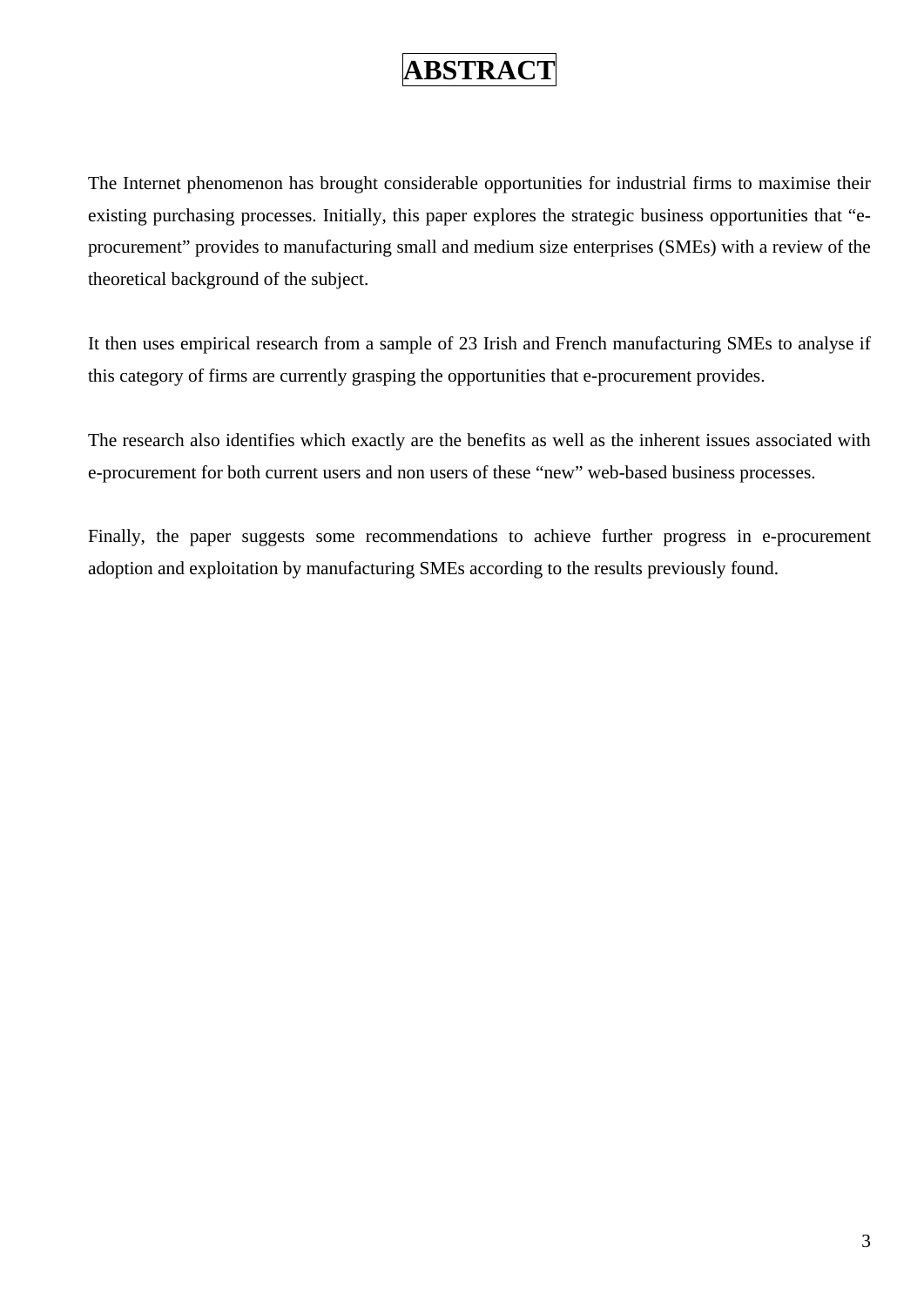## **ACKNOWLEDGEMENTS**

<span id="page-3-0"></span>I would like to acknowledge many people for helping me during my dissertation process.

First of all, I would especially like to express my deepest gratitude to my supervisor, Michael Flynn, for his generous time and commitment. He continually guided me during this process and assisted me with excellent suggestions.

I am extremely grateful for the assistance, generosity and advices I receive from Mr. Gerry Connygham, lecturer in Portobello College, Dublin, and Mr Brice Malm, Purchasing Consultant in Paris, and lecturer in the Pau Business School of Management. Their assistance helped me to develop an accurate questionnaire and to identify the best lines of research.

I owe a special note of gratitude to Shay Lynch to have always followed me during this year and to have been present every time I needed it. I would also like to take the opportunity to thank all my teachers during my Master's year in Portobello College, Dublin.

Finally, I would like to thank my family, who were always supporting me and encouraging me with their best wishes. A very special thank to my uncle for his patience and for his time. His help and suggestions have made a difference.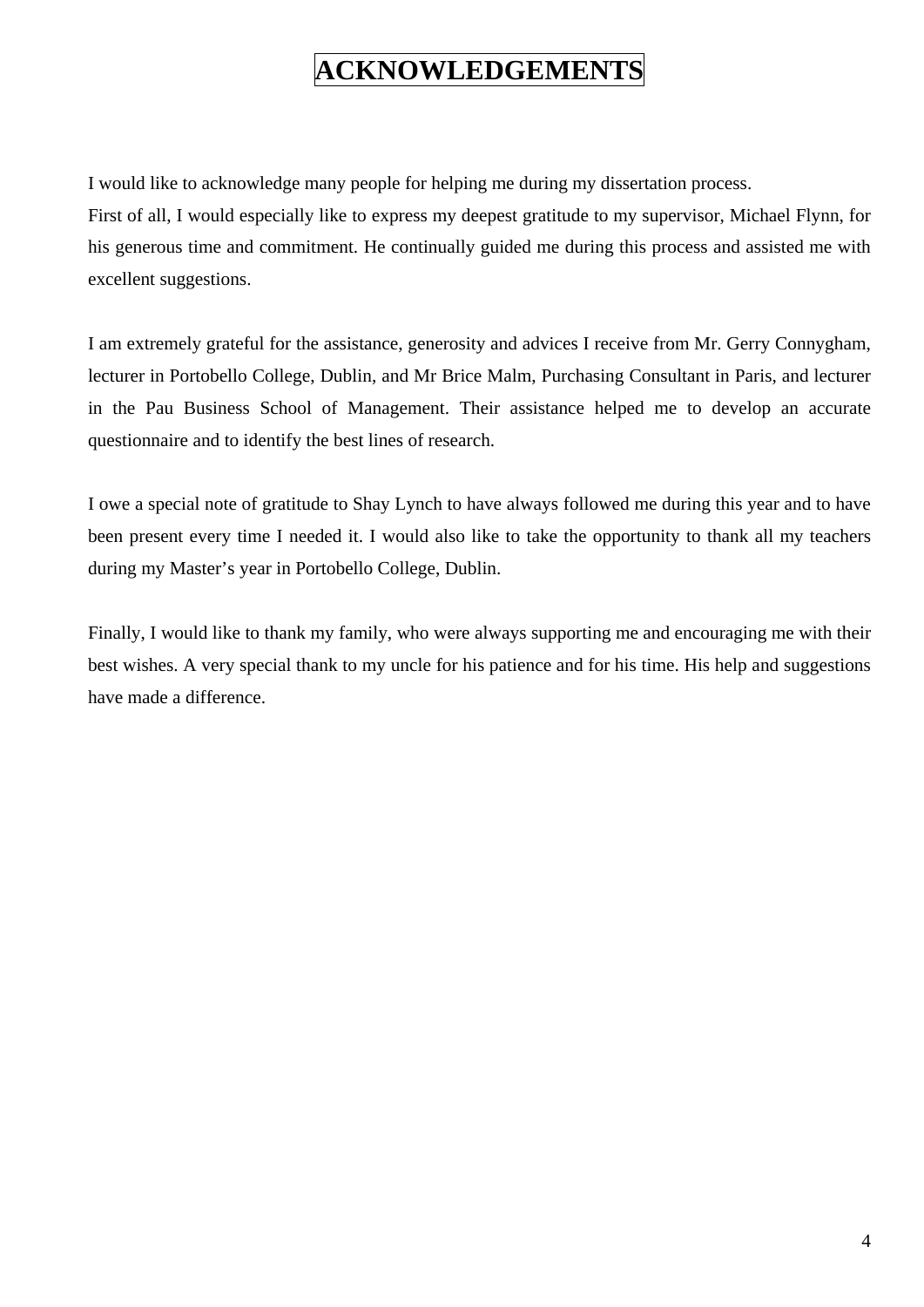## **GLOSSARY**

<span id="page-4-0"></span>Auction: mechanism for fixing a price. Two main types of auctions exist. In ascending auctions, bidders openly increase their bids and the highest bid wins. In reverse auctions (also called sourcing or procurement auctions), the bidders are the suppliers and offer ever-lower prices; the supplier with the lowest price usually winning the contract.

B2B (Business-to-business): Commercial activities involving only businesses.

B2B e-market: Any Internet site, where several sellers and several buyers come together to conduct trade (traditional definition).

B2B platform: all Internet-based technical solutions that aim at facilitating the establishment of new trading relationships between companies or at supporting existing relationships (more than e-markets).

B2B portal: Any B2B platform that can be used via a web browser.

Consortium e-market: A B2B Internet platform that has been funded and operated by a number of industry players, buyers or sellers. Typically, the owners also use this platform.

EDI (Electronic Data Interchange): Old and established standard for exchanging electronic documents between businesses.

Horizontal e-market: A B2B Internet platform focused on a certain range of products that are used by many industries, e.g. office supply.

Manufacturing: generally refers to industrial production, in which raw materials are transformed into finished products on a large scale.

MRO products: Maintenance, repair and operating equipment, e.g., office supply, machine oil, towels, etc.

Reverse auction: see auction.

RFI (Request for information): A buyer asks a potential supplier for basic information about company and products before he is invited to submit a bid or participate in an auction.

RFP (Request for proposals): A buyer asks for proposals and price quotes for a contract, e.g. a project service. The suppliers have to suggest how the project could be conducted and have to provide a price quote for their own proposal.

RFQ (Request for quotes): A buyer asks for price quotes for a clearly defined product or service.

SME: small and medium-sized enterprises, according to EU definition enterprises with fewer than 250 employees. SMEs are also called SMBs (small and medium-sized businesses). "Manufacturing SMEs" are therefore small and medium firms with operations related to the industrial production of products.

Vertical e-market: A B2B Internet platform focused on a certain industry.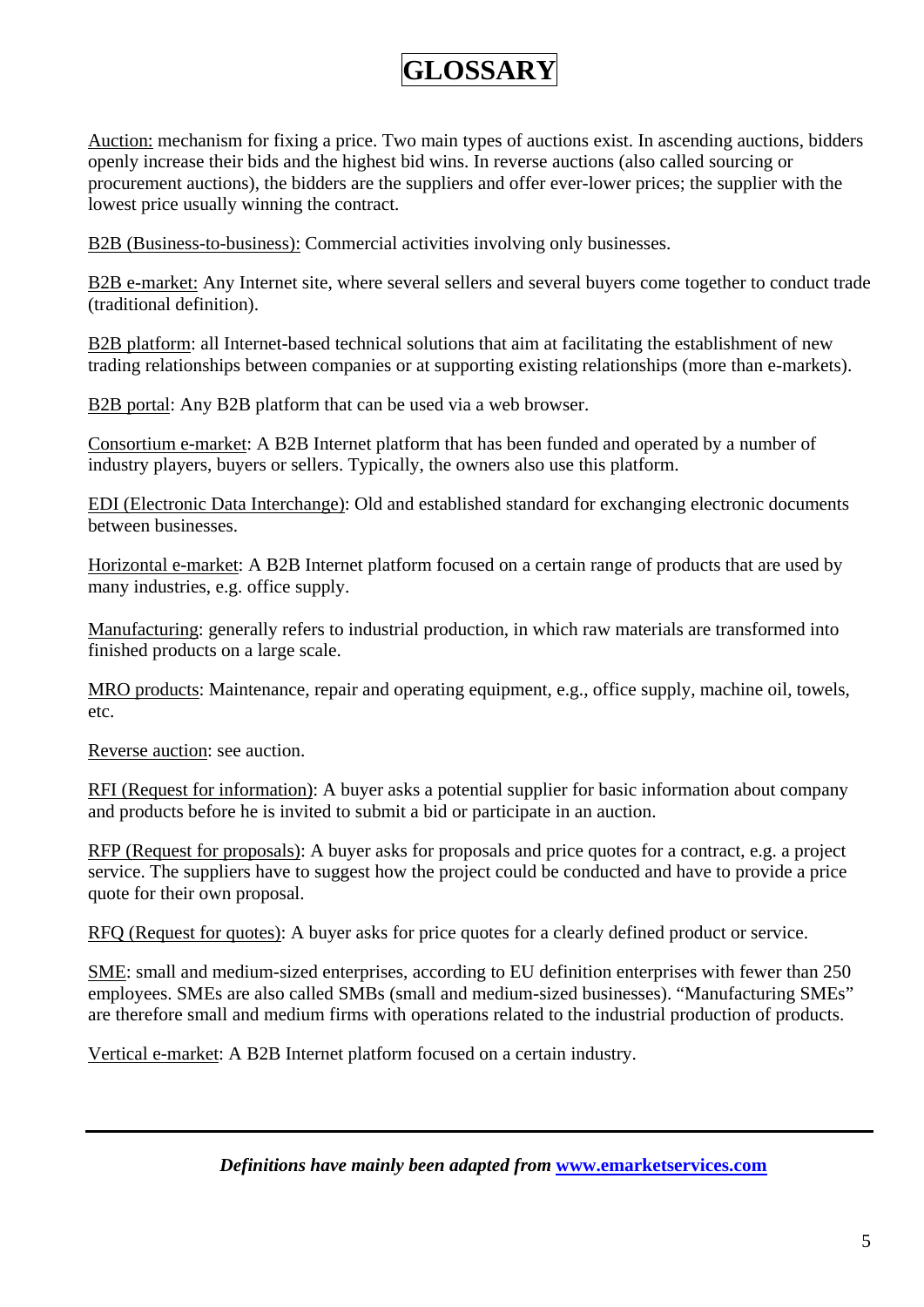## **EXECUTIVE SUMMARY**

<span id="page-5-0"></span>Nowadays, in our increasingly global, dynamic and competitive business environment, manufacturing SMEs need to be "born-global" and to find ways to become internationally competitive. E-procurement appears to be an effective way to add value to businesses and to enhance their competitiveness. These solutions, which are more affordable, flexible and easy to implement than previous generations of technologies such as EDI, have the potential to increase the efficiency and the profitability of firms, even the smaller ones.

Different e-procurement alternatives exist and can provide both operational (e.g. reduced overall procurement costs) and strategic (e.g. greater control over procurement expenditure) benefits for a firm.

However, the research undertaken reveals that a vast majority of French and Irish manufacturing SMEs do not currently use e-procurement solutions within their business activity, and therefore do not seize the opportunities that they offer.

The investigation highlights the fact that it is often due to a lack of awareness and understanding of what is involved that manufacturing SMEs develop erroneous perceptions about e-procurement and its suitability for their business, which lead them to stay away from it. These results are even more noteworthy considering that SMEs which have currently implemented e-procurement processes within their activity are considerably satisfied with those.

Consequently, as none would argue that our future will be without the use of e-business, common initiatives from both the private and public sector have to be taken in order to improve this current situation. Governments, technology providers and institutions such as Chamber of Ireland or Enterprise Ireland could for instance work together to develop awareness-raising programmes and assistance projects to support the small and medium sized sector during its first steps of e-procurement adoption.

These measures would primarily focus on increasing the performance and the competitiveness of these firms, but as SMEs represent the vast majority of firms and significantly contribute to the GDP, economy and level of employment of a country, these measures would also contribute to enhance the level of development and growth of the country.

But more than that, these kinds of initiatives could simply enable SMEs to effectively grab the opportunities our Information Society is offering….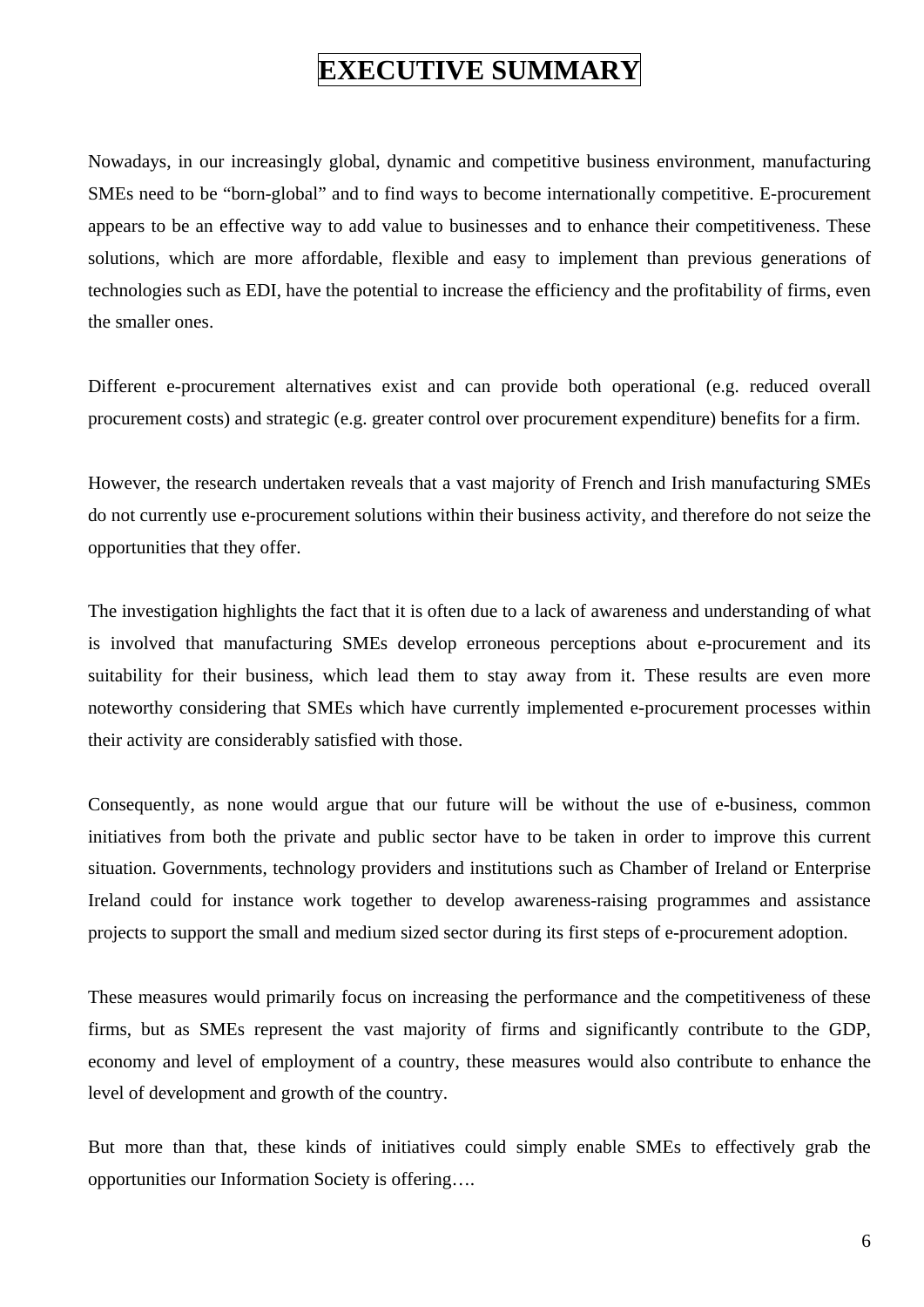# **TABLE OF CONTENTS**

<span id="page-6-0"></span>

| 2.1  |  |  |  |  |
|------|--|--|--|--|
| 2.2  |  |  |  |  |
| 2.3. |  |  |  |  |
| a)   |  |  |  |  |
| (b)  |  |  |  |  |
| c)   |  |  |  |  |
| 2.4  |  |  |  |  |
| a)   |  |  |  |  |
| (b)  |  |  |  |  |
|      |  |  |  |  |
| 3.1  |  |  |  |  |
| 3.2  |  |  |  |  |
| 3.3  |  |  |  |  |
| 3.4  |  |  |  |  |
| 3.5  |  |  |  |  |
| 3.6  |  |  |  |  |
|      |  |  |  |  |
|      |  |  |  |  |
| 4.1  |  |  |  |  |
| 4.2  |  |  |  |  |
| 4.3  |  |  |  |  |
| 4.4  |  |  |  |  |
| 4.5  |  |  |  |  |
|      |  |  |  |  |
| 5.1  |  |  |  |  |
| 5.2  |  |  |  |  |
| 5.3  |  |  |  |  |
|      |  |  |  |  |
|      |  |  |  |  |
|      |  |  |  |  |
|      |  |  |  |  |
|      |  |  |  |  |
|      |  |  |  |  |
|      |  |  |  |  |
|      |  |  |  |  |
|      |  |  |  |  |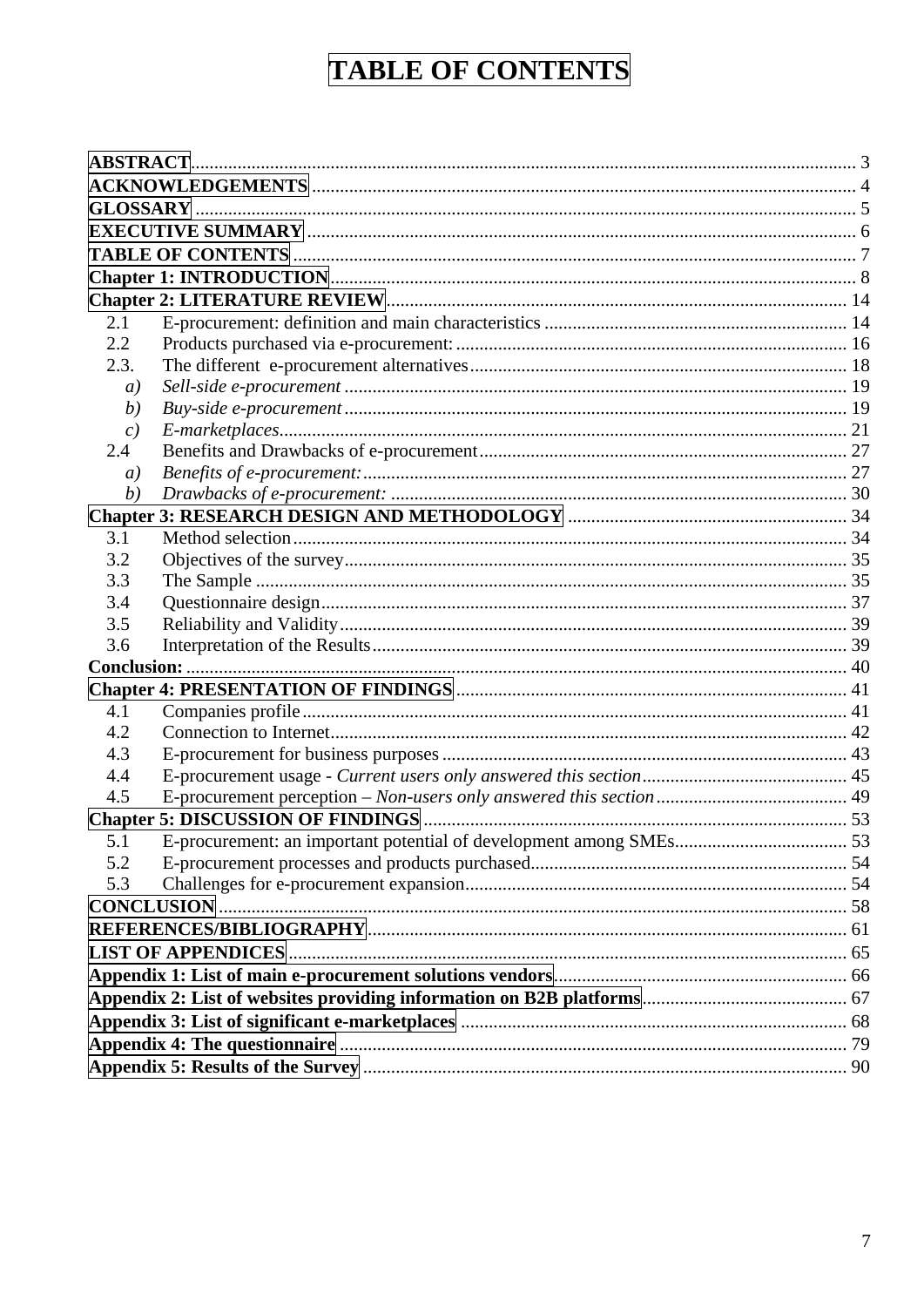## **Chapter 1: INTRODUCTION**

<span id="page-7-0"></span>Today, the business and more particularly the industrial world is increasingly characterized by a global, highly competitive, dynamic and fast moving environment and it is no more possible for any business entity to be "purely" domestic. Indeed, the increased competition from mainly Asian countries (e.g. China, India, Vietnam, etc) and the recent development of Information and Communication Technologies (ICT) have dramatically "flattened" the world, and every company, regardless of its size, its country of origin or its area of activity, is influenced in some way, positively or negatively, by the "globalization" phenomena. This is particularly true for manufacturing SMEs, which can not be anymore only "domestically" focus. One of their most important challenges nowadays is indeed to bypass domestic markets and to be "born-global", by finding new ways to be more competitive internationally and to add value to their organizations at a global scale. This situation appears to be especially true in "small" countries such as Ireland, where the potential size of the domestic market is relatively restricted and limited.

It is widely agreed that a major factor of an industrial firm's competitiveness comes from a constant research to reduce its costs. Indeed, "an organization's supply chain can be viewed from a systems perspective as the acquisition of resources (inputs) and their transformation (process) into products and services (outputs) that are then delivered to customers" (D. Chaffey, 2002, p.218); and the less inputs a firm will have to pay for, the more it will increase its chances to be more competitive on the marketplace. Purchases are therefore important because they represent the first source of costs for a company, whatever sector of activity. The amount of purchases in an industrial firm, for instance, represents about 60 to 70 % of the turnover, which places the purchasing function as the most expensive activity of an organization, and therefore as one of the main opportunity for companies to improve their competitiveness. Moreover, rapid customer order fulfilment puts manufacturing firms at the heart of the supply chain performance. In today's market, because of the globalization phenomena and of the emergence of an increased worldwide competition, SMEs must thus be cost-efficient to "survive". That is why, because of their direct impact on the margin, the upstream supply chain activities of a manufacturing company (procurement and inbound logistics) have become strategic nowadays, and an optimised purchasing system has become critical to stay competitive.

"Technology is vital to supply chain management since managing relationships with suppliers, customers and intermediaries is based on the flow of information and the transactions between these parties" (D. Chaffey, 2002). Indeed, the development of technology applications has caused fundamental changes within the business world facilitating new models of supply chain management, and it has brought considerable new opportunities for organisations to reduce their costs, to add value and to be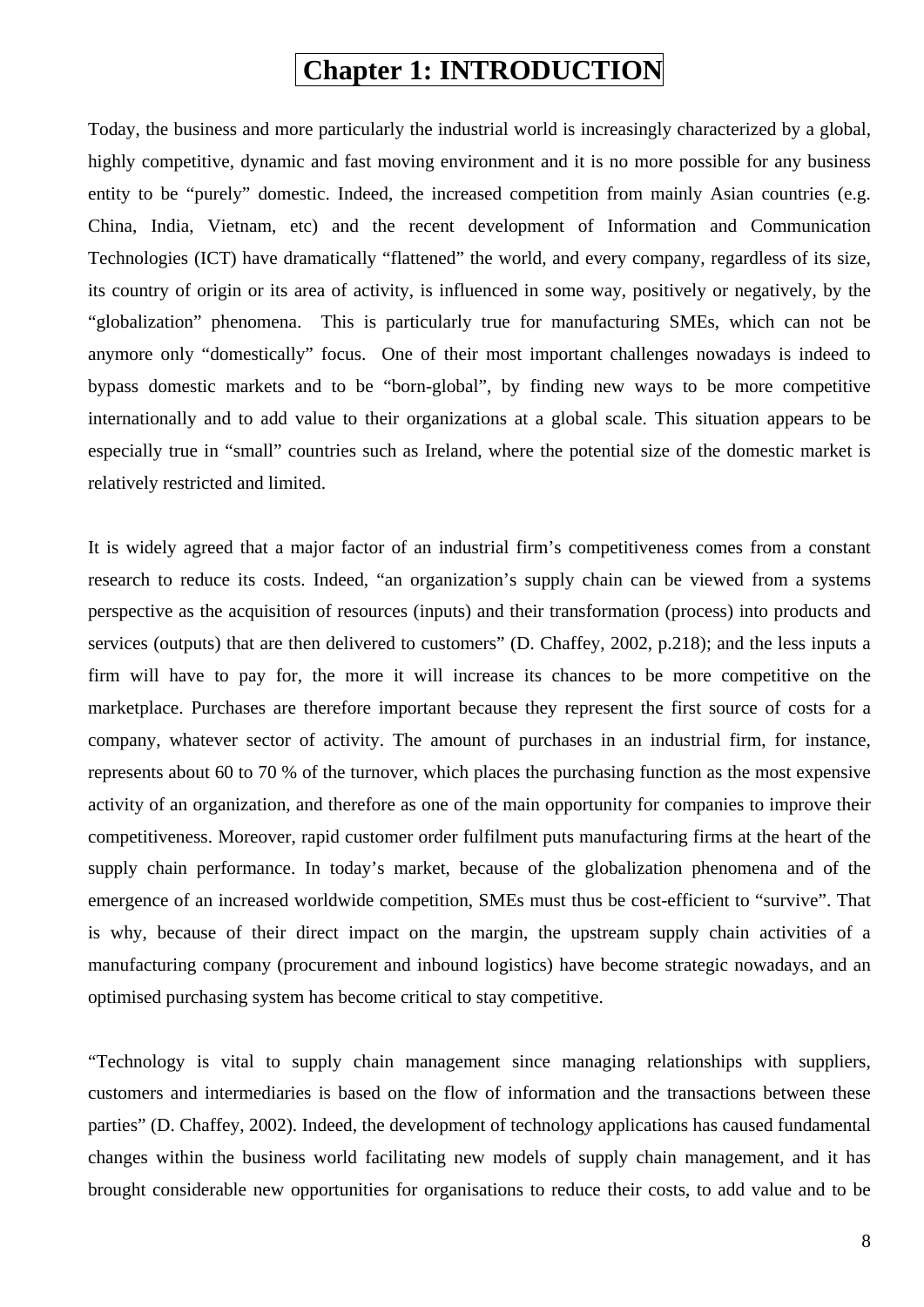more competitive in their purchasing activities. Thus, "electronic communications can be used to enhance the value chain by making value chain activities such as procurement more efficient" (D. Chaffey (2002), and purchases have become even more strategic because of the apparition of electronic tools and processes such as:

- **ERP (Enterprise Resource Planning),** which is designed to help a company integrate all of its manufacturing finance, production, distribution and other internal business functions into one information system (such as SAP, BAAN, MRP, MRP II). ERP and Supply chain management softwares include here concepts such as demand forecasting tools and planning capabilities to coordinate various activities.
- **EDI (Electronic Data Interchange),** which can be defined as "a technique, based on agreed standards, which enables computers in different organizations to successfully send business or information transactions from one to the other" (Lysons, 2000). "A considerable saving on postage, stationery and staff processing time is claimed for EDI ; and further savings are due to shorter lead times, which lead to lower stocks" (Baily et al, 2000).

However, the diversity and cost of implementation of these electronic tools "seemed to have prevented it from becoming the easily available hook for globally connecting suppliers and customers" (Turban et al., 2006), and although for example EDI was able to link up the companies, "it never really took off as small and medium-sized companies could not afford an EDI link to each partner they worked with" (D. Amor, 2002). Indeed, EDI, which creates one-to one relationship between businesses that have wellestablished practices, has been proven to be costly, difficult to implement (because it requires highly structured and proprietary technology to send transaction documents) and to be unable to leverage implementations across multiple trading partners, even though a lot of efforts have been done by vendors to standardize as much as possible EDI transactions. ERP softwares, which allows corporations to manage resources strategically, have also been a very costly expenditure for SME companies to justify, and "although ERP applications provided significant improvement by integrating all internal applications and processes, theses applications were not built to provide web-access or functions to work with external partners" (Rayport and Jaworski, 2002). The financial cost of these tools (due to the high implementation, customization and training expenses associated with these processes) was thus one of the main reasons why SMEs have been discouraged to integrate these tools.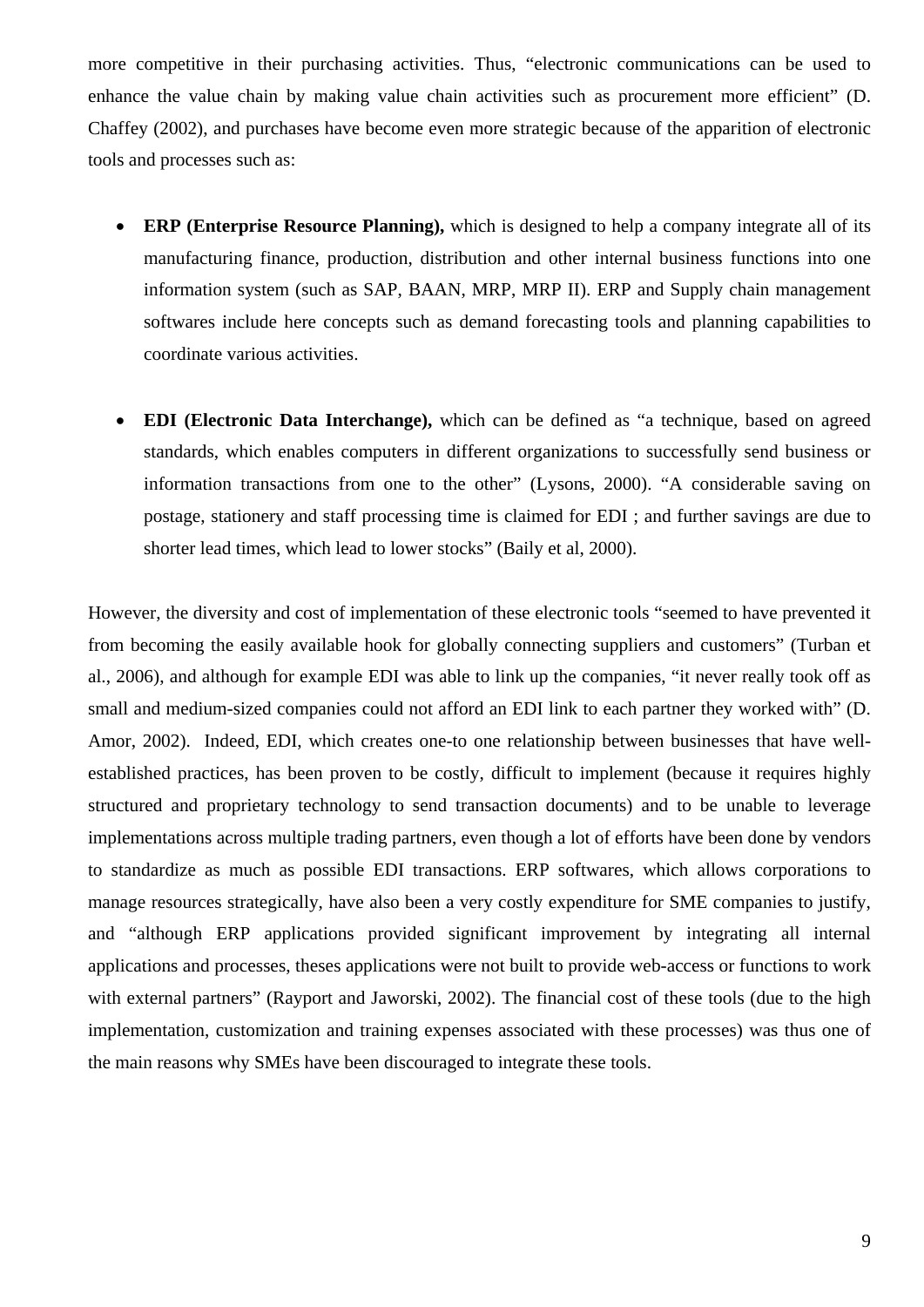Monczka and Carter (1998) have recognized some of the main indicators of an opportunity to implement EDI as being:

- "a high volume of paperwork transactions of documents"
- "numerous suppliers"
- "a long internal administration lead time associated with the purchasing cycle"

Therefore, MNEs' activities appeared to fit much better with the implementation of these electronic processes.

Moreover, these IT tools were proved to provide "packaged software applications which were hard to customize, and companies were often forced to change the way they conducted activities in order to conform to the best practices embedded in the software" (Porter, 2001). ERP and mainly EDI have created a considerable force for "standardized activities" and companies were forced to adapt their ways of doing things to the different softwares. That is mainly why SMEs have been reluctant to use and to integrate these processes within their activity because that would have partially meant to lose their flexibility which represent their main competitive advantage within the business world.

Thus, these electronic tools, and particularly EDI, which were expected to deliver such a global standard, have proved to be more suited to larger scale businesses than SMEs.

However, the Internet appears to provide a better technological application than previous generations of IT such as EDI did. Indeed, "because Internet is an open platform with common standards, companies can tap into its benefits with much less investment than was required to capitalize on past generations of information technology" (Porter, 2001). Internet architecture, together with other improvements in software architecture and development tools, has therefore turned IT into a far more powerful tool and it is now much easier to customize packaged internet applications. Rayport and Svokla (1996) contend that the Internet enables value to be created for a firm by gathering, organizing, selecting, synthesizing and distributing information in an efficient way (the processing is machine-based or virtual rather than paper based) and at a relative affordable price. D. Chaffey (2002, p.230) argued that Internet technology provides a more efficient and a lower cost communications structure to do business, and the use of ebusiness technologies to enhance supply chain efficiency "is always increasing in importance because it offers a viable strategy for increased profitability" (Talluri et al, 2005). Thus, the Internet has opened "affordable" opportunities for every firm to maximize their supply chain activities and/or their procurement processes, and Swaminathan and Tayur (2003) explained that firms now can use the Internet not only to develop highly-integrated supply partnerships or to diversify their supply base and hedge risks, but also to obtain for example lower costs though auctions.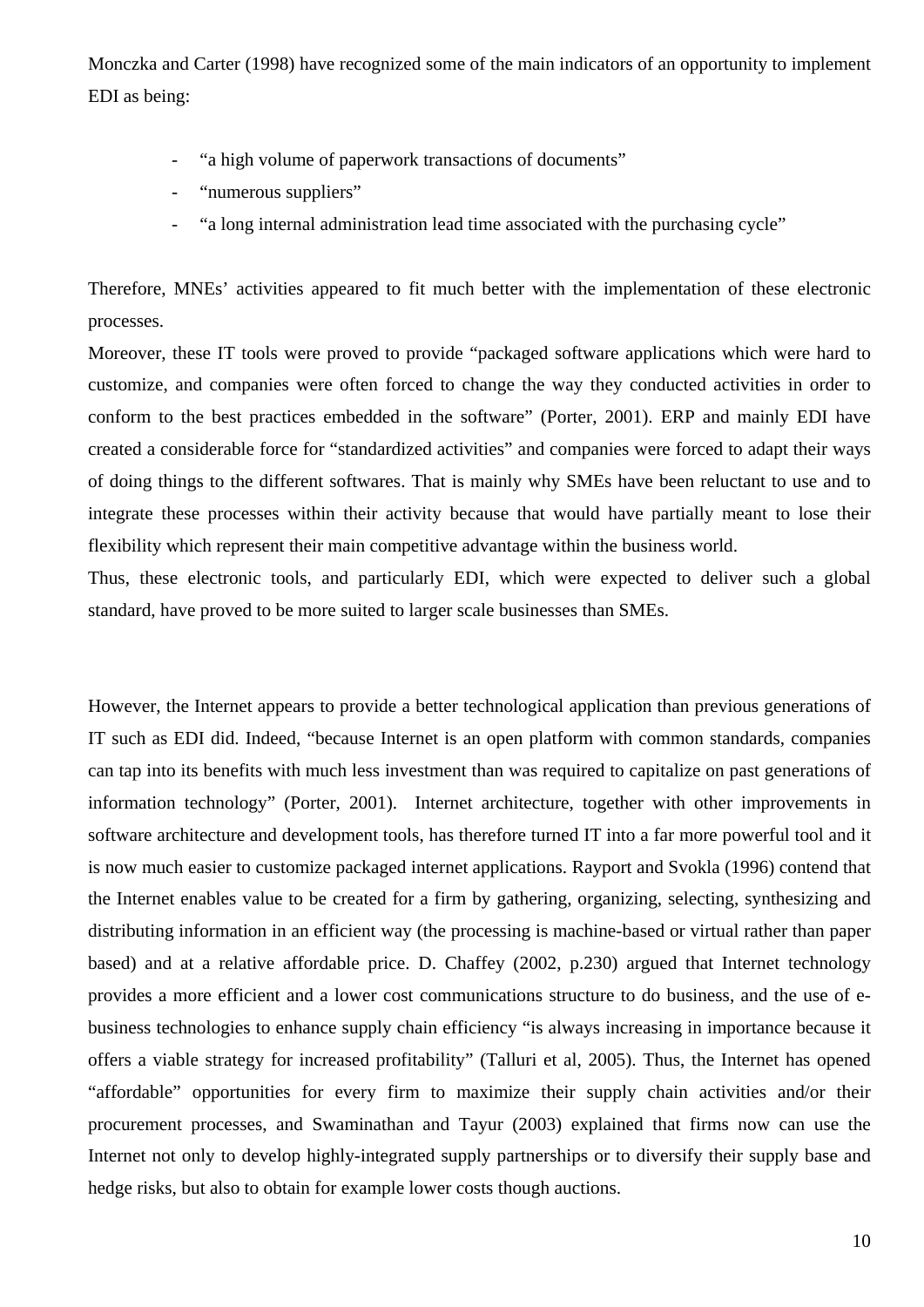Indeed, e-procurement, which was has been defined by Turban et al. (2004) as the use of web-based technology to support the key procurement processes (including requisitioning, sourcing, contracting, ordering and payment), is currently one of the most discussed topics in supply management, with the potential to change dramatically the way purchasing is carried out (Morissey and Pittaway 2004, Buvik 2001, Rigby and Zook 2002, and Kraljic 1993). E-procurement seems now to provide important strategic opportunities for manufacturing SMEs, by keeping the flexibility they need to "survive", and by having the power and the potential to eliminate "traditional" constraints such as time, distance, location or transaction costs. Internet enabled capabilities for a firm provide the opportunity to make the procurement processes "much more efficient through low cost and improved speed, with a little special software (e.g. catalogue software) or hardware needed to set up such activities" (Thomson and Singh, 2001). This new business medium offers many benefits to businesses such as cost reduction, high reliability, convenience, improved services and relationship building. Indeed, e-procurement allows online ordering and order tracking and inventory management, helps organizations to reduce their costs by making manuals and technical documentation available online to trading partners/customers, speed up the development and approval processes, reduce the need for meeting and can improve business relationship (because of the close collaborative working through for instance an extranet support). Thus, e-procurement solutions seem to deliver a much higher return for less investment than past electronic business-to-business transactions did, which is much more appropriate for industrial SMEs.

Nevertheless it is important to counterbalance these benefits as many of the early claims about eprocurement have been exaggerated and overestimated during the Internet "boom" at the beginning of the 2000's. Frequently, the costs and the efforts needed to use such Internet services have been understated, but nonetheless B2B Internet trading technologies still do provide significant benefits for companies, included SMEs.

For many companies, the use of Internet technologies has become a routine task for their procurement processes, but it seems that only a few percentages of firms, mainly only MNEs, have seized this opportunity. Indeed, evidence suggests that little is being e-purchased by firms in general and buyers are having difficulty in making e-procurement decisions (Hawking et al., 2004; Leonard and Spring, 2002 and Wyld, 2002). In a report published in 2001 by the University of Ulster, Irish SMEs were said "to be lagging behind in e-commerce and e-business performance". The survey was sent to 800 firms in the whole of Ireland (400 in Northern Ireland and 400 in the Republic), and the report revealed that even if 88% of these companies have access to the Internet, only a very few of them are really using ICT for business purposes. Consequently, most of the SMEs do not meet the challenges of the "Information Society", and nearly only larger enterprises are grasping the opportunities offered by the ICT development. This is unfortunately too often due to the ignorance of what is involved or to the mistaken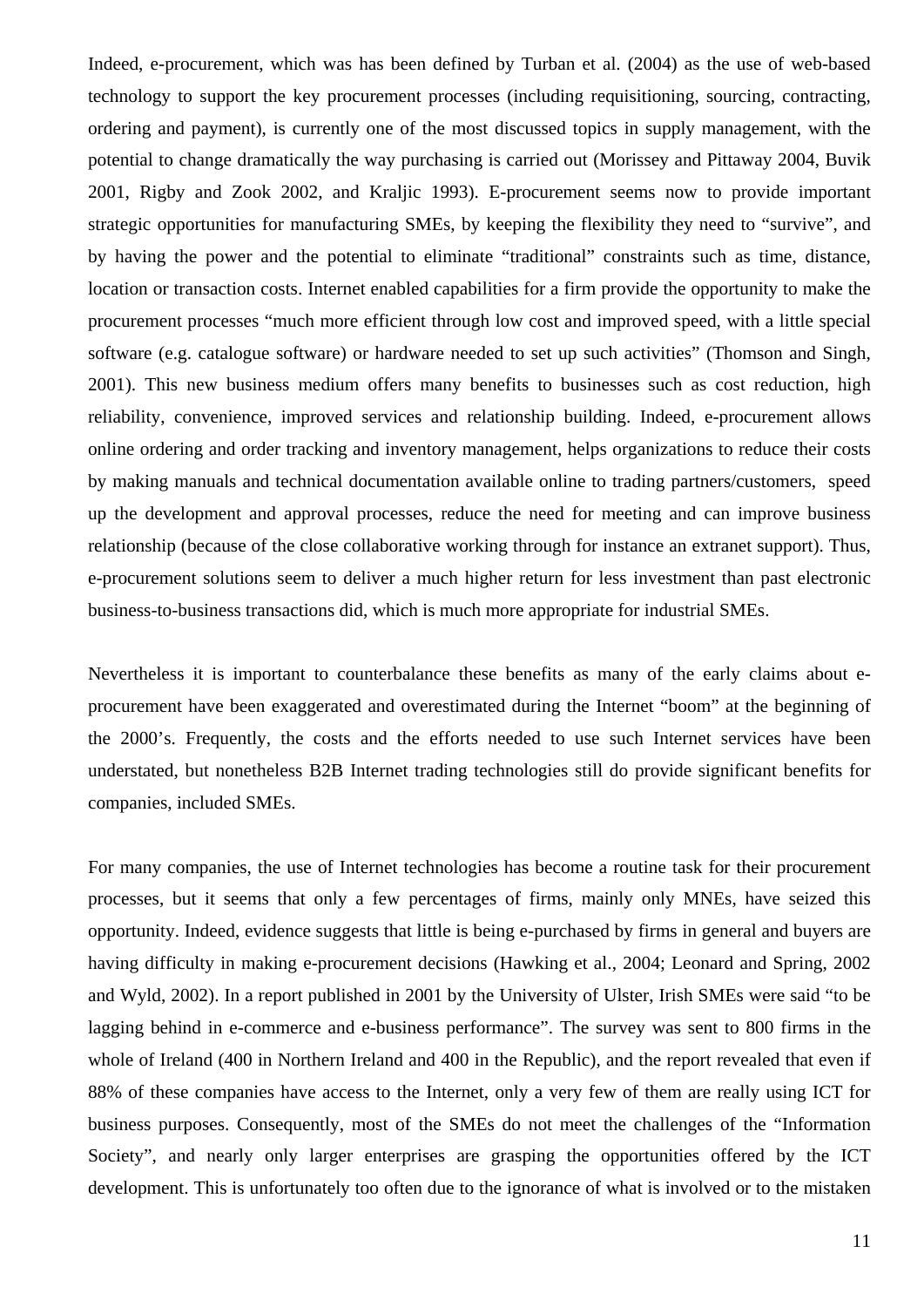belief that their business is not suitable for doing business through the knowledge economy. These findings are even more disturbing when we know that SMEs represent in every country the large majority of business entities.

Consequently, e-procurement, which seems to be a relatively easy and "cheap" way to add value and to get an international competitiveness for SMEs, appeared to have been neglected and underused for some "unclear" reasons, such as a lack of awareness and understanding of the opportunities.

The goals of my dissertation are explicitly to give accurate answers to the following questions:

- What is exactly meant under the term e-procurement, which still appears to be "fuzzy" and "vague" for many people and organizations?
- What kind of different e-procurement solutions are available to SMEs and what are the concrete benefits and advantages of such solutions?
- What are the main weaknesses and drawbacks of such processes for SMEs?
- What purchases could be taken on-line by SMEs and where does e-procurement fit in their corporate strategy?
- Which manufacturing SMEs are currently using web-based solutions for their purchasing activities?
- What are the main barriers to e-procurement adoption for SMEs nowadays?
- What can be done to increase the development of these practices?

This dissertation is organized as follows: I will focus the Chapter 2 of my dissertation on a precise literature review of the topic, which will carefully and clearly describe e-procurement, its background and its different processes, the potential benefits and strategic opportunities for SMEs to use them, while at the same time pointing out various weaknesses and drawbacks of such applications. This chapter will relate to the general theory surrounding "e-procurement" through the collection and the use of secondary data, and it will therefore represent the academic and the "desk" research of the dissertation. Although the topic is relatively "complex" by its nature, I have decided not to go to deep in a meticulous description of the different processes, and I have more focused my attention on the business side of the topic rather than on the technical one.

Chapter 3 will then present the methodology I used to build a survey to analyse if about 6 years after the survey of the University of Ulster has been done, things have changed about the relationship between SMEs and ICT, by focusing on the procurement activities. This survey will collect primary data to give an "up-to-date" picture of the situation by analysing if these "new" web-based ways to purchase are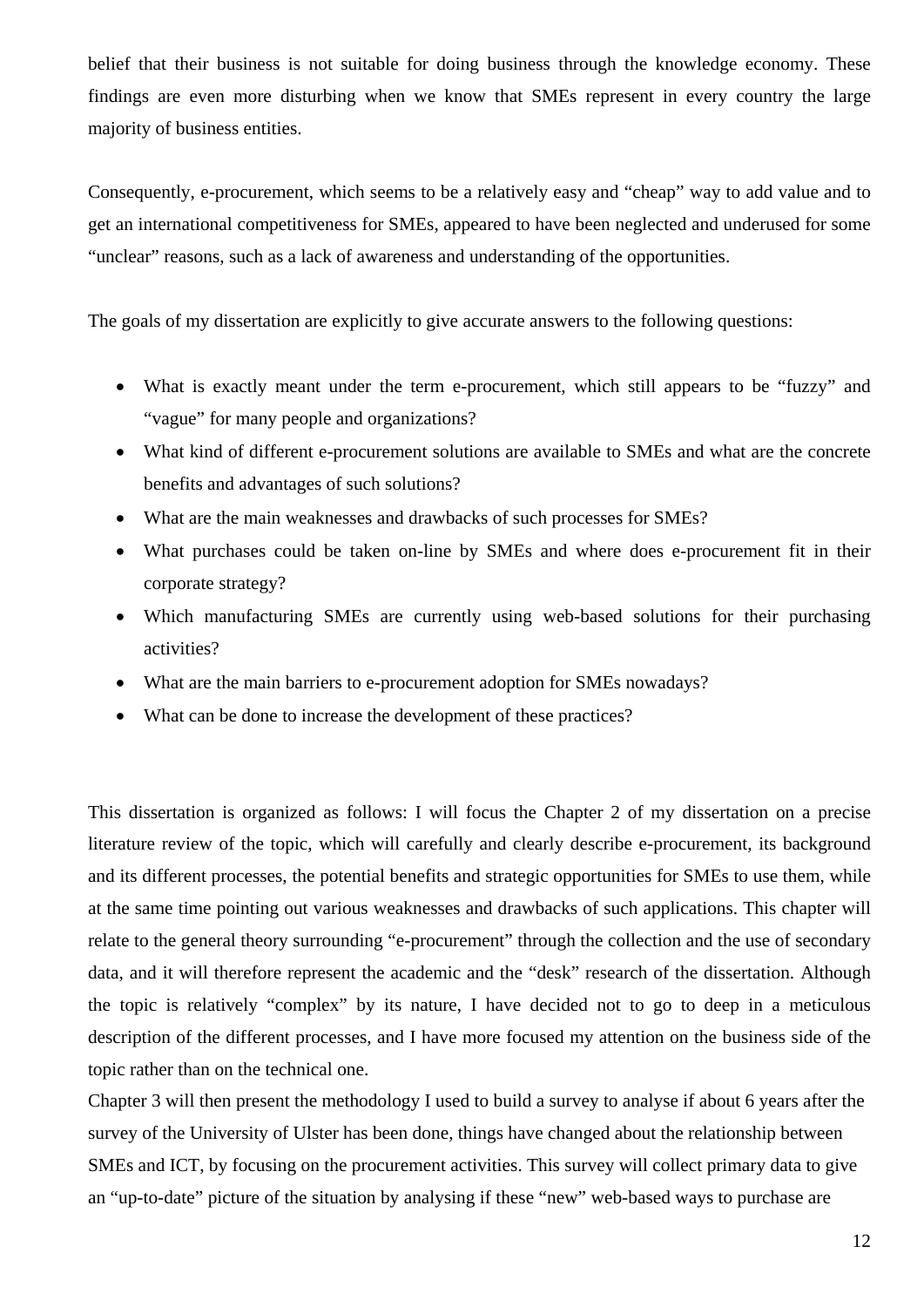currently used within Irish and French SMEs and if not, to analyse the reasons why. The international comparative facet of this study will show us if there are any differences within the two countries about the use of these "recent" processes. This survey will also try to identify potential paths for extending or facilitating e-procurement activities to SMEs. The Chapter 4 of my dissertation will show a complete and clear illustration of the questionnaire results, followed within the Chapter 5 by comments and a discussion of these findings.

Finally, we will draw up a conclusion to highlight the implications of the research results for the future as well as the main areas for further researches on the topic.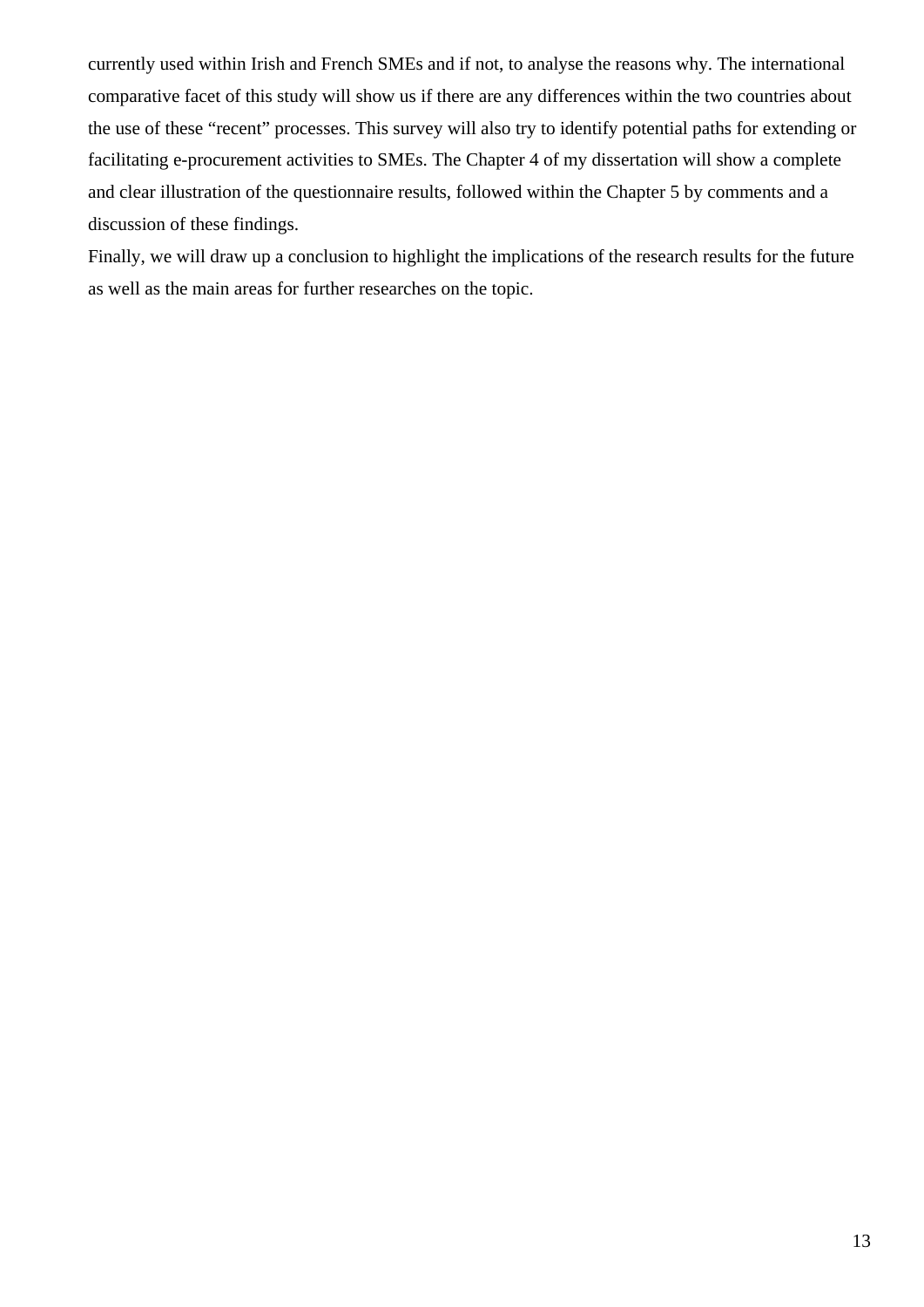## **Chapter 2: LITERATURE REVIEW**

#### <span id="page-13-0"></span>**Introduction:**

In this chapter we will focus on reviewing existing literature about e-procurement with a major concern on their suitability for manufacturing SMEs. This chapter, which represents the "desk" research of this dissertation, is divided into four different sections:

- $\triangleright$  A general definition of e-procurement and of what is meant behind the term.
- $\triangleright$  The description of the different products which can potentially be purchased through eprocurement.
- $\triangleright$  The analysis of the different e-procurement alternatives that can be used for SMEs.
- $\triangleright$  The presentation of the main benefits and drawbacks of these processes.

#### **2.1 E-procurement: definition and main characteristics**

"Today, the emergent ideas connected with quality, responsiveness and the elimination of waste have focused attention on the supply-chain, and hence on supply" (Baily et al, 2000). The importance of purchasing activities within a company, especially manufacturing ones, is large, mainly due to the fact that "it is seen as an area for adding value, not simply reducing costs" (Baily, 1998). The terms purchasing and procurement are often used interchangeably, but as Kalakota and Robinson (2000) indicate, procurement has generally a broader meaning. According to them, procurement refers to all activities involved with obtaining items from a supplier, and this includes purchasing but also inbound logistics such as transportation, goods-in and warehousing before the item is used. E-procurement has then, been defined by D. Chaffey (2002) as the "electronic integration and management of all procurement activities including purchase request, authorization, ordering, delivery and payment between a purchaser and a supplier". Talluri et al. (2005) have defined it as "the IT systems that companies can use in the automation of their procurement processes". Contrarily to some common ideas, e-procurement is not new, and electronic procurement systems exist for decades with mainly Electronic Data Interchange (EDI) applications. However, because of their costs and their lack of flexibility, these systems did not bring important opportunities for SMEs to add significant value to their business activity.

But things have changed with the apparition of the Internet, with sourcing technologies emerging during the dot-com era, and e-procurement solutions becoming "more affordable, flexible and easy to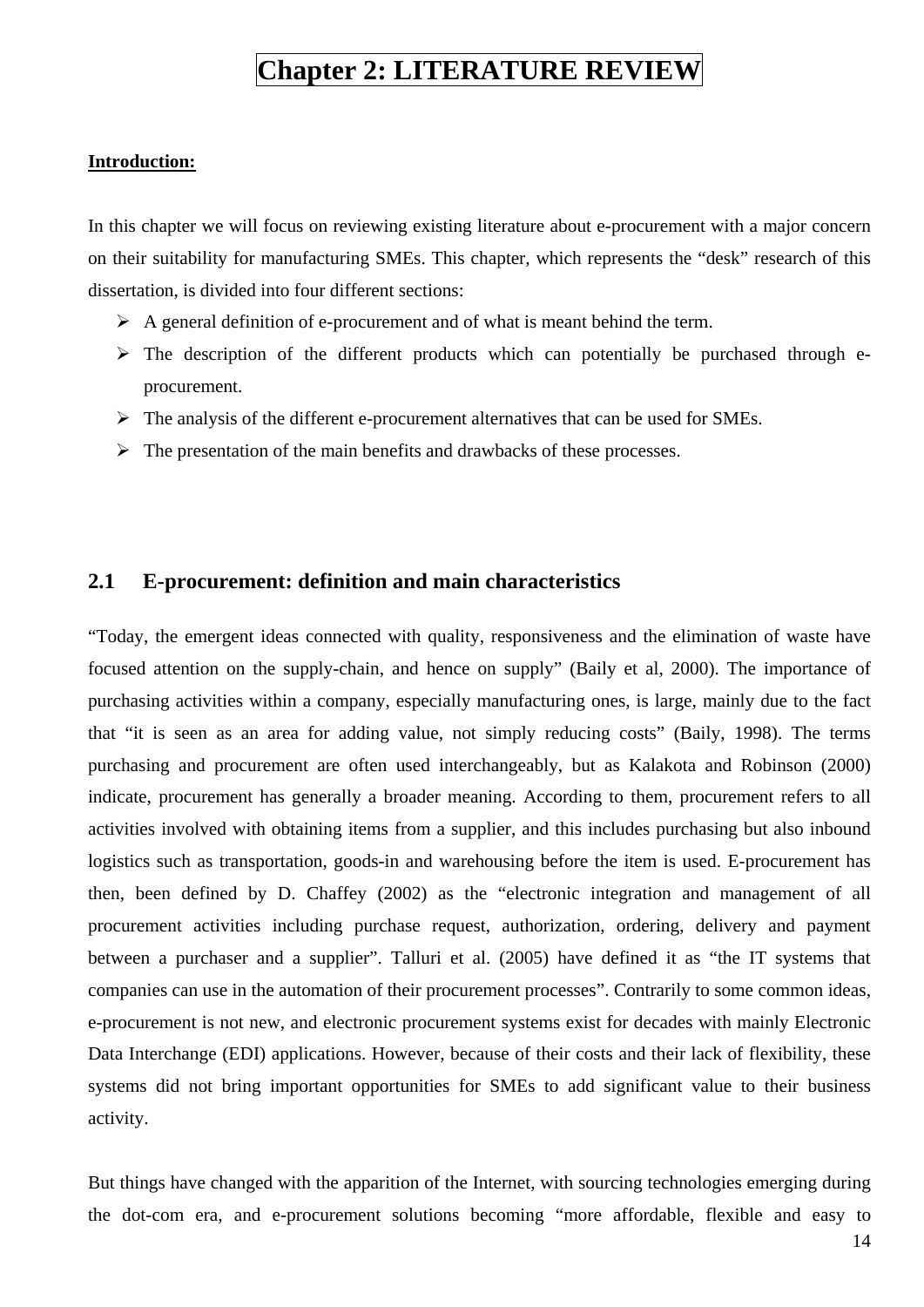implement" (Metz, 2002). Indeed, "a wide selection of e-procurement software packages and other infrastructure are now available at a reasonable cost" (Turban et al, 2004). E-procurement solutions can play today "a key role in improving purchasing processes in enterprises through automating requisitions and purchase orders for goods and services, decentralizing buying, connecting to suppliers directly, and improving employee compliance with preferred supplier policies" (Forrester research, 2007).

The electronic procurement process within the supply activity of a firm can be illustrated through the following model:



**The e-procurement process** 

*Source: Adapted from E-Business: Roadmap for success (1999) by R. Kalakota and M. Robinson* 

According to A. Fisher (2000), e-procurement is even "more than simply putting purchasing decisions online, and its functions also include suppliers and buyers into the purchasing network and rethinking of business processes such as transactions".

Rayport and Jaworski (2002) explain that e-procurement can be utilized to purchase both products and services, a product procurement generally requiring an e-catalogue of items for sale, and the procurement of services generally involving a request for information or proposal (RFI or RFP) $^{1}$  $^{1}$  $^{1}$ ". Thus, in most of the case, the implementation of e-procurement needs the presence of a software to allow the automation of the buying and replenishment process and to reference the associated ecatalogue(s). P. Richer (2004) explains that these e-catalogues, which actually represent the basis of eprocurement, are the wave of the future because they ensure data integrity and cost reductions in communications between partners. They are furthermore today available at a low-cost, which provide

 $\overline{a}$ 

<span id="page-14-0"></span><sup>&</sup>lt;sup>1</sup> See Glossary p. 5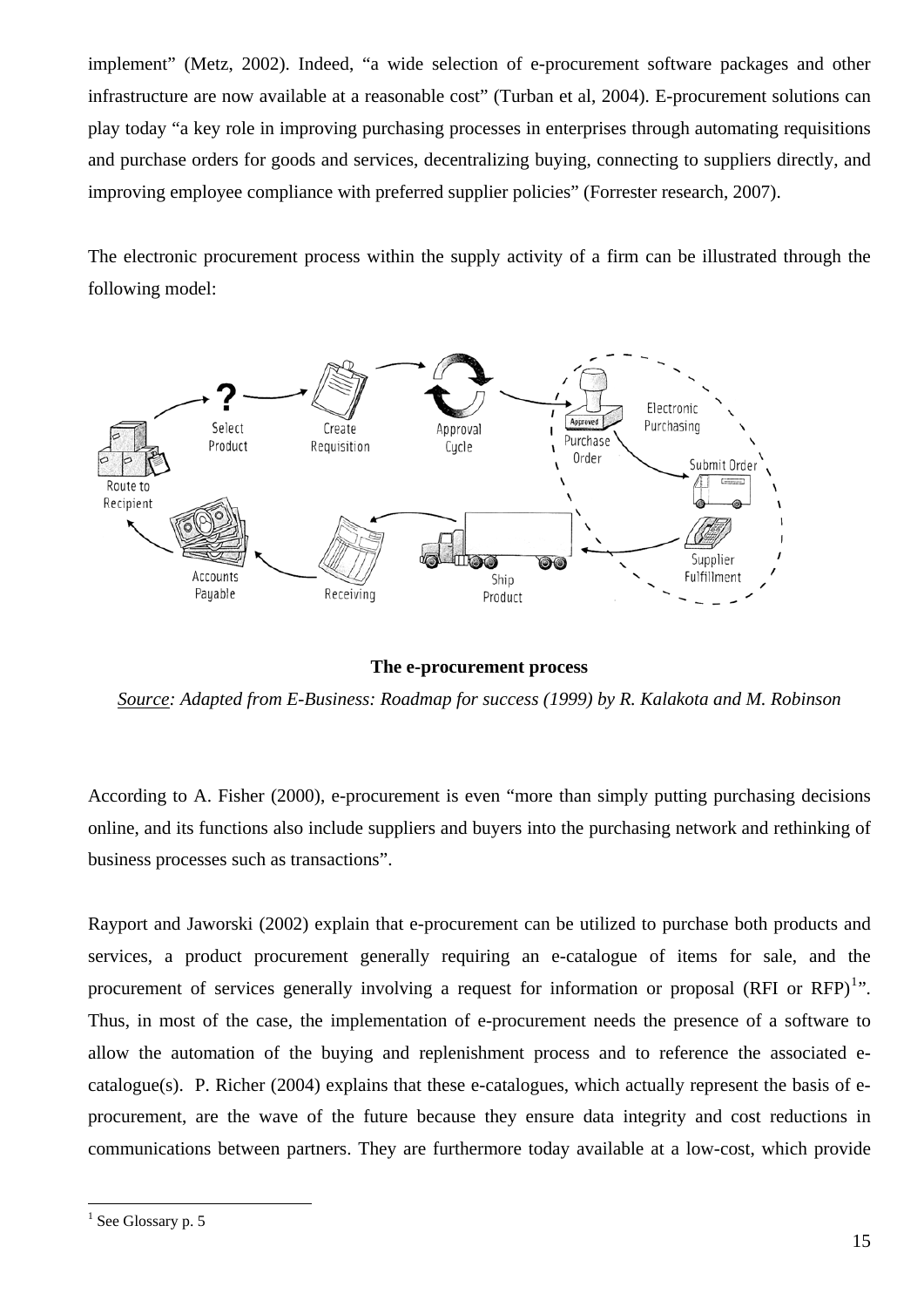<span id="page-15-0"></span>huge opportunities for SMEs to use them within their business activity. Suppliers have thus today the opportunity to build an e-catalogue at a relatively low-price to sell their products through the web, and this can help buyers to motivate their supplier "community" to move into e-procurement.

But to totally understand e-procurement, we first need to identify what are the different types of products that businesses buy, and how they buy them.

### **2.2 Products purchased via e-procurement:**

Rayport and Jaworski (2002) explained that a typical business must purchase a wide variety of products and services, and these can be divided into two broad categories:

- o **The strategic products and services** (also called direct materials), which are directly involved in core business activities such as production and delivery. These are often referred as the "production-related procurement" and are critical to the operation of a business. Direct procurement of strategic products and services, such as raw materials, components and parts, occurs in manufacturing settings only.
- o **The non-strategic products and services** (also called indirect materials), which are supporting the business, but which are not part of core business activities. These are referred as "nonproduction related procurement" and include office supplies, furniture, information systems,  $MRO<sup>2</sup>$  $MRO<sup>2</sup>$  $MRO<sup>2</sup>$  goods and a range of services from catering and buying travel to professional services such as training or consulting. These low-value items (because they do not involve proprietary know-how and are not critical to competitive differentiation) are required and managed on a daily basis to run the day-to-day business, but do not contribute directly to the primary inputs and outputs from which the organization obtains its revenue stream. The MRO are particularly important in manufacturing because they are needed by employees to run the organization day to day, and thus are common and frequent purchases of small amounts generating a large number of invoices.

Then, the second important distinction in business purchasing is how products and services are bought. According to D. Chaffey (2002) and S. Kaplan (2000), these products are bought through two different ways:

 $\overline{a}$ 

<span id="page-15-1"></span> $2$  Maintenance, Repairs and Operations. See Glossary p. 5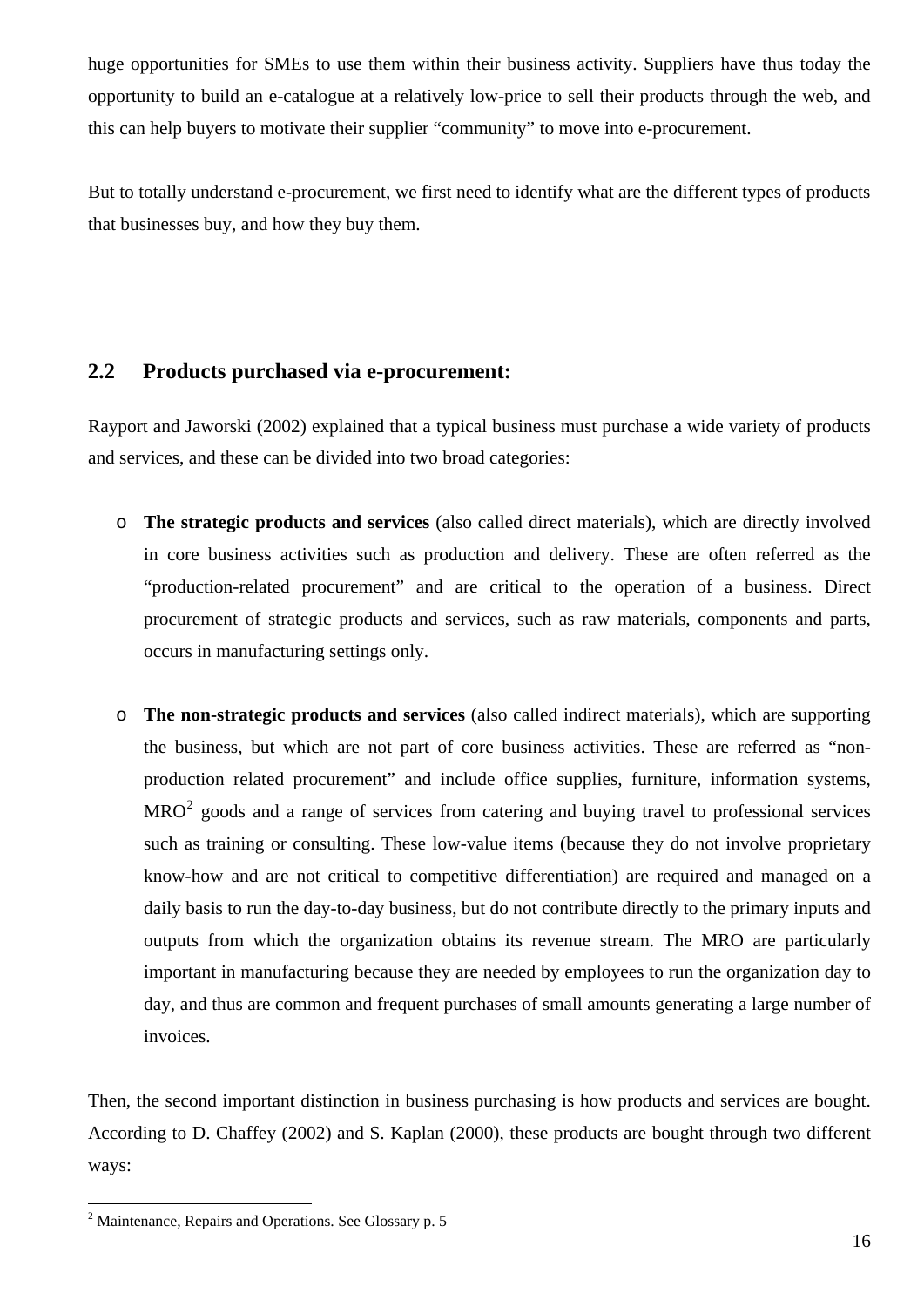- o **The systematic sourcing**, which represent negotiated contracts with regular and qualified suppliers, typically long term relationship.
- o **The spot sourcing**, which is the fulfilment of immediate needs, typically commoditized item for which it is less important to know the credibility of the supplier. Thus, "spot transactions rarely involve long-term or ongoing relationship with the supplier" (Kaplan and Sawhney, 2000).

"E-procurement can support the purchase of both direct and indirect materials" (Turban et al, 2004). However, research has shown that the spot and the systematic sourcing of non-strategic products and services, especially MRO, seem to be the areas where e-procurement offers the biggest opportunities. Indeed, even if improvement can also be made in purchasing direct materials, the treatment of MRO (and/or office supplies) invoices implies often long, repetitive and sometimes very expensive administrative procedure for firms. The time spent for the treatment of these MRO purchases can be considered as a waste of time to the detriment of more important and strategic purchases that bring stronger added value. Besides, research has shown that the length of the process can increase the risk of appearance of errors, and the time spent to resolve these administrative problems is even more penalizing. D. Amor (2002) explains that although the operating resources do indeed account for a large amount of a company spending, the buying process is often not well organized and managed, which appears to be especially the case for SMEs. Indeed, up to now, the Internet has mostly been used as a strategic tool to electronically manage the purchasing processes of big manufacturing firms (e.g. VW, Renault, Airbus, etc), although in many SMEs, paper-based methods are still used to acquire and manage operating resources such as ordering new pencils and phone lines. Dreis (2000) explains that much of these processes appear to be costly and time-consuming, because they often require a clerk to re-enter the data, and it can become an administrative logjam as various individuals or departments are involved in the approval cycle. Therefore, as there is rarely a need for a close relationship with an MRO supplier, the procurement of these items represent one of the biggest opportunities for improvement and savings at most organizations, especially manufacturing SMEs. However, e-procurement does not appear to provide major significant opportunities concerning the sourcing of direct materials, where "personal relationships between the members of the buying unit and the supplier still seem to be important" (Chaffey, 2002). Moreover, it is even more important for smaller firms to have and maintain special personalised relationships with their suppliers as these relationships often are the source of sustainable comparative advantage for them over other firms, both large and small.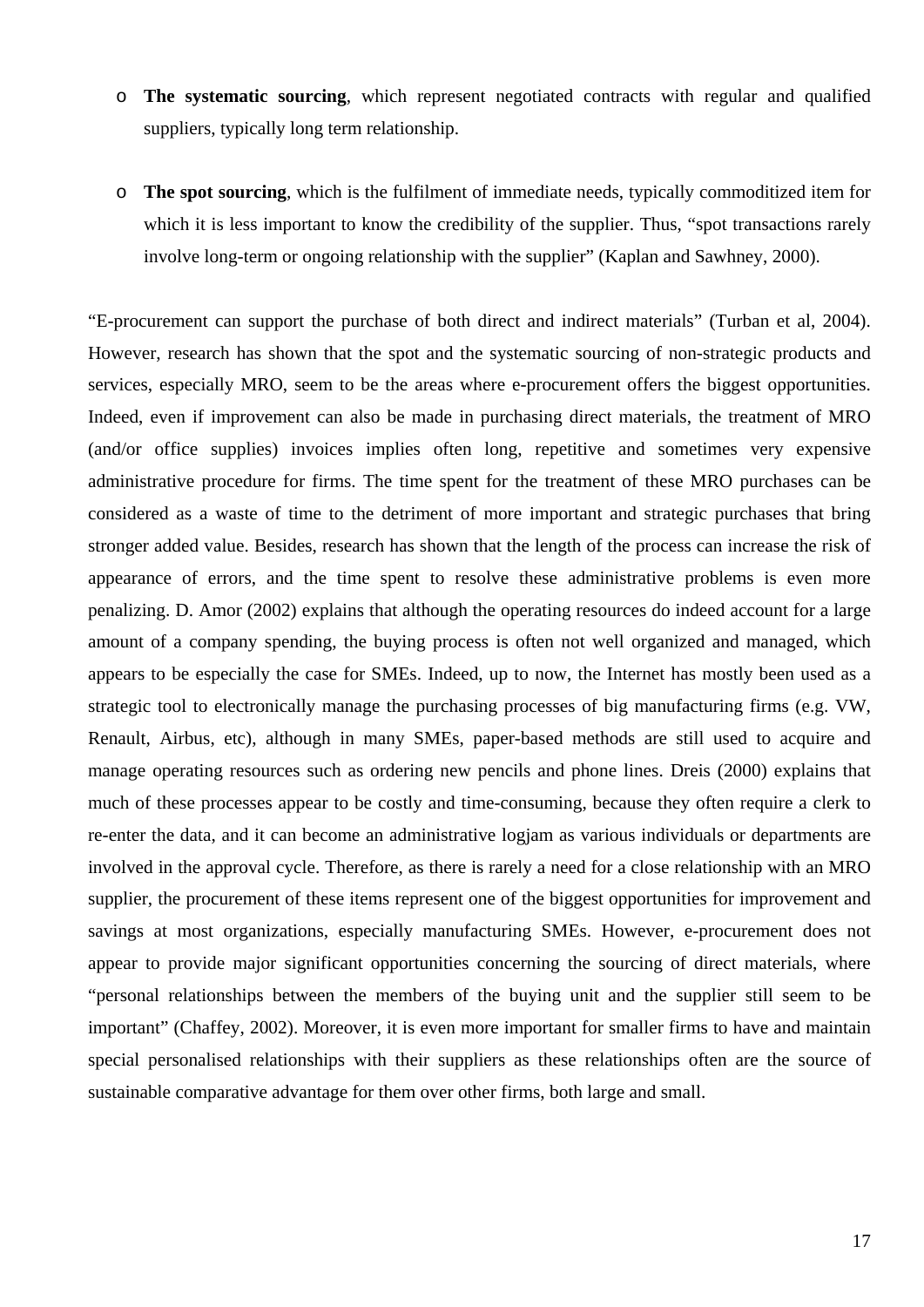## <span id="page-17-0"></span>**2.3. The different e-procurement alternatives**

Basically, we can distinguish 3 main e-procurement model alternatives offering strategic opportunities for SMEs' buyers:



**The three main e-procurement model alternatives**  *Source: E-business and e-commerce management (2002) by Dave Chaffey* 

We are now going to analyse each of these alternatives as well as the business opportunities that they offer to manufacturing SMEs.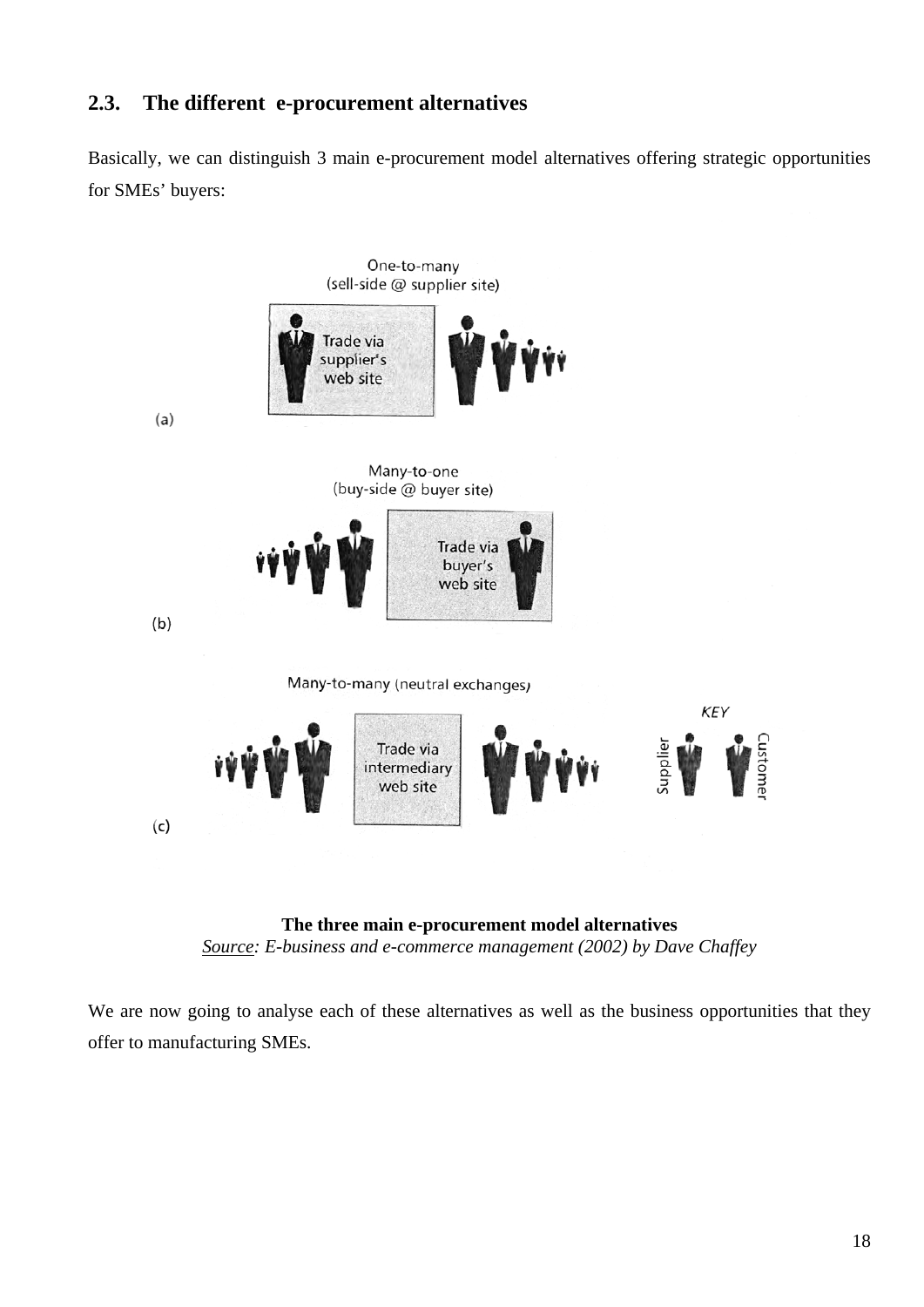#### <span id="page-18-0"></span>*a) Sell-side e-procurement*

For a SME which wants to purchase products, many (often larger) suppliers have introduced internetbased tools supporting purchases. "These range from simple shops for business customers on their sites to multi-vendor catalogues that can directly show the availability of products and help a firm in decreasing the costs involved in purchasing from different vendors" (*www.emarketservices.com*). According to Rayport and Jaworski (2002), a sell-side capability usually includes a searchable online catalogue and shopping cart functions, but also often services to the buyers such as online access to fulfilment data informing the customer of expected ship date, delivery date, and shipping status, provided either by the seller or a third-party logistics provider. One of the early movers in this area has been Grainger (www.grainger.com), a 70-year-old maintenance, repair and operations US distributor which has created online fulfilment services for its customers.

We will not analyse in further details this kind of e-procurement solution as it comes from an initiative of the selling organization, the buying organizations (in our case the SMEs) only having a "passive" and "reactive" role to play. Nevertheless, buyers in SMEs should be aware of any possibility to procure online some of their products (e.g. MRO) through their suppliers' website(s) in order to automate and streamline their purchasing activities.

### *b) Buy-side e-procurement*

Because buyers often have to manually enter the same information many times, to find and compare suppliers and products through the sell-side e-procurement model can be very slow and costly. As a solution, buyers can opt for a buy-side e-procurement model (which is also sometimes called "internal marketplace") which allows them to "view an online catalogue of goods and services available from partner suppliers, to create a purchase requisition online, to route a requisition throughout the organization for control and approval, and to create and send an associated purchase order to the supplier" (Rayport and Jaworski, 2002). According to Turban et al. (2004), this solution consists in aggregating the catalogs of all approved suppliers and combining them into a big and single internal electronic catalogue in order to centralize and to have a better control on procurement activities. Thus, the buy-side solutions, which make it possible to develop an effective collaborative planning, forecasting and replenishment (CPFR) system between supply chain partners, need that both buyer and supplier(s) get involved in a concerted planning and combined design efforts. Consequently, these methods aim at supporting existing relationships between buyers and sellers, and tend to be more effective for the systematic (long-term) sourcing of both strategic and non strategic products for a firm with their repeat or "frequent" trading partners.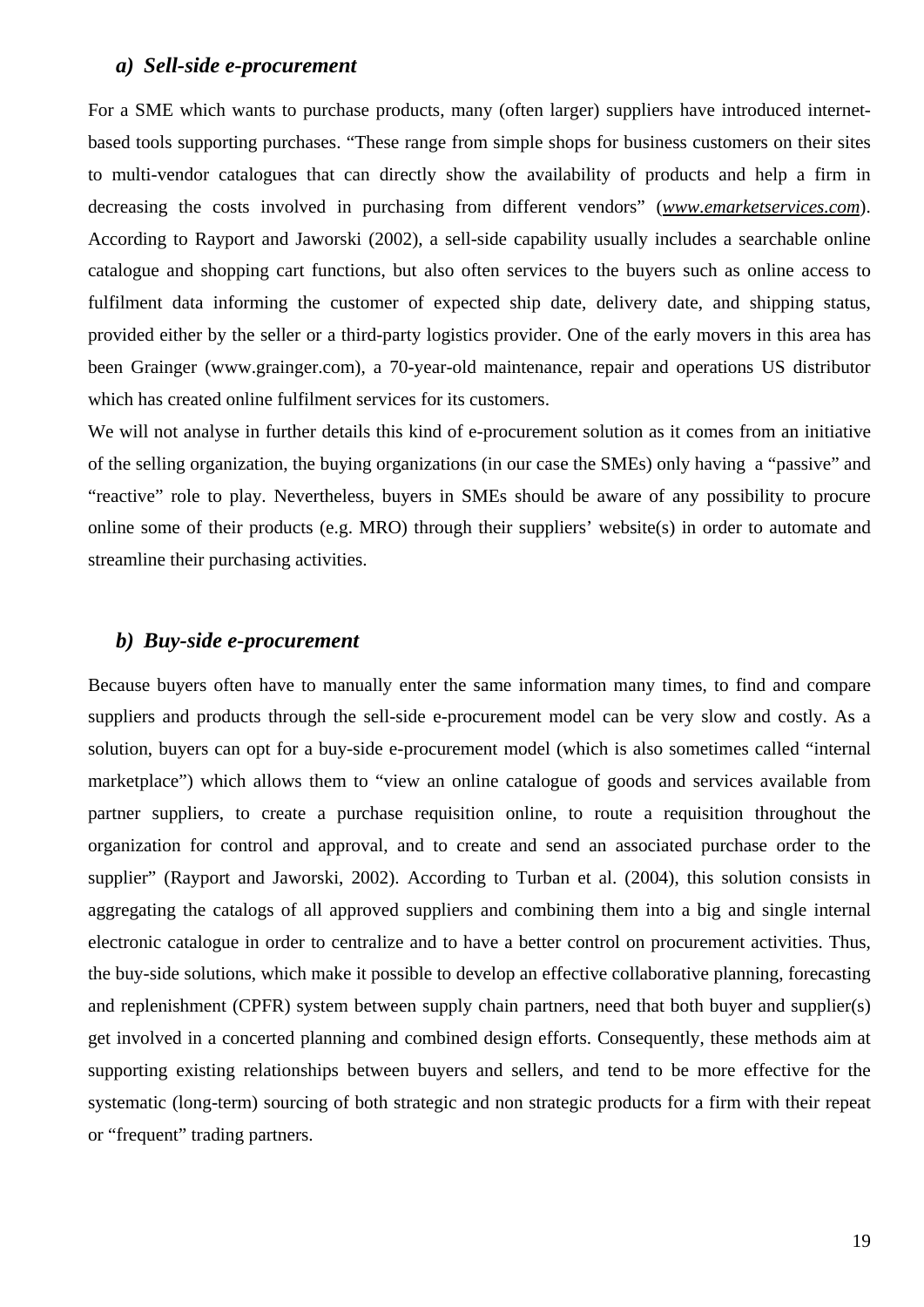### *Vendors*

Ariba was one of the original providers of B2B software, and it was the "first one to build software that enable companies to procure goods and services online" (Rayport and Jaworski, 2002). Other major vendors now include IBM, Microsoft, BasWare, Commerce One, Oracle or HP. A list of the main eprocurement vendors can be found in Appendix 1 (p. 66). These vendors usually sell or lease different eprocurement software packages which include elements such as a server for hosting the databases and the applications, telecommunication protocols (e.g. web-EDI, extranets, XML, Java) and security for hardware and software.

#### *Buy-side with interface*

Even if the vendors have broaden their capabilities by continuously designing and developing more affordable and easy-to-use applications for small businesses, a consequent amount of time, effort and money are often required on an ongoing basis for the successful implementation, management and maintenance of an efficient e-procurement software. Indeed, "different levels of integration, varying integration costs, different supplier priorities and allowable budgets make this process difficult to achieve without a systematic approach" (Talluri et al., 2005). "Aggregating electronic product catalogues is complicated, and setting up such systems can be a lengthy process" ([www.emarketservices.com\)](http://www.emarketservices.com/). Thus, the main drawback of this model is that electronic interfaces have to be established and maintained with each supplier, and a substantial financial investment is required to update regularly the aggregated e-catalogues, to link all relevant back office systems and/or to ensure all supplier systems are compliant. Therefore, implementing and integrating a buy-side e-procurement system is often only affordable to larger companies.

Nevertheless, an applications service provider (ASP) may host the e-procurement application from a remote site and give access to the organization. ASPs "run, maintain and support packaged applications on their servers (…) and make them available for rent to businesses" (Mc Kie, 2001). These ASP, which basically deliver a specific software product over the Internet, are much cheaper than a "real" implementation and management of a buy-side e-procurement application. In addition, Mc Kie (2001) explains that it is not just reductions in IT costs that make ASP outsourcing attractive, and it is also other, less tangible benefits, these solutions providing for instance a high flexibility by allowing businesses to respond faster to the need to roll out new applications (such as the access to a buy side eprocurement solution in our case). As organizations focus increasingly on their core business nowadays and more and more business functions are being outsourced, these ASP solutions give smaller enterprises the opportunity to have access to sophisticated business management applications used by larger enterprises, but at a price relevant to their size and without the need of being a web specialist. Therefore, ASPs, by removing the need for an organization to buy, maintain and upgrade in-house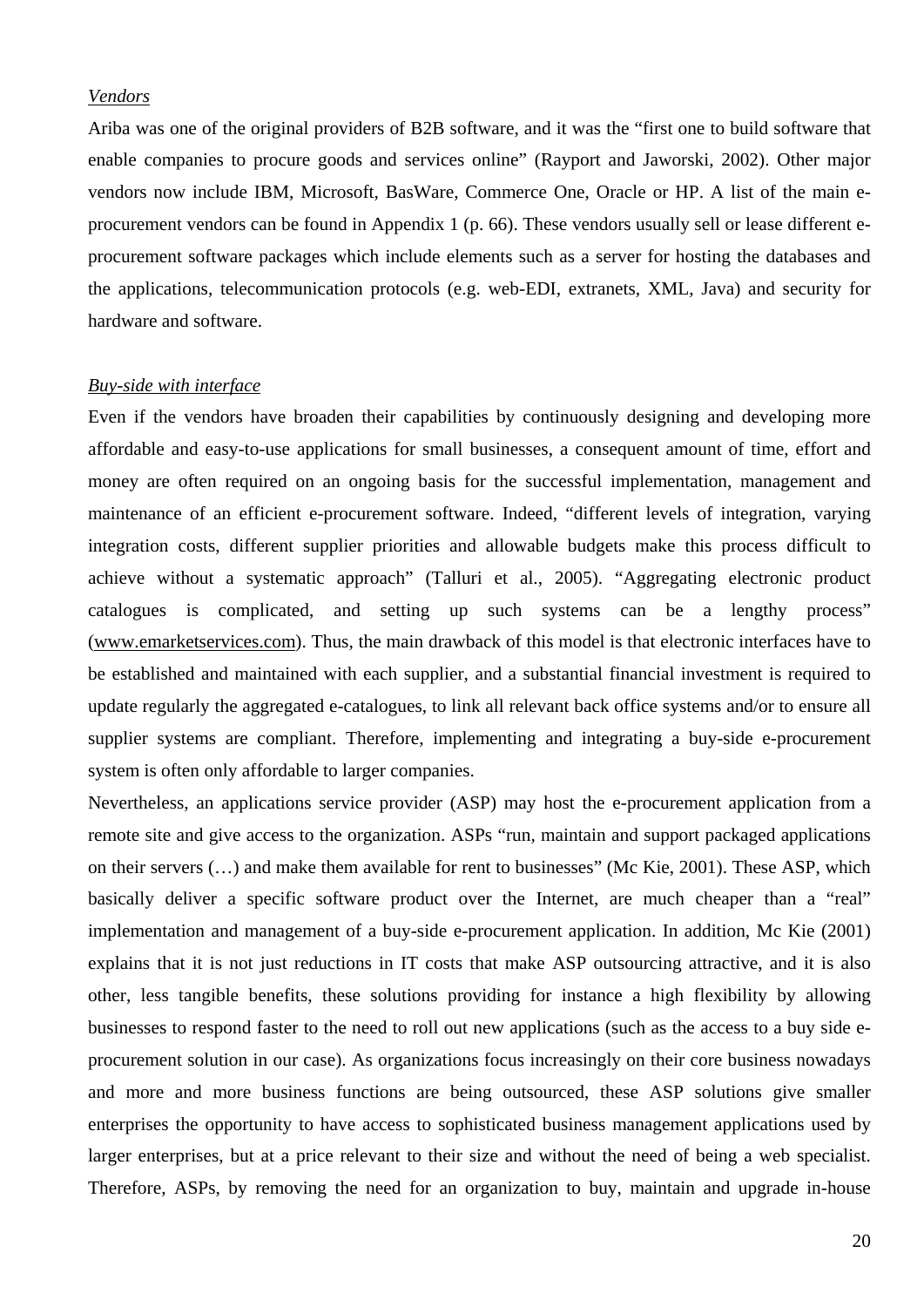<span id="page-20-0"></span>hardware, are now providing an affordable mean for SMEs to access buy-side e-procurement applications that would have been far too costly and complex for them to consider in its shrink-wrapped form.

## *c) E-marketplaces*

Electronic B2B marketplaces, also often known as marketplaces, marketspaces, exchanges, B2B portals or hubs, have been defined by Rayport and Jaworski (2002) as "web-based capabilities to facilitate the interaction and exchange of commerce transactions among buyers, sellers and other trading partners". They are basically commerce sites that enable communities of buyers and sellers to meet on the internet in order to conduct trade.

#### *Main characteristics*

"E-marketplaces have been created in a wide range of industries, with a wide range of capabilities and using a wide range of business models" (Rayport and Jaworski, 2002). Basically we can differentiate them between vertical, horizontal, buyer-centric, seller-centric, neutral, public and private.

"A horizontal marketplace creates a community for, and provides products and services required by all industries, although vertical ones create a community for and provide products and services specific to a particular industry" (Rayport and Jaworski, 2002). Examples of horizontal e-marketplaces are the ones created by Ariba or Commerce One, and vertical ones are for instance VerticalNet, Chemconnect (chemicals) or eHitex (computing). We can notice here that many vendors of e-procurement softwares such as Ariba have created their own "trading hubs". Rayport and Jaworski (2002) explain that while horizontal marketplaces typically only focus on commerce, vertical ones are better able to take advantage of community and content capabilities such as industry news and literature, products specifications and/or technical-support documents.

Then, we can differentiate the e-marketplaces between the buyer-centric, seller-centric or neutral ones. Indeed, according to Rayport and Jaworski (2002) the buyer-centric and seller-centric marketplaces focus respectively on providing benefits to buying or selling organizations, and the neutral ones provide capabilities and benefits to both buyers and suppliers equally.

We can finally distinguish the public e-marketplaces from the private ones; the public ones being "opened" to any buyer or seller who want to participate, although the private marketplaces target and allow only strategic buying and selling partners to participate in the Net Exchanges, giving them strategic advantages over competitors.

Buyers within manufacturing SMEs have therefore the opportunity to use buyer-centric or neutral public e-marketplaces, and/or to create a private e-marketplace with some strategic partners.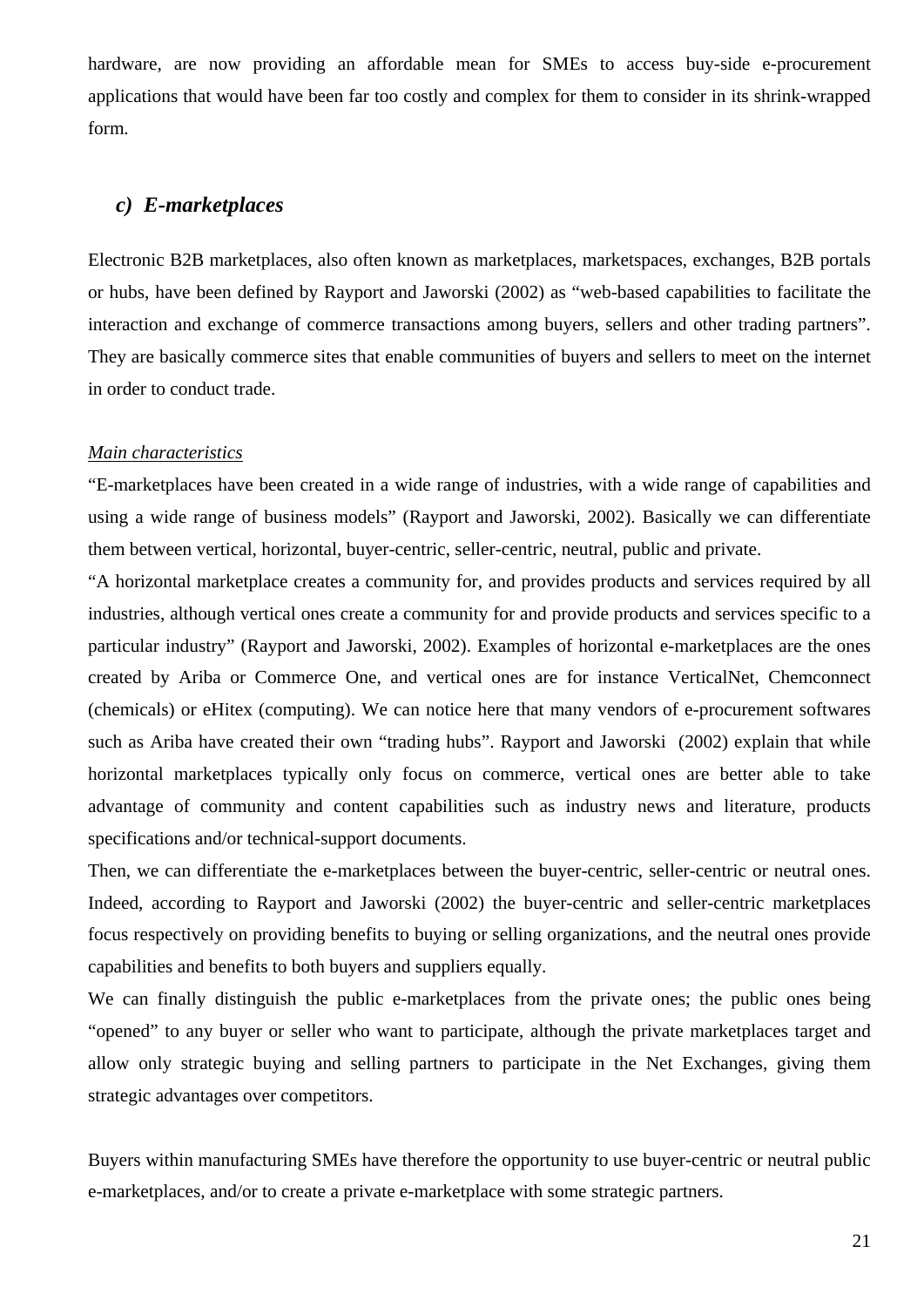Globally, the number of e-marketplaces for businesses is extensive, and it can be sometimes difficult for a firm to identify the appropriate one(s) to use. Many websites referencing different e-marketplaces or providing information on B2B Internet platforms can be found on the Internet (see Appendix 2 p. 67) and can help firms in identifying the most relevant ones for them. The e-markets can be for instance sorted by industry (e.g. agriculture, construction, electronics, industrial machinery and equipment, IT products and services, etc), geographical focus (e.g. the number of Asian e-marketplaces is growing fast) and/or firm-size. A list of significant e-marketplaces sorted by industry can be found in Appendix 3 (p. 68).

Chaffey (2002) explains that e-marketplaces also differ in the range of services they provide, and for instance some of them may go beyond procurement to offer a wide range of services such as supplier's evaluation (e.g. scoring systems), tracking, marketplace information and industry news, certification monitoring (e.g. information about whether a company is certified ISO 9000 or with other standard certifications), project management tools, catalogues integration, advertising and promotions, and/or community capabilities (e.g. forums, online chat, instant messaging). Moreover, many third-party companies outside the exchange provide supporting services such as credit verification, quality insurance and/or banking services.

Mc Kie (2001) explains that most e-marketplaces are generally free to use for customers (the buying organizations), their main revenue coming from participation fees from suppliers and transaction fees. Thus, this really represents a "no-risk" opportunity for buying manufacturing SMEs to use these processes.

#### *Price mechanisms*

There are two main types of price mechanisms within e-marketplaces: conventional and reverse auctions. Basically, according to Mc Kie (2001) a conventional (also called ordinary or forward) auction essentially sells products and services to the highest bidder, the process involving matching offers to bids. In this case buyers compete to obtain a good or service. On the contrary, in reverse auctions, these are the suppliers who respond by bidding for a buyer's business, the process being reversed because it is the buyer who makes the offer and the sellers who make the bids, the winner of the contract being usually the one with the lowest bid (assuming that only the price is considered). The reverse auction process is illustrated through the following figure: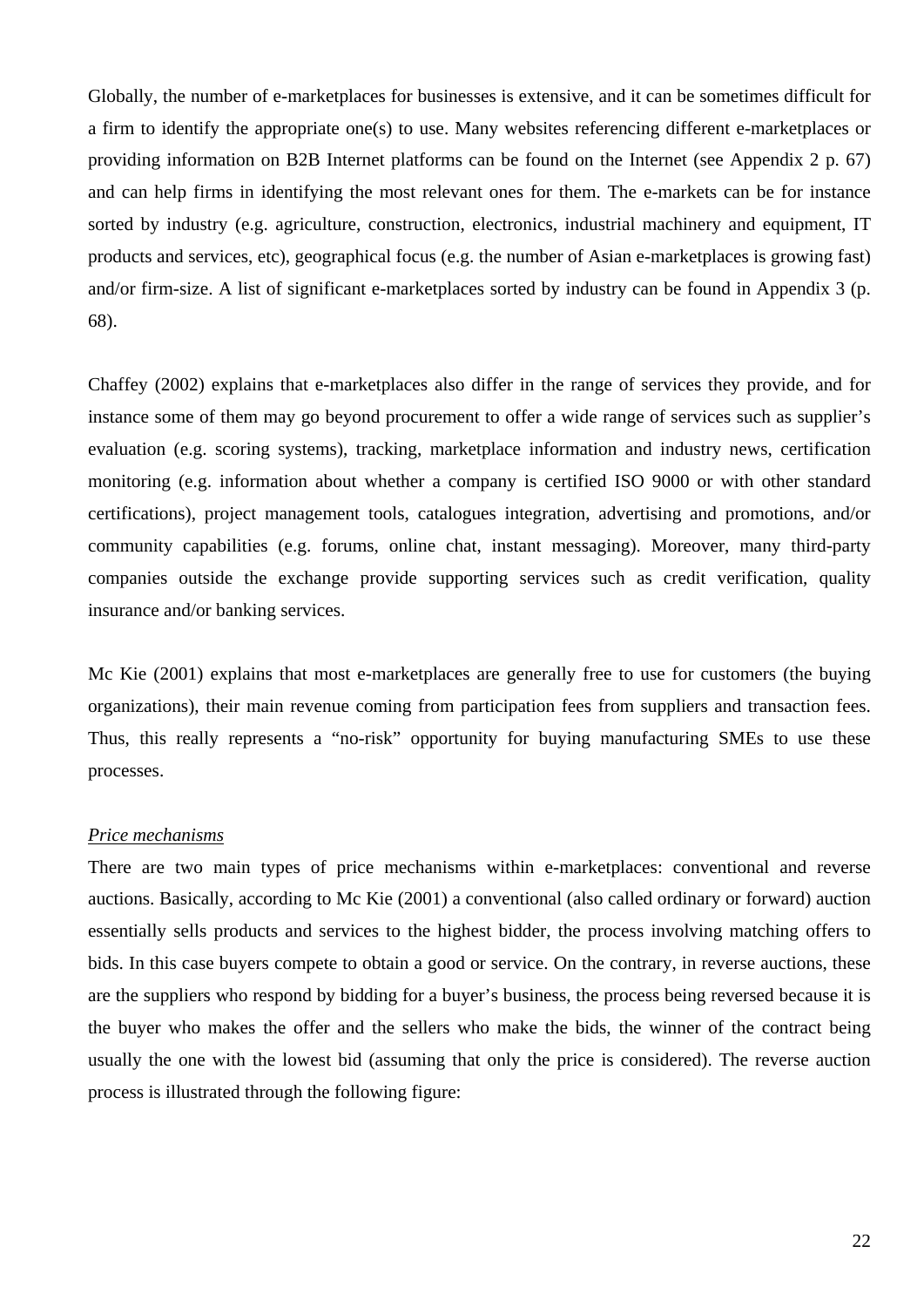

**The reverse auction process** 

*Source: Electronic-commerce: A Managerial perspective (2004) by E. Turban, D. King, J. Lee and D. Viehland*

Reverse auctions are today one of the most vigorously debated inventions within the field of e-sourcing because many suppliers have the fear that the only goal of these processes is to put them under a significant price pressure. However, this dynamic pricing model tend to increase market efficiency for the buyers, and buying SMEs have thus the possibility in an e-marketplace to buy products and/or services through reverse auctions at a potentially cheaper price than in a conventional way.

According to Turban et al. (2004), the reverse auction method appears the most common model for large MRO purchases, and governments and big organizations are the most frequent structures which mandate this approach. Thus, SMEs, which do not have such large purchases to do for their activity, seem to have fewer advantages than larger structures to use this method. Nevertheless, by gathering together the purchasing power of many buyers, particularly small and midsize buyers (often in the same industry) into a purchasing group (also called a consortium), they can increase their procurement volumes and benefit from price reductions through reverse-auctions. Thus, "Group purchasing", which has been defined as the "aggregation of orders from several buyers into volume purchases so that better prices can be negotiated" (Turban et al., 2004), represent a valuable option for SMEs to take advantage of emarketplaces and reverse-auction processes. However, according to the same authors, many SMEs which would like to enjoy quantity discounts often have difficulties finding other to join them into a purchasing group. Such matching can nevertheless today be accomplished through an "external third party" (e.g. buyerzone.com, allbusiness.com) in order to "provide them with better prices, selection and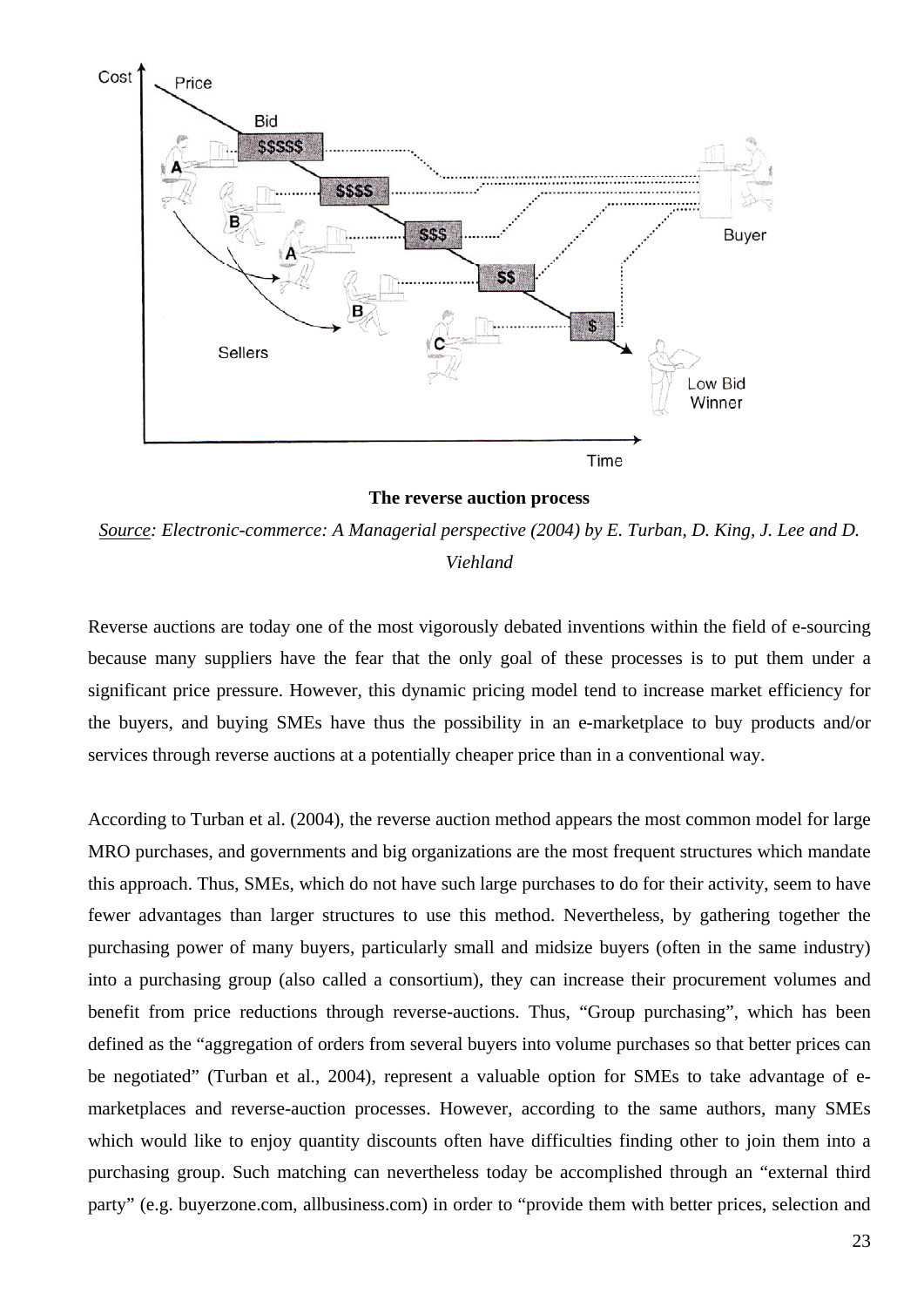services, by aggregating demand online and then either negotiating with suppliers or conducting reverseauctions".

The group purchasing process through an external aggregator is illustrated in the following figure:



**The Group Purchasing process** 

*Source: Electronic-commerce: A Managerial perspective (2004) by E. Turban, D. King, J. Lee and D. Viehland*

A purchasing group can be created by firms to procure goods and/or services through an e-marketplace but also through a buy-side e-procurement solution explained previously. The following example illustrates this solution resulting from cooperation among small companies: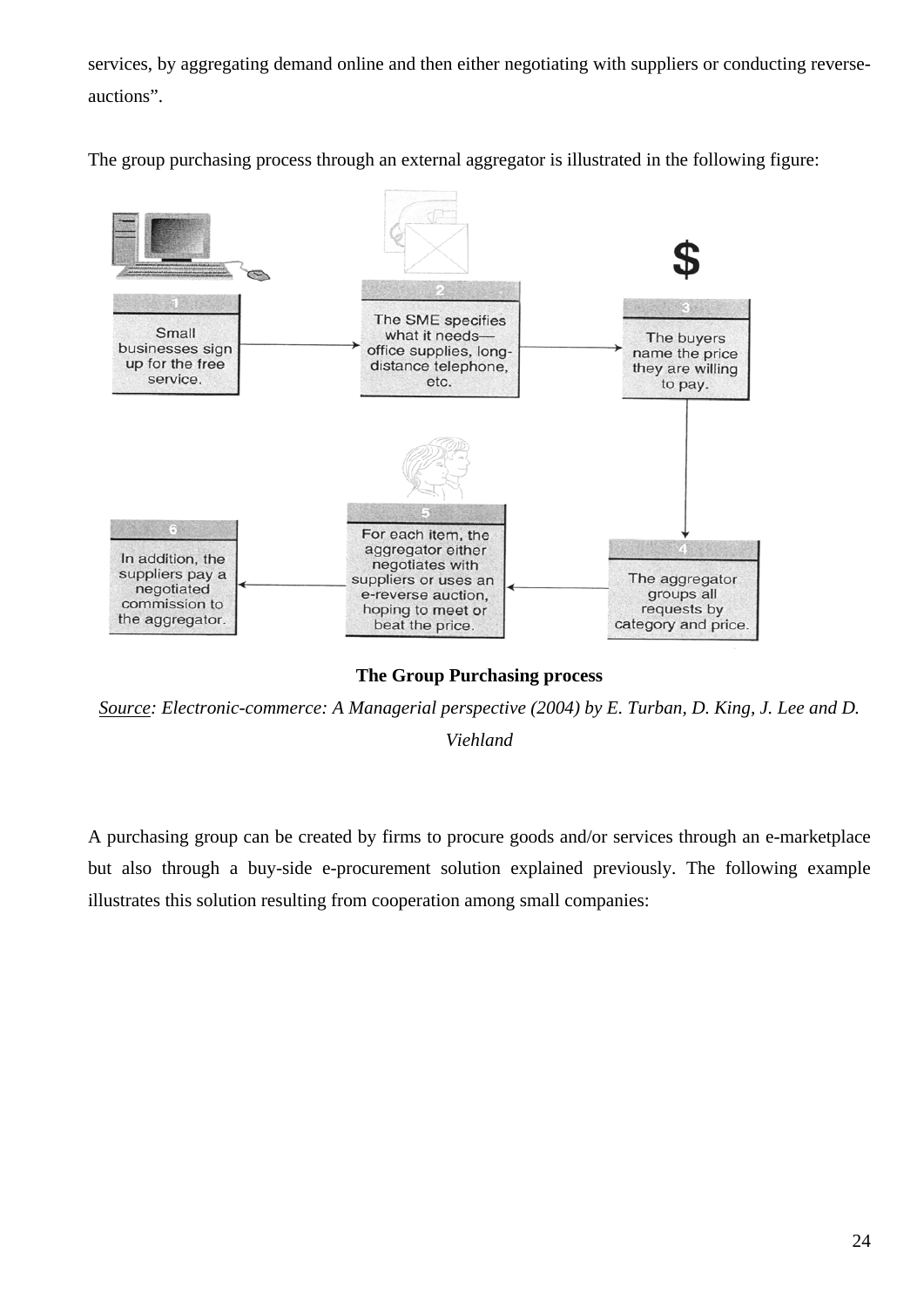*Nordbike is a cooperation of 26 small independent German dealers of motorcycles and accessories, which has been founded to strengthen the competitive position of these companies against large chain stores. One goal of the cooperation was to decrease costs related to purchasing and storing products by delegating purchasing activities to a common organization – Nordbike.* 

*These dealers have recently set up an internal trading network with the help of an integration company. The network now connects the backend IT systems of dealers with each other and with the central IT of Nordbike. The network supports product ordering and provides Nordbike as well as each individual dealer with better information about products in stock. This information helps to reduce stocks and the costs associated with stock keeping. In addition the network is also the foundation for a common B2C shop solution.* 

*Source: Press release (www.pressebox.de/pressemeldungen/inubit-ag/boxid-33889.html).* 

### *Strengths and weaknesses of the model*

As Rayport and Jaworski (2002) explained, we can identify the main advantage of the e-marketplaces from the fact that it is a" many-to-many" (buyers and suppliers) model. The buy-side model which is in fact a "one-to-many" (buyer-to-suppliers) model, and the sell-side which is a many-to-one (buyers-tosupplier) model offer in comparison much less advantages. Indeed, Turban et al. (2004) explicate that "it may be expensive for providers and consumers to find each other, but with e-marketplaces, thousands of products are exchanged among thousands of vendors and millions of people".

By bringing together huge numbers of buyers and sellers on an internet platform, e-marketplace also try to facilitate "global commerce" as users anywhere in the world can use them to facilitate commerce transactions across geographical boundaries.

Finally, because the goal of these solutions is to put into competition several suppliers through reverse public auctions and to drive purchase prices downward, this generates a higher competition between suppliers, and these methods may enhance the buying power of the purchasing organization.

Because the suppliers are usually "unknown" from the buyers in an e-marketplace, and because "exchanges are usually not designed to support systematic or contractual purchases" (Kaplan and Sawhney, 2000), this solution would generally be more efficient for the spot sourcing of non-strategic products (such as MRO), traditional commodities and/or standardized products where there is little uncertainty about product quality. Differentiated products, on the other hand, do not appear to be convenient for this type of e-procurement because they must take into consideration "a number of nonprice dimensions, including performance, quality, features and service level" (Grey et al., 2005). The "e-marketplace" method can also simply be used by a buyer to get market information about the

prices of the products in order to better negotiate with the current local supplier(s).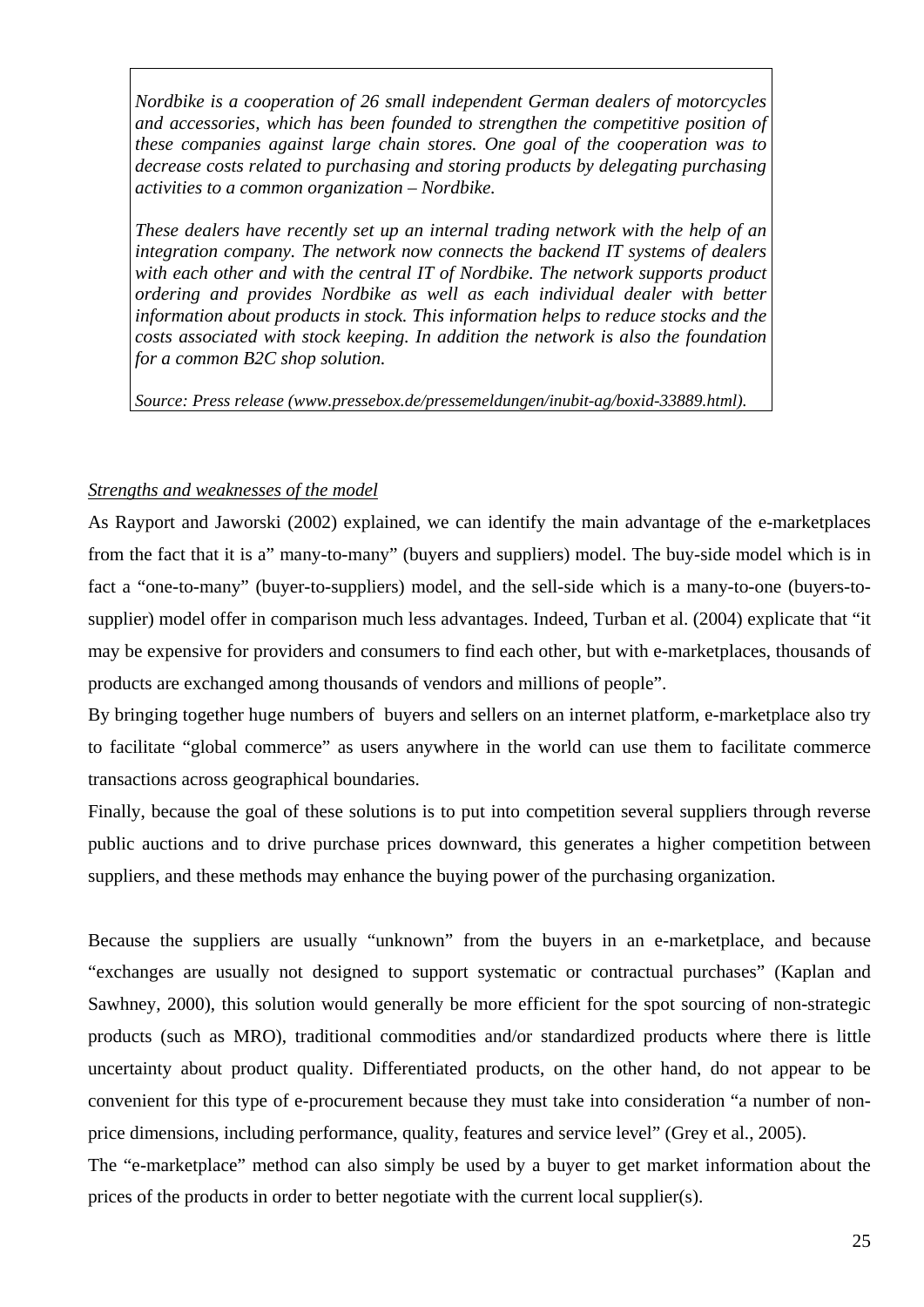However, Chaffey (2002) explains that buyers may not want to participate if there are insufficient suppliers, and suppliers may not join if the site is not used by many purchasers. This has been one of the reasons why many e-marketplaces have closed soon after the Internet boom, because of their "inability to generate sufficient revenue from thin transaction volumes" (Grey et al. 2005). Thus, Turban et al. (2004) identified the main indicator of a marketplace success as its "liquidity" and its ability to attract a sufficient mass of buyers and sellers. Another major success factor for an e-market is also its ability to provide a "quality assurance" to its buyers.

According to Chaffey (2002), it can also be difficult for a firm to know which one to select. This problem can be even more important because many e-marketplaces have disappeared in the past and it will be wasteful to become involved in a marketplace which fails for instance in a year's time.

Nonetheless, because e-marketplaces have a considerable potential to reduce search costs, allowing consumers to find sellers from everywhere offering lower prices, SMEs buyers should be aware about these solutions in order to procure some of their products (such as MRO).

D. Chaffey (2002) summarizes the main alternatives for a firm (including manufacturing SMEs) to integrate e-procurement with its suppliers as follows:

- To move to one or more preferred supplier for their products (sell-side) and to integrate within their sell-side infrastructure
- To set up buy-side links and encourage suppliers to link your standard
- To use e-marketplaces and start using new suppliers
- To give up the e-procurement initiative because of the complexity of it.

As seen previously, each alternative offers different advantages and disadvantages, the sell side leading to lock-in with supplier(s) and being the most straightforward to implement, but at the same time not encouraging price competition; and the buy-side resulting in a better competition, but being only a real option for large companies (D. Chaffey, 2002). However, applications service providers (ASP) seem to enable SMEs to have access to this type of solutions without any "heavy" IT investment. Moreover, even if their growth has been slower than expected and even if they are not the centre of all business as some predicted a few years ago, the use of private and/or public e-marketplaces still seem to offer important opportunities for SMEs for the procurement of some of their products and/or services (mainly non-strategic ones). Nevertheless, it can be considered as "a step in the dark" for such firms, and "it is best to combine with setting up a link with a favoured supplier" (D. Chaffey, 2002).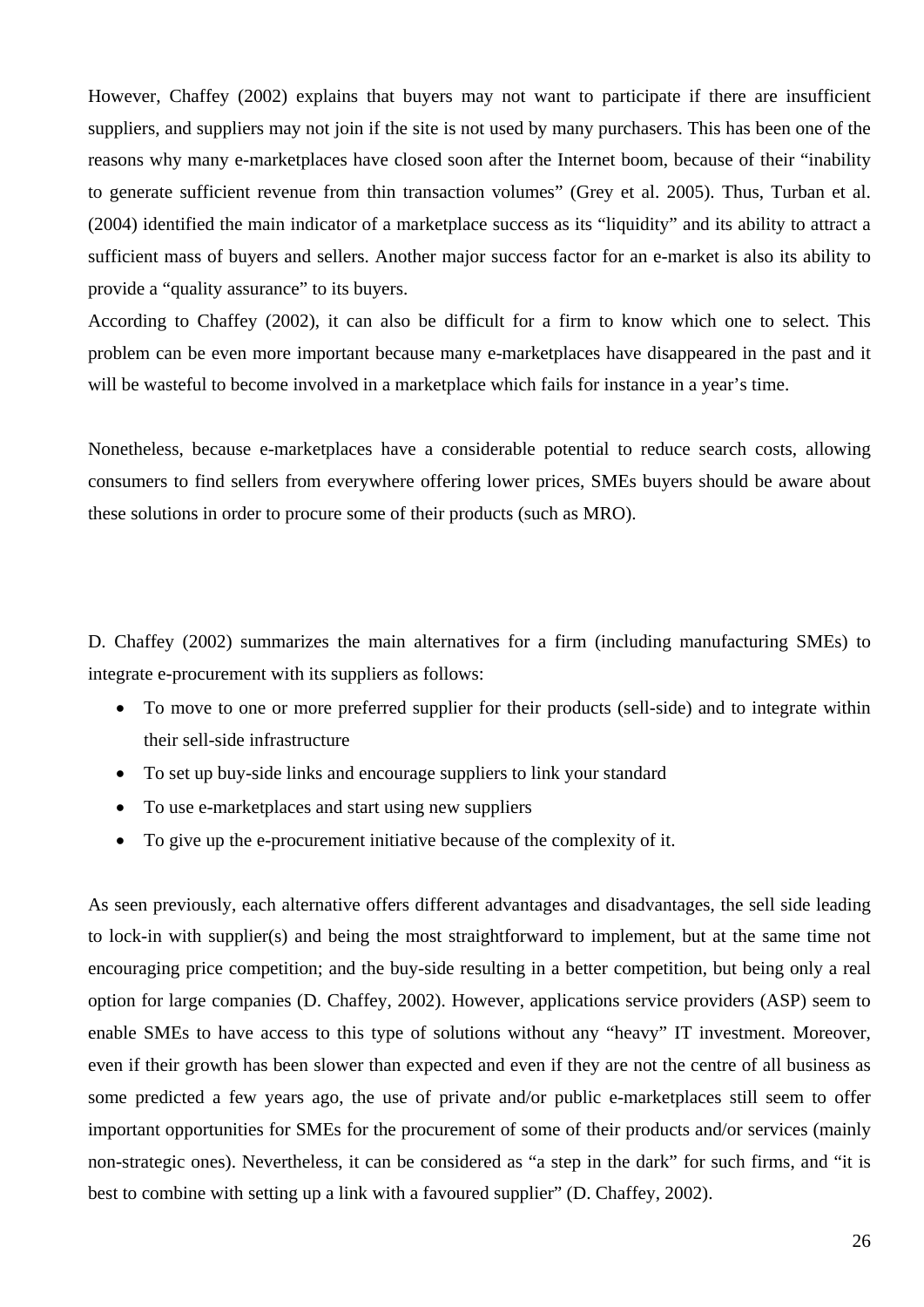<span id="page-26-0"></span>Consequently, even if e-procurement is not a "must" for every company, these solutions appear to fit in many cases for small and medium size businesses, depending on their needs.

But because it exist many different types of e-procurement solutions, SMEs will first need to analyse cautiously which of these solutions to use and how to efficiently use it (or them) within their corporate strategy, if they want to get significant benefits for their company.

We are now going to analyse which exactly are the main benefits and drawbacks associated with eprocurement solutions.

### **2.4 Benefits and Drawbacks of e-procurement**

### *a) Benefits of e-procurement:*

In the literature, many researchers have studied the positive impact of electronic-commerce on procurement.

According to Kalakota and Robinson (2001), the benefits of e-procurement fall into two major categories: efficiency and effectiveness. Efficiency includes reduced procurement costs, faster cycle times, less maverick (unauthorized) buying, more highly organized information and tighter integration of procurement function with key back-office systems. On the other hand, effectiveness includes increased control over the supply chain, proactive management of key procurement data, and higher-quality purchasing decisions within the organization.

According to Essig and Arnold (2001), the main advantage of e-procurement systems is the high quantity and quality of the information processing that they offer. Indeed, by "facilitating the sharing of supply-chain information such as forecasts and inventory levels" (Grey et al. 2005), these processes tend to increase collaboration and information-sharing between partners.

Turban et al (2004) identified the main benefits of e-procurement as follows:

- Streamline the purchasing process (making it simple and fast), and thus automating and eliminating the laborious purchasing routines
- Reduce the administrative processing cost per order (e.g. save time in the approval process)
- Reduce purchasing costs
- Improve sourcing, by finding new suppliers and vendors that can provide goods and services faster and/or cheaper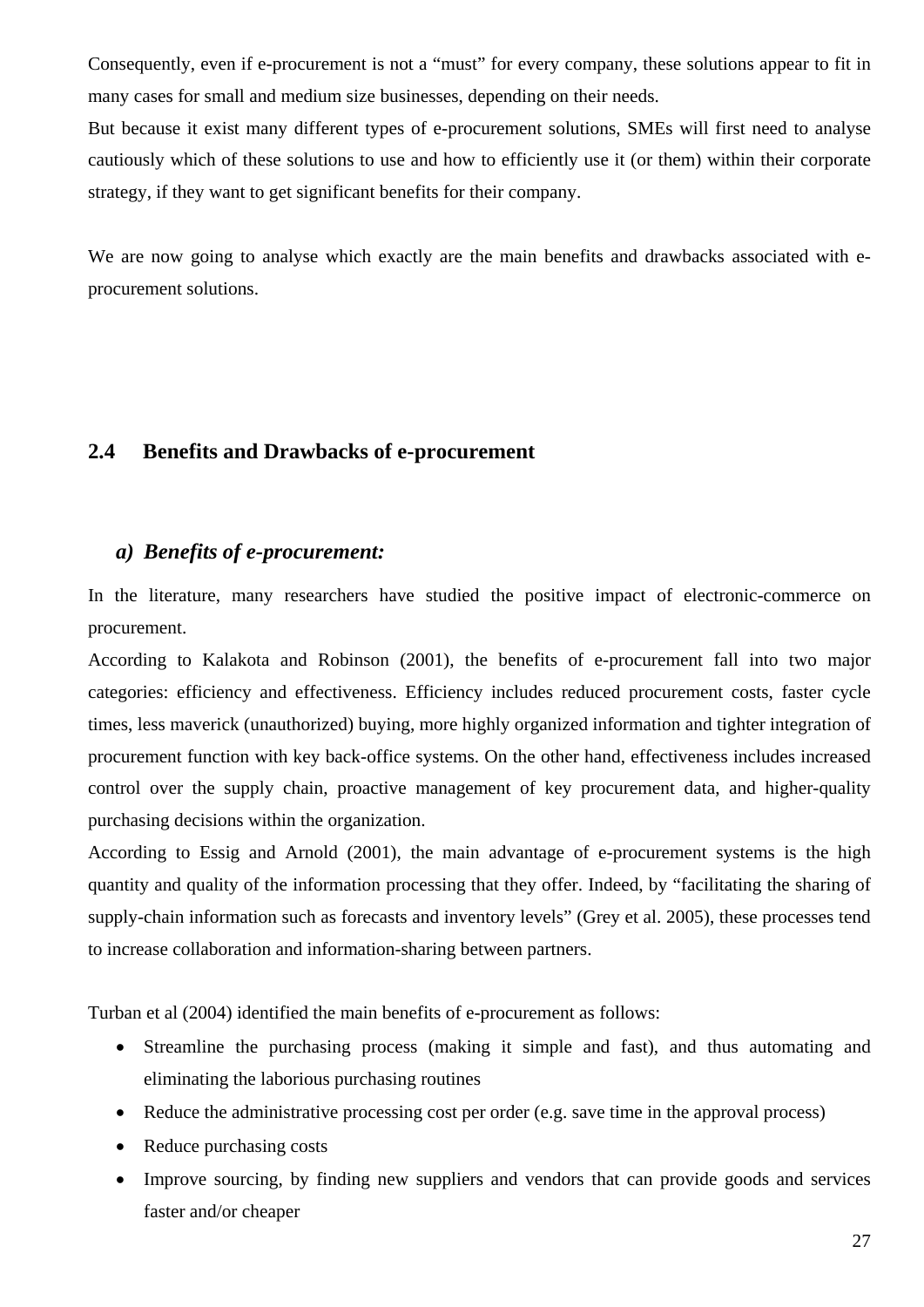- Increase the productivity of the purchasing agents (enabling them to concentrate on strategic purchasing issues)
- Improve information flow and management (e.g. supplier's information and pricing information)
- Improve the payment process (this does not always occur since payment is sometimes not integrated into e-procurement systems)
- Establish efficient and collaborative supplier relations
- Ensure delivery on time, every time
- Reduce the skill requirements and training needs of purchasing agents
- Enhanced budgetary control (achieved through rules to limit spending and improved reporting facilities)
- Monitor and regulate buying behaviour
- Elimination of administrative errors (correcting errors is traditionally a major part of a buyer's workload).

D. Chaffey (2002) identifies cost reduction as generally the main driver for e-procurement adoption. Indeed, during negotiation, buyers can benefit for instance from a "quick and timely enquiry in which communication is enhanced, saving time with electronic and automated inquiry forms" (Yen, 2003). Eprocurement offers a big opportunity for any firm to eliminate waste and redundancy within their buying processes by "capturing and managing information more effectively" (Mark, 2003). Indeed, according to Quayle (2005), this comprehensive solution eliminates the bottlenecks, unregulated maverick spending and time-consuming paper trails associated with typical procurement processes. Thus, direct cost reductions can be achieved through more efficiency in the process, the process efficiencies resulting in less staff time spent in searching and ordering products for example. It is undeniably easier to find products using the web than traditional catalogues, and large savings in time and expense are consequently possible by removing this person from the process. According to Chaffey (2002), savings may also be made through the need for less material in stock due to faster purchase cycle time. Therefore, most researches on this area agreed that because of its potential to speed up delivery times and to reduce document duplication and errors, enormous savings can be made through e-procurement.

Another potential benefit of e-procurement is the reduction of the purchasing costs of the products through the potential extension of the market it provides. For instance, in an e-marketplace scenario, buyers have the opportunity to search products from a larger supplier base, resulting in more competition between them, and as a consequence to cheaper prices. To search for a cheap supplier for every buyer can be very costly for a firm, especially a SME, and that is why most businesses prefer to have only a few suppliers with reasonable prices. The e-marketplace solution provides in this case the opportunity to quickly and easily compare prices between a wide range of suppliers on the same platform, leading to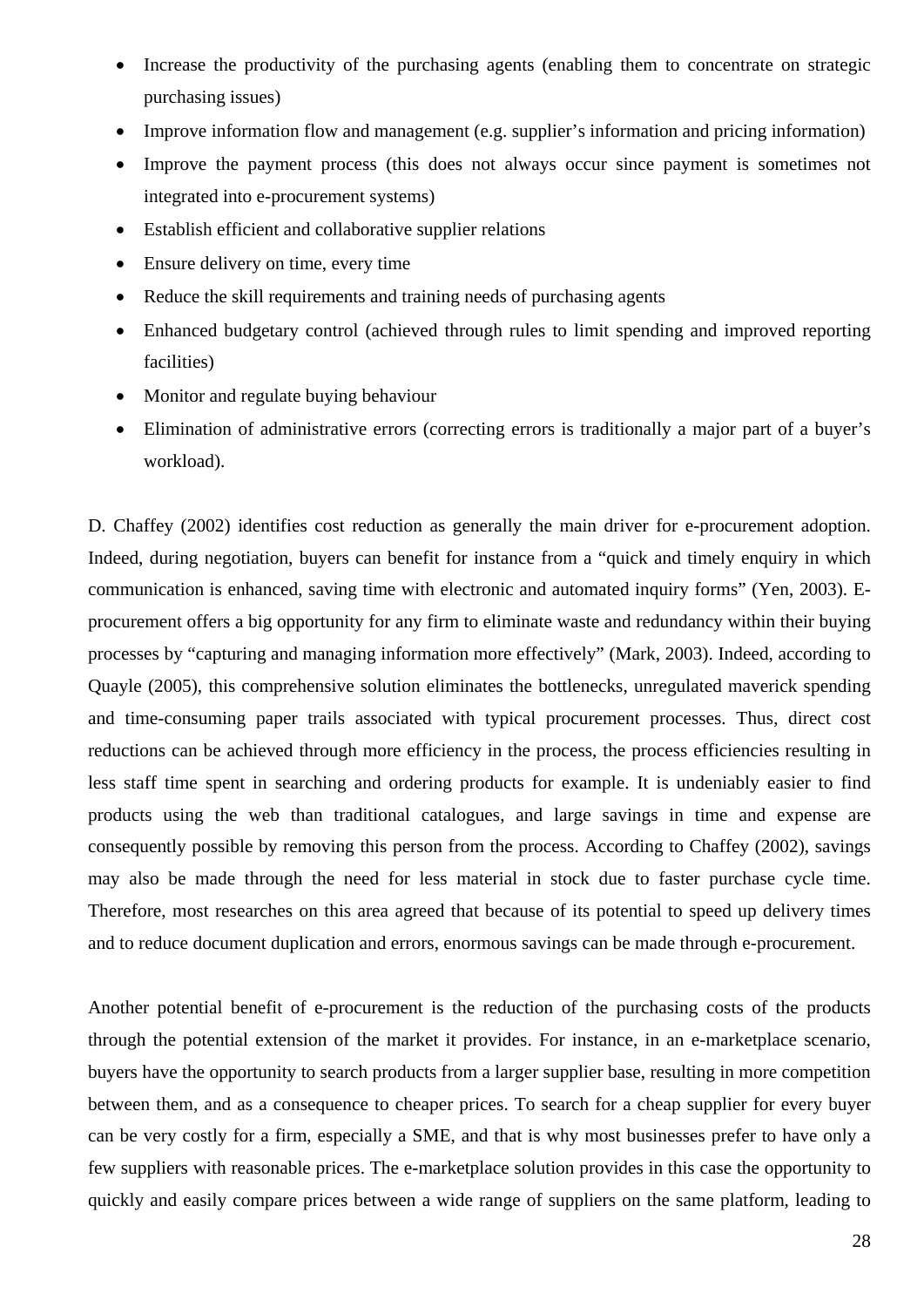cheaper prices. A study by Kluge (1997) showed that the cost savings achieved through e-procurement may have a significant effect on profitability, and this is especially true for manufacturing SMEs in which procurement represent a major cost element. Therefore, Kluge (1997) and Kalakota and Robinson (2001) have considered e-procurement as a strategic issue since significant savings can be made which will increase the profitability of a firm.

Indirect benefits from e-procurement can also be that buyers can spend more time on value-adding activities such as analysing trends, strategic sourcing and negotiating contracts. Indeed, "a large portion of corporate buyers, especially in SMEs, spend too much time on non-value activities such as data entry, correcting errors in paperwork, expediting delivery, or solving quality problems (…) and if these buyers are busy with the details of the smaller items (usually MROs), they do not have enough time to properly deal with the purchase of the high-value items" (Turban et al, 2004). Thus, it is not unusual that in some organisations the cost of the time spent internally processing a requisition exceeds the cost of the "item" being purchased, and consequently there is a huge opportunity for e-procurement to reduce costs in this area.

E-procurement also tend to increase the "international" activity of firms, emarketplaces for instance enabling an easier international sourcing by making affordable and fast the opportunity to import parts or products from China, Mexico and/or Eastern Europe. "Internet now offers the prospect of an international, relatively inexpensive, and easily accessible trading opportunity for small firms" (R.G. Lewis, 1999, p.7). Indeed, e-procurement tends to enable a global reach, and "companies all over the world up to the smallest and in the remotest corner can be accessed electronically, resulting in access to new markets but also the entrance of new competitors into the home market" (Turban et al. 2006). Thus, because Internet is an open system, online purchasing processes tends to expand geographic market of a firm by providing an easy access to a wide base of potential suppliers, without any constraints of national borders (e.g. the potential supplier can be at 2km or 4000km away from the buyer), and this represent an important business opportunity for SMEs which find it generally difficult to trade beyond their country.

But Internet purchasing processes have also strong possibilities for local exploitation, and partners from the same town or region can simply use e-procurement to reduce their administrative, transactional and operating costs associated with their relationships, the digital information being much more easily stored, transmitted, processed, transformed or manipulated than "paper-based" processes.

Other benefits from e-procurement include an easier access for the buyer to up-to-date, accurate and relevant information about supply availability or product information. Indeed, Porter (2001) argued that "Internet technology provides buyers with an easier access to information about products and suppliers,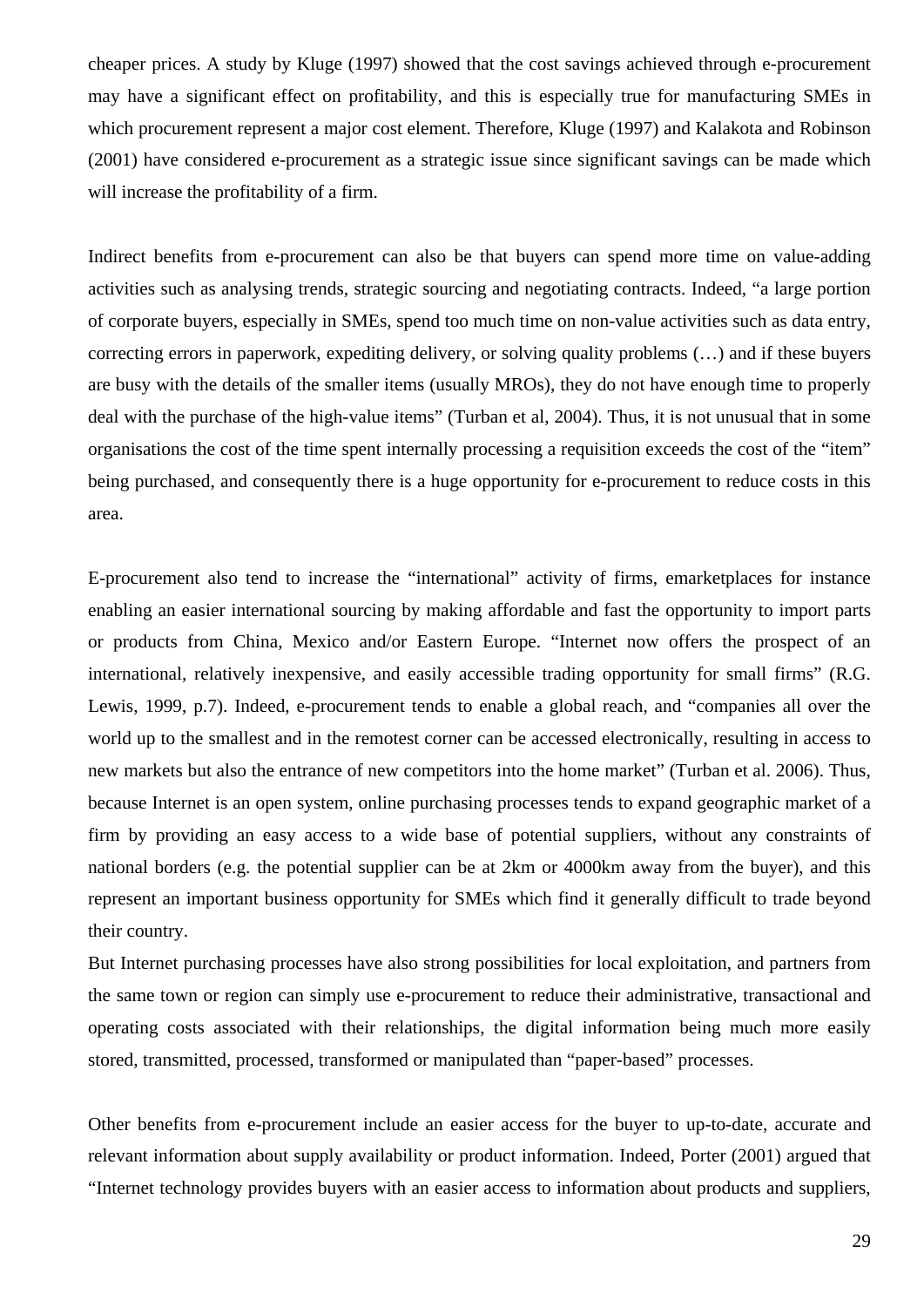<span id="page-29-0"></span>thus bolstering bargaining power." Internet development can thus enables the buyer to use the web as a tool to benchmark suppliers' markets and/or products, giving him/her a better and more accurate view of the market' situation.

The buyer is moreover able to give any order at any time (24/7) as there are no constraints of time associated with e-procurement (which is not the case for instance with telephone calls).

There is also some evidence that e-procurement improves supplier relationship (Poirer and Bauer, 2002). Indeed, Moodley (2002) explains that Internet-based B2B interaction and real time communication can reduce information asymmetries between buyers and suppliers and build closer relationship among trading partners. Mc Kie (2001) also explains that e-procurement, by providing a wide range of services around the purchasing "act", enables more collaboration between partners than previous generations of procurement technology (such as EDI).

To resume, research has shown that the benefits of e-procurement (e.g. buy-side e-procurement software, ASP, e-marketplaces) are diverse such as control improvement, reduced cycle time, lower transaction costs, convenience, improved services and/or relationship building. These solutions can thus provide both operational (e.g. reduced overall procurement costs) and strategic (e.g. greater control over procurement expenditure) benefits to any firm at a relatively low-cost.

### *b) Drawbacks of e-procurement:*

Although e-procurement offers many benefits for companies which want to implement such systems within their business activity, some weaknesses also have to be identified.

First, e-procurement implies that partners and members of the supply chain are e-enabled. Nevertheless, we can assume that today Internet is widely spread among the business world.

But organizational hurdles involved with the introduction of e-procurement exist, and include aspects such as "redeployment or redundancy of staff and overcoming fears of trust in suppliers" (D. Chaffey, 2002). Indeed, Porter (2000) stated that security concerns and lack of faith in trading partners are the most significant factors holding back e-procurement, identifying the authentication of identity as the main issue. He explained that firms need to be sure and to trust the partner(s) with who they will deal, but they also need to be sure that their messages and the information they will give will not been intercepted or corrupted in some way. According to him, these represent considerable weaknesses associated with e-procurement.

"The lack of human contact between the partners also eliminates a powerful tool for encouraging purchases, trading off terms and conditions, providing advices and reassurance, and closing deals" (Porter, 2001). Indeed, in an e-procurement scenario, the negotiation will not take place in a face-to-face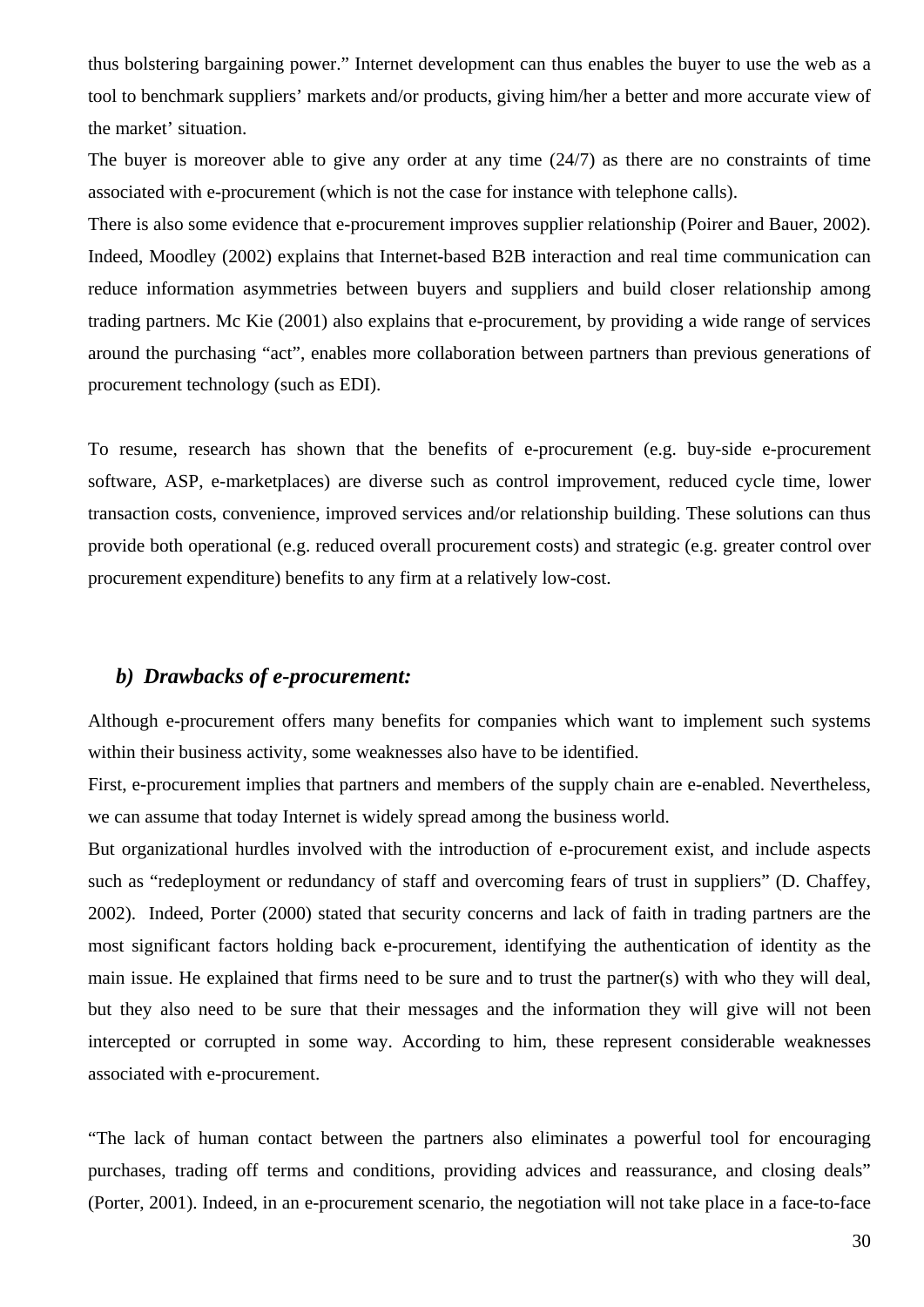meeting, and the purchaser does not have for example the possibility to do any physical inspection (to touch or feel) of the real product. Thus, buyers do face some risks with e-procurement to interpret wrongly the product, and "if specifications are not precisely nailed down, quality could suffer" (Pyke and Johnson, 2003). This drawback seems to play an important role for "direct" procurement but not so much however for "indirect" procurement (e.g. MRO) for which there is little uncertainty about product quality, the products generally being highly standardized and/or without strategic importance for the enterprise.

The lack of human contact associated with e-procurement solutions can also sometimes lead to an "organizational resistance" and/or to a reduced motivation from employees to use such systems. Therefore, it is critical to ensure the e-procurement integration and alignment within the corporate culture of the firm and "that both workers and senior management are motivated to use e-procurement system when introducing it" (Timmins, 2000), which can potentially be done through training and an accurate communication of the systems. Grey et al. (2005) also explain that online negotiation must not be a substitute for personal contact between buyers and suppliers but instead, the automation of many administrative processes (such as data entry and updating of supplier information) enabling buyers to spend more time on strategic issues.

Tranmit (1999) reported that one of the biggest barriers to automation of e-procurement is its integration within internal and financial systems. Indeed, to provide interfaces between e-procurement and integrated enterprisewide information systems such as ERP can be an implementation issue for some companies. E-procurement solutions, however, provide today good integration abilities within the existing internal systems of a company. According to Talluri et al. (2005), managers having implemented e-procurement systems also seem to suffer from a difficult optimal integration of suppliers. Indeed, how to optimally integrate suppliers within the e-procurement system (e.g. level of integration, integration costs, supplier priorities, budget, etc) is a difficult question faced by many procurement executives.

Another issue associated with e-procurement is the risk that "the return on investment from introducing e-procurement may be lower than that forecast and the introduction of the e-procurement system may not pay for itself" (D. Chaffey, 2002). This shows us that firms must be cautious when implementing eprocurement, and must beforehand analyse the potential added-value and savings associated with such processes.

Finally, Mc Kie (2001) argued that clearly, "the cost savings that can be done in larger enterprises (those with high employee counts, many procurement transactions and many suppliers in addition to complex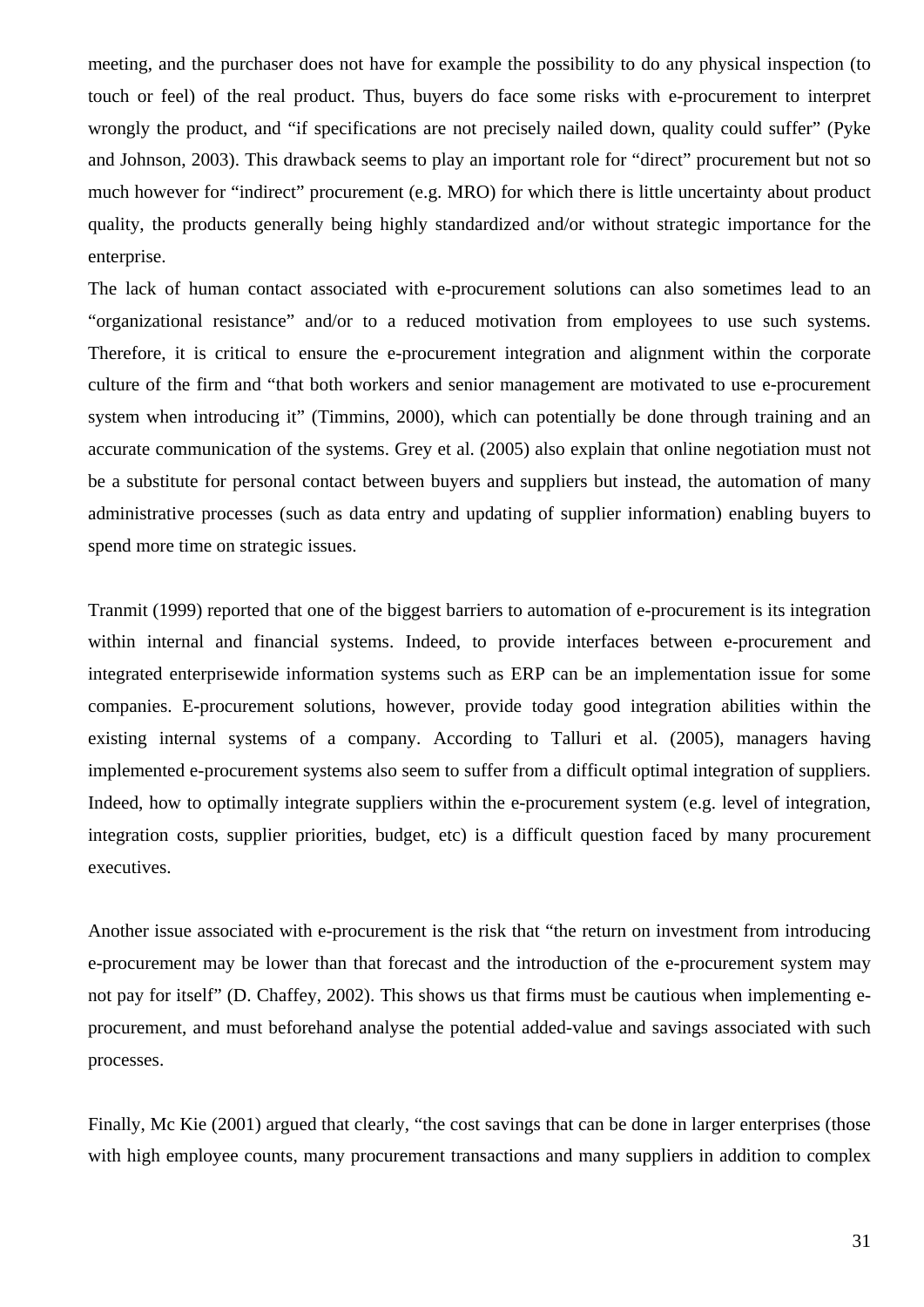corporate buying procedures and policies) are likely to be more significant compared to those that can be effected in small to medium-size enterprises".

The following figure summarizes the main benefits and weaknesses associated with each of the eprocurement alternatives:

| <b>Procurement model</b> | <b>Advantages to buyer</b>                | <b>Disadvantages to buyer</b>            |
|--------------------------|-------------------------------------------|------------------------------------------|
|                          | Searching<br>$\bullet$                    | Different interfaces on each             |
| Sell-side                | Onus of maintaining data on               | site (catalogue and                      |
| Many catalogue-based     | supplier                                  | ordering)                                |
| <b>B2B</b> suppliers     |                                           | Restricted choice                        |
| e.g. www.grainger.com    |                                           | Poor integration with ERP/               |
| www.rswww.com            |                                           | procurement systems                      |
|                          |                                           | Limited purchase control<br>$\bullet$    |
|                          | Simplicity, single interface<br>$\bullet$ | Onus of maintaining data is<br>$\bullet$ |
| <b>Buy-side</b>          | Wider choice than sell-side               | on buyer                                 |
| Solutions developed by   | Integration with ERP/<br>$\bullet$        | Software license costs                   |
| www.sap.com,             | procurement systems                       | Retraining                               |
| www.ariba.com, etc.      | Good purchase control<br>$\bullet$        |                                          |
|                          | Simplicity, single interface<br>$\bullet$ | Difficult to know which<br>$\bullet$     |
| e-Marketplaces           | Potentially widest and                    | marketplace to choose                    |
| e.g. www.itoi.com,       | international choice of                   | (horizontal, vertical, etc.)             |
| www.vertical.net,        | suppliers, products and                   | Uncertainty on service                   |
| www.chemdex.com,         | services                                  | levels from unfamiliar                   |
| etc.                     | Often unified terms and<br>$\bullet$      | suppliers                                |
|                          | conditions and order forms                | Interfacing with                         |
|                          |                                           | marketplace data format                  |

### **Assessment of the e-procurement model alternatives for buyers**

*Source: adapted from D. Chaffey, E-business and e-commerce management (2002)*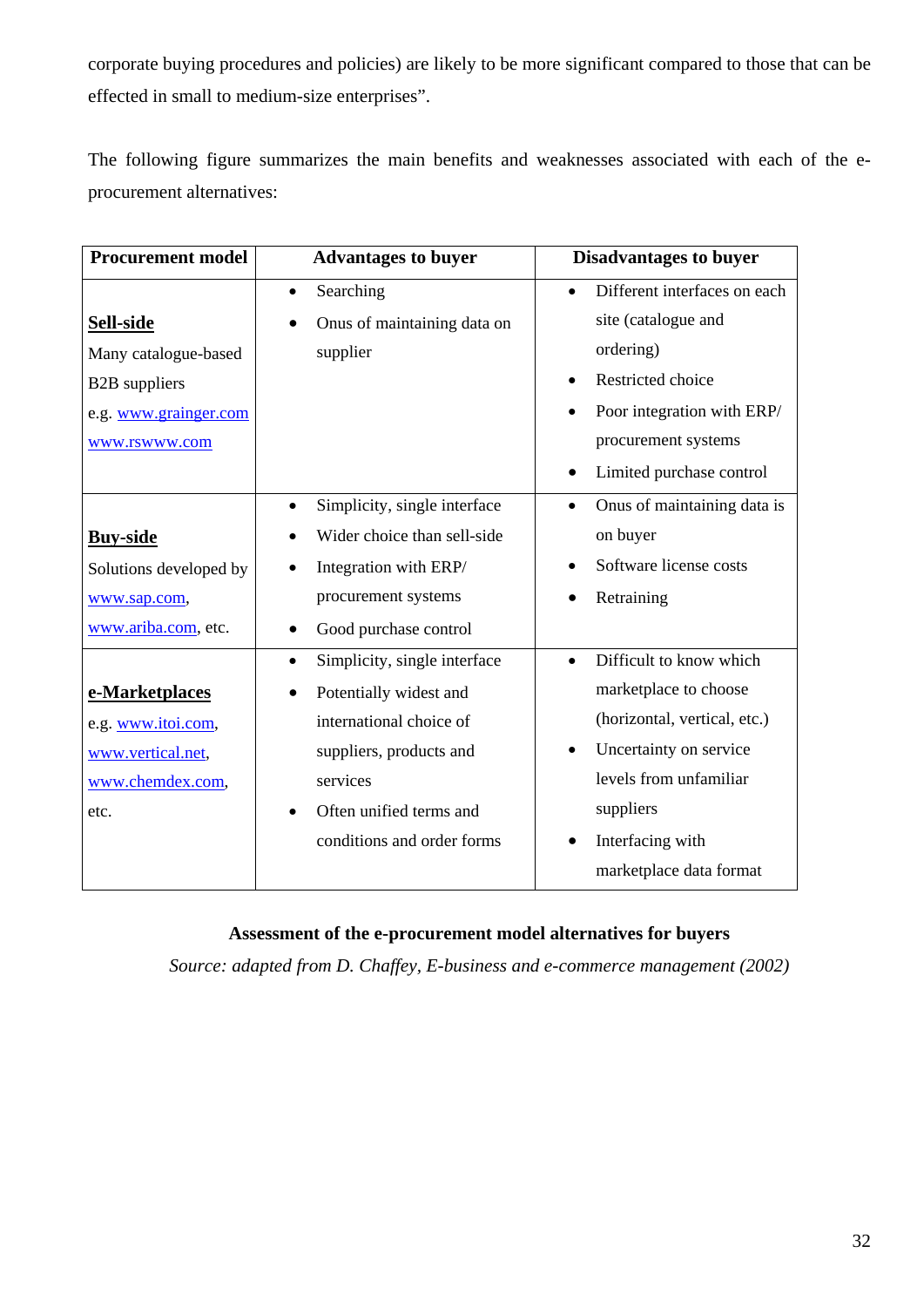### **Conclusion:**

Pyke and Johnson (2003) have shown that clearly, most manufacturing LMEs (Large and Medium Enterprises) have found that their procurement of indirect materials like office supplies and MRO can be effectively transferred to the web, which offers significant cost savings and efficiency. E-procurement practices are thus now fairly common within the sourcing processes of larger companies. We have found in this chapter that even when considering their main weaknesses and even if many experts exaggerated the trends and the adaptation of the new technology, some e-procurement solutions (such as emarketplaces through for example a purchasing group or a "buy-side" solution via an ASP), which have a relatively low cost of implementation and which do not suffer from limitations of space, time or borders, also do provide strategic opportunities for manufacturing SMEs to be more competitive. Indeed, "by being an ideal for hyper-competition conditions" (Gowen and Tallon 2003; Tan et al. 2002; Telgen 1998 and De Boer et al. 2002) and "by being a means for becoming more productive and efficient in existing relationship" (Sweeney, 2002; Knudsen 2002 and Roberts, 2001), e-procurement can create strategic value for a firm. However, it is important to underline that even if these solutions do offer effective solutions for firms, they are unlikely to lead to a sustainable competitive advantage because they can normally be replicated by competitors.

Consequently, it is clear that these flexible and relatively inexpensive e-procurement solutions can overcome numerous limitations to the "traditional" procurement approach, and can add considerable value for manufacturing SMEs, by mainly allowing a fast return on investment (ROI) in comparison for instance to EDI systems which are costly and can not leverage implementation across various trading partners. We can moreover expect that such electronic purchasing solutions for SMEs will be even more various in the future as none would argue that the future is without the use and the development of ICTs. As a result, we can wonder if like LMEs, SMEs have similarly grasp the opportunities that offer eprocurement, and we are thus now going to analyse if Irish and French manufacturing SMEs are generally using or not e-procurement solutions within their buying processes. The research will contribute to understand why the respondents are using or not these solutions, by analysing the main drivers and barriers to adoption of these processes, in order to give accurate recommendations to widen the use of such systems.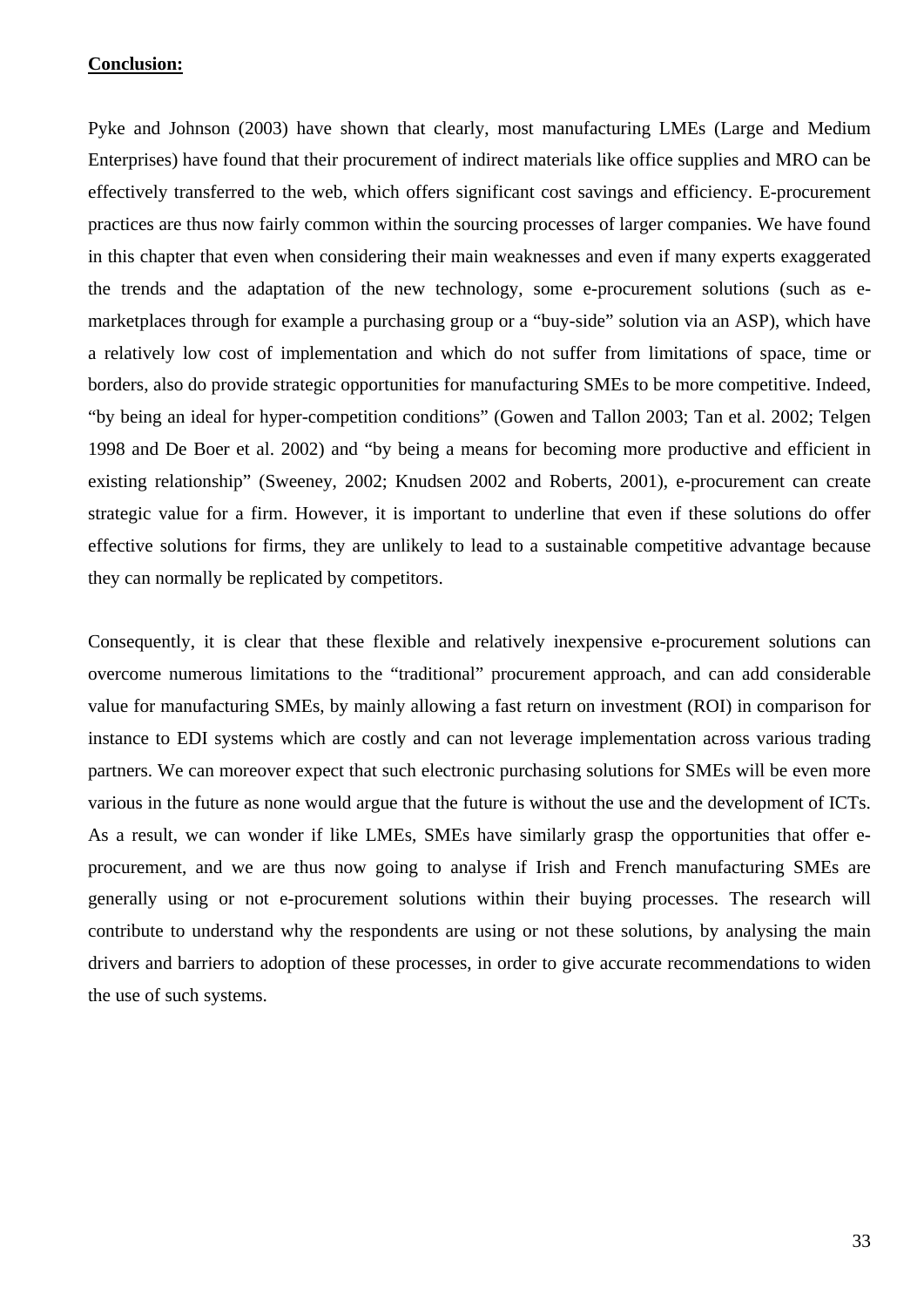## <span id="page-33-0"></span>**Chapter 3: RESEARCH DESIGN AND METHODOLOGY**

#### **Introduction:**

After having identified and evaluated within the last chapter the exact nature and opportunities provided by the adoption of e-procurement processes, we then had to collect primary data to analyse if Irish and French manufacturing SMEs use these processes, (or some of them), and if not to analyse the reasons why. The main goal of this research is to identify strategic opportunities for these firms to implement and integrate new innovative practices into their purchasing activity, which will be able to give them a significant competitive advantage. This chapter is therefore precisely presenting the methodology I used to collect the primary data I needed, and is divided into six different sections:

- $\triangleright$  The method selection
- $\triangleright$  The objectives of the survey
- $\triangleright$  The elaboration of the sample
- $\triangleright$  The questionnaire design
- $\triangleright$  The reliability and validity of the questionnaire
- $\triangleright$  The process used to interpret the results

## **3.1 Method selection**

Our method selection was conditioned by two considerations. First, because of the nature of the information we wanted to gather. Indeed, as we have described in the second chapter the main benefits that e-procurement brings to firms of any size, we wanted to analyse how important e-procurement processes were used within manufacturing SMEs concretely, and if not, to analyse the reasons why, in order to identify potential strategic opportunities for them to use these new "tools". Thus, our research aimed to look for general patterns and to focus on the "measurement" of general SMEs' behaviours and opinions. Consequently, because we had to find generalisable patterns in the data that we can convert into statistical information, the use of a quantitative measurement technique and the choice of a deductive research approach by using a survey (under the form of a questionnaire) appeared to be the most appropriate method for our research.

Moreover, because our financial and technical resources were significantly limited for this project, the use of a questionnaire, which can be quite inexpensive to administer, seemed to be the best technique to use.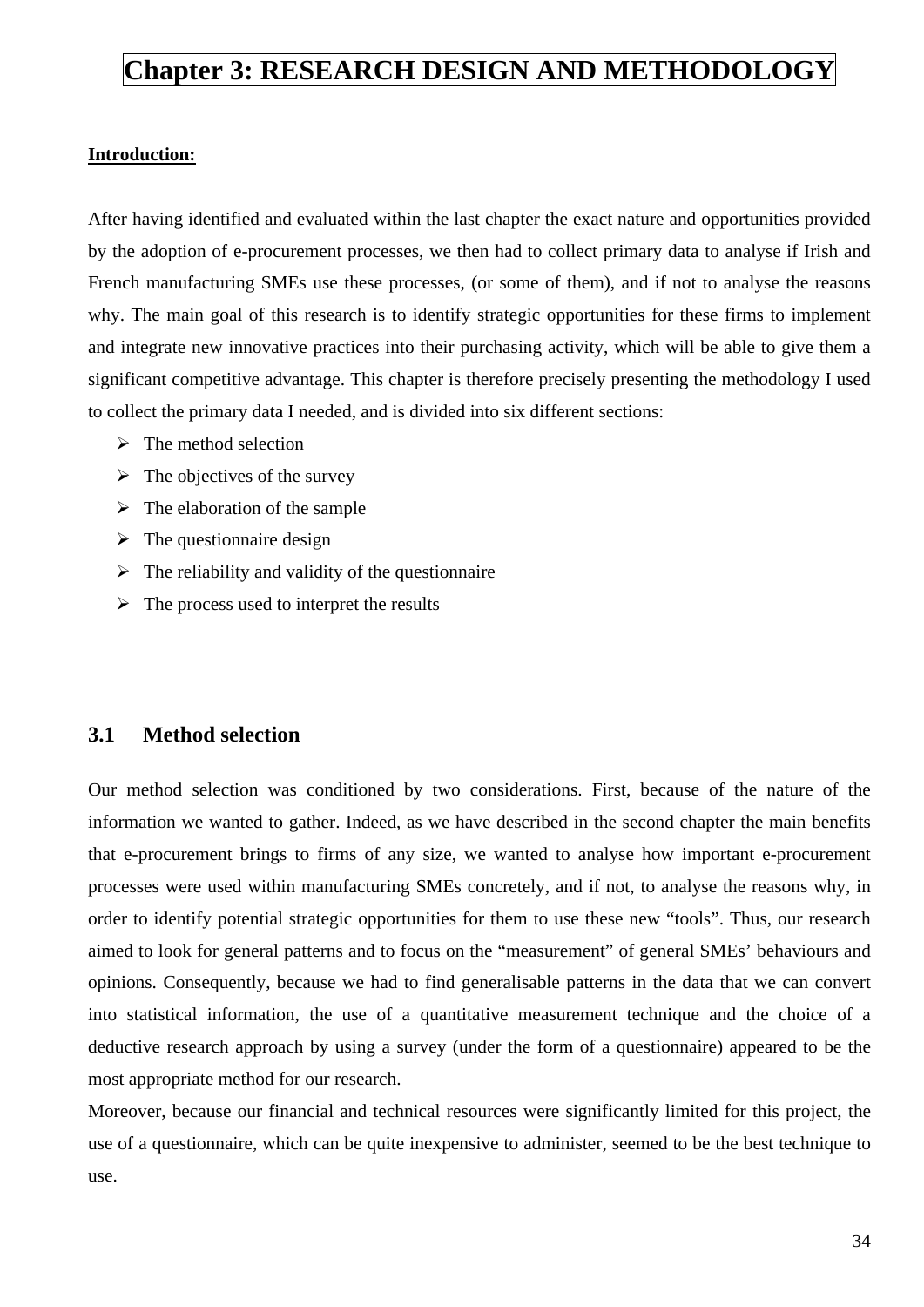### <span id="page-34-0"></span>**3.2 Objectives of the survey**

Before designing our questionnaire, we clearly wanted to identify the main goals and purposes of the survey in order to effectively design an appropriate questionnaire, with relevant, concise and efficient questions, which stick to the information we wanted to find (and not to overlook useless or unimportant questions that waste the time of the participants).

Therefore, the most important aims of our survey were the following:

- To evaluate the use and the strategic importance of the e-procurement processes studied beforehand within French and Irish manufacturing SMEs
- To identify possible patterns of adoption by company size, nationality, particular processes and products purchased
- To identify the main drivers and barriers of adoption of e-procurement strategies and processes within SMEs

## **3.3 The Sample**

First of all, a sample of the targets has been chosen instead of a census because of resources constraints (time, budget).

SMEs is a very broad sector comprising of companies from a wide range of industries such as manufacturing, clothing and textiles, agriculture, transport, hotels and catering, food, finance, etc. Concerning our sample, we chose to focus on manufacturing SMEs because "the largest savings and impact on profitability through e-procurement will typically be for manufacturing companies in which procurement is a major cost element, and there are many requisitions for relatively low value items" (D. Chaffey, 2002, p. 264). Therefore, I did not collect data from the service industry which has a lower potential for savings.

Typically, the definition of SMEs includes firms between 10 and 250 employees. The firms under 10 employees are indeed more considered as "micro firms". Thus, we have chosen to collect data from SMEs between 10 and 250 employees.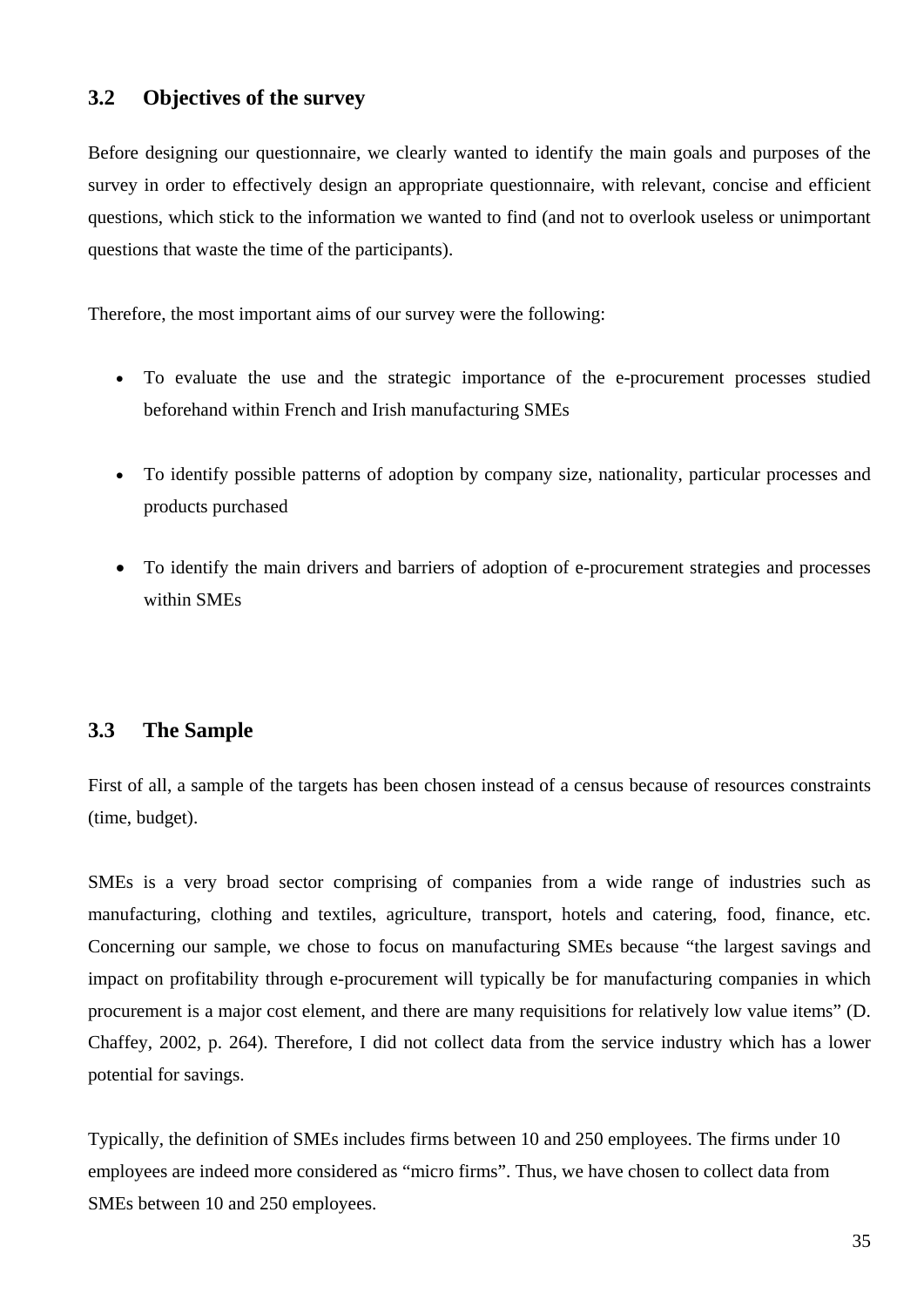We also decided to fix a "limit" in the turnover of our sample in order to focus our analysis on firms without a too important volume of activity, which could be considered closer to the "big" firms than to small SMEs. As a result, we decided that our analysis would mainly be on firms with a turnover under €50 millions.

As our report is a cross-border study between France and Ireland, we had to pick SMEs from both countries. Because of considerable financial and time constraints, we have chosen SMEs within the Dublin area (Ireland) and around Bordeaux (France). Thus, we will have to put into perspective the results we have found as the locations chosen are not "exactly" representative of the general situation. Indeed, we have chosen to administer our questionnaire to firms located around Dublin and Bordeaux but we have to take into consideration that the situation might be a little bit different for instance for firms located in Paris or in the mainland of Ireland (e.g. because of differences in terms of Internet access). However, because of our limited budget, it was less complicated and less expensive to interview and question a sample within these areas (where I had accommodation facilities).

One of our first challenges was to find an access to a potential database of SMEs in order to create our sample. We contacted Chambers Ireland, the Dublin Chamber, Enterprise Ireland and the ISME (Irish Small and Medium Enterprises) association in order to ask them an access to a potential list of manufacturing SMEs. However, to get such a service was strictly reserved to members of these organisations.

I thus found information (e.g. telephone number, email address, location, turnover, number of employees, etc) about the potential targets for my survey out of the Kompass database of companies.

22 Irish manufacturing SMEs (between 10 and 249 employees and with a turnover mainly under  $\epsilon$ 50 million) located in the Dublin area have been found out of this database. I kept this number because of physical, time and budget constraints. Thus, no sampling technique needed to be done for our sample of Irish manufacturing SMEs. However we found 36 potential French manufacturing SMEs located in or around Bordeaux out of the Kompass database of companies. We then decided to do a "Simple Random Sampling" by listing all of them, and to randomly pick 22 of them in order to keep the balance between Irish and French respondents. This random process has ensured that each of the potential French SMEs had an equal chance of being selected.

#### *Data Collection Technique*

After having send a few emails to some of the Irish companies, I decided to increase the chances of responses by physically going to the "head offices" of these firms or by phoning them, and asking to talk for a few minutes to the Purchasing, Procurement or Materials Manager or a member of the senior management linked with these activities.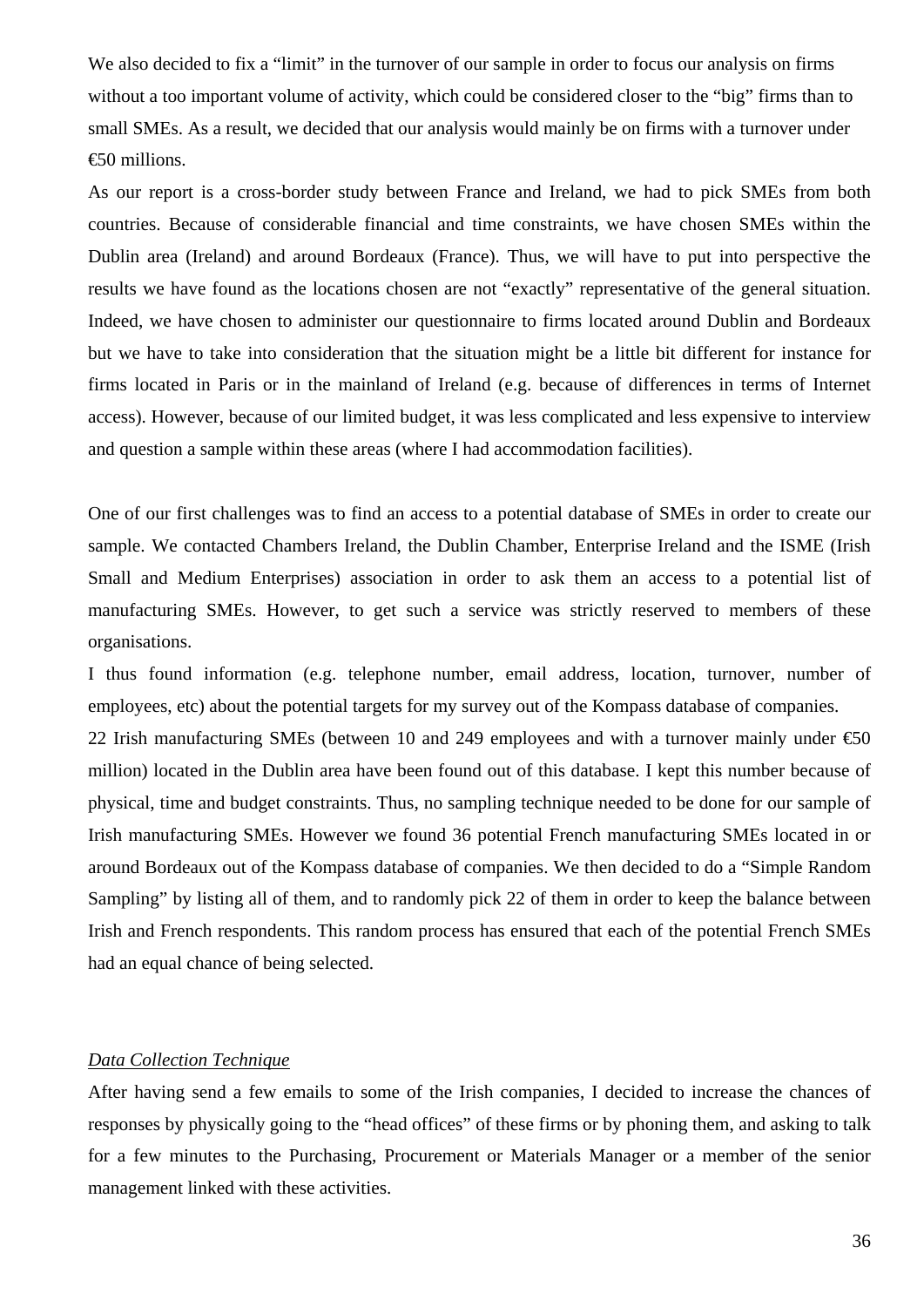11 Irish SMEs accepted to answer the questionnaire at the end of June 2007. Most of the questionnaires were administered through face to face contact at the company's head office, but a small number were done by telephone. 12 French SMEs located in or near Bordeaux (France) were then interviewed on the same basis at the beginning of July 2007.

We tried to collect data from "nearly" the same number of Irish and French in order to keep the balance between the nationality of the firms (and not to have much higher results from one country than the other) and to have proportional accurate cross border results for this study.

Thus, as said before, because of our time, financial and technical constraints, we only could get access to a potentially limited sample, and therefore the results of this survey will not have to be "taken" as representative of the general situation in the two respective countries, but it will give an idea of how it may be is, and further investigation with more important resources will have to be done in this area according to the results we will get.

## **3.4 Questionnaire design**

At this point, we already had decided what kind of data we have to measure, formulated the objectives of the investigation, and decided the participants group. We then needed to build an accurate questionnaire in order to gather in an efficient way the information we needed. This questionnaire can be found in Appendix 4 (p. 79).

We tried to keep the questionnaire as short and simple as possible in its structure in order to gather consistent responses from respondents. Indeed, it was very important for our research that all respondents (some of them were not "purchasing" professionals) take the same meaning from each question. To administer directly the questionnaire to the head office of most respondents allowed us to assist, if needed, the respondents to better understand a question by providing accurate information about it. However, this nearly never happened. To be physically present when administering the questionnaire also allowed us to better explained to the respondent the nature of the research.

We ensured that our questionnaire did not take too long to complete (approximately 10-15 minutes) in order to avoid as much as possible the feeling of "lassitude" or "boredom" among the respondents, which could have lead to inaccurate responses.

#### *Questions:*

We collected the "demographic" data of the participants (e.g. the firm's nationality, turnover, number of employees) at the beginning of our questionnaire because we believed that these background questions, which are easy to answer, would ease the respondent into the questionnaire. We intentionally did not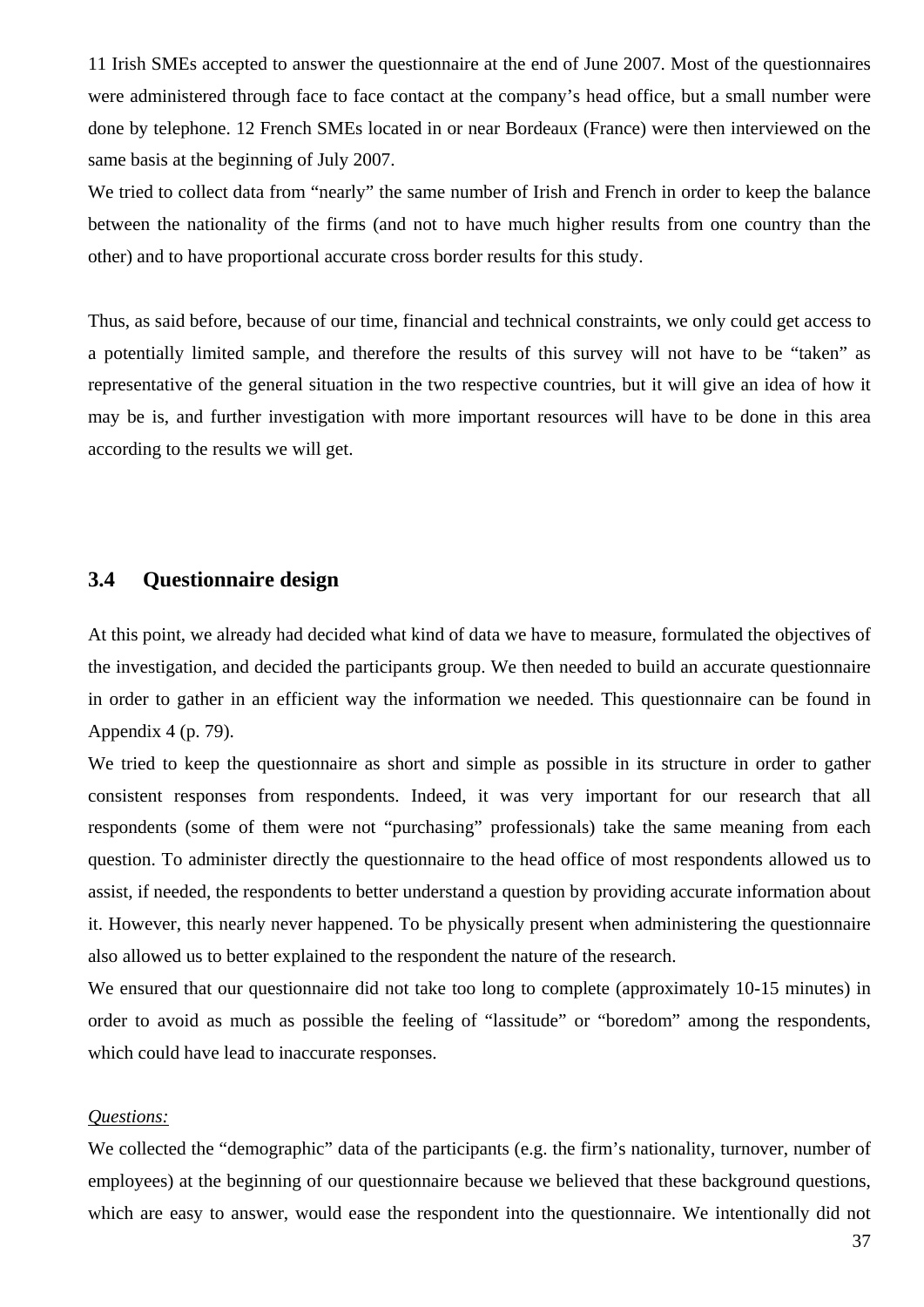mention the name of the firm or the name of the respondents in order to keep the confidentiality and the privacy of the participants. Indeed, this type of information was not seen as essential for the accuracy of our research and to ask such questions could have offended the respondent, which could have lead to a less important response rate.

We always used precise and closed questions (dichotomous and multiple response questions) in order to favour consistent and unambiguous responses. Within all our closed questions, we tried to provide a list of possible answers as complete as possible. We also provided the response "Other" in order to avoid the fact that respondents do not find any category that fits their situation, which would have lead to a possible bias.

We finally built some "statement" questions in order to evaluate and to compare the importance given by the respondents to some benefits and barriers to e-procurement adoption over others. For that, we carefully asked them to indicate their level of agreement with the statement on a balanced 5 points scale (from "Very Important" to Very Unimportant"). This scale has been built to ensure that every potential respondent has a response option.

Within our entire questionnaire, closed format questions have mainly been preferred to open format questions in order to filter out useless or extreme answers that might have occurred in an open ended question.

#### *Layout:*

We tried to build our questionnaire with a logical layout and sequence. We started with questions that would raise the respondent's interest, and we grouped together all questions that relate to similar areas into different sections (e.g. Section 1: Connection to Internet, Section 2: E-procurement for business purposes, etc).

We tried to keep a logical and simple flow through the questionnaire, and respondents had to answer different sections according to their situation (e.g. the respondents who do use e-procurement processes have been differentiated to the ones who do not use them). All questions flowed logically from the more general to the more specific, and from factual and behavioural questions to attitudinal and opinion questions.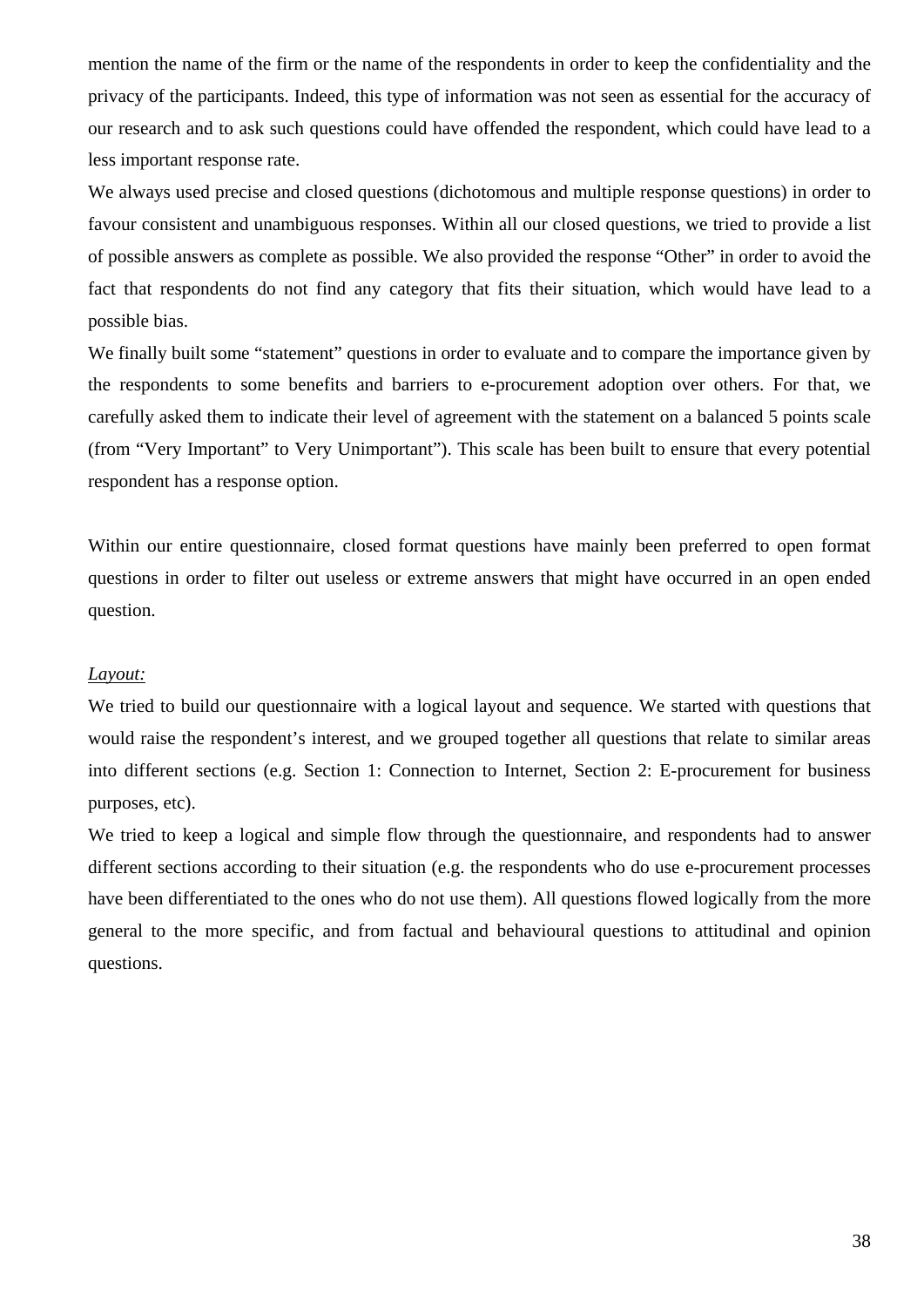### **3.5 Reliability and Validity**

Before to administer our questionnaire, we tested its reliability and validity. Indeed, we checked the questionnaire's quality by giving a copy of it to Mr Gerry Connygham<sup>[1](#page-38-0)</sup> in order to show up any flaws or inadequacies in the "form" and the structure of the questionnaire. Minor problems have been found, which have then been corrected in an appropriate way.

A copy of the "corrected" questionnaire has then been given to Mr Brice Malm<sup>[2](#page-38-1)</sup> in order to check the accuracy of the "content". No changes to the questionnaire needed to be done from his feedback.

This questionnaire "pre-test" was seen as a critical element to the success of our survey. Indeed, inappropriate questions, incorrect ordering of questions, incorrect scaling, or a wrong questionnaire format could have made our research valueless.

The questionnaires have then been administered to the sampling group according to the selected data collection technique described above.

#### **3.6 Interpretation of the Results**

Once we collected the questionnaire responses from the sample, we then needed to use specific statistical analysis software to study the results that have been found. "Sphinx" software has been used to code, enter and analyse the data collected because I was used to work with this software many times in the past for business research. This software package also has been chosen because it enabled the survey data to be imported and exported in SPSS and in other file formats (e.g. Word, Excel).

The descriptive techniques that we used to analyze our results included graphs, histograms, scattergrams, bar charts and pie charts. We also included a short explanation under each of the results in order to clarify the understanding of the "graph".

The data collected was mainly summarized through the use of statistical techniques.

 $\overline{a}$ 

<span id="page-38-0"></span><sup>&</sup>lt;sup>1</sup> Lecturer in « Research Methods », Portobello College Dublin, Ireland.

<span id="page-38-1"></span><sup>&</sup>lt;sup>2</sup> Purchasing Consultant and Lecturer in « Purchasing strategic activities », Pau Business School of Management, France.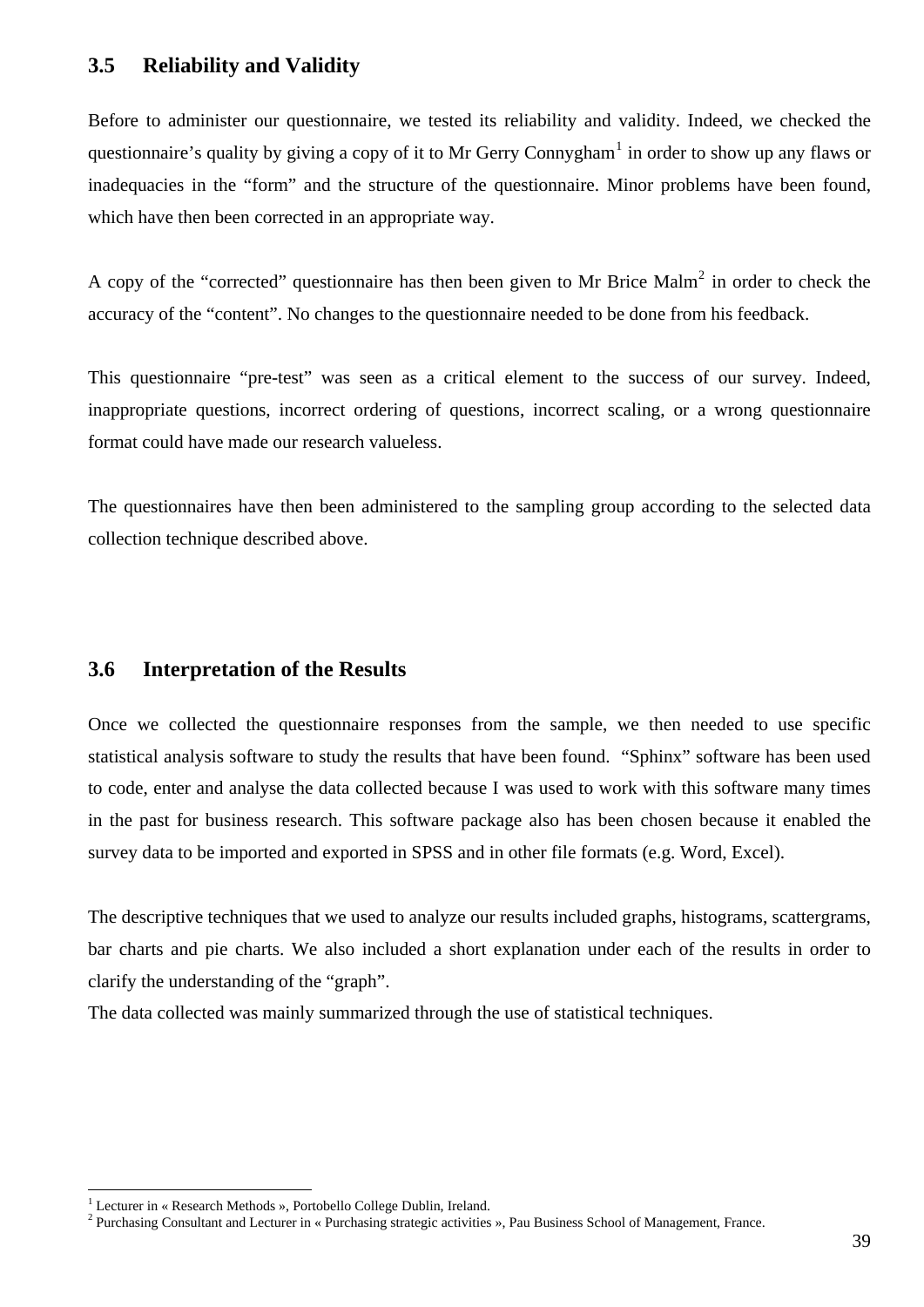## **Conclusion:**

We have seen within this chapter that we have come through a meticulous methodology to collect the primary data we needed. This precise process was absolutely necessary to collect accurate data which will lead to efficient interpretions and comments on the findings. The next chapter will present the main relevant answers we collected through our questionnaire.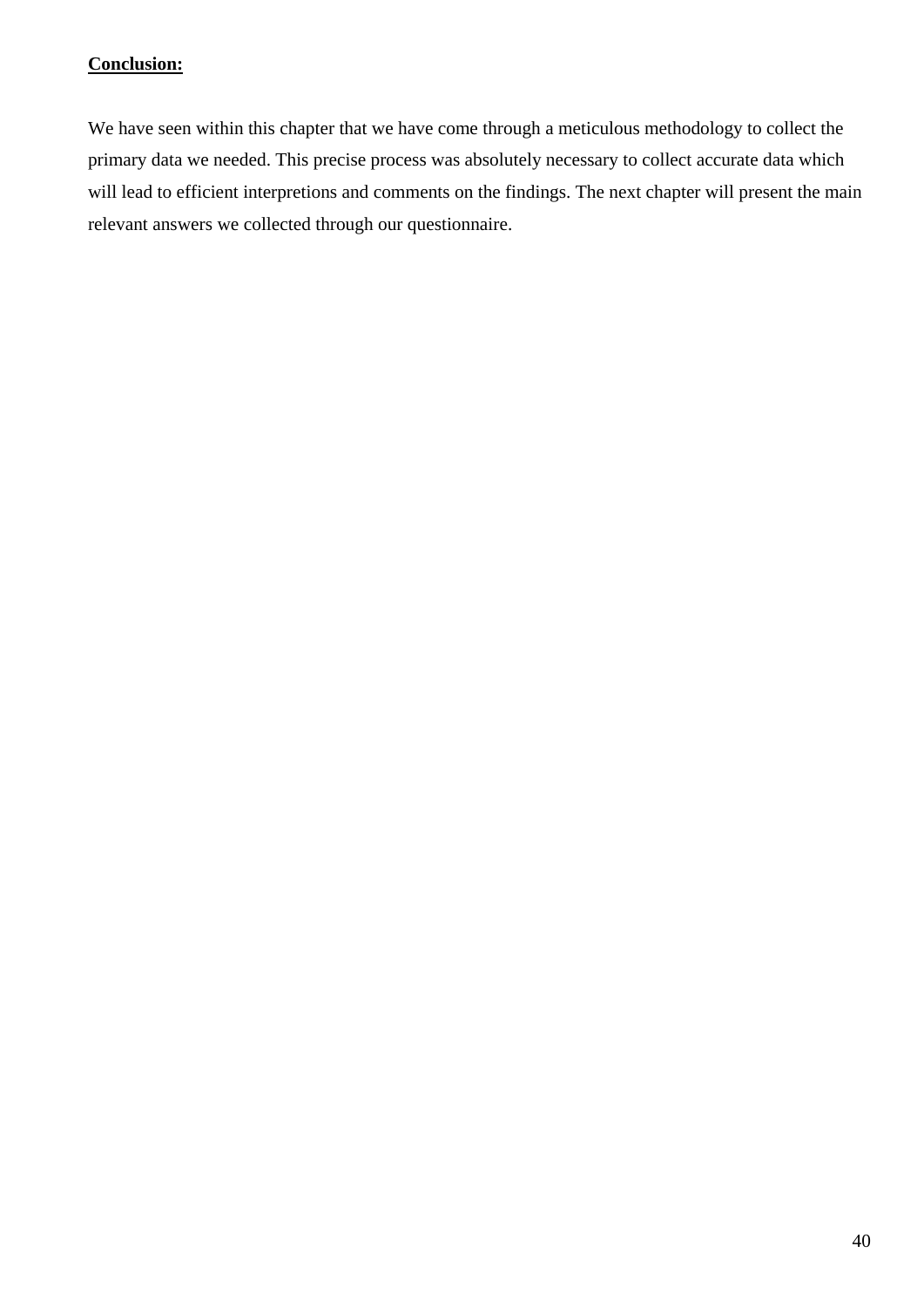## **Chapter 4: PRESENTATION OF FINDINGS**

#### **Introduction:**

We will present within this chapter the primary data we collected from the respondents through our questionnaire. As previously said, "Sphinx" software (equivalent of SPSS) has been used to analyse the data we found, with the approval of Mr Gerry Connygham, Lecturer in Research Methods in Portobello College, Dublin. We can note that the statement "Non réponse" appears from time to time. This is only due to the French nature of the software, but does not distort the understanding of the results. We only included the most relevant results that would bring us to pertinent comments and/or observations in the next chapter. The entire results can be found in Appendix 5 (p. 90). We will note that some of the

## **4.1 Companies profile**

| <b>Nationality</b> | Nb. cit. | Frég. |
|--------------------|----------|-------|
| Irish              | 11       | 47,8% |
| French             | 12       | 52,2% |
| <b>TOTAL OBS.</b>  | 23       | 100%  |

Our sample was constituted for 47,8% of Irish SMEs and 52,8% of French ones. We tried to collect data from "nearly" the same number of Irish and French in order to keep the balance between the nationality of the firms (and not to have much higher results from one country than the other) and to have proportional accurate cross border results for this study.

| <b>Annual turnover</b> | Nb. cit. | Fréq. |
|------------------------|----------|-------|
| Less than 1 million    | 2        | 8,7%  |
| 1-5 million            | 7        | 30,4% |
| 5-15 million           | 6        | 26,1% |
| 15-35 million          | 5        | 21,7% |
| over 35 million        | 3        | 13,0% |
| Don't know/ Refused    | O        | 0.0%  |
| TOTAL OBS.             | 23       | 100%  |

We tried to administer the survey to SMEs with different range of turnover in order to analyse if the importance of the turnover (which reflect the volume of activity of a firm) has an effect on the adoption of e-procurement solutions within the firm.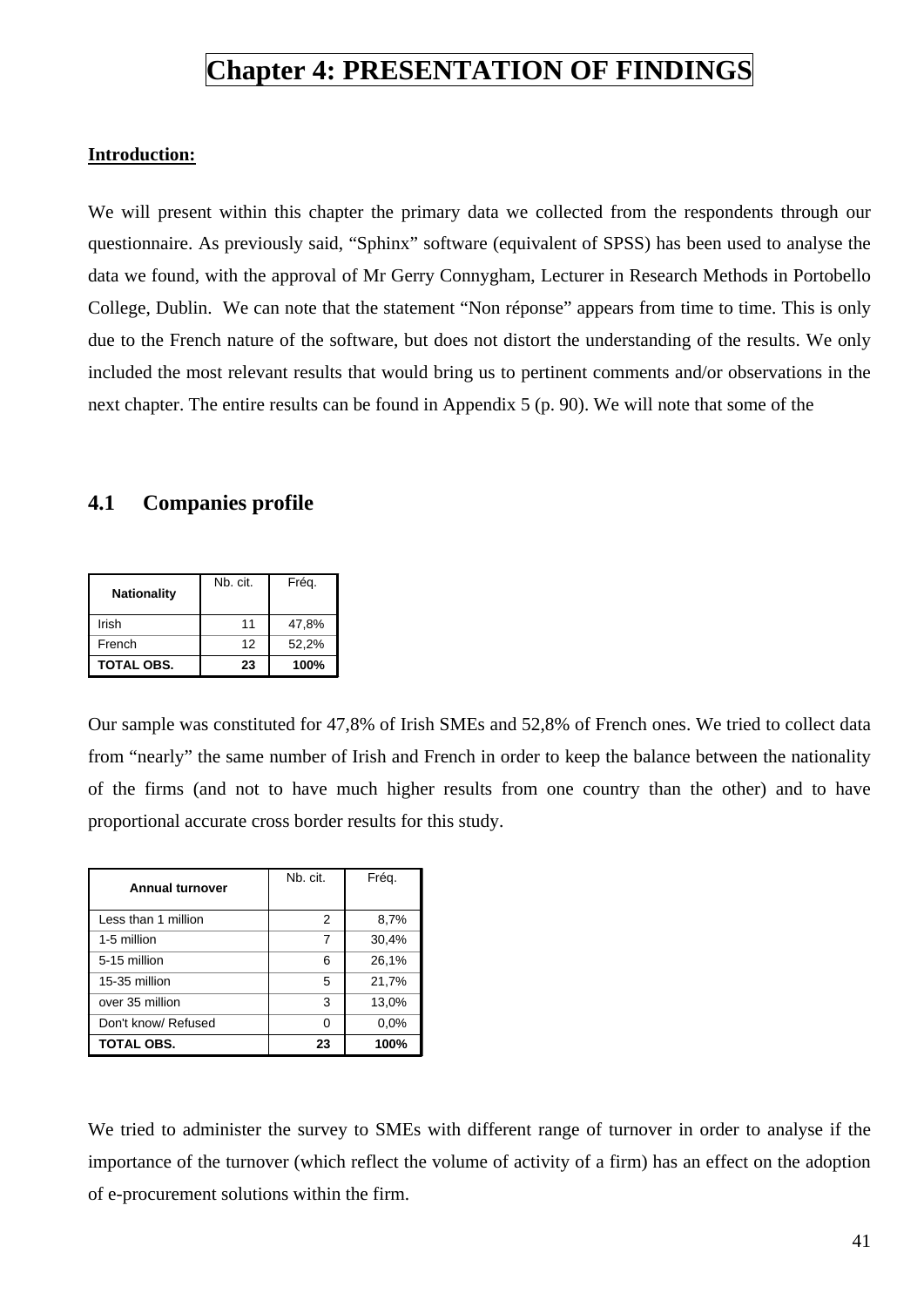| <b>Number of Employees</b> | Nb. cit. | Fréq. |
|----------------------------|----------|-------|
| 10-50                      | 15       | 65,2% |
| 50-150                     |          | 30,4% |
| 150-250                    |          | 4,3%  |
| <b>TOTAL OBS.</b>          | 23       | 100%  |

We also tried to administer the survey to SMEs with a different number of employees (which also reflect the volume of activity of a firm) in order to see if this is a factor influencing the adoption of eprocurement solutions within the firm. However it was impossible to keep the balance between the different categories (10-50 ; 50-150 ; 150-250) because of the limited number of potential SMEs found in the Kompass database, but also because of the high proportion of "relatively" small firms (under 50 employees) within general SMEs. Thus, 65,2% of the answers collected came from SMEs under 50 employees, 30,4% from firms between 50 and 150 employees, and finally only one answer was collected from a firm of the last category (150 to 250 employees).

#### **4.2 Connection to Internet**

| <b>Connection to Internet</b> | Nb. cit. | Frég. |
|-------------------------------|----------|-------|
| Yes                           | 22       | 95,7% |
| No                            |          | 4,3%  |
| TOTAL OBS.                    | 23       | 100%  |

| If YES                  | Nb. cit. | Fréq. |
|-------------------------|----------|-------|
| Non réponse             |          | 4,3%  |
| <b>Broadband</b>        | 20       | 87,0% |
| Standard Telephone line | 2        | 8,7%  |
| Do not know             | 0        | 0.0%  |
| TOTAL OBS.              | 23       | 100%  |

| <b>If NO</b>                  | Nb. cit. | Fréq. |
|-------------------------------|----------|-------|
| Non réponse                   | 22       | 95,7% |
| Intend to get Internet soon   |          | 4,3%  |
| Do not intend to get Internet | U        | 0,0%  |
| <b>TOTAL OBS.</b>             | 23       | 100%  |

95,7% of the firms questioned had access to Internet. Nearly all of them with broadband. Thus, we can see that the gap on Internet penetration between larger firms and SMEs nearly do not exist anymore. Only two firms responded to have access to Internet with a standard telephone line. Finally only one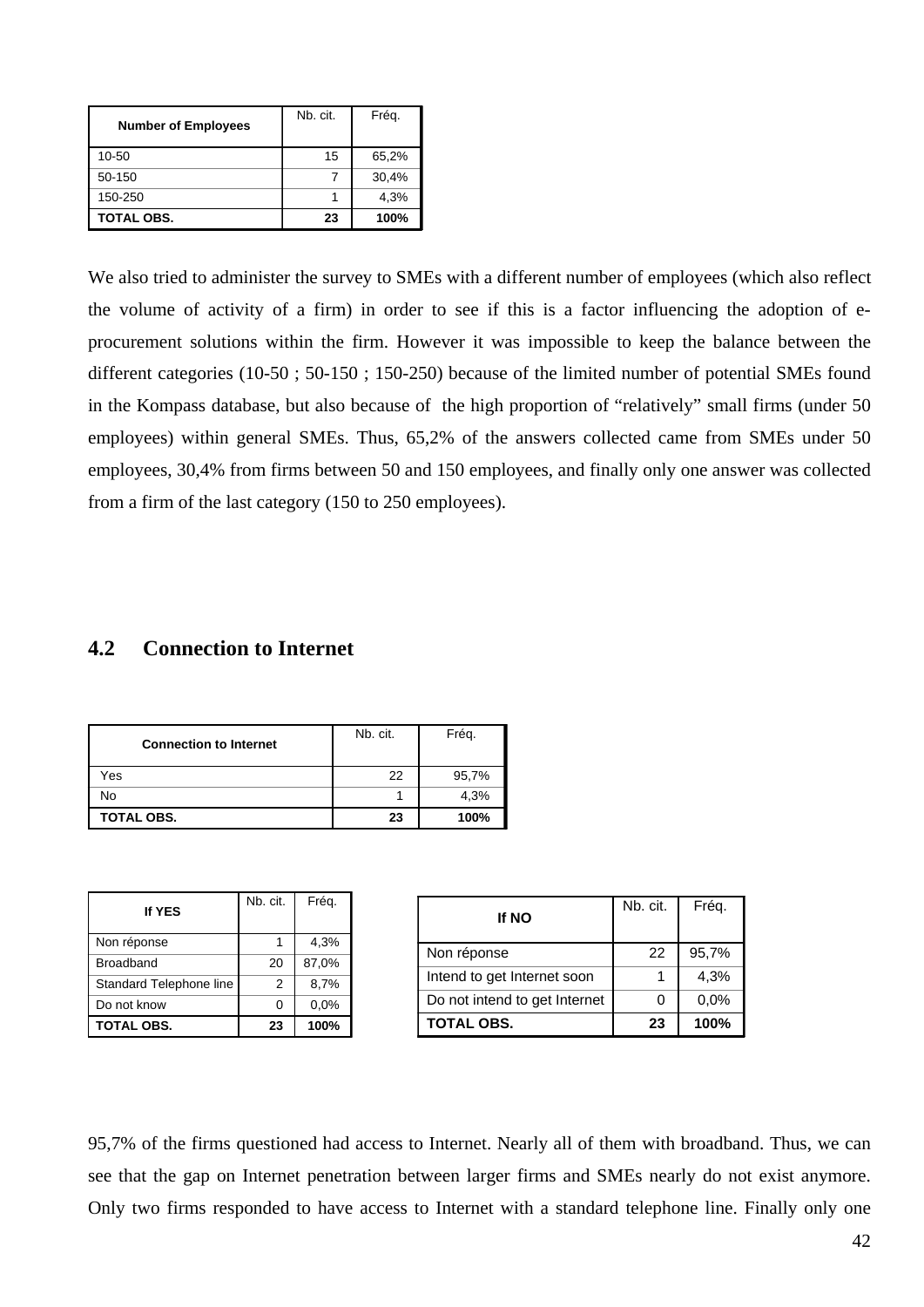firm revealed not to have access to Internet within its organisation, but confessed to intend to get it very soon.

## **4.3 E-procurement for business purposes**

| Level of e-procurement adoption | Nb. cit. | Frég. |
|---------------------------------|----------|-------|
| Use to procure online           | 4        | 17,4% |
| Rarely procure online           | 5        | 21,7% |
| Do not procure online           | 14       | 60,9% |
| <b>TOTAL OBS.</b>               | 23       | 100%  |

Respondents were asked about their current level of e-procurement adoption within their firms. 60,9% of them do not use any e-procurement solution for their business activity. 39,1% of them use eprocurement more or less regularly.

#### **Crossed information:**

• **Size of firms (number of employees, turnover) + level of e-procurement adoption** 



When we cross the data between the size of SMEs (turnover, number of employees) and the level of eprocurement adoption within them, we can clearly see that the biggest SMEs (turnover+ number of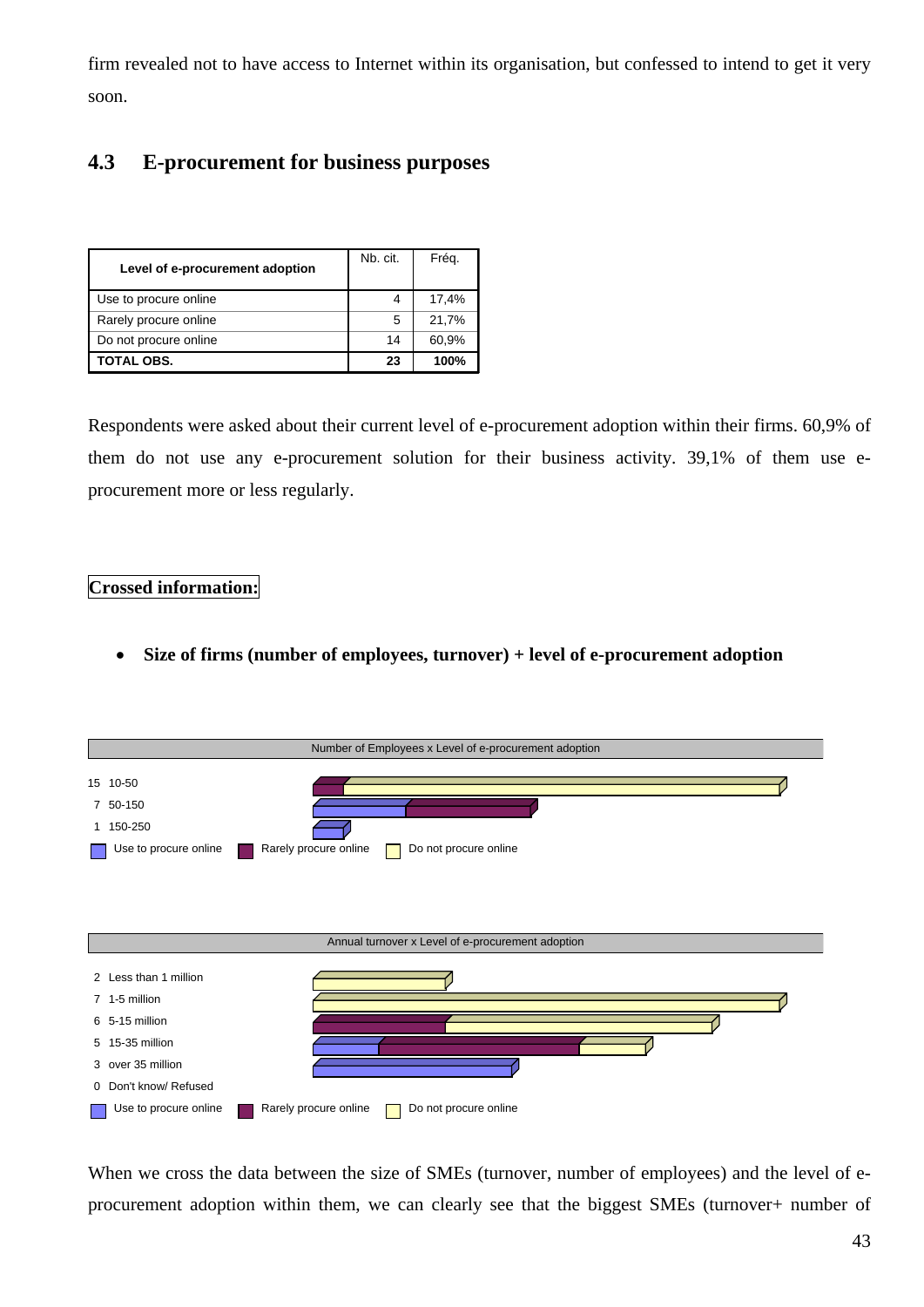employees) appear to be those which have adopted e-procurement solution (use or sometimes procure online), and that the smaller ones nearly never procure online.

#### • **Nationality + level of e-procurement adoption**



When we cross the data between the SMEs' nationality (Irish, French) and the level of e-procurement adoption within them, we can see that the data gathered is quite similar between both countries (we obtain more or less the same results for the French and the Irish SMEs). This clearly shows us that the nationality of a firm does not influence its level of e-procurement adoption.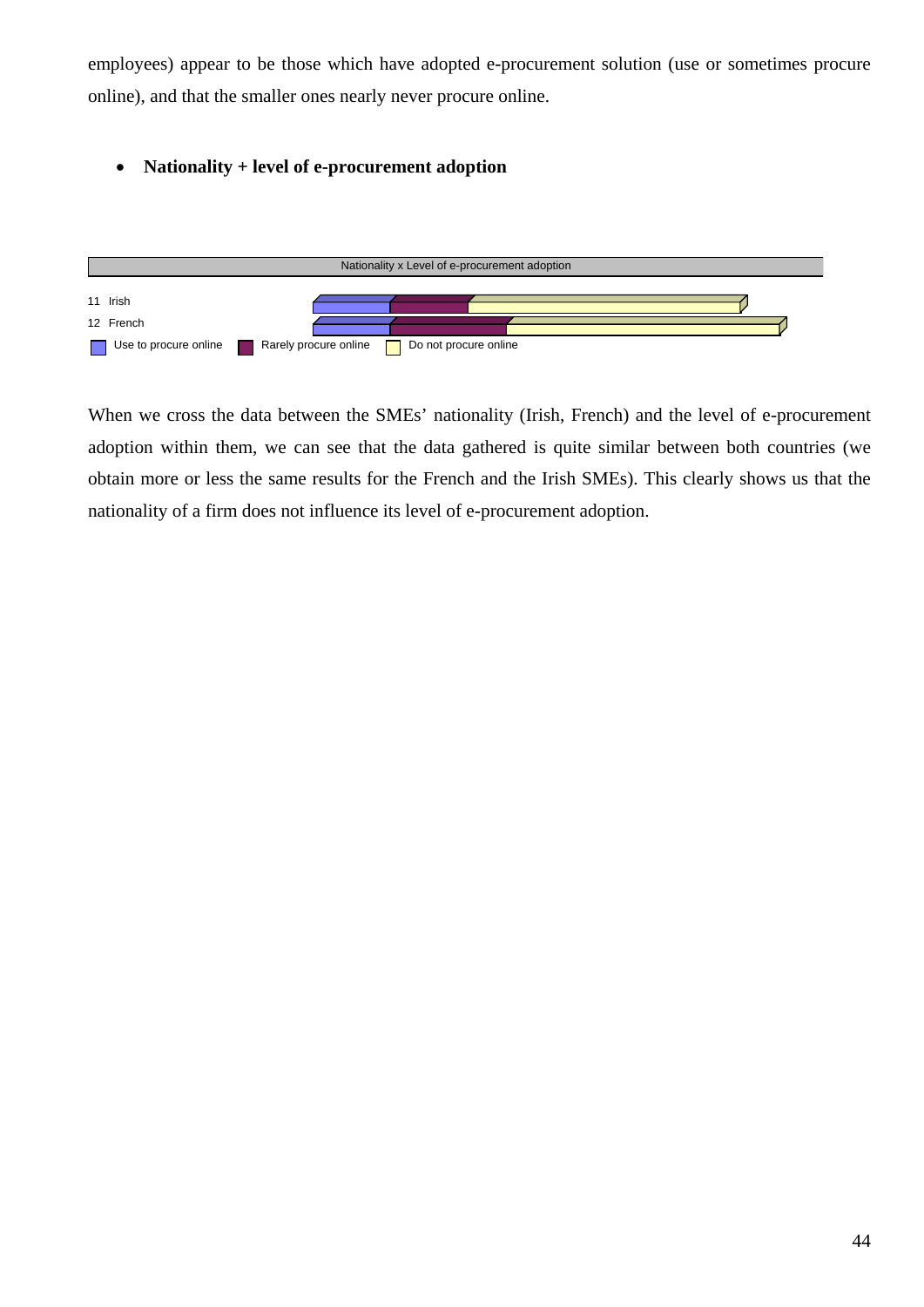## **4.4 E-procurement usage -** *Current users only answered this section*

Only the respondents who procure online (39,1% of the sample, 9/23) were allowed to answer this section.



Within those using e-procurement solutions, respondents were asked to identify the e-procurement activities used in their organisations. Online ordering systems, e-tendering (sending requests for information and prices to suppliers and receiving the responses of suppliers using Internet technology), e-catalogues and electronic payment clearly remain in the most common e-procurement activities. E-marketplaces and ASP do not appear to be widely used among e-procurement users.

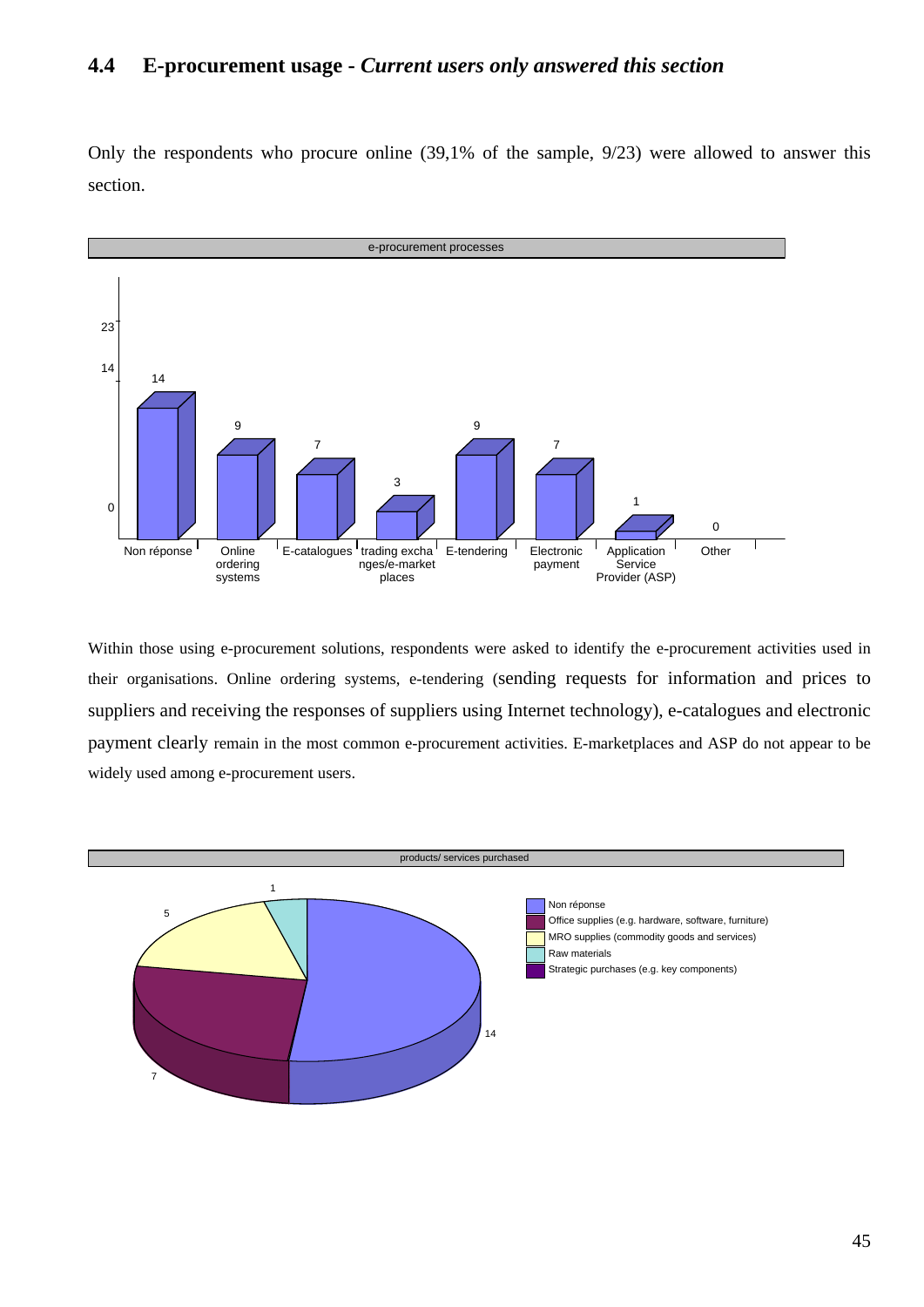Within those using e-procurement solutions, respondents were then asked to identify the goods and services most commonly procured online. Office supplies and MRO are clearly the two categories of products most commonly purchased online by the sample of our survey.



Respondents who have implemented e-procurement were asked to rate the strategic importance of e-Procurement in their organisation.

E-procurement appears to have an important strategic position within organisations which have implemented it. Indeed, 66,6% (6/9) of respondents who have implemented e-procurement rated it as strategically important to extremely important for their activity.

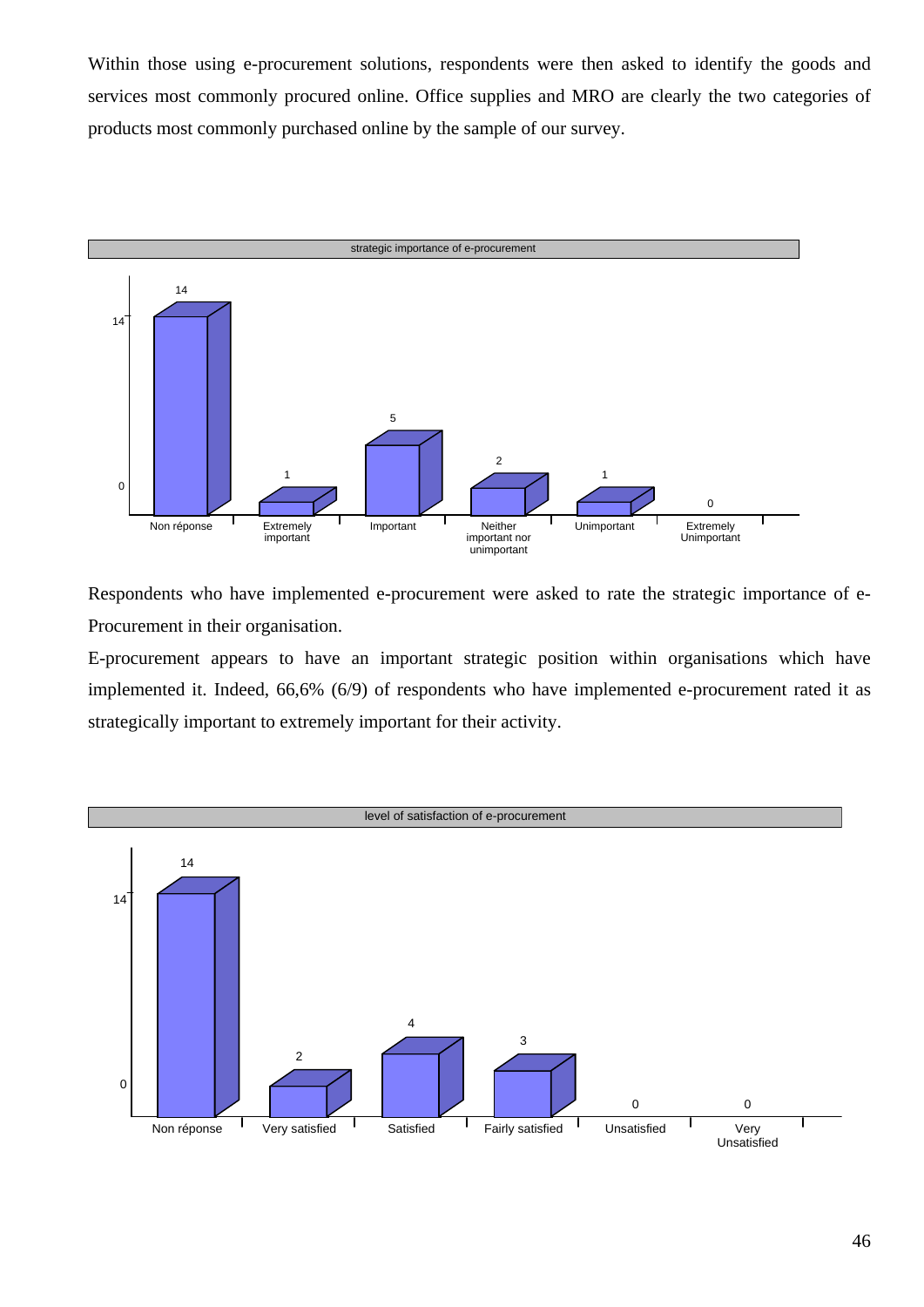Similarly, organisations which have implemented e-procurement solutions seems to be satisfied with these as 66,6% (6/9) of them rated it as "satisfied" and "very satisfied" their level of satisfaction of eprocurement. None of them answered to be "unsatisfied" or "very unsatisfied".

• Most important benefits from adopting e-procurement



Respondents that already procure online were then asked to identify the 3 main factors driving the adoption of e-Procurement in their organisation.

Clearly, the most important benefits for them from adopting e-procurement appear to be the following:

- o Reduced purchasing costs
- o Reduced administrative costs
- o Increased suppliers database and suppliers sourcing

"Faster cycle time and process time" also appear to be an important benefit associated with eprocurement for the respondents although "improved services" and "relationship building" were the answers with the less responses' rate.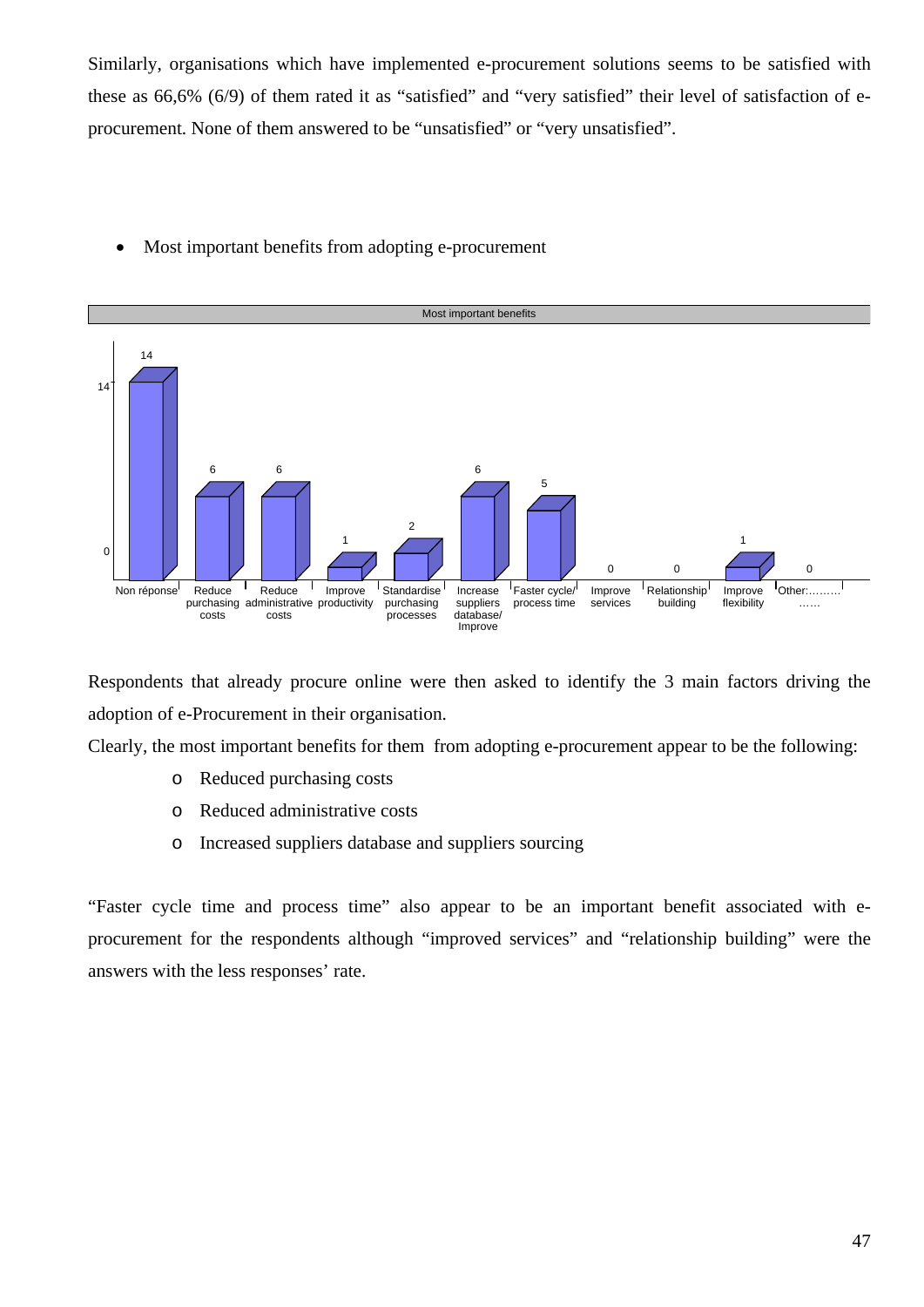• Main factors inhibiting the adoption of e-procurement solutions



Respondents that already procure online were then asked to identify the top 3 inhibitors that are creating major hurdles for adopting/ implementing e-procurement.

The 3 main barriers to e-procurement adoption appear for them to be the following:

- o Supplier integration issues (e.g. commitment, systems' compatibility)
- o The inability to justify the costs and benefits associated with these processes
- o The lack of management support for these solutions

The costs of developing and maintaining systems and the insufficient skilled staff come behind, but are not within the 3 most important barriers of adoption for the respondents.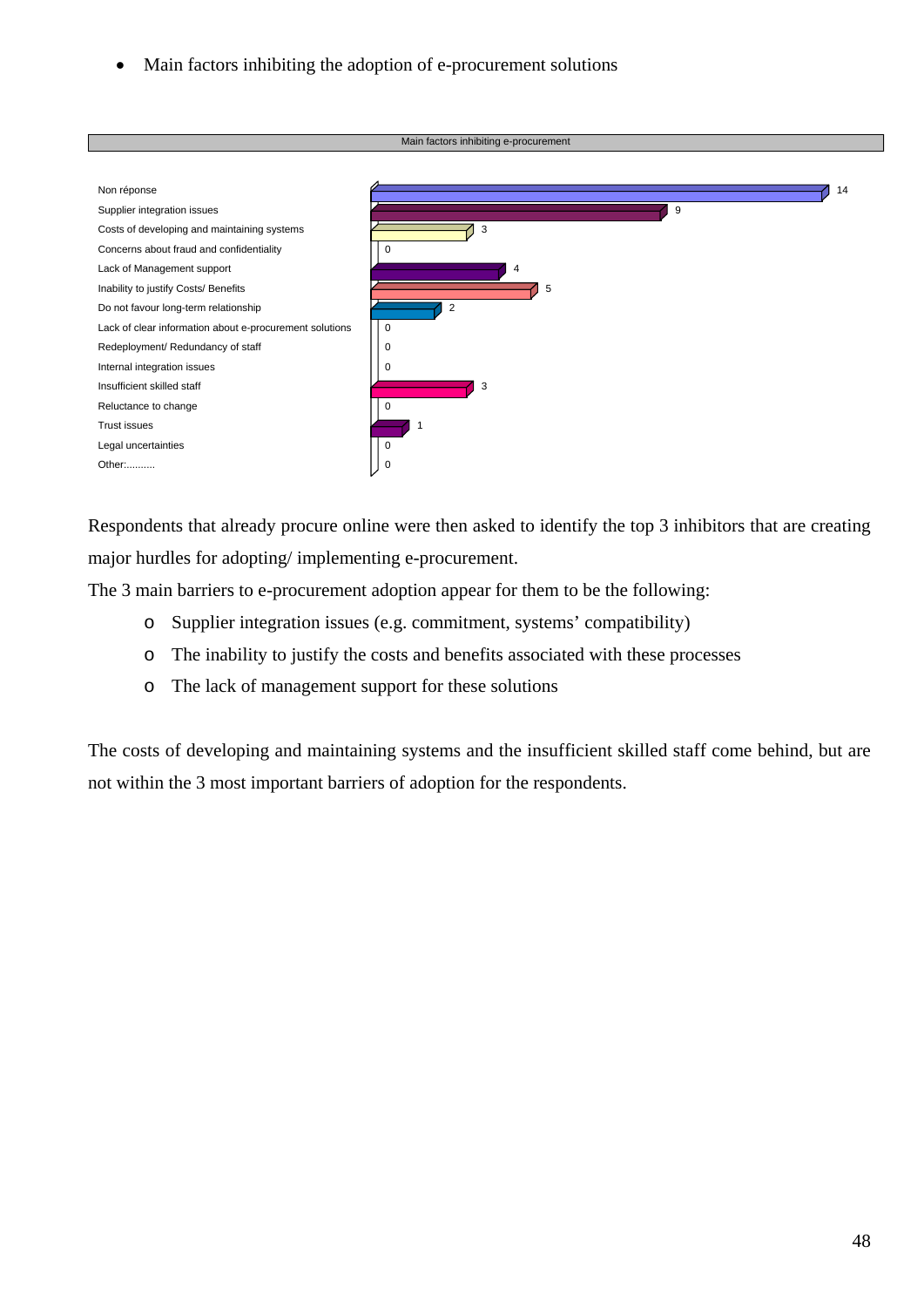## **4.5 E-procurement perception –** *Non-users only answered this section*

Only the respondents who do not procure online (60,9% of the sample, 14/23) were allowed to answer this section.



Respondents were asked to evaluate their level of intention to procure online in the future.

The majority of them (57,14%) do not intend at all to procure online, while 28,57% (4/14) seem to be in favour to consider such processes.

Volume of orders Non réponse (2002) et al. 2003 : 2004 : 2006 : 2007 : 2008 : 2009 : 2008 : 2009 : 2009 : 2009 : 2009 : 2009 : 200 Large  $\overline{\phantom{a}}$  3 Medium 8 Low  $\sim$  3 Volume of purchases Non réponse  $\sim$  9 Large  $\overline{\phantom{a}}$  3 Medium  $\sim$  11  $Low$   $| 0$ Current purchasing costs per order Non réponse  $\sim$ Large 0 Medium 14 Low  $\begin{array}{ccc} \hline \hline \hline \hline \hline \hline \end{array}$ 

### • **Purchasing situation**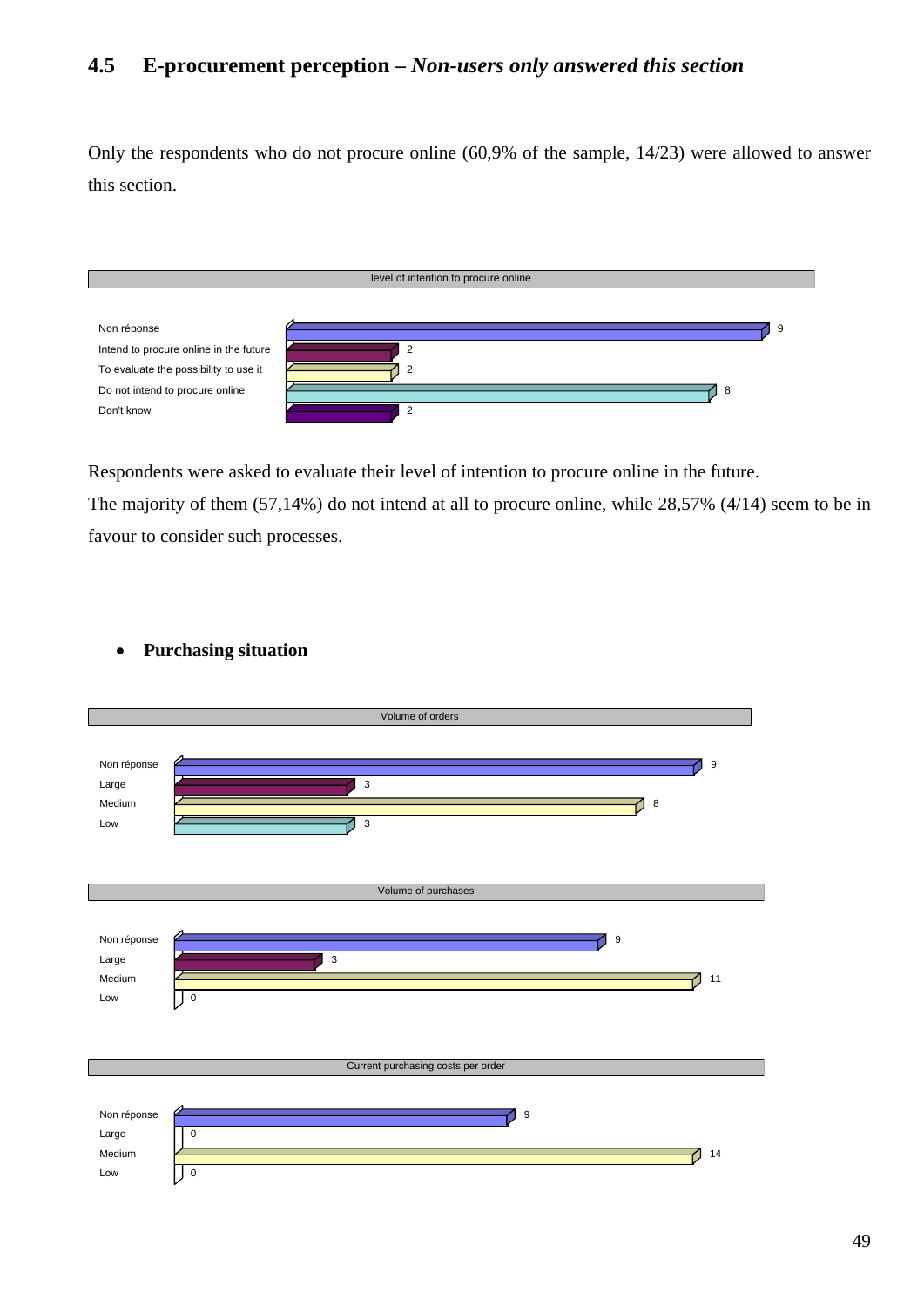

Respondents who do not procure online generally rated as "medium" the volume of their orders, the volume of their purchases, their current purchasing costs per order and the costs involved in purchasing. We can also notice that 28,57% (4/14) consider the costs involved in purchasing as being large.

## • **Most important drivers of adoption of e-procurement**



Respondents that do not procure online were then asked to identify the 3 main factors driving the adoption of e-procurement.

Clearly, the most important benefits for them from adopting e-procurement appear to be the following:

- o Reduced administrative costs
- o Reduced purchasing costs
- o Standardised purchasing processes

"Improved services" and "relationship building" were the answers with the less responses' rate.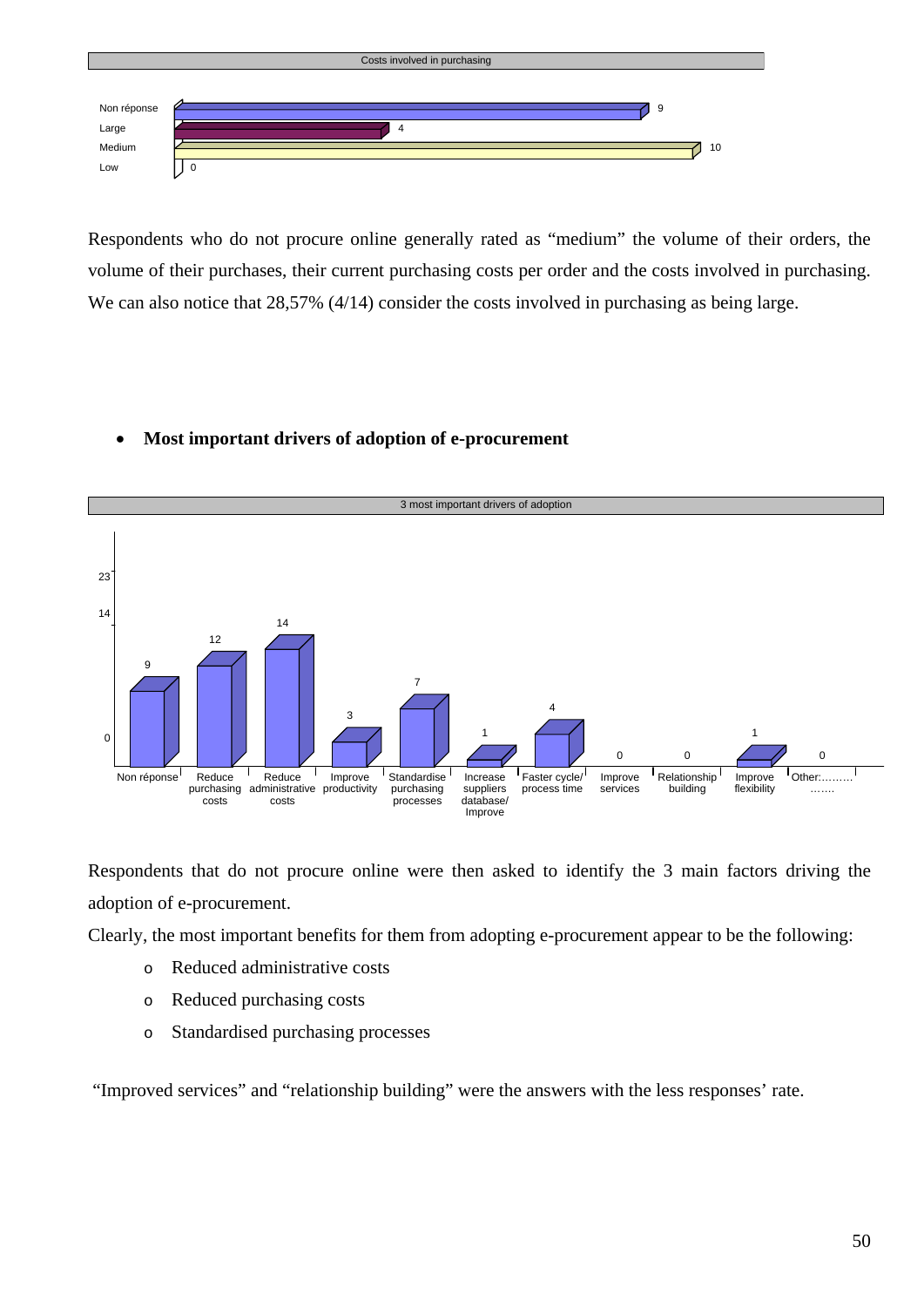• **Main factors inhibiting the adoption of e-procurement solutions** 



Respondents who do not procure online were then asked to identify the top 3 inhibitors that are creating major hurdles for adopting/ implementing e-procurement.

The 3 main barriers for them to e-procurement adoption appear to be the following:

- o Supplier integration issues (e.g. commitment, systems' compatibility)
- o The costs of developing and maintaining systems
- o The "perception" that e-procurement is not relevant for their business activity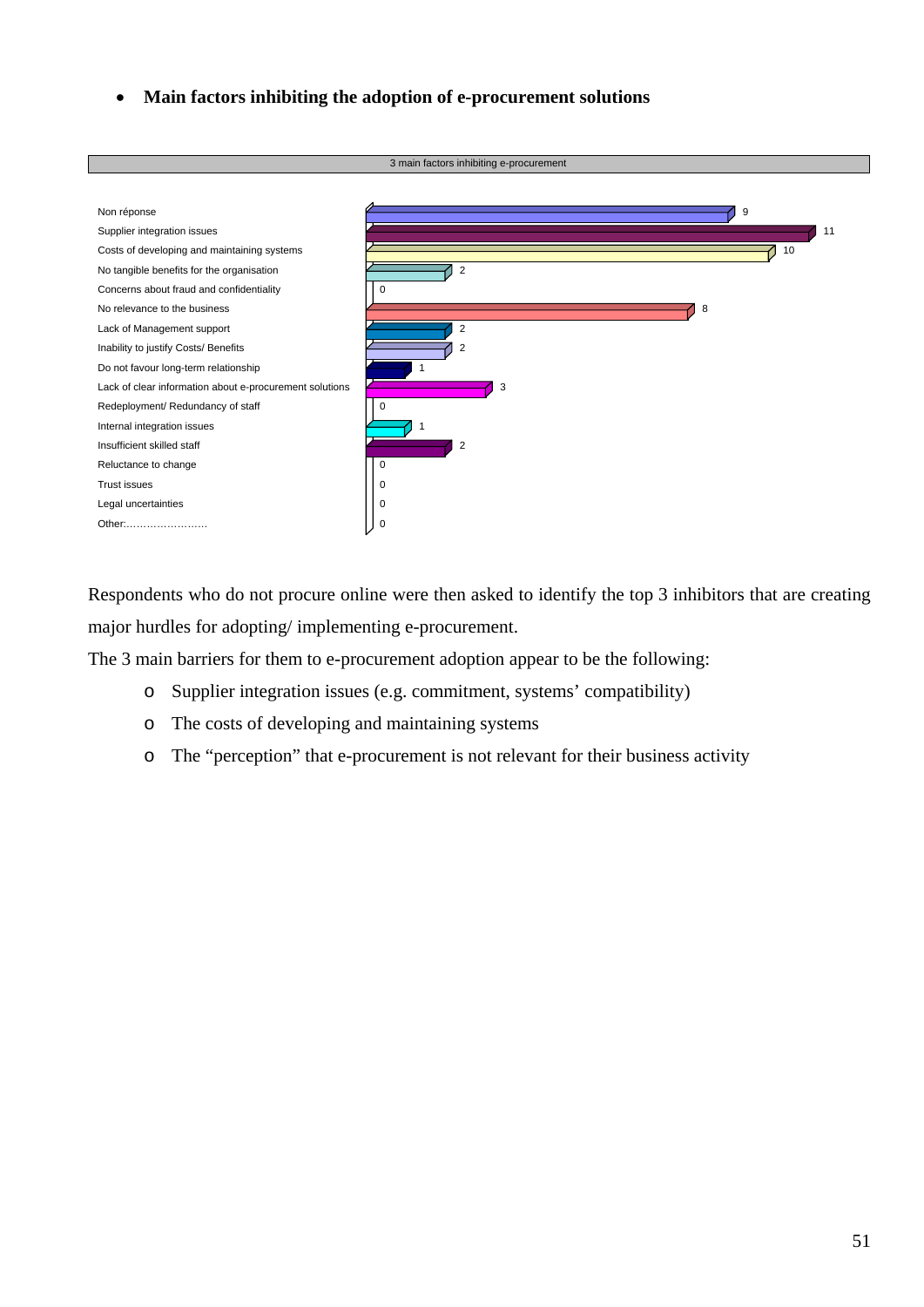#### **Conclusion and important remarks:**

First, when comparing the results found between the firms which already procure online and those which do not procure online, we can notice that the ones who do not procure online do not consider the fact that e-procurement can increase the suppliers' sourcing as an important benefit although those who procure online quoted it as one. The reduction of administrative and purchasing costs were however considered as the most important benefits by both categories of respondents. "Improved services" and "relationship building" were also the answers with the less responses' rate in both cases.

Then, we can notice that both categories of firms agreed that suppliers integration issues were an important drawback of e-procurement. The costs of developing and maintaining systems was however considered by "non users" as an important weakness of e-procurement, while respondents who actually use these processes do not give so much importance to this aspect.

A large proportion of respondents who do not procure online finally have the perception that eprocurement is simply not relevant for their business activity.

We are now going to discuss and to comment the findings we found in order to analyse the current situation and to identify potential opportunities to widen the use of e-procurement within French and Irish manufacturing SMEs.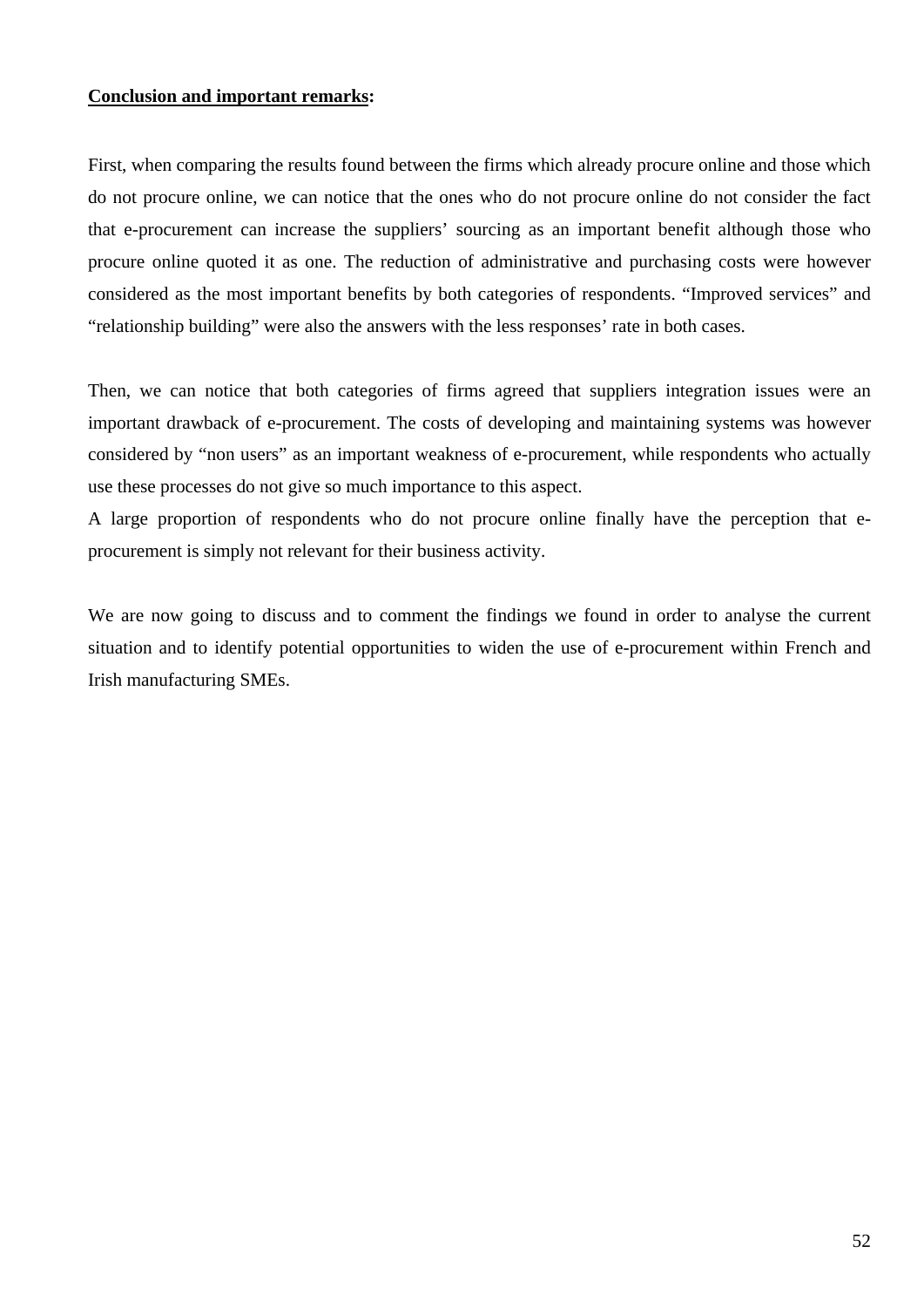## **Chapter 5: DISCUSSION OF FINDINGS**

#### **Introduction:**

Within this chapter, we will comment on the primary data we collected through our questionnaire, and we will try to give some relevant recommendations to widen the use of e-procurement among French and Irish manufacturing SMEs.

## **5.1 E-procurement: an important potential of development among SMEs**

First of all, our survey revealed that most of the French and Irish small and medium sized manufacturing firms fail to capitalise on the opportunity online trading could provide them with. Indeed, the results of our survey have shown that a large majority of the respondents (60,9% of our sample) do not use any eprocurement solutions for their business activity. It is interesting to see that the firms which mainly use e-procurement processes appear to be the largest SMEs (with the biggest volume of activity). Thus, most of the smaller firms from both countries do not simply grasp the opportunities that offer the ICTs for their purchasing processes up to now.

This finding is particularly notable as we have seen in the second chapter of this dissertation that there are a number of low cost and easy to implement e-procurement solutions (e.g. ASP, e-marketplaces, and purchasing group) which clearly have the potential to add value to firms of any size, even the smaller ones.

These results are even more noteworthy as our survey revealed that SMEs which have implemented eprocurement solutions within their business processes appear to be considerably satisfied with those (66,6% of them rated as "satisfied" and "very satisfied" their level of satisfaction of e-procurement), and have given a significant strategic importance to these innovative processes (66,6% of them have rated eprocurement as strategically important to extremely important for their activity).

Moreover we can really believe that e-procurement represent a considerable "untaken" opportunity for the respondents of our survey which do not procure online as most of them admitted to have:

- "medium" volume of orders
- "medium" or "large" volume of purchases
- "medium" current purchasing costs per order and most importantly,
- "medium" to "large" costs involved in purchasing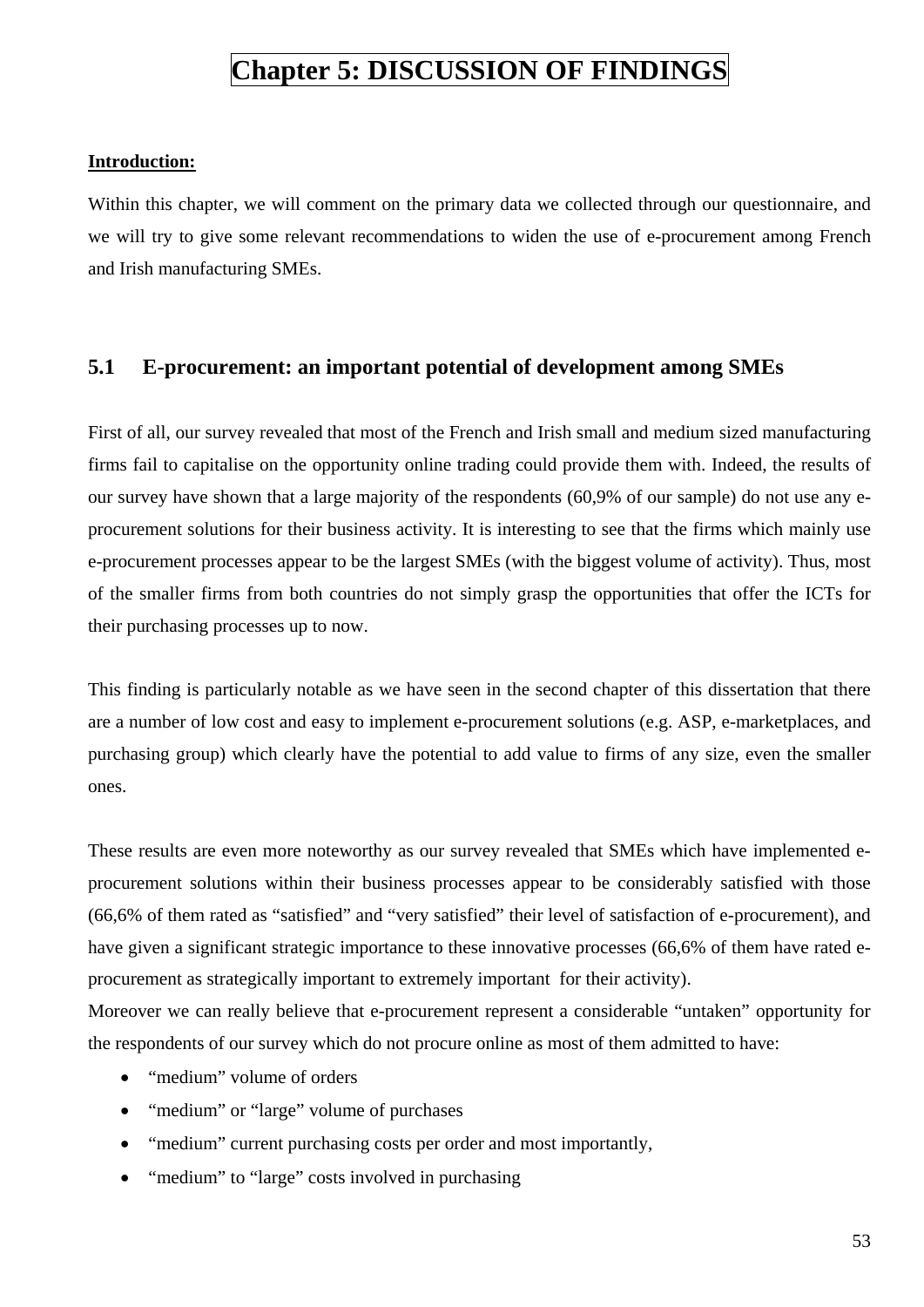Therefore, e-procurement, which has the potential to reduce "direct" (the costs of the products) and "indirect" (the administrative costs) purchasing costs for a significant volume of orders and purchases, truly represents an important opportunity to grasp for these firms.

Another attention-grabbing finding of our survey is the fact that a considerable proportion (28,57%) of the SMEs which do not use e-procurement processes seem to be nevertheless in favour to consider such processes in a near future for their business activities. This represents a relevant information for the vendors who can expect to benefit from an important base of potential customers. Further investigation with more resources will have to be done in this area to confirm the "accuracy" of this percentage and to analyse if it reflects the "real" situation of the market.

## **5.2 E-procurement processes and products purchased**

As we expected during our literature review, the results of our survey show us that office supplies and MRO supplies represent the two main categories supplied online. The processes the most used are online ordering systems, e-tendering (sending requests for information and prices to suppliers and receiving the responses of suppliers using Internet technology), e-catalogues and electronic payment. We can see that e-marketplaces and ASP solutions are not so used by our respondents, even if some of them are actually using them. As the respondents of our survey are generally speaking satisfied with their e-procurement solutions, an important challenge of the vendors is thus to effectively communicate and provide clearer information to SMEs on each of these processes and on the important potential benefits to procure the non-strategic purchases (e.g. MRO, office supplies) via these different effective and low-cost web solutions.

## **5.3 Challenges for e-procurement expansion**

Interestingly, when we compare the findings of the most important e-procurement benefits for SMEs which have already implemented it within their firms and for those which have not, we find that there is a common perception of the fact that e-procurement significantly "helps" to reduce both purchasing and administrative costs. Faster cycle and process time is also seen by both categories of respondents (those who procure online and those who do not) as a relatively important benefit associated with eprocurement. However, we can notice an « asymmetry » among the responses concerning the potential of e-procurement to maximise the supplier's sourcing. Indeed, firms which do not procure online do not consider as an important benefit the fact that e-procurement has the potential to increase the suppliers'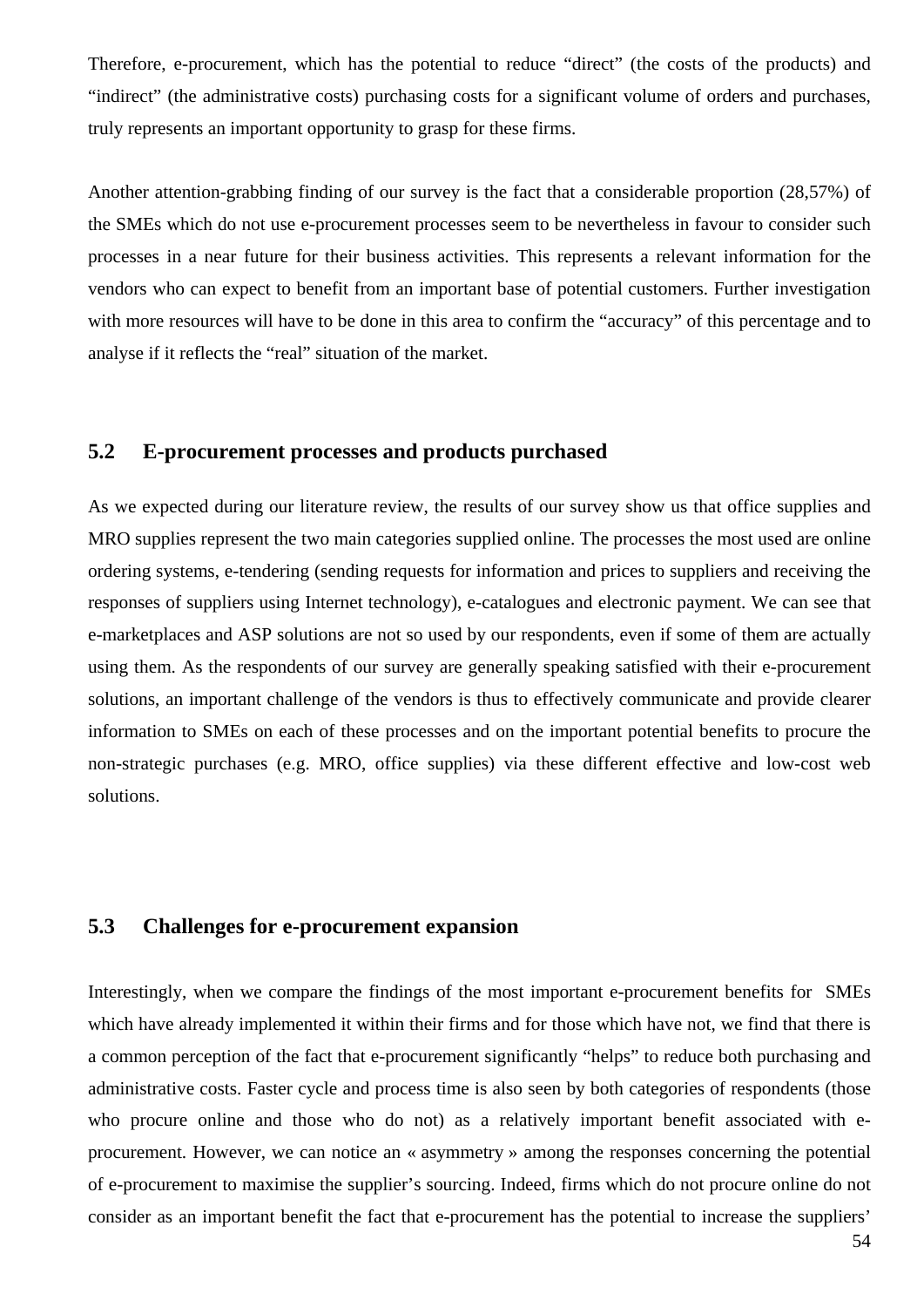database and to improve the supplier sourcing. It seems to be an erroneous perception as SMEs which procure online quoted this benefit as one of the 3 most important ones. One important challenge for the e-procurement vendors can thus be to communicate much more effectively on this important "real" benefit to potential customers, and on the fact that e-procurement can enable firms to find better and/or cheaper suppliers for their needs.

Our survey also highlights the fact that both e-procurement users and non-users do not believe that eprocurement can improve the quality of services nor strengthen the relationship between the buyer and his supplier(s). This information is particularly interesting for vendors which have to reduce these "weaknesses" in order to provide more efficient solutions to their clients.

Besides, it is interesting to notice that when we compare the main factors inhibiting the adoption of eprocurement between firms which already have implemented it and those which did not, supplier integration issues (such as the commitment of the supplier or the compatibility of the e-procurement systems between buyer and supplier) seem to be the most important barrier of adoption for both categories of respondents. Thus, an important challenge will be for the vendors to provide more efficient and integrated compatible solutions to SMEs which allow them to more easily and effectively work online with their upstream supply-chain. The vendors' ability to provide solutions with an always easier integration capacity within business processes is therefore critical for the e-procurement development among SMEs.

Another interesting finding is that, contrarily to what we have alleged within our literature review and to the assumption of Porter (2000) which stated that "security concerns and lack of faith in trading partners are the most significant factors holding back e-procurement", trust and privacy issues do not represent anymore an important inhibitor of e-procurement adoption. Indeed, only one respondent (from both eprocurement users and non users) quoted trust issues as one of the 3 most important factors inhibiting eprocurement adoption. Therefore, we can conclude that general fears concerning data corruption or other computer viruses do not have so much importance as it was the case in 2000, and firms are now much more confident with Internet general trading security.

Contrarily to what we also expected at the beginning of our dissertation, reluctance to change does not appear neither to be an important factor inhibiting e-procurement adoption for SMEs, the respondents who do not procure online do not quoting it as one of the main inhibitors.

Then, our survey highlights the fact that the inability to justify the costs and benefits associated with eprocurement, and the lack of management support for these solutions, appear to be an important drawback of e-procurement for SMEs which already procure online (while for those who do not these do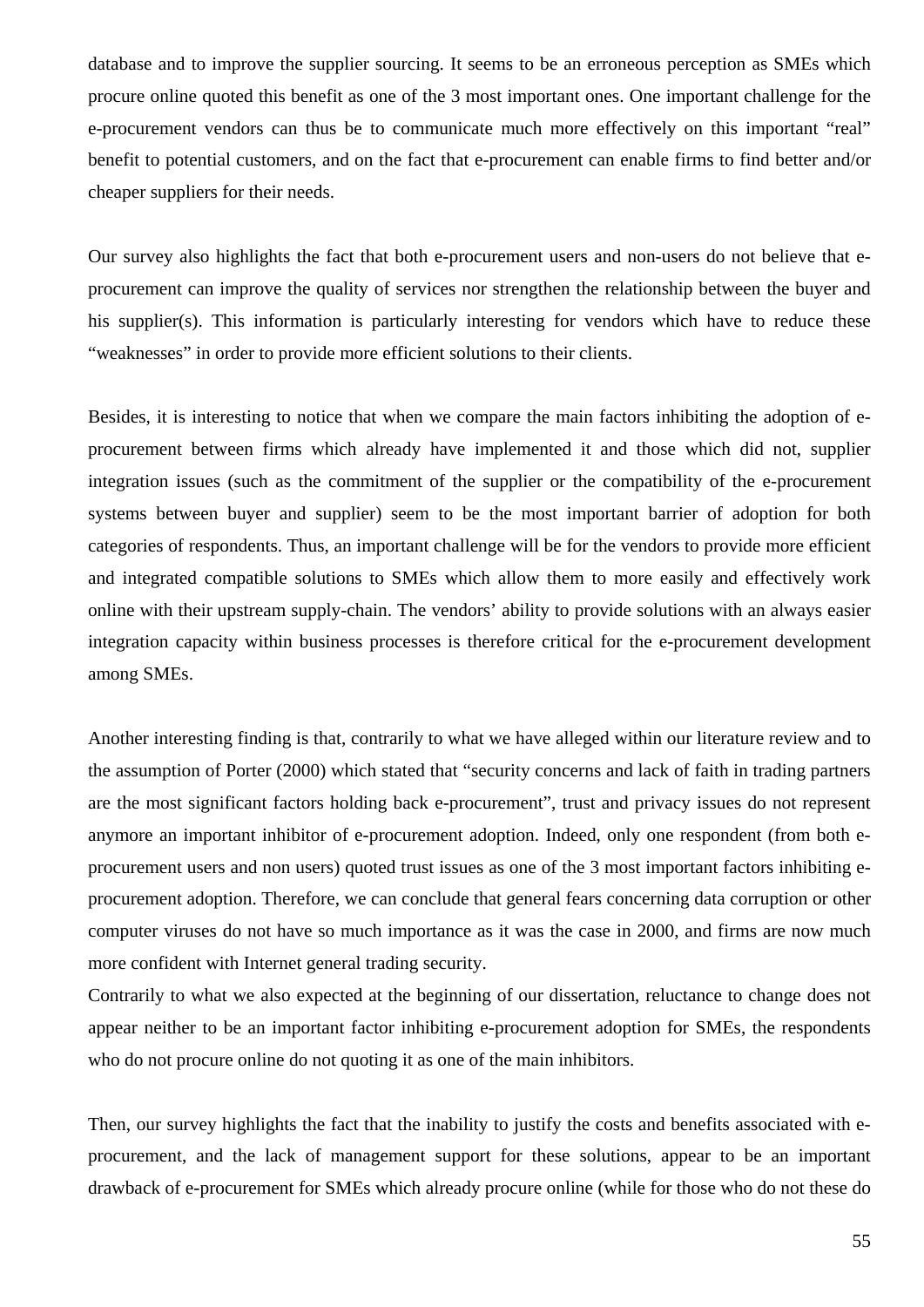not appear to be so important). Consequently, vendors should find ways to improve these aspects (e.g. to better communicate on the strategic importance of these processes to senior management, etc) in order to "reduce" these weaknesses and to increase the current users' satisfaction of the processes.

Concerning the SMEs which do not procure online, the costs of developing and maintaining the systems appear to be a very important barrier to e-procurement adoption, although it is not an important one for the respondents which do procure online. Thus, this idea of "high" costs associated with the implementation of e-procurement solutions seems to be wrong and vendors should communicate in this way to the potential users in order to improve their level of adoption. Moreover, firms should always do an objective analysis of the potential return on investment of such solutions in order to have an accurate view of what is exactly involved behind these costs. It is also worth mentioning here that, as we have seen within our literature review, there are numerous e-procurement solutions that involve minimum costs and do not require software nor hardware implementations in the firm (e.g. e-procurement via an ASP, e-marketplaces).

However, we should be careful with this conclusion as, as we have said before, these are the SMEs with the highest volume of activity, and thus probably with the highest budget, which already procure online and do not consider the costs of implementing and maintaining systems as an important barrier to eprocurement adoption. This perception of the importance of costs may be completely different for smaller SMEs with much lower financial resources.

Finally, the perception that e-procurement is not relevant for their business is also a very important barrier to adoption for SMEs which do not procure online. This also appears to be a wrong assumption as we have explained that e-procurement can be valuable for many types of business activity. Thus, the SME sector can be put off using e-procurement because of the ignorance of what is involved and/or because of the mistaken belief that their business is not suitable for doing business through the Internet. This assumption may come from the fact that SMEs generally focus on day-to-day operations and often lack or do not have the time to study and understand the benefits of new technologies. Indeed, "SMEs are mainly concerned with surviving and spend little time on developing new strategies, and are generally not familiar with the opportunities available through e-commerce" (www.emarketservices.com). Thus, the vendors should try to find ways to "eliminate" this negative stereotype from the mind of the potential users by for instance providing free or low-priced business consultation services and/or communicating effectively on the fact that e-procurement can add an important value to businesses of any type (size, sector of activity, etc).

Government and local authorities' initiatives can also have an important role in encouraging SMEs to adopt more advanced e-business applications, and to help SMEs to get a foot on the ladder in using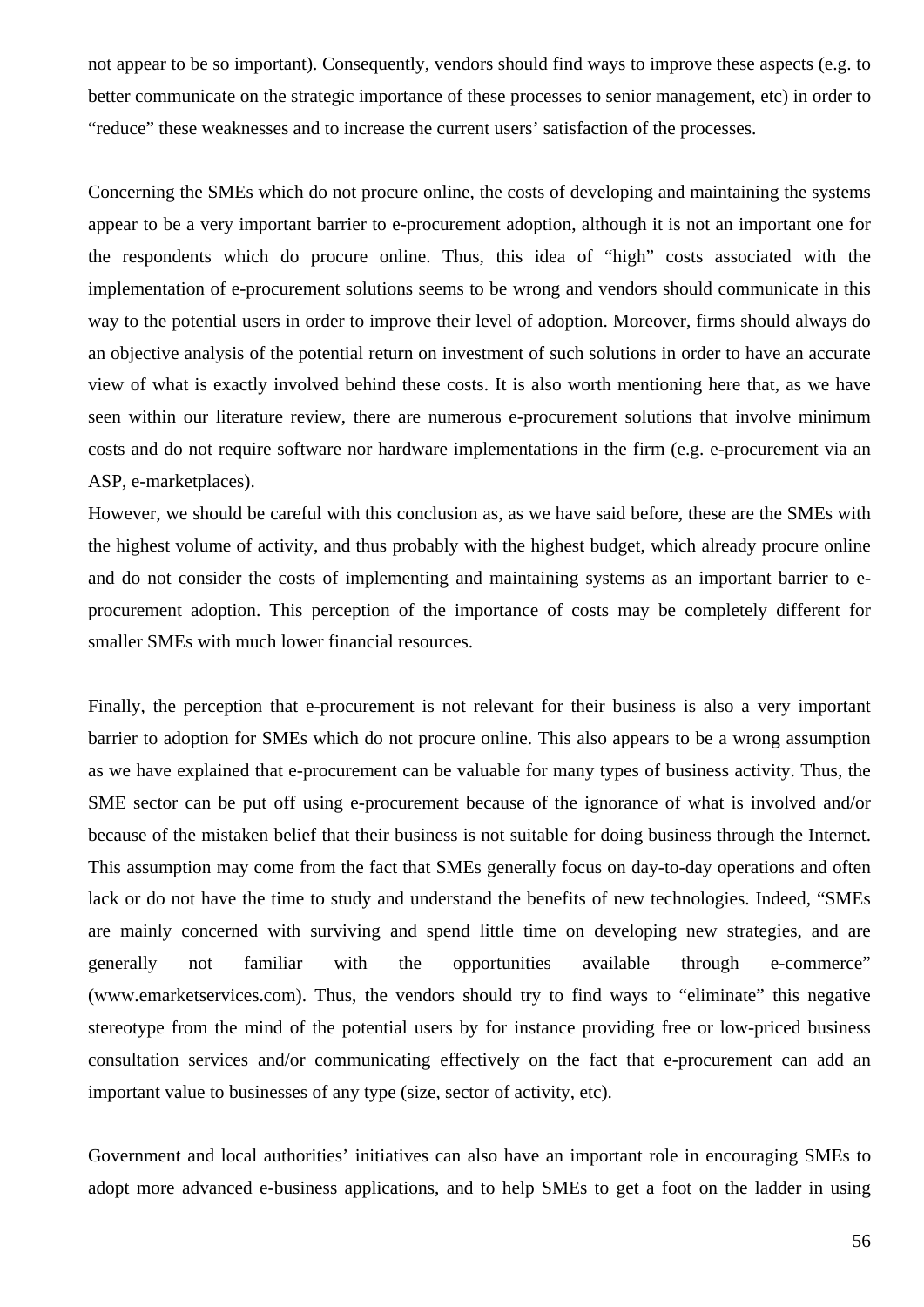online trading technologies. City councils, national institutions and business associations such as Enterprise Ireland, ISME (Irish Small and Medium Enterprises association) or Chamber of Ireland can play an important incentive role to support in this case Irish SMEs to go online. Similar national or regional French entities (e.g. Chambers of Commerce), with possible collaboration with universities and business schools can also help considerably French SMEs in that regard. Indeed, the implementation of national projects to enhance and to support the business use of e-commerce among the small and medium sized sector could be a critical tool influencing them. Free awareness-raising programmes, audit and advisory services, information seminars, ICT managerial trainings courses and workshops can be for instance good practices to be implemented by such institutions to demystify some complex technological concepts associated with e-procurement and to offer a clearer picture to SMEs of the real costs and benefits of e-procurement. Best practice presentations and case studies of SMEs which have successfully adopted e-procurement within their business processes can also be shown as references during such programmes, and the issues as well as the opportunities need to be carefully drawn out for other potential adopters to learn from.

Ireland and France could also benchmark some successful practices from Northern countries (Denmark, Sweden, Finland, Norway) which are already widely using e-business solutions. For instance, some of these countries developed government programmes to allow SMEs to benefit from free consultation services, while other (e.g. Finland) cover an important part (e.g. 85%) of SMEs direct consultant fees for a limited number of e-business consultation days per year. These kinds of practices and support services from governments could therefore provide an efficient framework to raise awareness and to widen the business use of e-commerce and e-procurement among SMEs.

It is finally important to underline the fact that a firm may sometimes come to the conclusion that eprocurement does not have much to offer for their activity (e.g. because its products are not suited, because the industry or the suppliers are not yet embracing internet, because there are no suitable platforms for the company, etc). But before to reach this conclusion, businesses, and especially SMEs, should objectively look for information about these solutions in order to take a decision based on facts and on an understanding of the relevant issues (and not just a feeling).

#### **Conclusion:**

To conclude this chapter, we can say that even if deeper market research needs to be done to confirm all these results, this survey suggests that potential processes improvement and e-procurement development among French and Irish manufacturing SMEs are potentially large; and combined efforts from technical vendors, government, local authorities and business associations need to be done to allow these firms to efficiently grasp the opportunities that offers the "Information Society".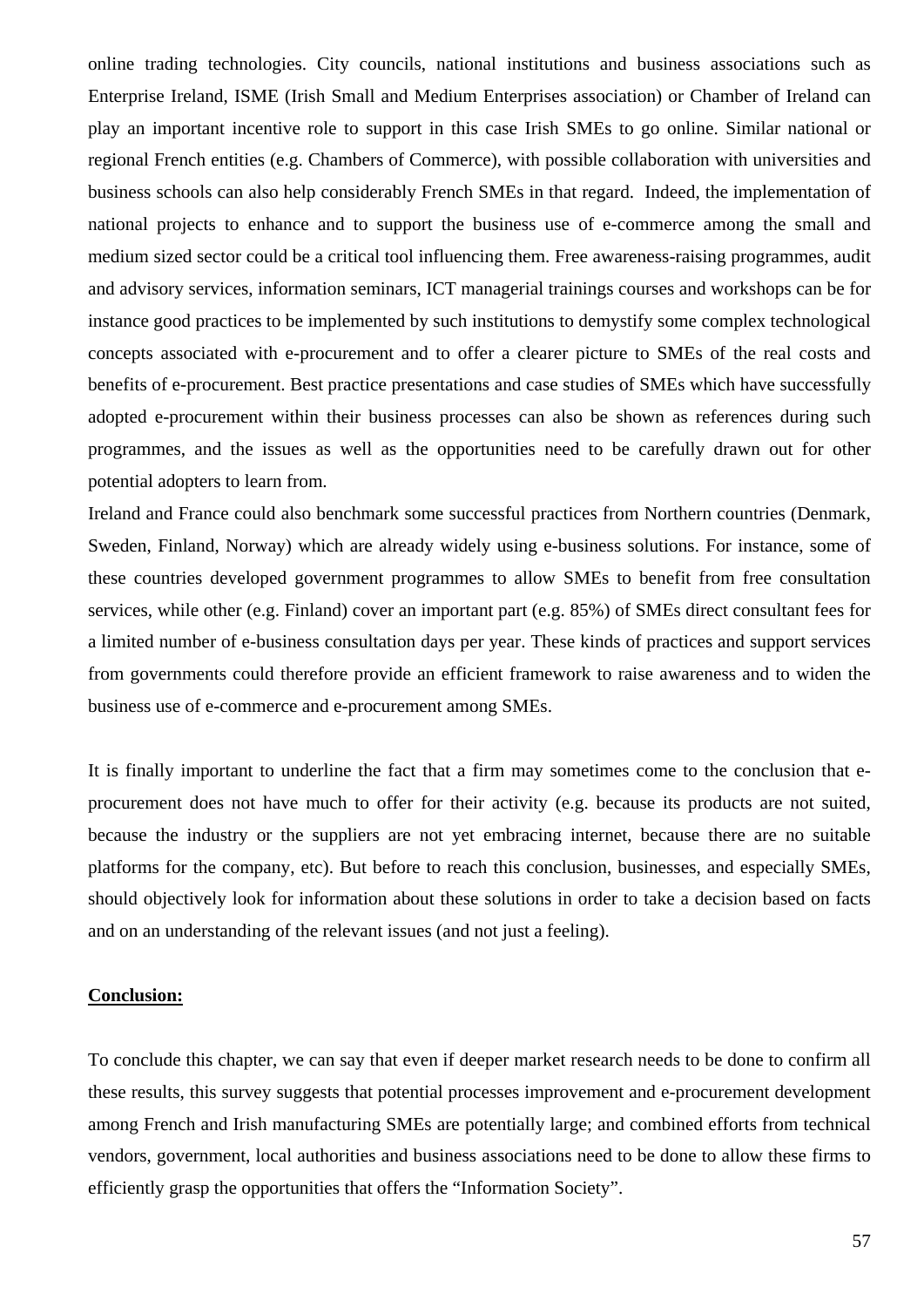## **CONCLUSION**

Because of today's increased globalization, which is characterised by an always more competitive and fast moving environment, the small and medium sized businesses are expected to meet international standards of performance, and have no choice to remain or become globally competitive. Thus, nowadays, to be born-global appears to be an important challenge for manufacturing SMEs to survive in our knowledge based economy.

We have seen during this dissertation that some e-procurement solutions clearly offer opportunities to add some considerable value to manufacturing SMEs, which can help them to ensure a competitive position in the global marketplace. Indeed, research has shown that "good e-procurement can impact significantly on the profitability of organisations" (Quayle, 2005). For instance, by automating purchasing transactions, by providing an easier access to information about products and suppliers and by optimizing the management of the "upstream" processes, some solutions, which have now a "low entry cost" and are "easy to use", can be implemented by SMEs to purchase some particular products (e.g. MRO) or to optimize information-sharing with critical supplier(s). Internet can also allow SMEs that remain in local and regional markets because of a lack of information and marketing capability to gain access to new potential trading partners, outside their domestic markets. Therefore, these eprocurement solutions represent potential powerful tools for small and medium sized firms to be more efficient and more competitive in our global environment.

However, we discovered through our quantitative empirical research that most of the Irish and French manufacturing SMEs do not simply take advantage of these opportunities (the nationality of the firm did not seem to have an impact on the SME's e-procurement adoption). These results are especially "disturbing" when we know that SMEs represent the vast majority of firms and significantly contribute to the national GDP and employment. Therefore, only very few companies (the biggest ones) are fully embracing this technology and Internet based supply chain applications adoption across SMEs is still at its infancy phase. Besides, we have shown that it is too often due to a lack of awareness and understanding as well as an ignorance of what is involved that French and Irish manufacturing SMEs are missing these strategic opportunities. Consequently, as we can not imagine the future without the use of e-business technologies (which include e-procurement), the potential of development of such solutions is huge.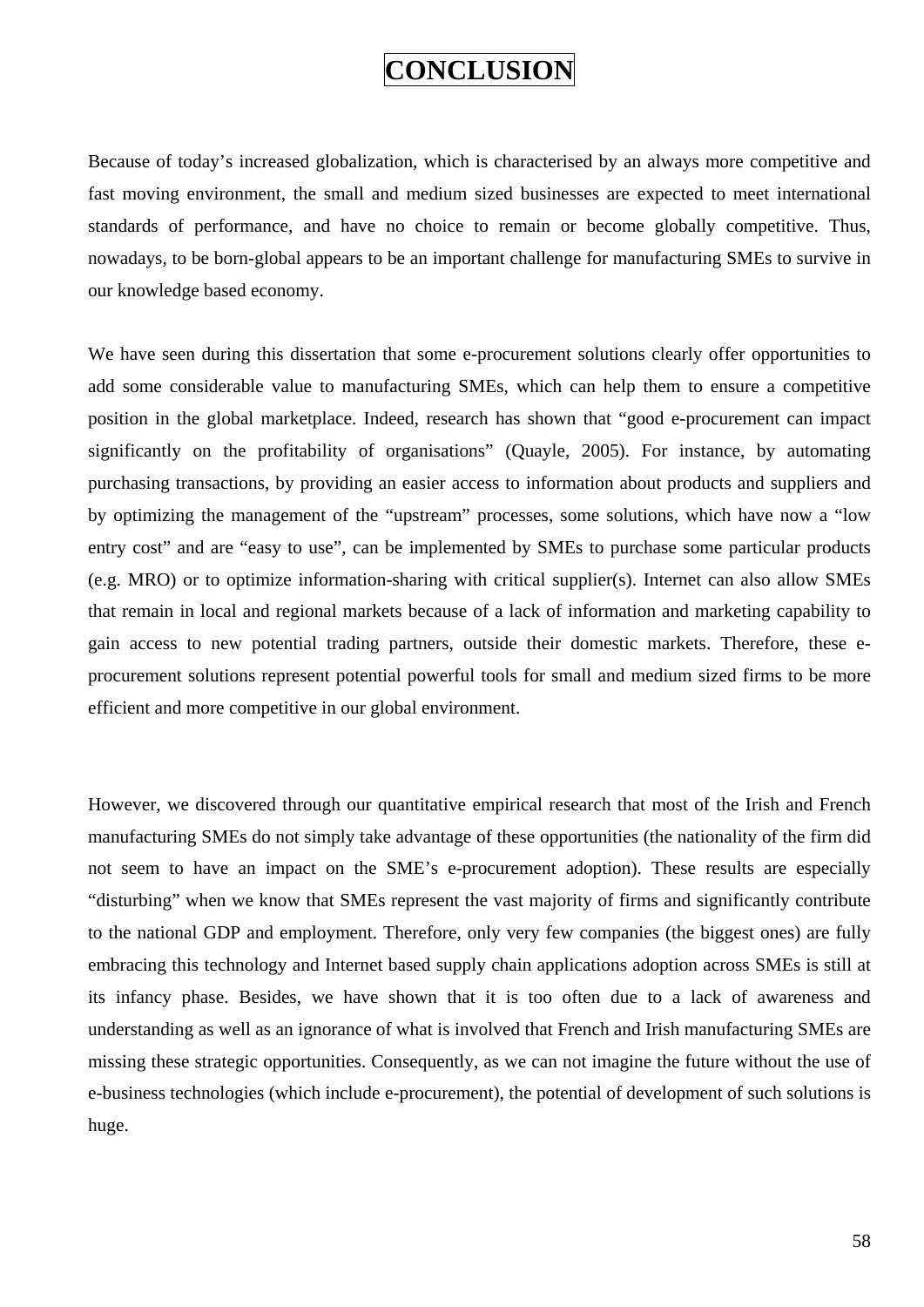Of course, the decision to invest in e-procurement depends on the volume of the firm's procurement spending and the degree of complexity and compatibility of the buyer's and supplier's procurement arrangement. Benefits should outweigh investment and maintenance expenses, and perhaps, not all SMEs have an interest in developing e-procurement processes. Any SME should start by precisely analysing its purchasing business needs and financial resources, reviewing current procurement processes and examining opportunities to implement e-procurement, in conjunction with an assessment of the uncertainty, complexity and strategic importance of the component being purchased. This analysis should also take into consideration non-monetary parameters such as an assessment of the organisational culture of the firm and the exact nature of the relationships with the different suppliers. These firms should then carefully develop a methodical approach for selecting the most appropriate e-procurement solution(s), choosing the best e-procurement vendor or service provider (in the case of an ASP or an emarketplace), and then supporting efficiently the implementation of the selected solution(s) (e.g. trainings, communication, etc). These investment evaluation and careful planning are essential for SMEs to maximise the benefits and minimize the risks or loss before implementing an e-procurement project within their business activity; and clearly, the better this preparation will be, the better return on investment and the maximum value for money the firm will get.

E-commerce gurus sometimes argue that all purchases should be taken to the Internet. In my view, manufacturing SMEs should however keep a balance between electronic and physical ways to do business, and should implement a combination of Internet and traditional methods. For example, standardized inputs such as the commodity items (e.g. MRO supplies) may be purchased via eprocurement solutions, but the purchasing experts and a "physical" long-term relationship are still critical for the management of more value adding items for the firm. Therefore, it is crucial that SMEs understand under what circumstances it is beneficial for them to use traditional channel, e-procurement processes, or a combination of both. Indeed, electronic processes can operate in parallel and peacefully coexist with existing SMEs supply chain relationships in order to enhance their global competitiveness.

Porter (2001) argued that "once managers begin to see the potential of the Internet as a complement rather than a cannibal, they will take a very different approach to organizing their on-line efforts". The only real obstacles facing the wide implementation of e-procurement solutions across the small and medium sized sector are therefore business awareness and confidence.

Indeed, the complexity surrounding the nature of e-procurement and the diversity of the solutions available appear to prevent SMEs from using these technologies to enhance their services, increase their efficiency, and leverage their existing strengths. Moreover, to match the best e-procurement solution for a specific business purpose is not an easy assignment for a SME, and familiarity and time are required to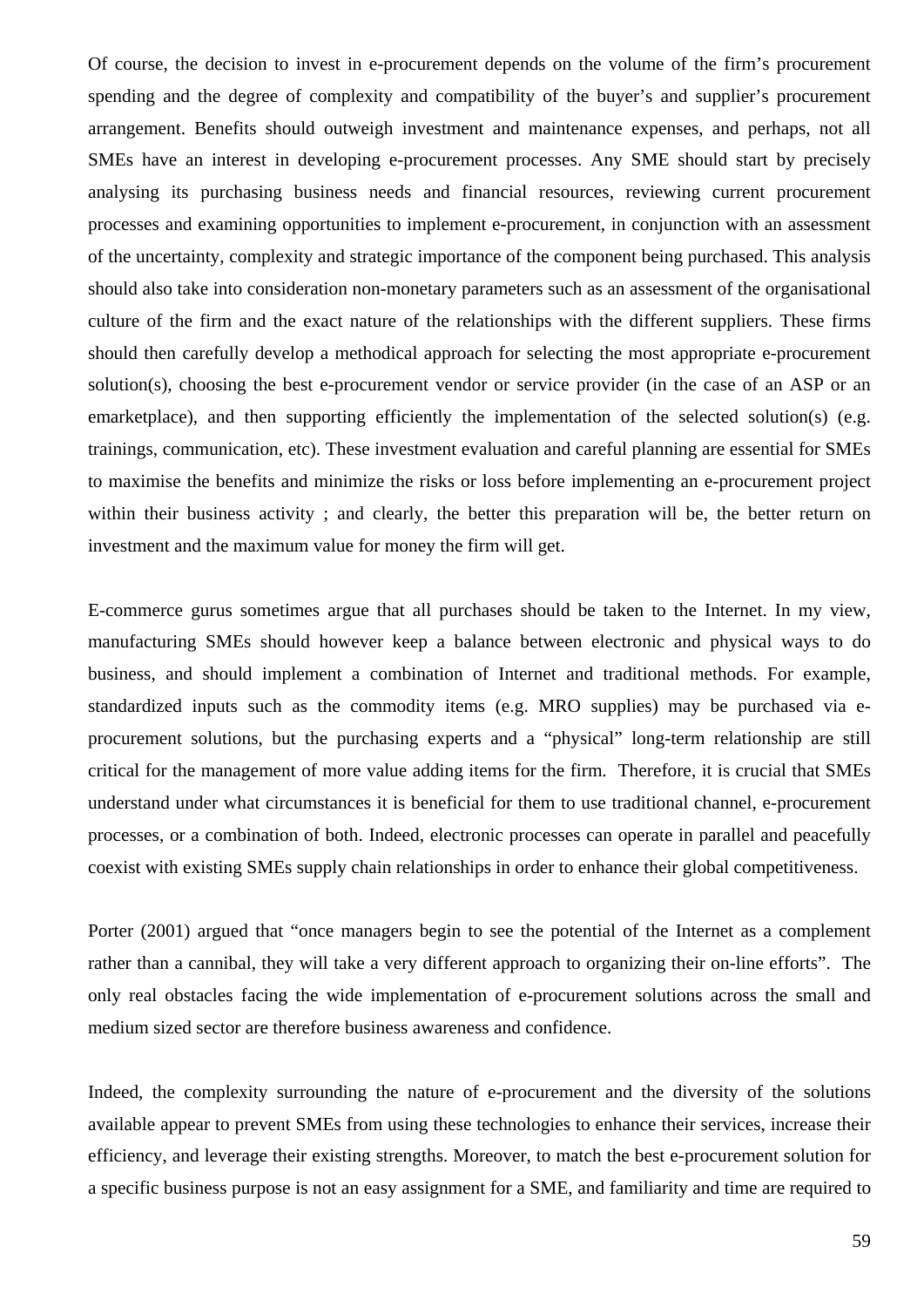successfully achieve integration within business processes. Awareness-raising and support initiatives can therefore be beneficial. Existing larger companies, business associations, government and technology solutions providers should act as a catalyst to stimulate smaller firms to procure electronically, and they should work together to develop an "e-procurement plan" which would help SMEs to get a foot on the ladder in using e-procurement technologies. These actors should work for instance on projects to raise awareness, show benefits, provide support and gain acceptance among the SME sector. In other terms, they should deploy a global strategy to allow all the players (even the smaller ones) to benefit from the Information Society. For instance, the French and Irish governments should respectively implement a programme promoting the use of e-procurement among the small and medium sized sector. They could provide for instance SMEs with a basic knowledge about low-cost and easy to implement e-procurement solutions, as well as with information about the potential real benefits and costs associated to these processes, in order to help them to take rational decisions about which e-procurement solution to choose and how to effectively use it within their activity. Financial assistance and external consultancy services should also be facilitated to support SMEs when investing in IT. Finally, vendors should more efficiently communicate on the features, costs and benefits of their products to these categories of firms. All these kind of initiatives, which would provide support to SMEs through the first steps, would in my view enable SMEs to become more familiar and confident with e-procurement processes, which can only lead to an increased adoption's rate.

#### *Further research*

Our results have shown that e-procurement improvements are potentially large within French and Irish manufacturing SMEs. But because of our lack of time, financial and technical resources during this project, which have lead to a significant limitation of our sample, we have to balance the results we found within this study and only take these information as a vision of how it possibly is. Thus, a deepest investigation with more important resources could be done in this area in order to confirm these results and to draw appropriate conclusions.

Another suggestion for further research in this area would be to objectively compare the traditional and e-procurement processes on the issues for instance of information and service quality. Indeed, the rapid development of constantly more complete supply chain e-commerce solutions offering more functionalities and more and more integrated options logically raise interrogations of exciting research in this area.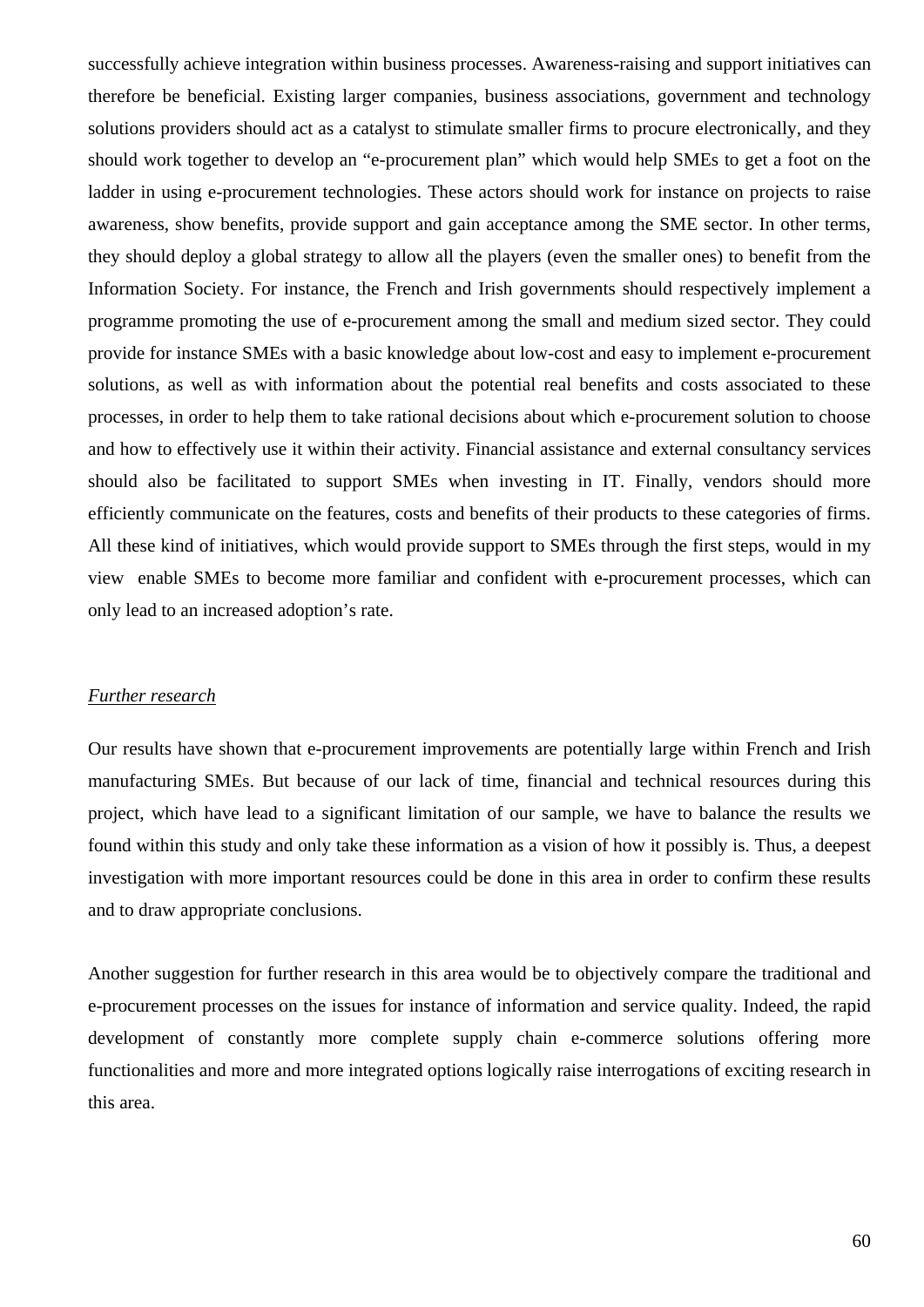## **REFERENCES/BIBLIOGRAPHY**

## **Books:**

- $\triangleright$  Amor, D. (2002), The E-business (R)evolution, 2<sup>nd</sup> Edition, Prentice Hall, New-York.
- $\triangleright$  Baily, P. (1991), Purchasing and Supply chain management, 5<sup>th</sup> Edition, London: Chapman & Hall
- ¾ Baily, P., Farmer, D., Jessop, D. and Jones, D. (1998), Purchasing principles and management, 8<sup>th</sup> Edition, London: Financial Times Pitman Publishing
- ¾ Chaffey, D. (2002), E-business and E-commerce Management, Pearson Education Ltd, Prentice Hall
- ¾ Dobler, D.W. and Burt, D.N. (1996), Purchasing and Supply Management: text and cases, International Ed., 6<sup>th</sup> Edition, The Mc Graw-Hill Companies, US
- ¾ Heinritz, S., Sarrell, P.V., Giunipero, L. and Kolchin, M. (1991), Purchasing principles and applications, 8th Edition, London: Prentice Hall International Editions
- ¾ Kalakota, R. & Robinson, M. (2000), E-business: Roadmap for success, Addison-Wesley, Canada.
- ¾ Lamming, R.C. and Cox, A.W. (eds.) (1999), Strategic Procurement Management: Concepts and Cases, Earlsgate Press, UK
- $\triangleright$  Lewis, R. G. (1999), The small business guide to the Internet: A practical approach to going online, Oak Tree Press, Dublin.
- $\triangleright$  Lysons, K. (2000) Strategic purchasing and Supply chain management, 5<sup>th</sup> Edition, England: Pearson Education Limited, Prentice Hall, UK.
- $\triangleright$  Mc Kie, S. (2001), E-business: best practices. Leveraging Technology for business advantage, Wiley best practices Edition
- ¾ Rayport, J.F. and Jaworski, B. J. (2002), Introduction to E-Commerce, New-York, Mc Graw-Hill International Edition
- ¾ Turban, E., King, D., Lee, J., and Viehland, D. (2004), Electronic-commerce: a managerial perspective, Pearson Education International, Prentice Hall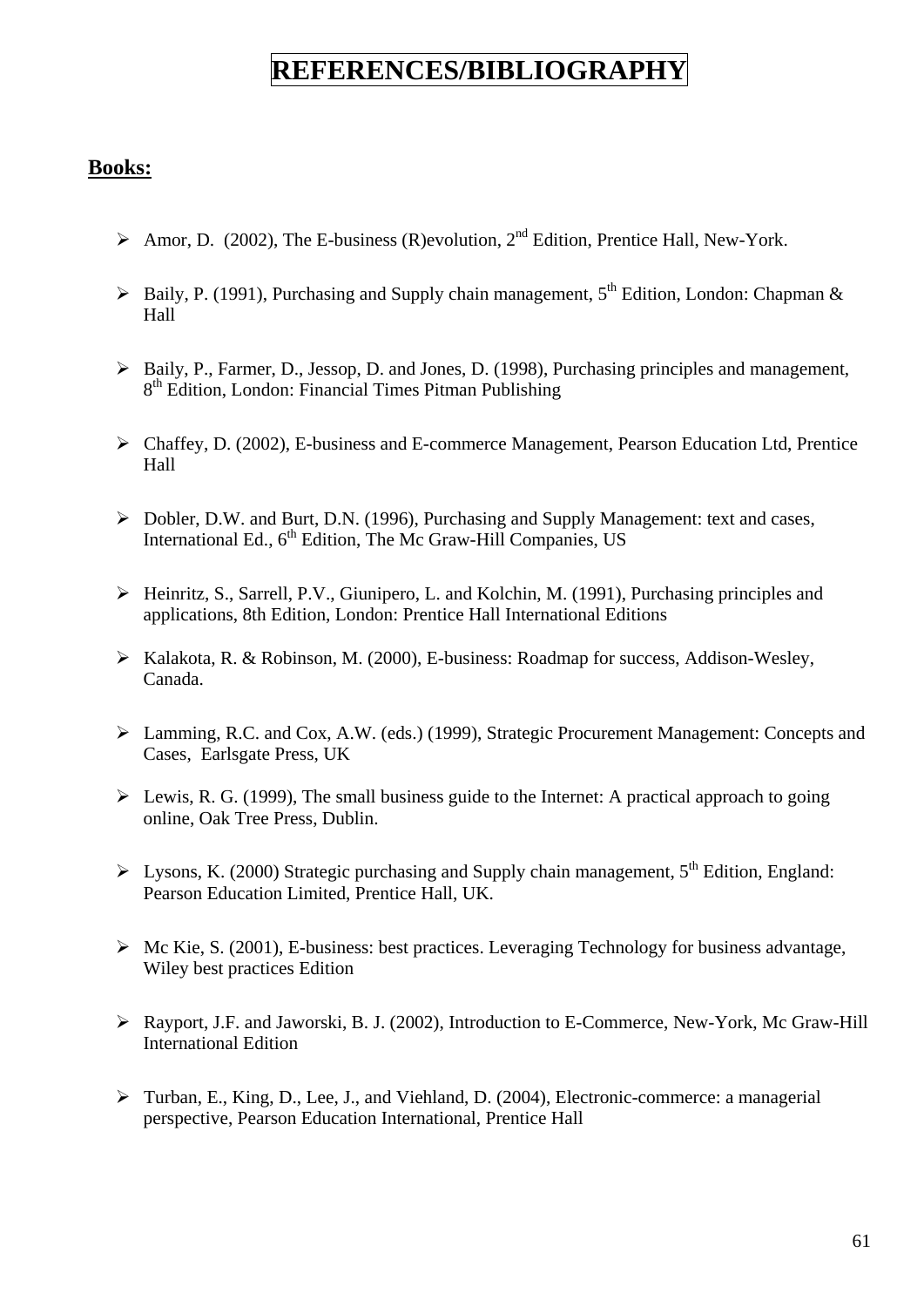## **Articles:**

- ¾ Bannister, F. & Remenyi (2000), "Act of faith: instinct, value and IT investment decisions", *Journal of Information Technology*, 15, pp. 231-241.
- $\triangleright$  Emiliani, M. (2000), "Business-to-business online auctions: key issues for purchasing process improvement", *Supply Chain Management*, Vol. 5 No.4, pp.176-86.
- ¾ Enterprise Ireland (2004), "IT/e-business status and issues of small and medium Irish SMEs", February 2004.
- ¾ ERNACT EEIG (2002), "A digital Economy Strategy for the North West Ireland Crossborder Region".
- ¾ Foust, B., Shin, D. & Shebab, J. (2002), E-procurement Apps Hook onto Supply Chain", *Information Week*,  $11<sup>th</sup>$  March 2002.
- ¾ Fulcher, J. (2000), "Supplier Driven Commerce", *PR Newswire Association*, Inc.
- ¾ IOMA (2001), "Purchasing professionals speak about their e-procurement experience", *Supplier selection & Management Report*, October 2001.
- ¾ Garciano, L. & Kaplan, S.N. (2001), "The effects of business-to-business e-commerce on transaction costs", *The Journal of Industrial Economics*, Vol. XLIX, No. 4.
- ¾ Grey, W., Olavson, T. & Shi, D. (2005), "The role of e-marketplaces in relationship-based supply chains: A survey", *IBM Systems Journal*, Vol. 44, No. 1.
- ¾ Kaplan, S. and Sawhney, M. (2000), "E-Hubs: The new B2B marketplaces", *Harvard Business Review*, May-June 2000, Vol. 78, Issue 3.
- ¾ Lancastre, A. and Lages, L.F. (August 2006) "The relationship between buyer and a B2B emarketplace: cooperation determinants in an electronic market context", *Industrial Marketing Management*, Vol. 35, issue 6, pp 774-789, 16p
- $\triangleright$  M2 Communications Ltd (1999), "BT and CSF announce relationship to enable small businesses to reduce costs by conducting e-purchasing", *M2 Presswire*, December 1999.
- ¾ Monczka and Carter (Summer 1998), "Implementing Electronic Data Interchange", *Journal of Purchasing and Materials Management*, pp. 2-9.
- ¾ Murphy, E. (1996), "Electronic systems alter the buying process", *Purchasing*, pp.29-30.
- $\triangleright$  Pawar, K., Driva, H. (2000), "Electronic trading in the supply chain: a holistic implementation framework", *Logistics Information Management*, Vol. 13 No.1, pp.21-32.
- ¾ Phair, M. (2007), "ASP or Client/server: Which online project management tool is right for your firm?", *BCD Network*, May 2007.
- ¾ Pike, D.F. & Johnson, M.E. (2003), "Sourcing Strategy and Supplier Relationship: Alliances VS e-procurement", *The Practice of Supply Chain Management,* Kluwer Publishers, C. Billington, H. Lee, J. Neale, T. Harrison editors, 77-89.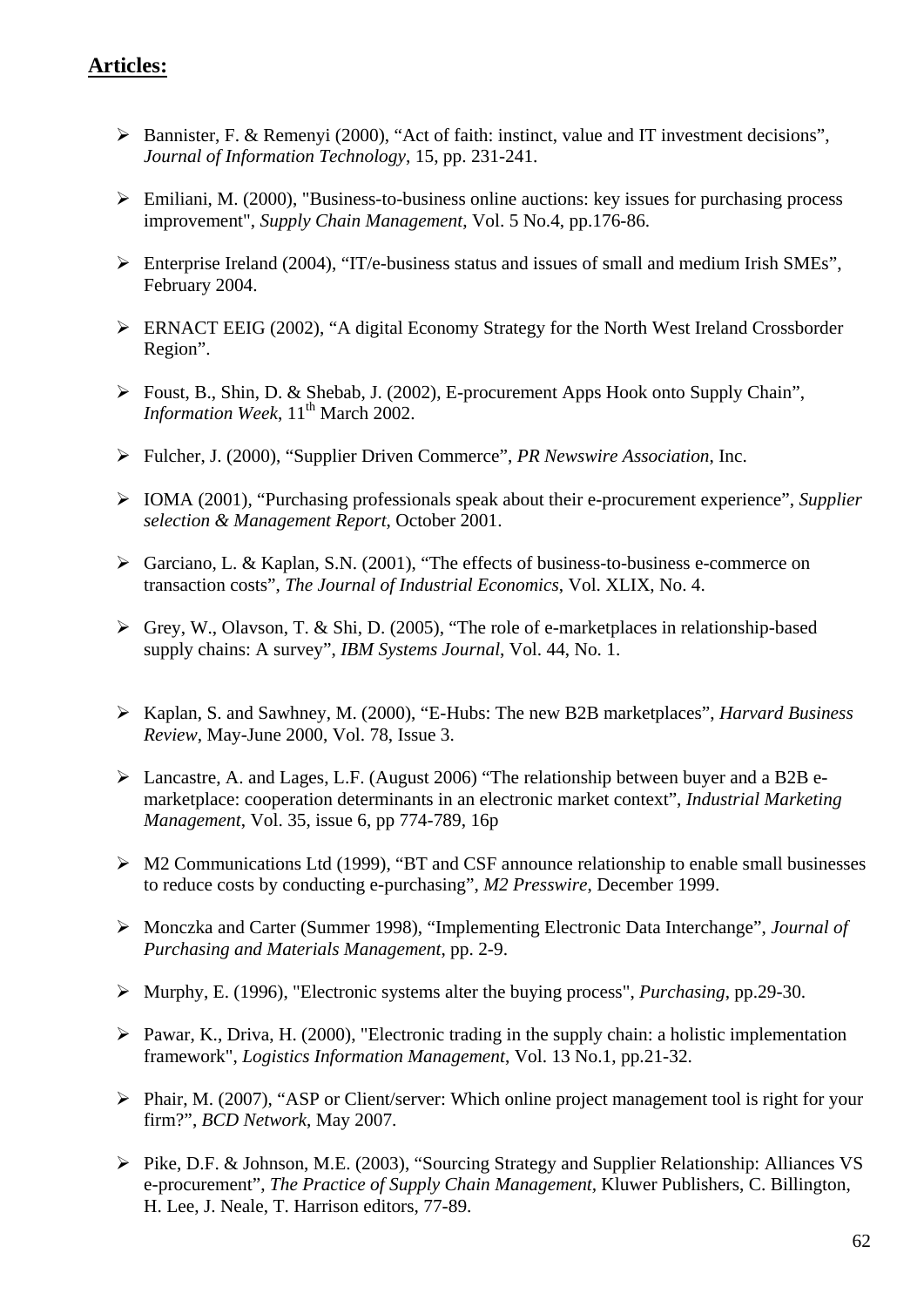- ¾ Porter, M. (2001), "Strategy and the Internet", *Harvard Business Review*, Vol. 79 No.3, pp.62- 78.
- ¾ Quayle, M. (2002), "Purchasing in small firms", *European Journal of Purchasing and Supply Management*, Vol. 8, No. 3, pp. 151-159
- ¾ Quayle, M. (2005), "The (real) management implications of e-procurement", *Journal of General Management,* Vol. 31, No. 1, Autumn 2005
- ¾ Ramaseshan, B. (1997), "Attitudes towards use of electronic data interchange in industrial buying: some Australian evidence", *Supply Chain Management*, Vol. 2 No.4, pp.149-57.
- ¾ Ramsey, E., Ibbotson, P., Bell, J. and Gray, B. (2003), "E-opportunities of service sector SMEs : an Irish cross-border study", *Journal of Small Business and Enterprise Development*, Vol.10, Issue 3, pp. 250-264.
- ¾ Richer, P. (2004), "E-commerce in supply chain management", E-commerce overviews series: web-based supply chain management, *Supply chain and logistics Canada*, March 2004.
- ¾ Sadeh, N. M. & Lee, J.K. (2003), "Advances in B2B e-commerce and e-supply chain management: Guest Editors' Introduction", *Journal of organizational computing and electronic commerce.*
- ¾ Servais, P., Madsen, T.K. and Rasmussen, E.S. (2007), "Small manufacturing firms' involvement in international e-business activities", *Advances in International Marketing*, issue 17, pp 297-317, 21p
- ¾ Shiels, H., McIvor, R. and O'Reilly, D. (2003), "Understanding the implications of ICT adoption: insights from SMEs", Logistics Information Management, Vol. 16, Issue 5, pp. 312- 326.
- ¾ Sparrow, J. (2001), "Knowledge management in small firms", *Knowledge and Process Management*, Vol. 8 No.1, pp.3 -16.
- ¾ Swaminathan, J.M. & Tayur, S.R. (2003), "Models for Supply Chains in E-Business", Management Science, Vol. 49, No. 10, October 2003, pp. 1387-140-.
- $\triangleright$  Talluri, S., Wenming, C. & Narasimhan, R. (2005), "An optimization model for phased supplier integration into e-procurement systems", *IIE Transactions*, 38, pp. 389-399.
- ¾ Thomson, D. & Singh, M. (2001), "An e-procurement model for B2B exchanges and the role of e-markets", Collecter 2001.
- ¾ Wagner, B., Fillis, I., Johannsson, U. (2002), *E-Commerce Adoption and E-Supply Strategy in the Scottish Smaller Firm*, 11th IPSERA Conference, Enschede, pp.721-33.
- ¾ Willatts., J., Davies, A. and Davies, P.B. (2006), "Barriers to adoption of advanced e-business in welsh small and medium sized enterprises".
- $\triangleright$  Wyld, D. C. (2002), "The electronic company: How the supply chain is being reinvented through rapid application of e-procurement processes in the business to business arena", *Management Research News*, Vol. 25, No. 12, pp. 33-42.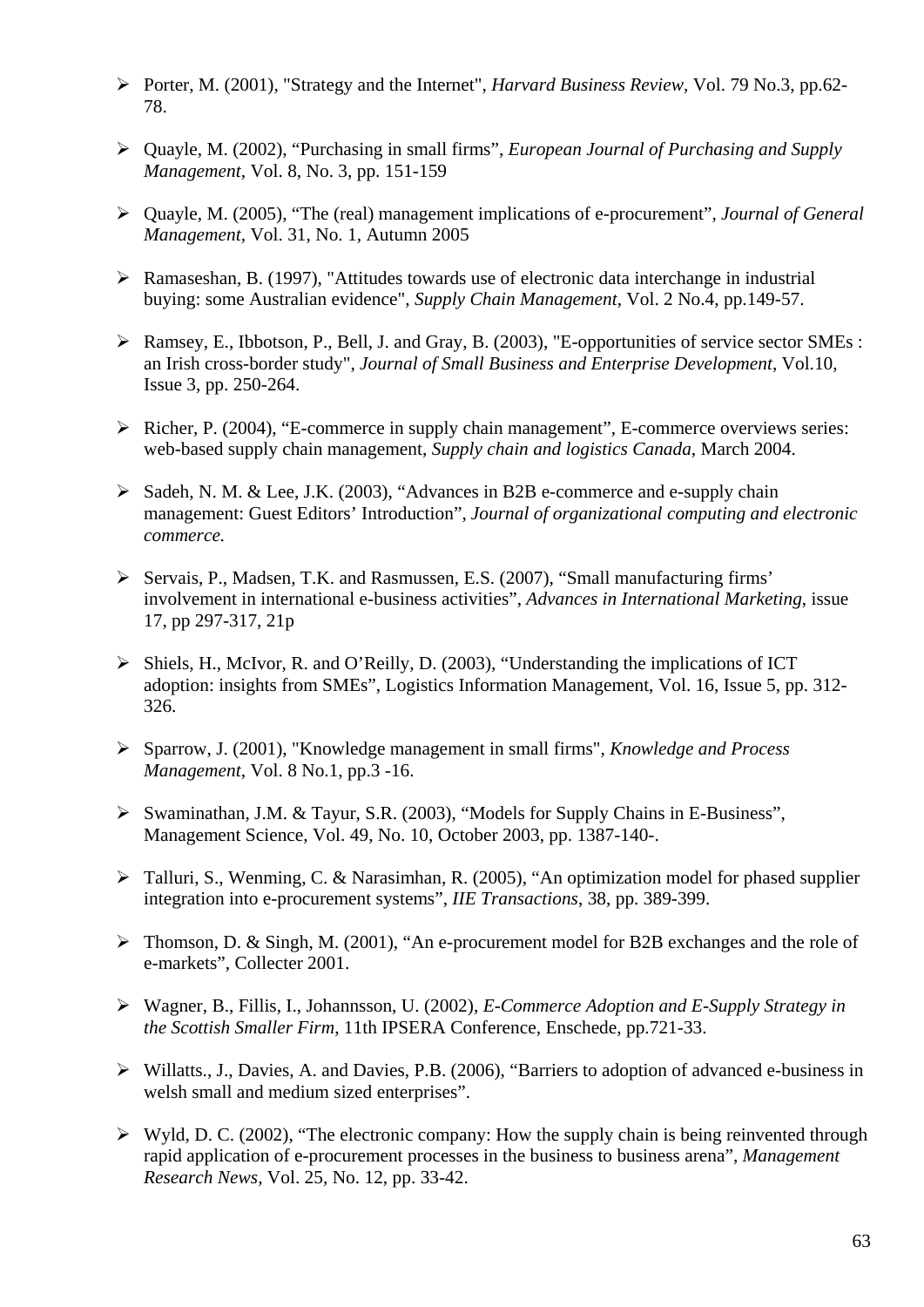- ¾ Winser, J., Tan, K.C. (2000), "Supply chain management and its impact on purchasing", *Journal of Supply Chain Management*, Vol. 36 No.4, pp.33-42.
- ¾ Yen, B.P.C. & Ng, E.O.S. (2003), "The impact of electronic commerce on procurement", *Journal of organizational computing and electronic commerce*, 13 (3 & 4), pp. 167-189.

## **Websites:**

- ¾ [www.emarketservices.com](http://www.emarketservices.com/) (Swedish Trade Council)
	- o E-markets and Online directories: A Handbook for small businesses
	- o Benefits and barriers on B2B e-marketplaces
- ¾ [www.oecd.com](http://www.oecd.com/) (OECD website) o ICT, E-Business and SMEs (2004)
- ¾ [www.ariba.com](http://www.ariba.com/)
- ¾ [www.oracle.com](http://www.oracle.com/)
- ¾ [www.sap.com](http://www.sap.com/)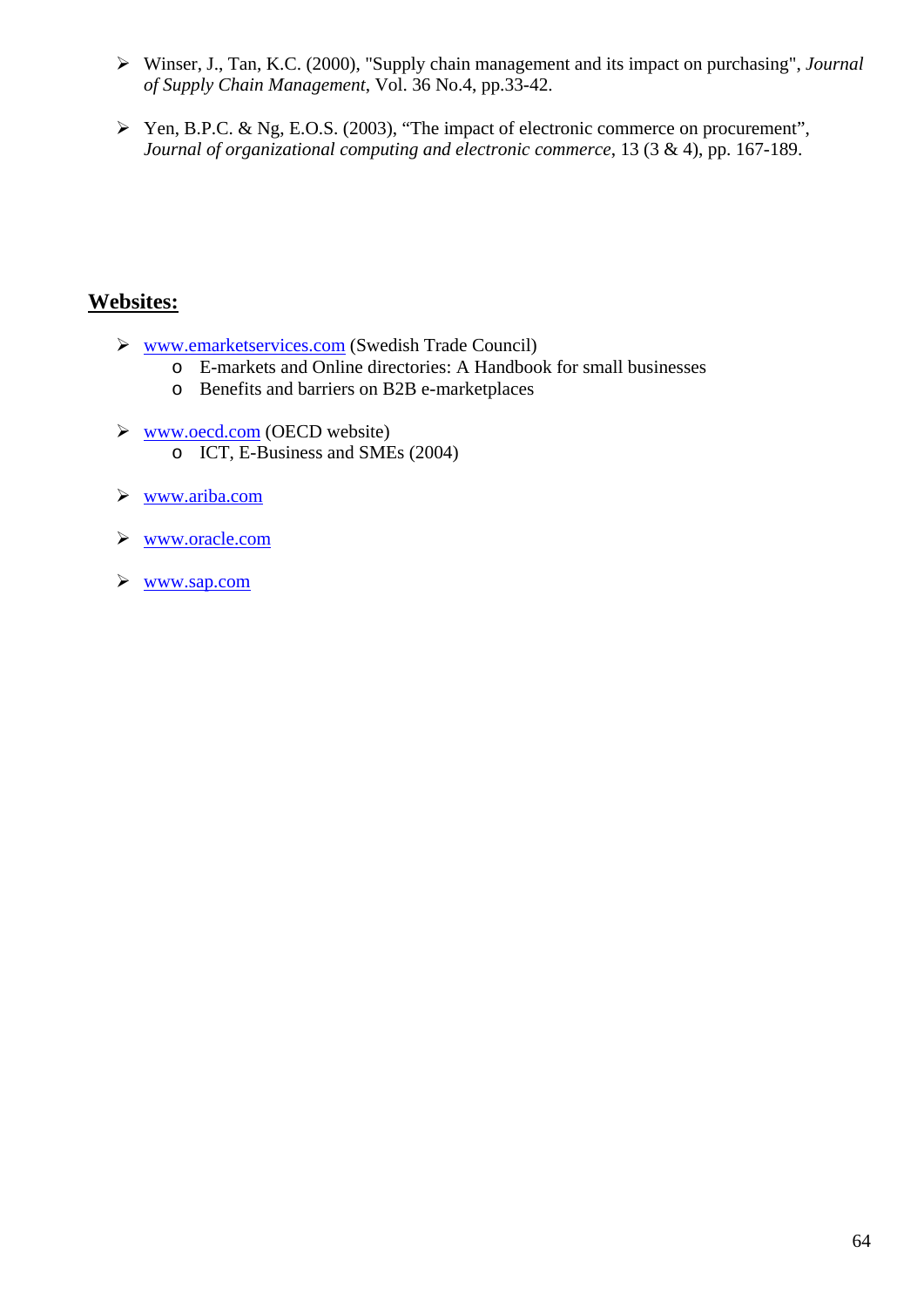# **LIST OF APPENDICES**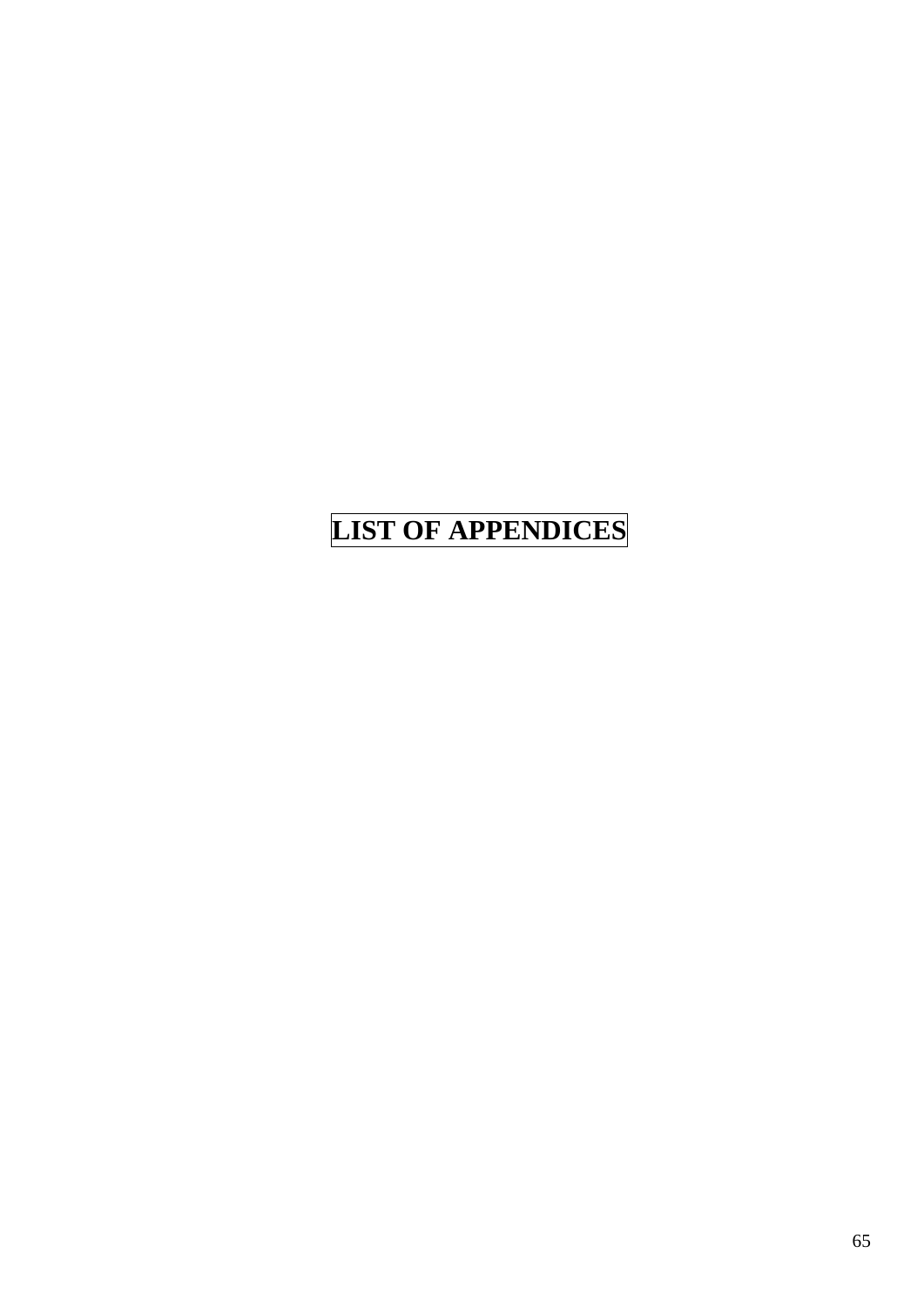## **Appendix 1: List of main e-procurement solutions vendors**

#### **Source : Forrester Research, 2007**

- $\triangleright$  Ariba ([www.ariba.com](http://www.ariba.com/))
- Basware [\(www.basware.com](http://www.basware.com/))
- cc-hubwoo [\(www.cc-hubwoo.com\)](http://www.cc-hubwoo.com/)
- $\blacktriangleright$  eplus [\(www.eplus.com](http://www.eplus.com/))
- $\triangleright$  Fieldglass ([www.fieldglass.com\)](http://www.fieldglass.com/)
- $\triangleright$  IBX ([www.ibx.fi\)](http://www.ibx.fi/)
- IQNavigator ([www.iqnavigator.com\)](http://www.iqnavigator.com/)
- Ketera Technologies [\(www.ketera.com\)](http://www.ketera.com/)
- Oracle iProcurement [\(www.oracle.com\)](http://www.oracle.com/)
- Oracle PeopleSoft Enterprise eProcurement [\(www.peoplesoft.com](http://www.peoplesoft.com/))
- Commerce One ([www.commerceone.com](http://www.commerceone.com/))
- Quadrem ([www.quadrem.com](http://www.quadrem.com/))
- SAP ([www.sap.com\)](http://www.sap.com/)
- SciQuest [\(www.sciquest.com\)](http://www.sciquest.com/)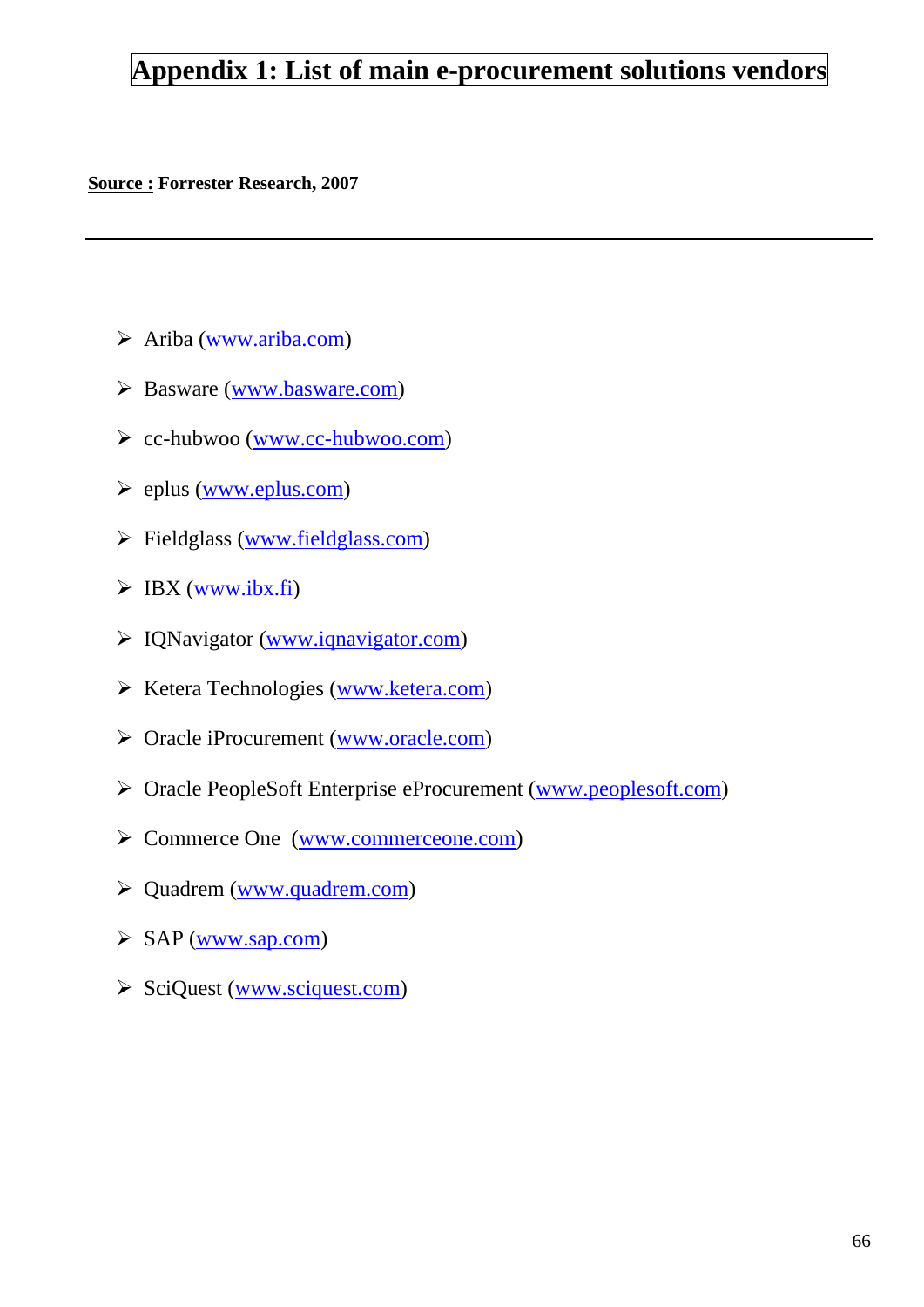## **Appendix 2: List of websites providing information on B2B platforms**

#### **Source: [www.emarketservices.com](http://www.emarketservices.com/)**

#### ¾ **eBusiness Lex [\(www.ebusinesslex.net](http://www.ebusinesslex.net/)):**

This "E-Business Legal Portal" aims to provide European small and medium enterprises with extensive, clear and practical information on all legal aspects of e-business. The objective is to facilitate online activities by SMEs by making them aware of the legislation in force.

#### ¾ **eMarket Services ([www.emarketservices.com\)](http://www.emarketservices.com/):**

Database of e-markets as well as case studies, guidelines and other material on e-markets targeted at small and medium size companies. eMarket Services makes it easier for companies to find and use electronic marketplaces for international business.

#### ¾ **European Commission (europa.eu.int/comm/enterprise/ict/):**

The unit for ICT industries and e-business at the Commission's Directorate General for Enterprise and Industry has published several documents on B2B Internet platforms, e.g. about Codes of Conduct, legal barriers to using such platforms, etc.

#### ¾ **Line56 [\(www.line56.com](http://www.line56.com/)):**

An online magazine focused on e-business with special sections on portals, sell-side and buy-side technology support.

#### ¾ **ONCE [\(www.connect-once.com](http://www.connect-once.com/)):**

The Open Network for Commerce Exchange is an industry consortium of marketplace owners, vendors, customers and technology providers.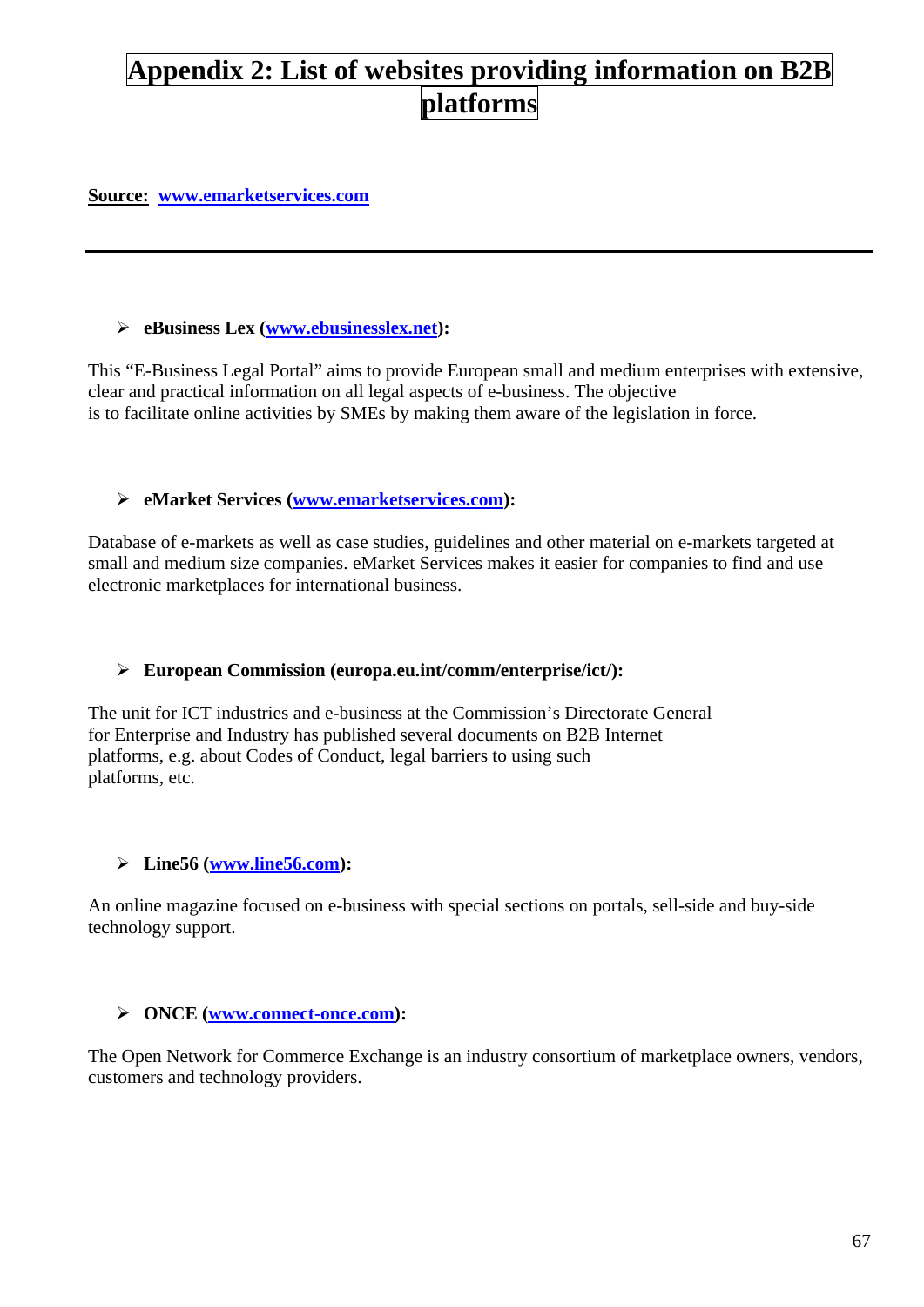## **Appendix 3: List of significant e-marketplaces**

#### **Source:**

This list has been taken from [www.emarketservices.com](http://www.emarketservices.com/) which has identified in 2005 52 significant emarketplaces in 17 industries based on two main criteria; the e-markets are well known globally in their industries and they have significant global traffic. Other basic criteria for being rated as significant have been that the e-marketplaces should provide the following information:

- $\triangleright$  Complete contact information
- $\triangleright$  A statement of privacy
- $\triangleright$  Information on membership criteria and transaction statistics

This list provides an important example of potential e-marketplaces to be used.

## **Automotive**

#### ¾ **SupplyOn (www.supplyon.com)**

Launched in 2000 in Germany, SupplyOn is a worldwide operating provider of Internet services for the automotive industry. Founded by several of the largest globally operating automotive suppliers SupplyOn helps large companies in sourcing from suppliers. Their solutions also enable significant efficiency improvements in handling of transactions. The site is available in German and English.

#### ¾ **TruckScout24 (www.truckscout24.com)**

As one of the major e-markets in Germany, TruckScout24 has managed to attract more than 3,000 professional suppliers from over 100 countries worldwide. Founded in 2001 by AutoScout24, this e-market has a focus on used commercial and business utility vehicles. The site is available in Croatian, Czech, English, French, German, Hungarian, Polish, Russian and Spanish.

Among their users are vendors, manufacturers, leasing and transport companies, licensed dealers, as well as end users and professional buyers. Companies include: AGRORADGONA d.o.o, Auto Köhler Audi und VW Partner Betrieb, KAV Autoverhuur, MAN Veicoli Industriali S.p.A, LKW-Center-Linz, and Mercedes-Benz Niederlassung Nürnberg

## **Aviation**

#### ¾ **Aeroxchange (www.aeroxchange.com)**

Aeroxchange was founded in October 2000 by several airline companies including Air Canada, Air New Zealand, Cathay Pacific, FedEx, KLM, Lufthansa, SAS and Singapore Airlines. Aeroxchange's focus is on providing value to both buyers and sellers worldwide by increasing productivity along the complex aviation supply chain.

#### ¾ **OneAero (oneaero.com)**

Launched in 2004, German based OneAero is the result of the combined efforts of Overhaul Search, b2b-aero, and ePark Labs. The e-market provides the leading airlines and aviation repair-stations in Europe, USA and Asia with Aviation inventory, overhaul/repair and maintenance services. OneAero focuses on helping large companies in sourcing from suppliers and increase the level of efficiency in handling of transactions. Companies include: Alitalia, SAS, Finnair, Praxair, SR Technics, Lufthansa Technik, and Air Canada.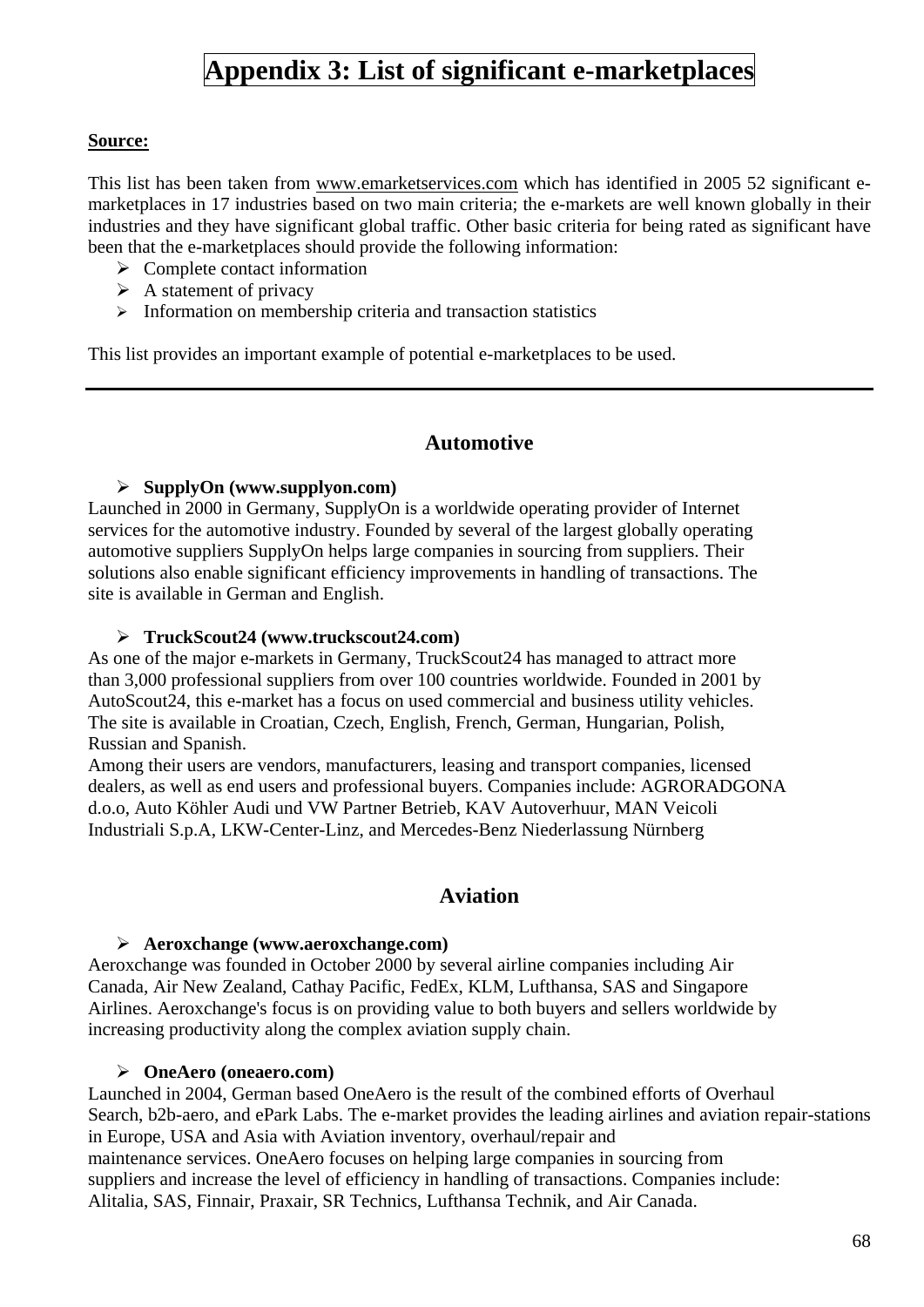## **Building & Construction**

#### ¾ **BravoBuild (www.bravobuild.it)**

Italian e-market BravoBuild, founded in 2000, is one of three vertical e-markets owned by BravoSolution S.p.A. With a site available in English, French, German, Italian and Spanish, BravoBuild function as a platform for companies who wish to find new buyers and sellers. The e-market provides building and construction materials and services from companies worldwide to European buyers. Companies include: Trambus, Ciments Calcia, Colas Group, Pizzarotti Group, Essroc, SABA, Omnitel Vodafone Spa, and Cefla Group.

#### ¾ **Edilportale (www.edilportale.it)**

Online from March 2001, Edilportale was founded by Italian private investors and venture capitalists. The e-market offers materials, equipment, operational goods and services related to the construction industry. The site also offers a good industry directory and it is rich in news, industry laws and events. With more than 70,000 registered members, Edilportale is a large platform for companies that wish to find new buyers and sellers on the Italian market

#### ¾ **Econstroi.com (www.econstroi.com)**

.

E-market founded in 2001 by some of the major players in the Portuguese building and construction sector, including PT Prime, Espírito Santo Tech Ventures, Somague Engenharia, Mota-Engil Engenharia, Soares da Costa, Amândio Carvalho S.A., CME, Rosas Constructores, Zagope, OPCA, Constructora do Tâmega, Jaime Ribeiro, Novopca, Monte & Monte, Adriano, Sopol, AM Mesquita, H.Hagen, Etermar, and Gabriel Couto. More than 2,400 companies use the services provided by econstroi.com and the e-market achieved over  $\epsilon$ 512 million in transactions in 2004. This makes it an important platform for companies who wish to find new buyers and sellers in the Portuguese market.

#### **Chemicals**

#### ¾ **ChemConnect (www.chemconnect.com)**

Founded in 1995, ChemConnect is a global trading hub for chemical feedstock's, chemicals, plastics, and related products. With a global focus they help large companies to increase the level of efficiency in handling of transactions. Companies include: Epsilon Products Company, Metropolitan Eximchem Limited, Vanguard, Landmark Chemicals, The Lubrizol Corporation, etc. In 2004, ChemConnect recorded 9,000 members in 150 countries.

#### ¾ **Elemica (www.elemica.com)**

Founded in August 2000 by 22 of the worlds largest chemical companies including: BASF, Bayer, BP, Dow, DuPont, Mitsubishi Chemical Corporation, Mitsui Chemicals, Rhodia, Rohm and Haas, Shell Chemicals, Sumitomo Chemical, and Royal Vopak. The network provided by Elemica helps companies optimize contract-based buying and selling. The e-marketplace has interconnectivity with other e-markets including Quadrem (mining), The RubberNetwork, and Omnexus (plastics). In March 2003 Elemica announced acquisition of Optimum Logistics Limited, the leading global marine logistics solution in the chemical industry.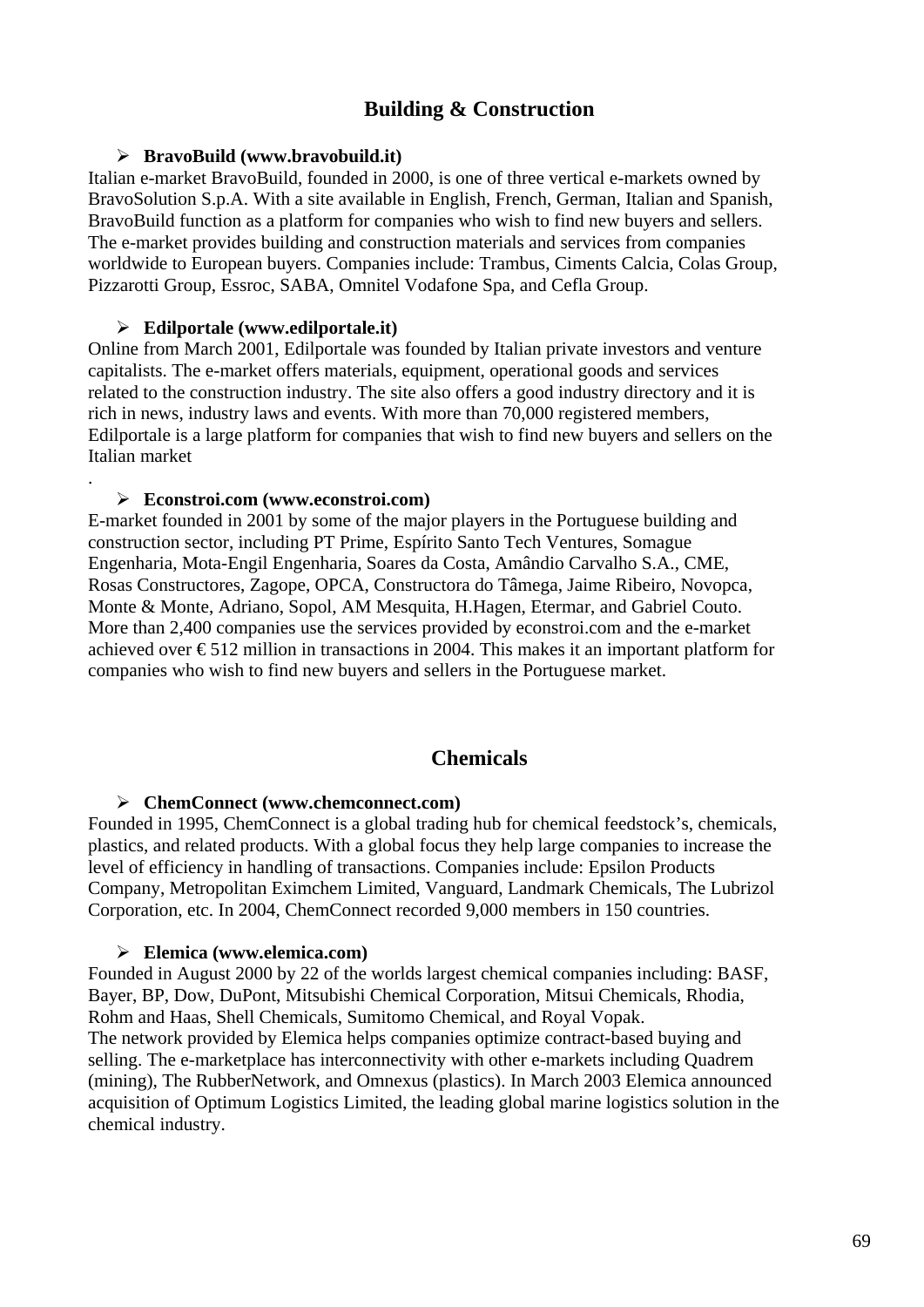## **Electronics & Electrical products**

#### ¾ **Bizipoint (www.bizipoint.com)**

Chinese e-market for the electronic and computer industry, endorsed by the China Electronic Chamber of Commerce. Established in Hong Kong in 2000, Bizipoint has a more than 21,000 registered users from 156 countries and works as a platform for companies looking for new buyers and sellers worldwide. Companies include: China IT Sources, Doorga Importers, Laijen Opto-electronics Technology Co., Ltd., and Niche Technologies Services.

#### ¾ **Converge (www.converge.com)**

Converge provides semiconductors, electronic components, computer products and networking equipment. The e-market has a network of more than 6,500 trading partners with over 28,000 contacts in 139 countries. Since their establishment in 1980 in USA, Converge has become a large technology exchange platform for many important market players worldwide. Companies include: CTX, Cisco, Apple, Intel, NEC, Philips, Packard Bell, IBM, Acer Communications, Compaq, and Belkin.

#### ¾ **DRAMeXchange (www.dramexchange.com)**

Established in 2000 in Taiwan, DRAMeXchange offers DRAM (Dynamic Random Access Memory) and random access memory (RAM) for companies in memory chip production, memory module fabrication, systems integration and distribution. With a variety of services provided, DRAMeXchange assists large companies all over the world in sourcing from suppliers. They also help the companies in optimizing the level of efficiency in handling of transactions. Companies include Motorola, Alliance, Kingston Technology, Genesis, Sun, NEC, Intel, Samsung, Merrill Lynch, and Morgan Stanley.

## **Excess Inventory & Barter**

## ¾ **DoveBid (www.dovebid.com)**

DoveBid was launched in 1999 in Foster City, USA. The e-market is owned by several large companies including Softbank Capital Partners, Texas Pacific Group, Sun Microsystems, Inc., Mayfield Fund, Fremont Ventures, and GE Capital. DoveBid offers capital asset auction, valuation, redeployment, and management services to large corporations, government agencies and financial institutions. Companies include IBM, Motorola, General Electric, SIEMENS, Fifth Third Bank, Nightingale & Associates, Baxter Healthcare Corporation, Xerox Corporation.

DoveBid focus on helping large companies in sourcing from suppliers and increase the level of efficiency in handling of transactions. They have conducted over 5,000 industry specific auctions throughout the world selling over 10,000,000 individual lots.

#### ¾ **Acambiode (www.acambiode.com)**

Spanish e-marketplace with more than 30, 000 registered members. Established in 2002 by Grupo Intercom, Acambiode offers products and services to companies of varied size within the excess inventory and barter sector. The e-market functions as a platform for companies looking for new buyers and sellers in Spain, Portugal and Latin America. Companies include: Carrefour, Viajes Ecuador, ZT Hotels, Nominalia, Radio Club 25, Lecturas, and Editorial Aurum.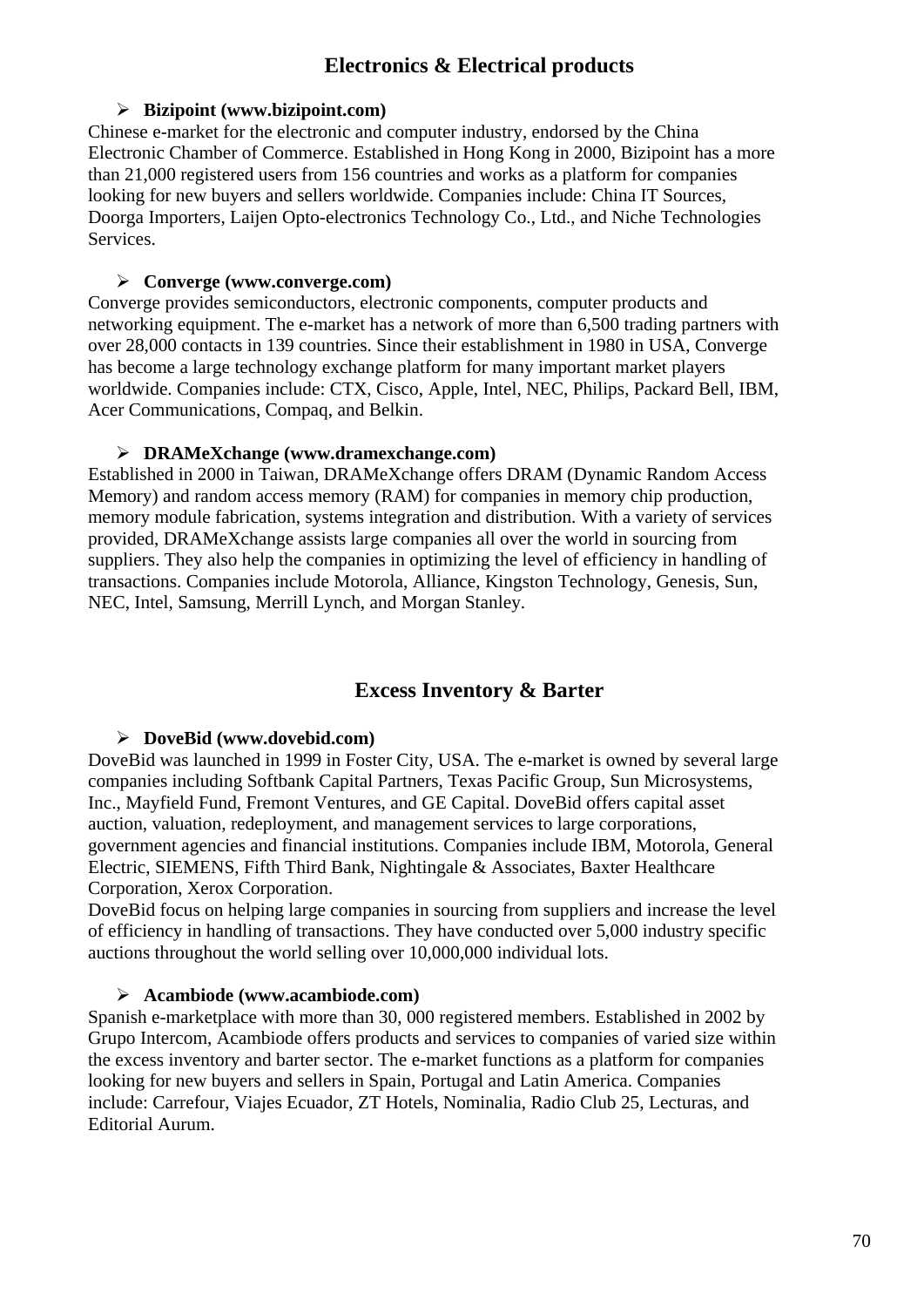#### ¾ **Eutilia (www.eutilia.com)**

Eutilia is a pan-European e-market that helps companies to increase the level of efficiency in handling of transactions. Their industry focus is the utility sector, which includes the electricity, power, water, gas, telecom, and railway industry. The market was set up in March 2001 by 11 of Europe's leading utility companies including Electrabel, Electricité de France, Endesa, National Grid Company, RWE, Vattenfall and Nuon. In April 2003 Eutilia managed the largest e-tender ever with international industrial and services group SUEZ. Approximately 1000 buyers and 7000 suppliers have registered with Eutilia.

#### ¾ **IntercontinentalExchange, ICE (www.theice.com)**

Based in Atlanta, Georgia, IntercontinentalExchange operates global marketplaces for the trading of energy commodity futures and OTC contracts. Founded in 2002 by major companies, such as: BP Amoco, Deutsche Bank AG, The Goldman Sachs Group, Inc., Morgan Stanley Dean Witter, Royal Dutch/Shell Group, SG Investment Banking, and the Totalfina Elf Group.

ICE assists large companies in sourcing from suppliers and their solutions increase the level of efficiency in handling of transactions. Companies include: Alcoa Power Generating Inc., AGP Trading, BNP Paribas, Bank of America, Chevron Texaco Global Trading, Exxon Mobil Sales, and Supply Corporation.

#### ¾ **Perfect Commerce (www.perfect.com)**

Perfect Commerce delivers On-Demand Supplier Relationship Management helping companies in sourcing from suppliers and to increase the level of efficiency in handling of transactions. Founded in 2001, in Texas, USA by 21 Utility companies including American Electric Power, Carolina Power & Light, Dominion Resources, Duke Energy, Exelon, PG & E and Reliant Energy. The e-market has 190 Fortune 1000 Clients, 11,000 Suppliers, and 165,000 Users. Customers include Xerox, Starwood, Eastman, Polaroid, Unisys, Access Graphics, Bell Industries, Exostar, Honeywell, Guess, and many more.

## **Food & Beverage**

#### ¾ **Transora (www.transora.com)**

More than 50 large multinational companies are owners and users of Transora, including Unilever, Kraft, Pepsi, Coca-Cola, Mars, Kellogg's, Danone, Procter & Gamble, and Bush Brothers. Operating in 7 languages, Transora has interoperability projects underway with CPGmarket and GlobalNetXchange (GNX). Transora customers include GS1 Member Organizations, Manufacturers, and Retailers of all sizes.

The e-market was launched in 2000 in Chicago and has offices in Brazil, Mexico, France, and the United Kingdom. On May 13th 2005, Transora and UCCnet agreed to form a single organization that can more effectively serve companies seeking to realize the value of data synchronization.

## **Forestry & Wood**

## ¾ **FORDAQ (www.fordaq.com)**

Launched in Belgium in 2000, FORDAQ provides timber products to wood professionals such as log producers, sawmills, veneer mills, panel producers, importers and large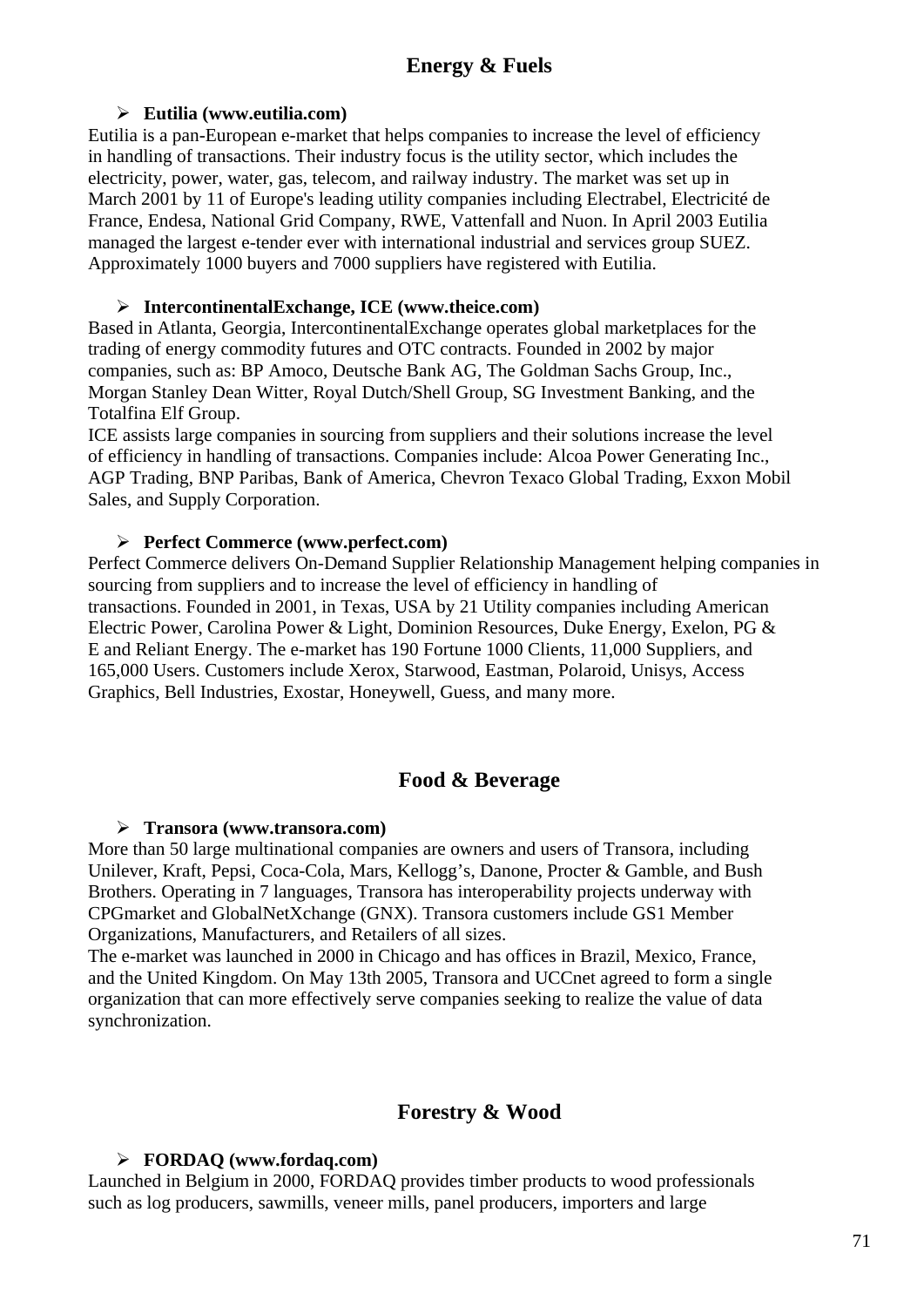industrial users.

With a site available in 8 languages and offices in 10 countries, the e-market works as a platform for companies looking for new buyers and sellers all over the world. FORDAQ has more than 5000 members and over 90, 000 visitors every month. The e-market is being owned by Mitiska Net Fund Europe and private investors.

## **Healthcare & Pharmaceutical**

#### ¾ **Global Healthcare Exchange (www.ghx.com)**

GHX was founded in March 2000 by important players on the market, including Johnson & Johnson, GE Medical Systems, Baxter International Inc., Abbott Laboratories, Medtronic, Inc., Siemens Medical Solutions and Tyco International, Ltd. Products traded include medical equipment and devices, and healthcare products  $\&$  services. The e-market has more than 2,200 hospitals and 140 suppliers among their members, including 3M Medical, Arrow International, Bayer Diagnostics, and Boston Scientific Corp. In January 2004, GHX and PLC merged in to create Europe's largest electronic trading exchange for healthcare.

## **Industrial Machinery & Equipment**

#### ¾ **MfgQuote (www.mfgquote.com)**

MfgQuote, launched in 2000 in Atlanta, USA, offers an e-business network for the manufacturing industry. A wide variety of products are available through the network including; bearing, coating, packaging, dye making, metal spinning and stamping. Companies include: GTI Machining, MauiMount and Machine, BRP US Inc., Weschler Instruments, KPC-Masters Craft, Atx-keefer.

MfgQuote has a large number of users; 34,000 buyers and 1,200 suppliers supporting over 200 manufacturing processes. They focus on increasing the level of efficiency in the sourcing process for original equipment manufacturers (OEM), contract manufacturers and job shops worldwide.

#### ¾ **SourcingParts (www.sourcingparts.com)**

SourcingParts works as a platform for European companies looking for new buyers and sellers within the industrial machinery and equipment sector. The e-market also assists companies in sourcing from suppliers and in increasing the level of efficiency in handling of transactions. Approximately 42,000 suppliers have registered with the e-market since the launch in 2000 in Switzerland. Site is available in several languages such as Czech, English, French, Hungarian, and Portuguese to name a few. SourcingParts is being owned by Galileo Partners and COM Ventures Telecom Partners 1 L.P.

## **Metal & Mining**

#### ¾ **Endorsia (www.endorsia.com)**

Endorsia delivers support and services to enhance more cost efficient business processes within the industrial supply chain industry. Established in Sweden in 1999, Endorsia is equally owned by SKF, Timken, INA, Sandvik and Rockwell Automation. The company has global coverage with applications translated into 17 languages.

Customers consist of manufacturers, distributors, OEM-customers, and end-users from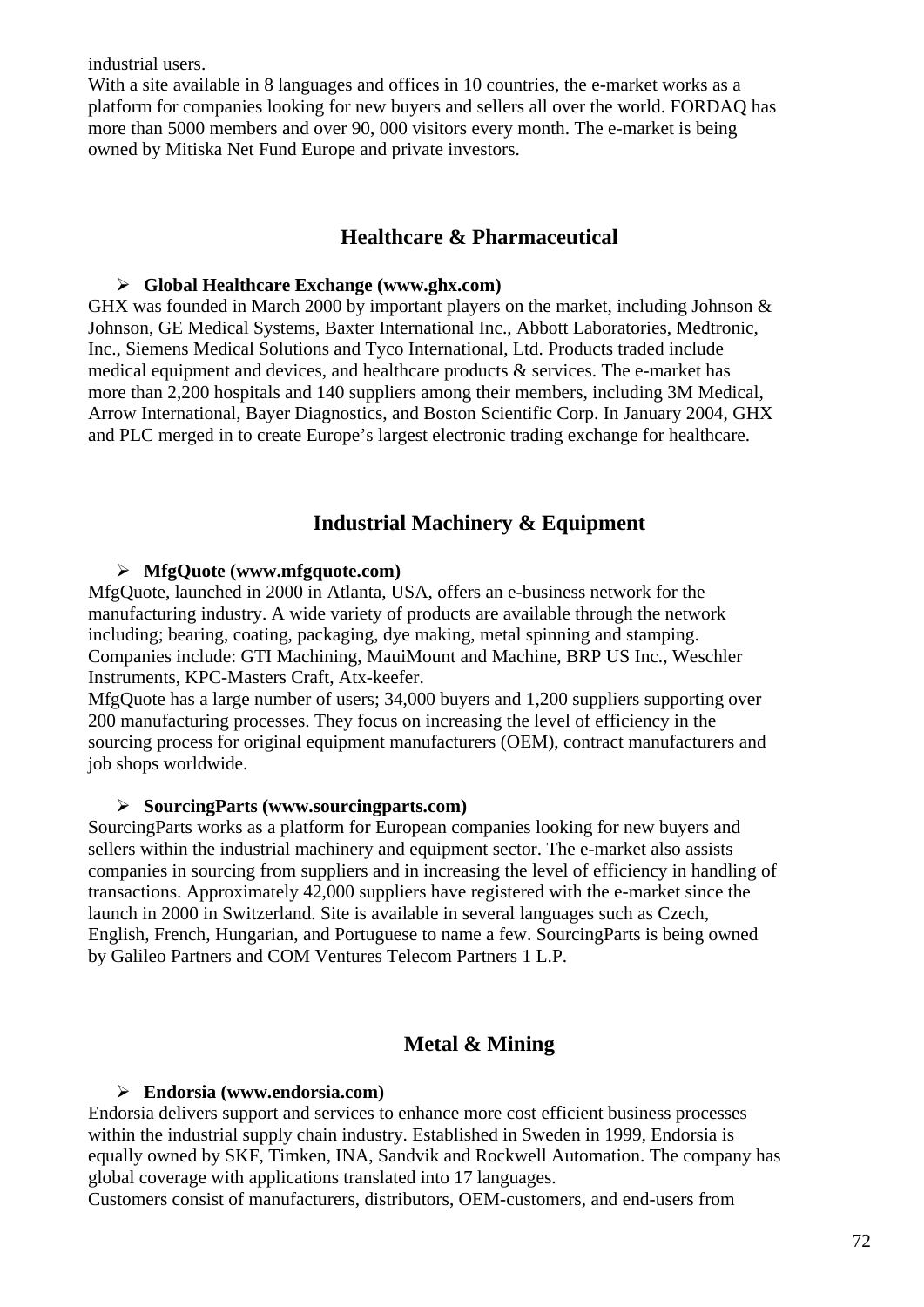around the world. Companies include: SKF, Timken, Tyrolit, FAG, Bahco, ESAB, Rockwell Automation, INA, Sandvik, Goodyear, Renold, BSL, Carl Werthenbach, Dexis, Momentum, Sverull, Leitner, and Fimatec.

#### ¾ **MundoAcero (www.mundoacero.com)**

Launched in 2002, in Barcelona, Spain, MundoAcero is used by buyers and suppliers in the retail steel market in Europe, Latin America and Asia. A wide range of steel products are available, including: carbon and stainless, flat and long, tubes, structural, coated and uncoated steel products. Site is available in English and Spanish. Mundo Acero has approximately 1000 registered users, from 58 countries. Companies include Aceralia, Capresa, IMS, Casares, Losal, GSB, MMK, Sidenor, AG Ferromallas, and Kocaer Rolling Mill.

#### ¾ **Quadrem (www.quadrem.com)**

Established in 2000 by 14 of the world's largest mining, minerals and metals companies. With 19 shareholders, of whom several are listed in the Global Fortune 500, more than 14, 000 suppliers, and over 400 buying locations, Quadrem is the worlds' biggest e-market for the Mining, Metals and Minerals industries. Members include: Shell, Michelin, A & M Com EInd Ltda, 3M, A-S Chile Energy Groups, Air Control, Inc, Nestlé Brasil Ltda, Schlumberger Oilfield Services Ltd., and Tarong Coal. Major buyers have committed to a trading volume for more than USD\$4 billion in 2004.

Quadrem has partnered with some of the leading companies in the e-business industry including Accenture, Compaq, Lante Corporation, PT Mincom Indoservices, Requisite Technologies, SAP, and webMethods.

## **Multiple Industry E-marketplaces**

#### ¾ **Alibaba.com (www.alibaba.com)**

Based in Hong Kong since 1999, Alibaba is a very high volume trade lead site for goods and services in 27 different industry categories ranging from textiles to electronics. The site is available in English, Japanese and Chinese and has offices in China, UK, USA, and Korea. Alibaba.com has over 1 million registered members from over 220 countries and territories. The e-market has been awarded "Best of the Web: B2B" by Forbes magazine for the past 5 years.

#### ¾ **Ariba Inc (www.ariba.com)**

Founded in 1996 as a provider of Spend Management solutions to help large companies in sourcing from suppliers and increase the level of efficiency in handling of transactions. In 2004 Ariba merged with FreeMarkets, Inc. and today 40 of the Fortune 100 use Ariba technology, including ABN AMRO, BMW, Chevron, Cisco Systems, Hewlett-Packard, and Unilever.

Ariba also provides access to an open business transaction network, The Ariba Supplier Network. It includes 120,000 e-enabled suppliers from 115 countries engaging in transactions with some of the world's largest buying organizations. Membership is available by invitation.

#### ¾ **BravoIndustry (www.bravoindustry.it)**

Italian multiple industry e-market launched in 2001. Managed by Bravo Solution S.p.A. who also hosts three other vertical e-markets: BravoFood, BravoGov and BravoBuild. BravoIndustry focuses on European companies and their website is available in several languages. Buyers and sellers include: The UK Government, Alitalia, Ideal Standard, Burgo,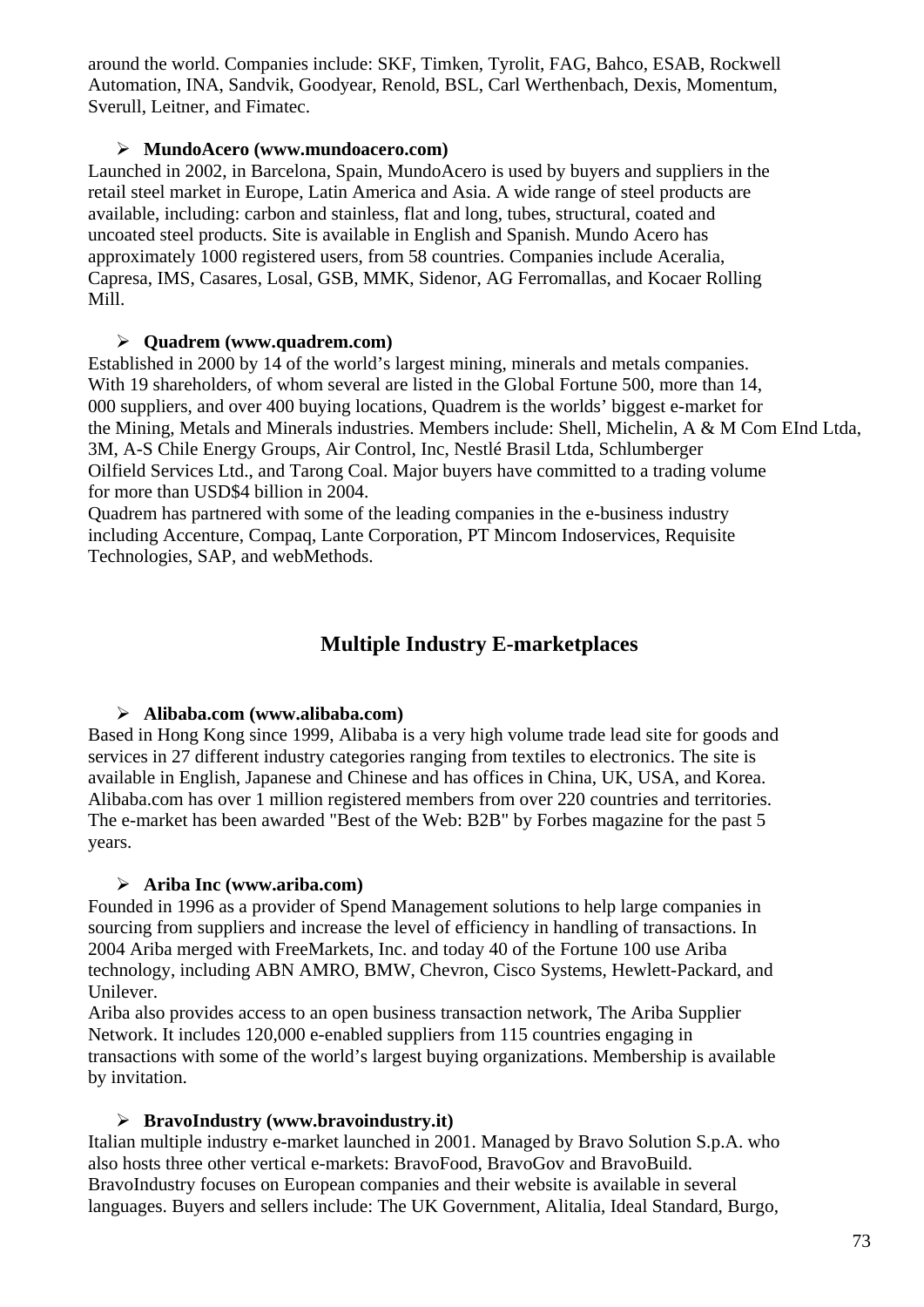Banco Popolare di Novara e Verona, Merloni, Edf Gdf Services, Abb T&D.

#### ¾ **cc-hubwoo (www.cc-hubwoo.com)**

cc-hubwoo is a European integration hub for non-production procurement activities for large companies. Formerly known as cc-chemplorer, it was formed in July 2001 by the merger of the two leading e-marketplaces chemplorer and cc-markets. On June 29th of 2004, ccchemplorer merged with Hubwoo-Avisium and became cc-hubwoo. They cater to more than 40 of the largest European groups (Total, BASF, Michelin, Thomson, Volkswagen, Alcatel, Crédit Agricole, Danone, etc.) and boast a network of more than 9,000 suppliers connected in 44 countries. With 2004 pro-forma sales of over  $\epsilon$ 22 million, cc-hubwoo is one of the major players on a global level.

On May 17, 2005, cc-hubwoo announced the completion of the acquisition of the e-market Trade Ranger. With customers among the top-ranked companies in the world and a network of 2,000 connected suppliers, Trade-Ranger will provide to cc-hubwoo major references in the Oil, Gas and Chemicals industries, an increased geographic coverage in North America, Asia and Europe, and an extended solutions set including solutions in the areas of esourcing and e-invoicing.

#### ¾ **Cyberlynx (www.cyberlynx.com.au)**

Founded in 2000 in Australia. The Cyberlynx Buyer network was created by the Commonwealth Bank Group, Woolworths, EDS, Telecom New Zealand, Woolworths, Lion Nathan, Carter Holt Harvey, Royal & SunAlliance, Nestlé Australia and Unilever. As a platform for procurement solutions, the main goal is to assist companies in Australia and New Zealand in sourcing from suppliers. Companies that use Cyberlynx include: Woolworths, Telecom, Woolworths, Lion Nathan, Carter Holt Harvey, Nestle, Marriott, Radisson, Qantas, Compaq, IBM, Ernst & Young, Samsung, and Lexmark.

#### ¾ **GlobalSources (www.globalsources.com)**

Established in 2000 in Singapore, Global Sources facilitates global trade, with a particular focus on the China market. With over 423,000 active members this e-marketplace works as a platform for companies who wish to find new buyers and sellers. Global Sources has formed a strategic alliance with Worldwide Retail Exchange. The company has been named by Forbes Global as one of 200 Best Small Companies in the World; it has won Darwin magazine's Fittest 50 Award and the Best B2B Internet Site at Internet World Asia Industry Awards.

#### ¾ **GoIndustry (www.goindustry.com)**

Founded in 1999 in Antwerp, Belgium, GoIndustry focuses on enterprise asset management solutions for used and under-utilized capital assets. Among the products and services traded are surplus assets like office equipment, machinery or entire production lines of a range of industries. The site is available in Chinese, Dutch, English, French, German, Italian, Japanese, Korean, and Turkish. Customers of GoIndustry consist of major market players worldwide. Companies include: Unilever, Bosch, Corning, Continential, Visteon, GlaxoSmithKline, General Motors, DuPont, Exxon Mobile, AT & T.

#### ¾ **IBX (www.ibx.se)**

Launched in 2000 in Sweden, IBX has become a leading provider of services and solutions for efficient purchasing in Europe. The company is owned by large market players including Ericsson, Deutsche Post World Net, Lufthansa, SEB, and Novo Nordisk. IBX is the Nordic hub in the Global Trading Web (GTW), the world's largest business-to-business trading community. IBX is also a member of the Global Trading Web Association, which governs the GTW.

Customers include: Ericsson, Volvo Group, Skanska, Novo Nordisk, SEB, Bang & Olufsen, ABB Motors, Canon, Holmens, Manpower, Sandvik, Toshiba Tec and many more. In March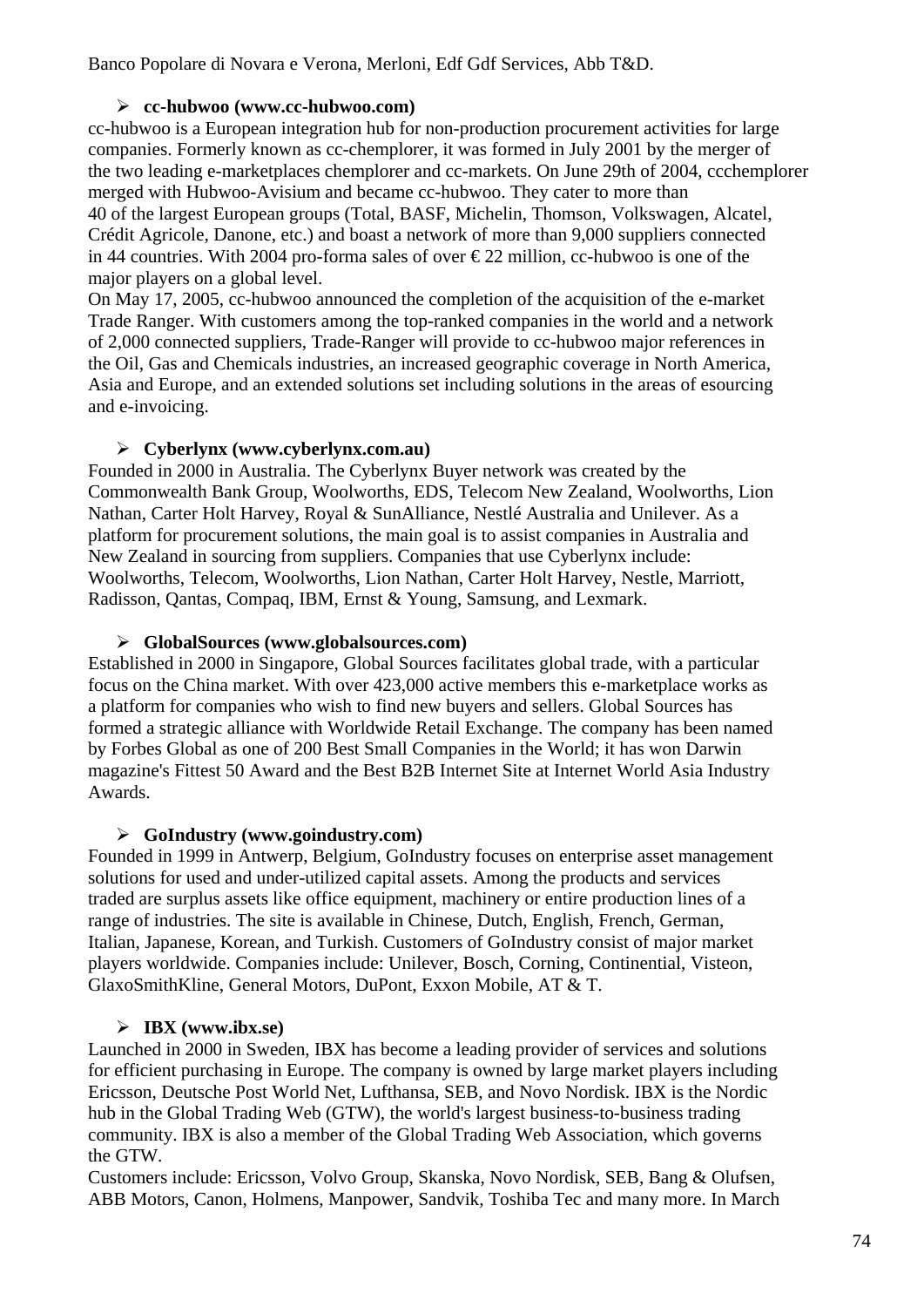2005, IBX acquired German eProcurement leader trimondo.

#### ¾ **Mercado Eletrônico (www.me.com.br)**

Brazilian e-market with more than 180,000 registered members, established in 1994 in São Paulo. Mercado Eletrônico is partly owned by Citibank, GP Investimento, Opportunity, and Redan. The e-market functions as a platform for companies that wish to find new buyers and sellers as well as increase the level of efficiency in handling of transactions. Mercado Eletrônico has a geographical focus on medium and large enterprises in Latin America. Companies include: Alcan, Orbitall, Elemetal, Telemar, Rasec Madeiras, Philips, VR, Caraíba Metais, Brasil Telecom, Cragill, Direct TV, Kodak, Thyssen Krupp.

#### ¾ **Mercateo (mercateo.com)**

Mercateo was launched in 1999 as a subsidiary of the EON group in Germany. The emarketplace works as a platform for distributors, wholesalers and small & medium sized enterprises to find new buyers and sellers from Austria, Germany, and Switzerland. A wide range of products and services are available such as software, office supplies, computer accessories, office furniture, gifts, packaging and cleaning equipment. Mercateo has more than 120,000 registered members and 50,000 visits each day.

#### ¾ **Perfect Commerce (www.perfect.com)**

Established in 1999 in USA, Perfect Commerce offers On-Demand Supplier Relationship Management (SRM) solutions enabling companies to reduce the cost and complexity of their purchasing process. Their services are being used by 190 Fortune 1000 Clients and 11,000 Suppliers. Companies include: Honeywell, Xerox, Starwood, Eastman, Polaroid, Unisys, Access Graphics, Bell Industries, Sandvik Coromant, Veritas Software Corporation and many more. The company is backed by large venture capital markets as well as 19 large utility companies in North America.

#### ¾ **pmelink.pt (www.pmelink.pt)**

Portuguese e-market launched in 2001 by Banco Espírito Santo, Caixa Geral de Depósitos, and Portugal Telecom. With more than 45,000 registered users, the e-marketplace works as a platform for companies of different sizes, looking for new buyers and sellers in Portugal and Brazil. Companies include: Comercialcer, Lda., Passos de Sousa, lda., Albano N. Alves, Altamira, Compaq, Epson, HP, Microsoft, Philips, Samsung, Sony, Symantec, Toshiba, Travelstore, etc.

#### ¾ **Rusbiz.com (www.rusbiz.com)**

Rusbiz.com, a division of ZAO Sozvezdie Nakosy, is a Russian Business-to-Business (B2B) market with global focus. The e-market offers a variety of products including: Bio chemicals, components, fuel additives, lubricants, clothes, food, etc. Rusbiz.com also provides other services such as an E-catalogue and an Internal Messaging System. Site is available in English and Russian. Since their launch in 2002, more than 20,000 small and mid size companies have registered as members at Rusbiz.com.

#### ¾ **Tejari (www.tejari.com)**

Launched in Dubai, United Arab Emirates (UAE) in 2000. The e-market offers a variety of trading functions and related services to their approximately 2000 registered users. With subsidiary e-markets in Jordan and Kuwait their geographical focus is primarily on countries in the Middle East and on India. Customers include private companies and Government organisations such as The National Bank of Dubai, Government of Dubai - Land Department, Arabian Ethicals Co., Bilal International Company, and Desert TurfCare L.L.C.

#### ¾ **Tenderlink.com (www.tenderlink.com)**

Tenderlink.com was established in 1994 and operates in New Zealand and Australia.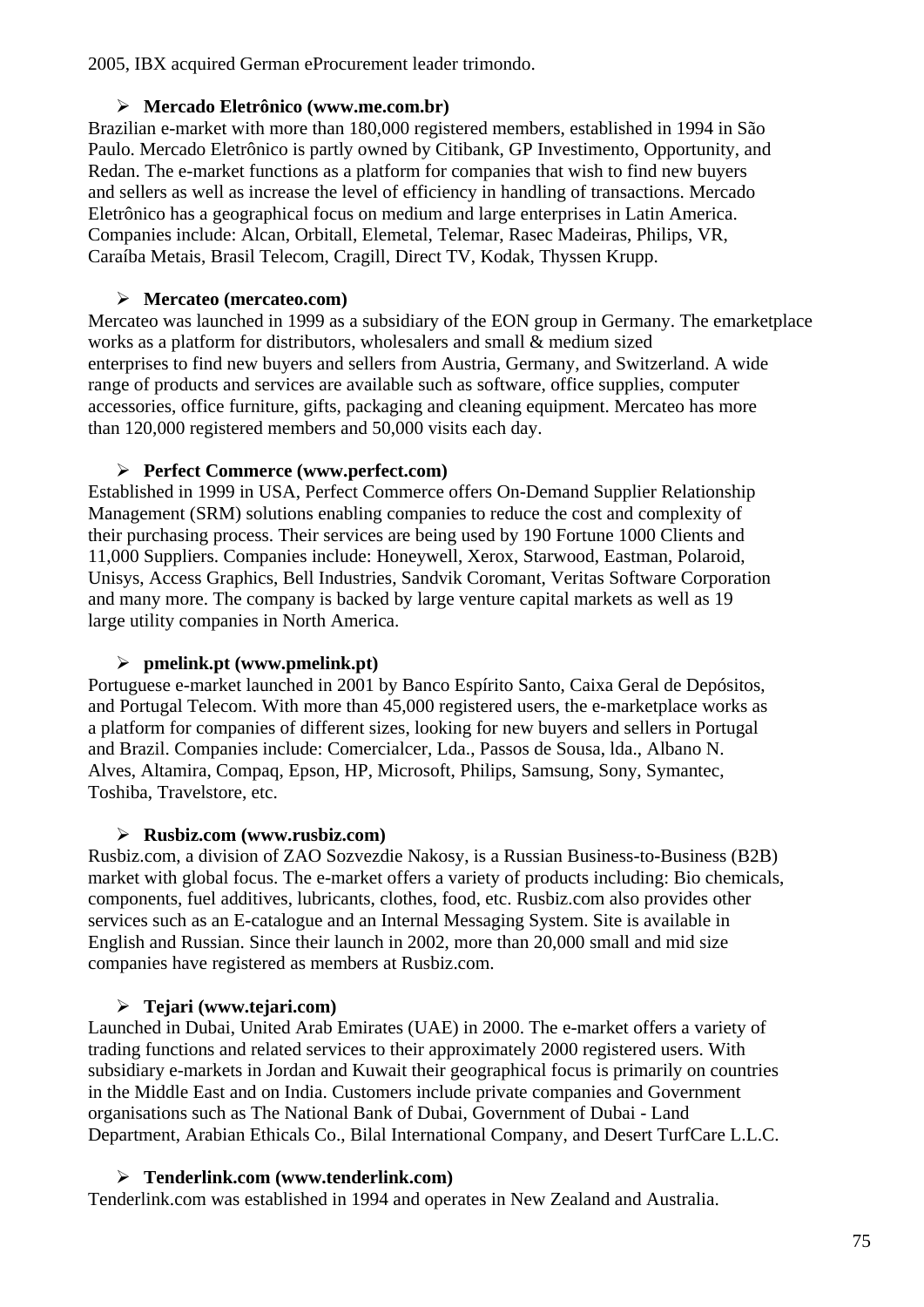Tenderlink.com advertises tenders from all levels of government, and the private and public sector. The e-market had approximately 5,000 registered suppliers and 140,000 closed tenders in December 2004. Buyers and sellers include: 3M Australia, ANZ Banking Group Ltd, NEC Australia Pty Ltd, Baycorp Advantage Ltd, Siemens Building Technology Ltd, Sony New Zealand Ltd, Telecom New Zealand Ltd, Vodafone NZ and several others.

#### ¾ **Trade-India.com (www.tradeindia.com)**

Launched in New Delhi in 1996, Trade-India.com helps to bridge the gap between foreign importers and Indian exporters. A variety of goods and services are available; Agricultural Products, Textiles, Consumer Electronics, Sports & Entertainment, Industrial Supplies, Business Service, etc. Trade-India.com has more than 4 million registered users and the company is maintained and promoted by Infocom Network Ltd.

#### ¾ **Tradeboss.com (www.tradeboss.com)**

Tradeboss.com, formerly known as b2b.asialinks.com, is a part of a B2B Network hosted by Tradeholding.com. Several different categories of goods and services are available on the e-market including animal products, electronics, chemicals, textiles, transportation, and wood. Tradeboss.com has been active since 1999 and has a geographical focus on global companies looking for trading opportunities with small and mid size companies in Asia. With more than 80,000 registered members, they provide a platform for companies who wish to find new buyers and sellers.

## **Pre-owned / Second-hand Goods**

#### ¾ **Supralift (www.supralift.com)**

German e-marketplace Supralift was established in 2001 and is open to companies worldwide. The site is available in more than 20 languages including Danish, Dutch, English, German, Polish, Russian and Turkish, just to name a few. Supralift provides a variety of products and services, such as used forklift trucks and warehouse equipment. Companies include: Amvar Limited, Asercom, SMV, Joe Heyworth Forklift Trucks, Linde Jewsbury's Ltd, STILL, Pirtek and many more. The e-market has more than 3000 registered end-users, dealers, and manufacturers.

## **Retail & Consumer Goods**

#### ¾ **CPGmarket.com (www.cpgmarket.com)**

Founded in 2000 by Danone, Henkel, Nestlé and SAP, CPGmarket is a provider of collaborative supply chain solutions open to manufacturers of consumer packaged goods interested in efficient transactions with suppliers. Companies include: Barilla, Fromageries Bel, Coca-Cola, Danisco, Danone, Delta Dairies, Ferrero, Henkel, Nestlé, and L'Oreal. In January 2005 CPGmarket.com was acquired by Accenture, a global management consulting, technology services and outsourcing company.

#### ¾ **GlobalNetXchange, GNX (www.gnx.com)**

Headquartered in San Francisco, USA, GNX is an e-business solution and service within the global retail industry. The e-market is owned by Sears, Carrefour, Oracle, Coles Myer Ltd., KarstadtQuelle AG, The Kroger Co., METRO AG, Pinault-Printemps-Redoute, J Sainsbury plc and Federated Department Stores. GNX solutions connect retailers, manufacturers and their trading partners to reduce costs and improve efficiency by streamlining and automating critical sourcing and supply chain processes. Since the launch in 2000 several major companies have registered with GNX including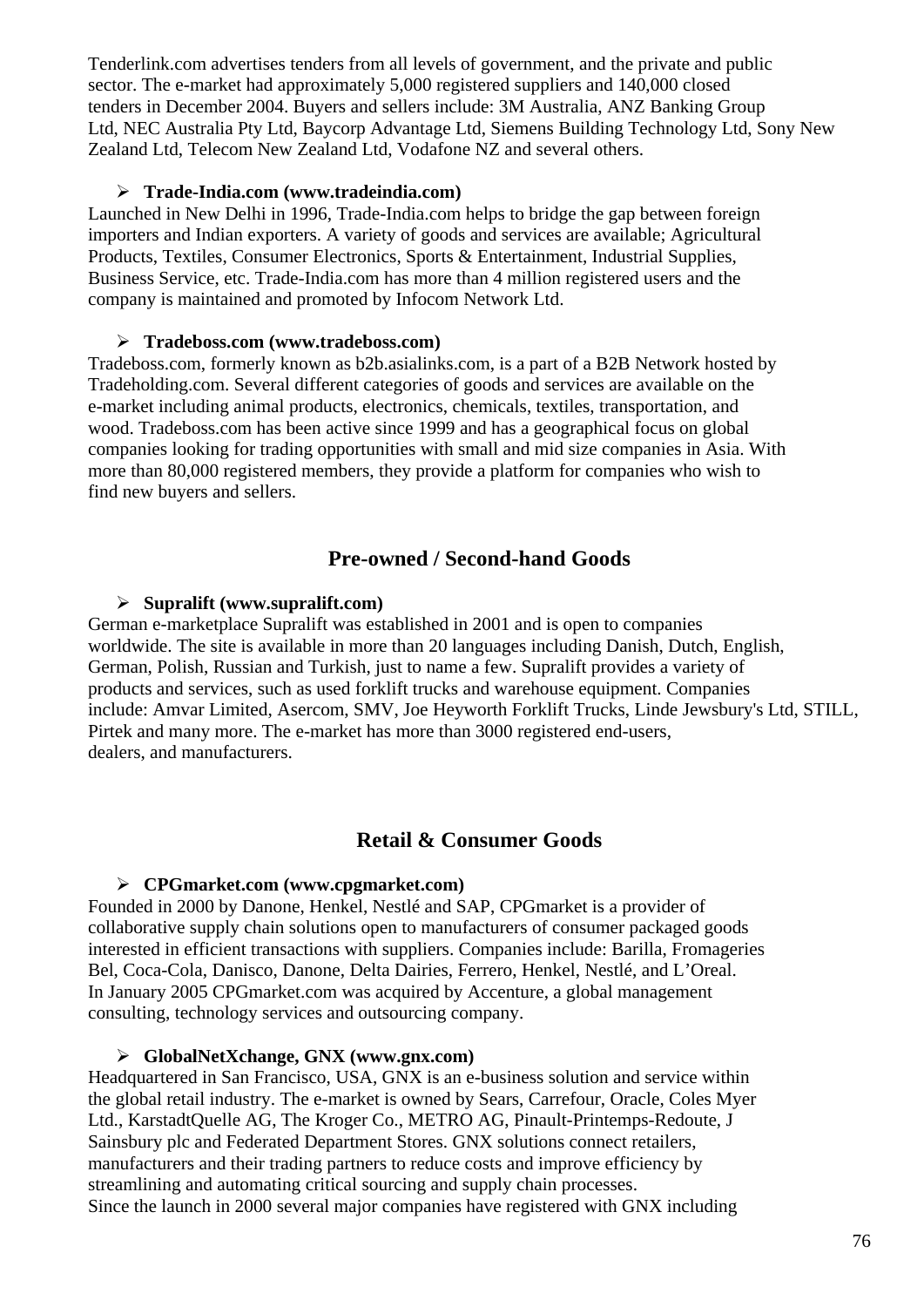Colgate Palmolive, Goodyear, Johnson & Johnson, Lever Fabergé, Marks & Spencer, Michelin, Philips, Procter & Gamble, Sears, and Unilever. The site is available in Chinese, German, English, Italian, Japanese, Portuguese, French and Spanish. In 2004, GNX ProductVine won the award for "Best Demonstration of Scalability" in Microsoft's Retail Application Developer (RAD) Award competition.

#### ¾ **Tradeplace (www.tradeplace.com)**

Established in 2001 in Amsterdam, The Netherlands, Tradeplace was founded as a joint customer service by BSH Bosch und Siemens Hausgeräte GmbH, Electrolux Home Products, Whirlpool Europe, Indesit Company and Royal Philips Electronics of the Netherlands. Tradeplace provides a trading service to European retailers of household appliances and consumer electronics. The e-market aims to eliminate inefficiencies in the supply chain whilst improving e-enabled communications between manufacturers and distributors.

Registered companies include: BSH Bosch and Siemens Hausgeräte GmbH, Electrolux Home Products, Whirlpool Europe, Merloni Elettrodomestic, AEG, Philips Consumer Electronics Europe, and Siemens. The site is available in several different languages such as Dutch, English, Finnish, French and Italian.

#### ¾ **WorldWideRetailExchange, WWRE (www.wwre.com)**

WWRE was founded in March 2000 for retailers and suppliers in the food, general merchandise, textile/home, and drugstore sectors. WWRE assist large companies in sourcing from suppliers and to increase the level of efficiency in handling of transactions. The e-market has global coverage and their site is available in English, French, German and Spanish. Members include leading retail industry players including Campbell Soup Company, Boots UK, Tesco, Coop Italia, John Lewis, Marks & Spencer, Safeway, Woolworths, Sony (Italia), and Universal.

On April 26, 2005, WWRE and GNX announced that the companies have entered into an agreement to merge. The two companies will combine their technology solutions into a single platform that connects retailers, manufacturers, and their business trading partners to more efficiently share information and manage work processes.

#### **Services**

#### ¾ **Smarterwork (www.smarterwork.com)**

Headquartered in the UK, Smarterwork offers services in 11 business categories covering a wide range of services: Marketing & Creative, Research Services, Web Design Service, Business Consulting Services, Legal Services, and much more. Smarterwork was founded in 2000 by Net-Partners, Index Ventures and Wellington Partners. The services provided are being used by over 70,000 clients from 170 countries. Companies include Hugin, Dr NewMedia Ltd, Six Degrees Recruiting Inc., Rubicon International Services Ltd., MyAddress.co.uk, Higher Living, and Newsweek Japan Magazine.

## **Transportation & Logistics**

#### ¾ **Cargo Portal Services, CPS (www.cargoportalservices.com)**

Based in Blue Bell, USA since 2003, Cargo Portal Services works as a full service portal for the global air cargo industry. Companies include: Air Canada Cargo, Austrian Cargo, KLM Cargo, United Airlines Cargo and NWA Cargo. Although owned by Unisys, the services provided by CPS are open to all carriers and forwarders on a neutral basis. CPS carriers serve 430 cities in 117 countries. In order to use the services provided by Cargo Portal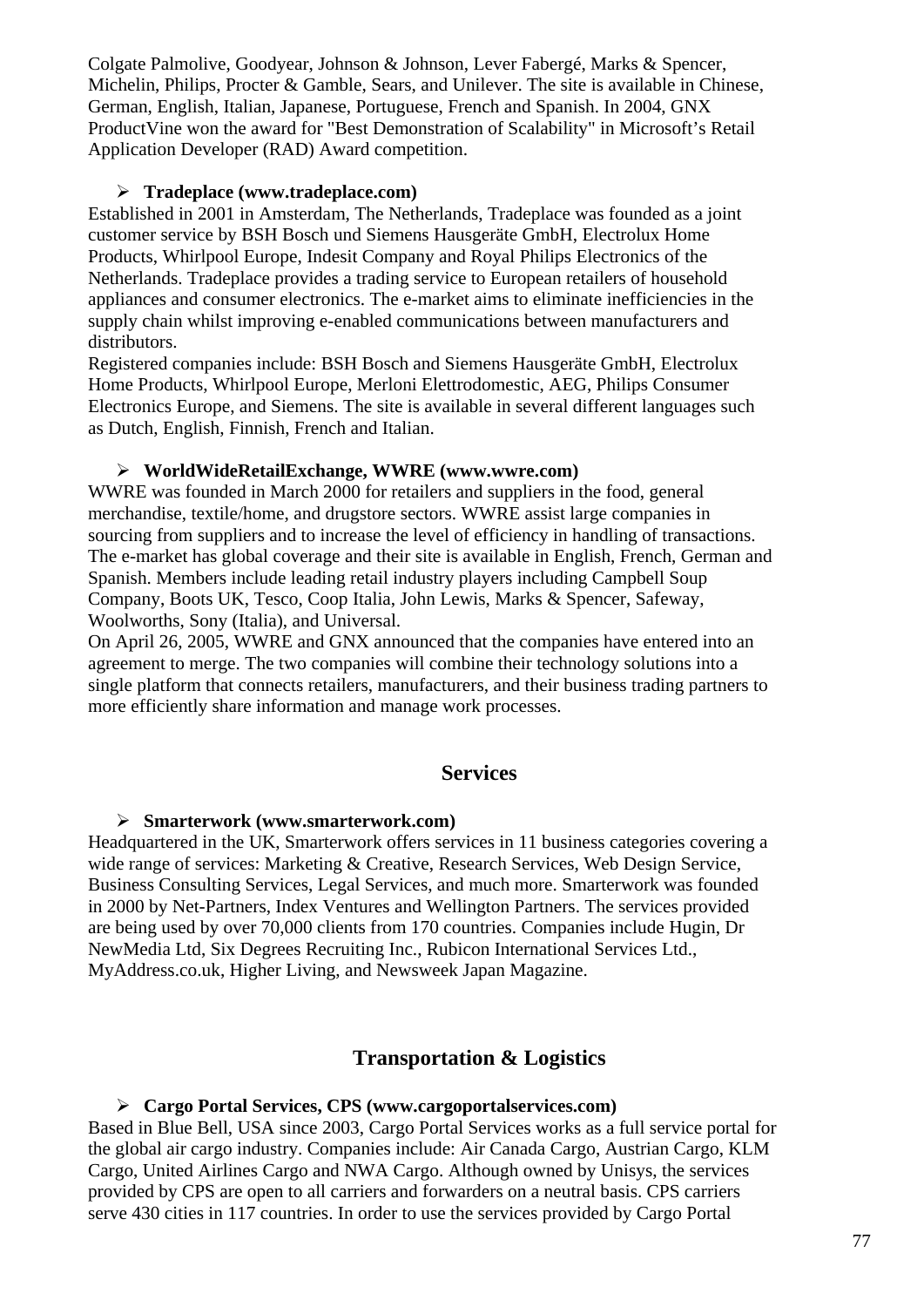Services companies need an account with one of the CPS participating carriers.

#### ¾ **Global Freight Exchange, GF-X (www.gf-x.com)**

Launched in 2000 in London, UK, GF-X provides cargo capacity to carriers and forwarders in the air cargo industry. The e-market assists large companies to increase the level of efficiency in handling of transactions. With a global focus they have attracted several major companies including Air France Cargo, British Airways World Cargo, Lufthansa Cargo, Emirates Sky Cargo, DHL, Middle East Airlines, TAP Cargo and AACargo.

#### ¾ **Teleroute (www.teleroute.com)**

Teleroute provides unused truck capacity and cargo, freight and vehicle exchange to Transporters, haulage contractors and freight forwarders from all European countries. The website is available in several different languages ranging from Arabic, Bulgarian and Polish to English and Swedish. Since the establishment in 1985 in France, Teleroute has become a subsidiary of the Dutch group WoltersKluwer. With sales offices in several European countries and 45,000 registered users, Teleroute works as a platform for companies looking for new buyers and sellers within Europe.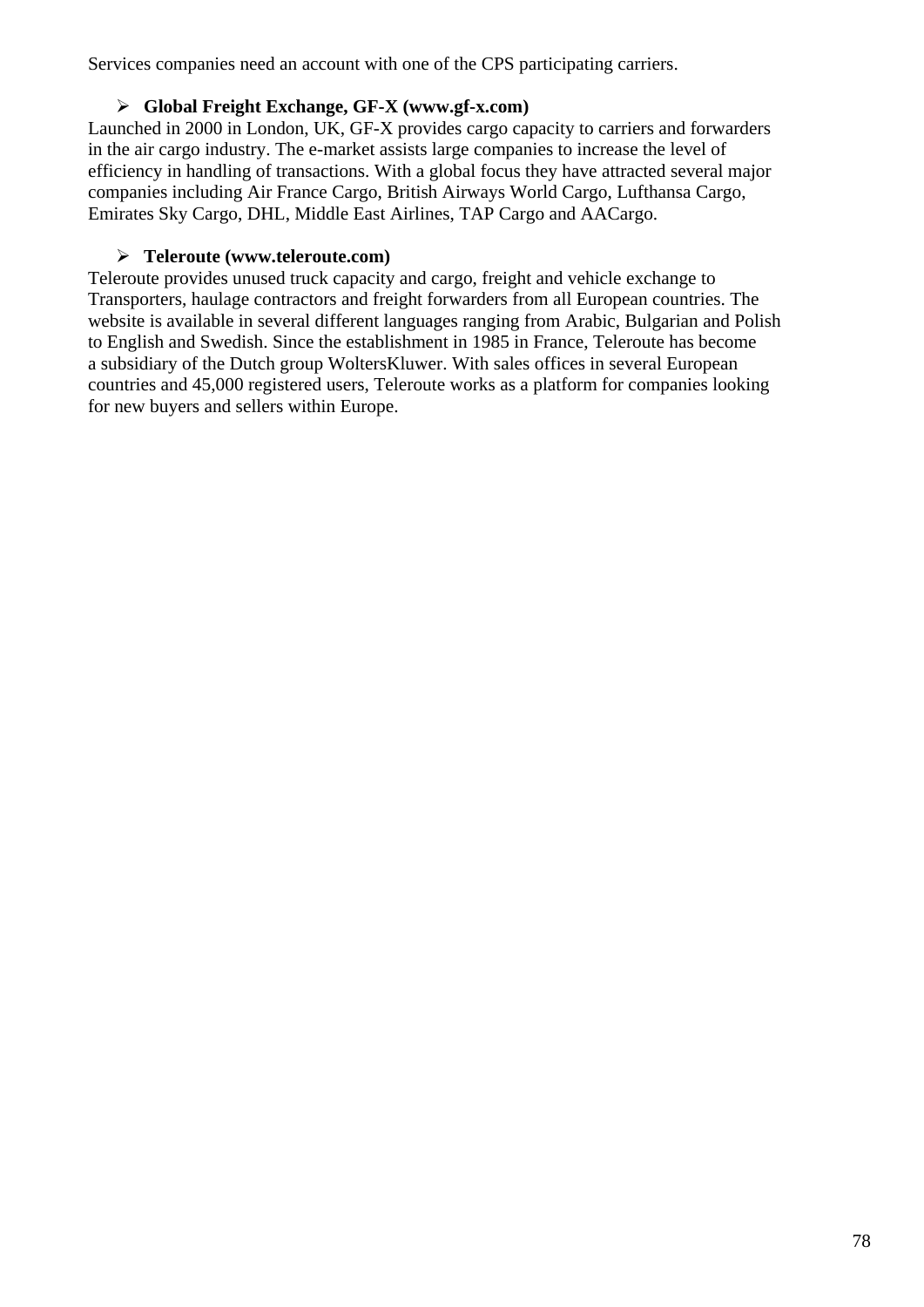# **Appendix 4: The questionnaire**

The use of E-procurement within manufacturing SMEs

## **Company profile**

#### **1. Nationality:**

|                     | Irish<br>French<br>$\Box$     |                |                    |  |  |  |  |
|---------------------|-------------------------------|----------------|--------------------|--|--|--|--|
| 2. Annual Turnover: |                               |                |                    |  |  |  |  |
| $\sim$              | Less than $\bigoplus$ million | ΙI             | €15-35 million     |  |  |  |  |
|                     | €1-5 million                  | $\mathsf{L}$   | over €35 million   |  |  |  |  |
| $\mathsf{L}$        | €5-15 million                 | $\mathbb{R}^n$ | Don't know/Refused |  |  |  |  |
|                     | 3. Number of Employees:       |                |                    |  |  |  |  |
| $\sim$              | $10-50$                       |                |                    |  |  |  |  |
| $\mathbf{I}$        | 50-150                        |                |                    |  |  |  |  |
|                     | 150-250                       |                |                    |  |  |  |  |

## **Section 1: Connection to the Internet**

| 4. Do you have Internet access within your company? |                          | Yes<br>No                      |  |
|-----------------------------------------------------|--------------------------|--------------------------------|--|
| If YES:                                             |                          |                                |  |
| <b>Type of connection:</b>                          |                          | Broadband*                     |  |
|                                                     | $\overline{\phantom{0}}$ | <b>Standard Telephone line</b> |  |
|                                                     |                          | Do not know                    |  |
| If NO:                                              |                          |                                |  |
|                                                     |                          | Intend to get Internet soon    |  |
|                                                     |                          | Do not intend to get Internet  |  |
|                                                     |                          |                                |  |

*\* Broadband refers to the amount of capacity (or speed of data transfer) provided on a telecommunications network via high-speed Internet access (OECD, 2004).*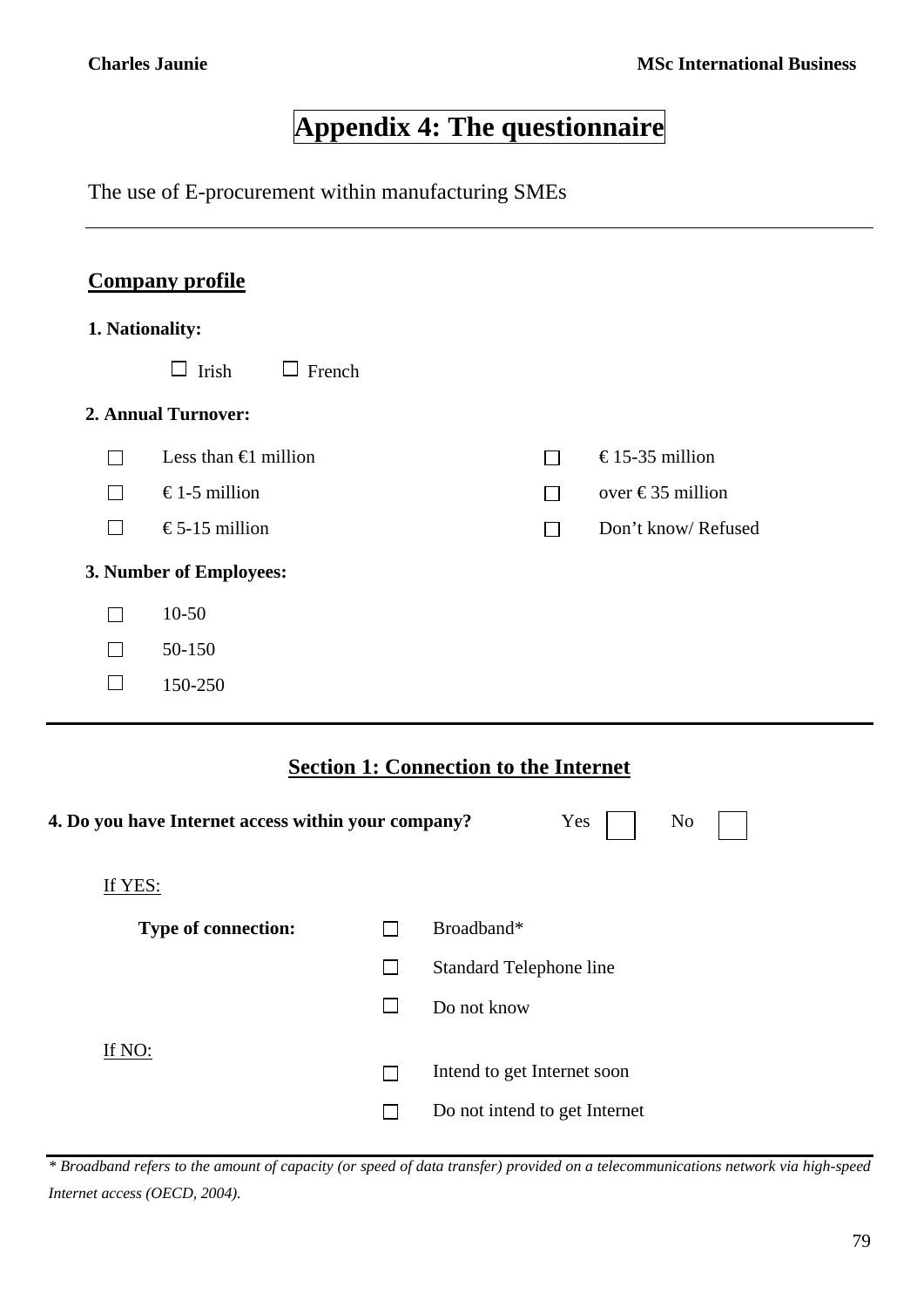## **Section 2: E-procurement for business purposes**

#### **5. Level of e-procurement adoption\*:**

- $\Box$  Use to procure online
- $\Box$  Rarely procure online
- $\Box$  Do not procure online

*\* EDI is not considered as an e-procurement tool in this questionnaire.* 

#### **Section 3: E-procurement usage –** *Current users only answer this section*

#### **6. Which of the following e-procurement processes have you used?**

| Online ordering systems                   |
|-------------------------------------------|
| E-catalogues                              |
| Trading exchanges/ e-marketplaces*        |
| $E$ -tendering**                          |
| Electronic payment                        |
| <b>Application Service Provider (ASP)</b> |
| /ther:                                    |

*\*: Using Internet technology to buy goods and services from a number of known or unknown suppliers. \*\*: Sending requests for information and prices to suppliers and receiving the responses of suppliers using Internet technology.*

#### **7. Which of the following products/ services did you purchase online?**



- $\Box$  Office supplies (e.g. hardware, software, furniture)
- $\Box$  MRO supplies (commodity goods and services)
- $\Box$ Raw materials

#### **8. How do you evaluate the strategic importance of e-procurement within your organisation?**

- $\Box$  Extremely important
- Important
- $\square$  Neither important nor unimportant
- Unimportant
- Extremely Unimportant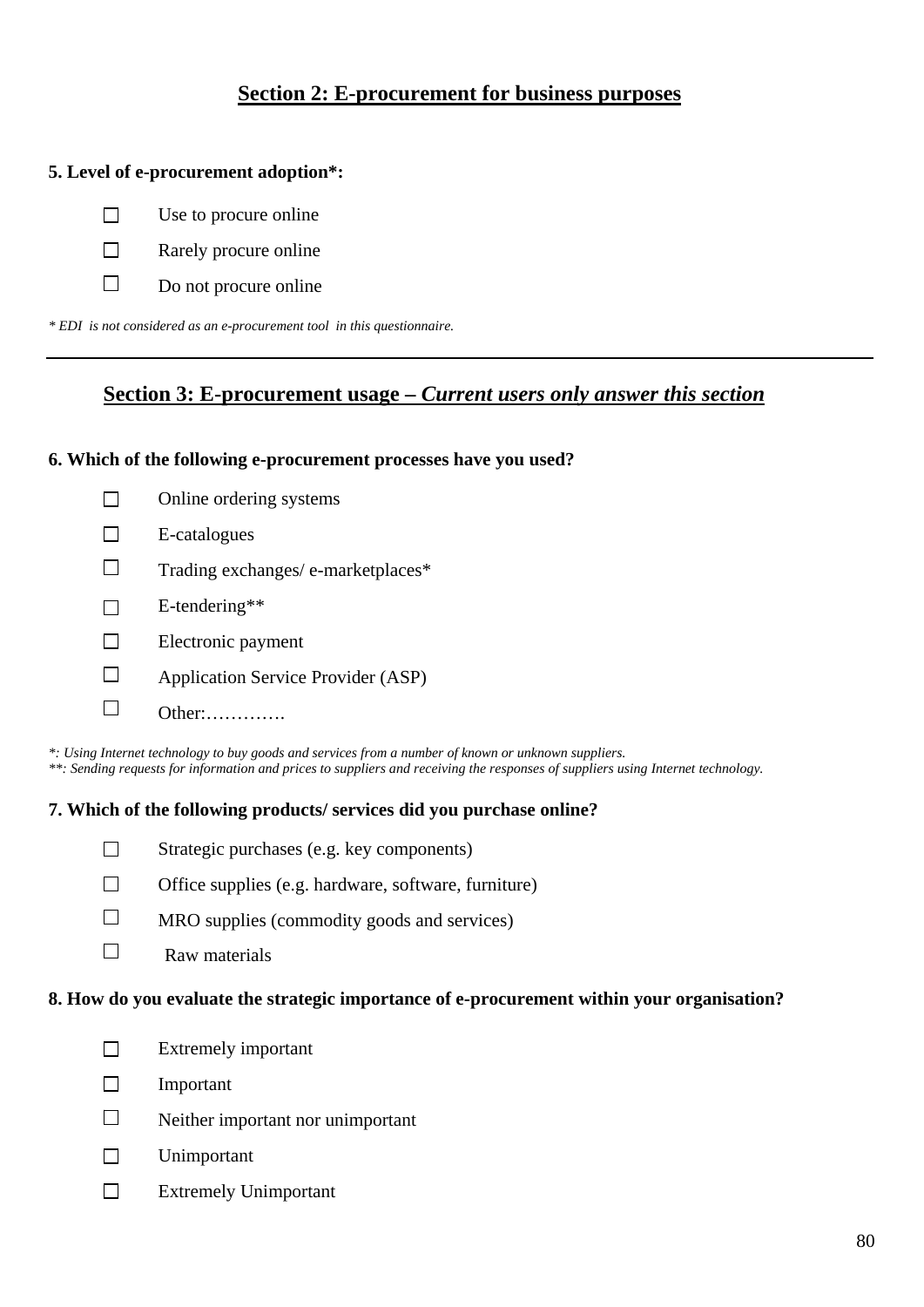## **9. How do you rate your satisfaction of the use of e-procurement within your organisation (ROI)?**

| $\Box$ Very satisfied   | $\Box$ Unsatisfied      |
|-------------------------|-------------------------|
| $\Box$ Satisfied        |                         |
| $\Box$ Fairly satisfied | $\Box$ Very Unsatisfied |
|                         |                         |

#### **10.**

## **a) How important do you consider the following benefits from adopting e-procurement?**

|           |                                                           | <b>Very Important</b> | Important |  | Fairly Important Unimportant Very Unimportant |
|-----------|-----------------------------------------------------------|-----------------------|-----------|--|-----------------------------------------------|
| $\bullet$ | Reduce purchasing costs                                   |                       |           |  |                                               |
| $\bullet$ | Reduce administrative costs                               |                       |           |  |                                               |
| ٠         | Improve productivity                                      |                       |           |  |                                               |
|           | Standardise purchasing processes                          |                       |           |  |                                               |
| $\bullet$ | Increase suppliers database/<br>Improve supplier sourcing |                       |           |  |                                               |
| $\bullet$ | Faster cycle/ process time                                |                       |           |  |                                               |
|           | Improve services                                          |                       |           |  |                                               |
| $\bullet$ | Relationship building                                     |                       |           |  |                                               |
| $\bullet$ | Improve flexibility                                       |                       |           |  |                                               |
|           | Other:                                                    |                       |           |  |                                               |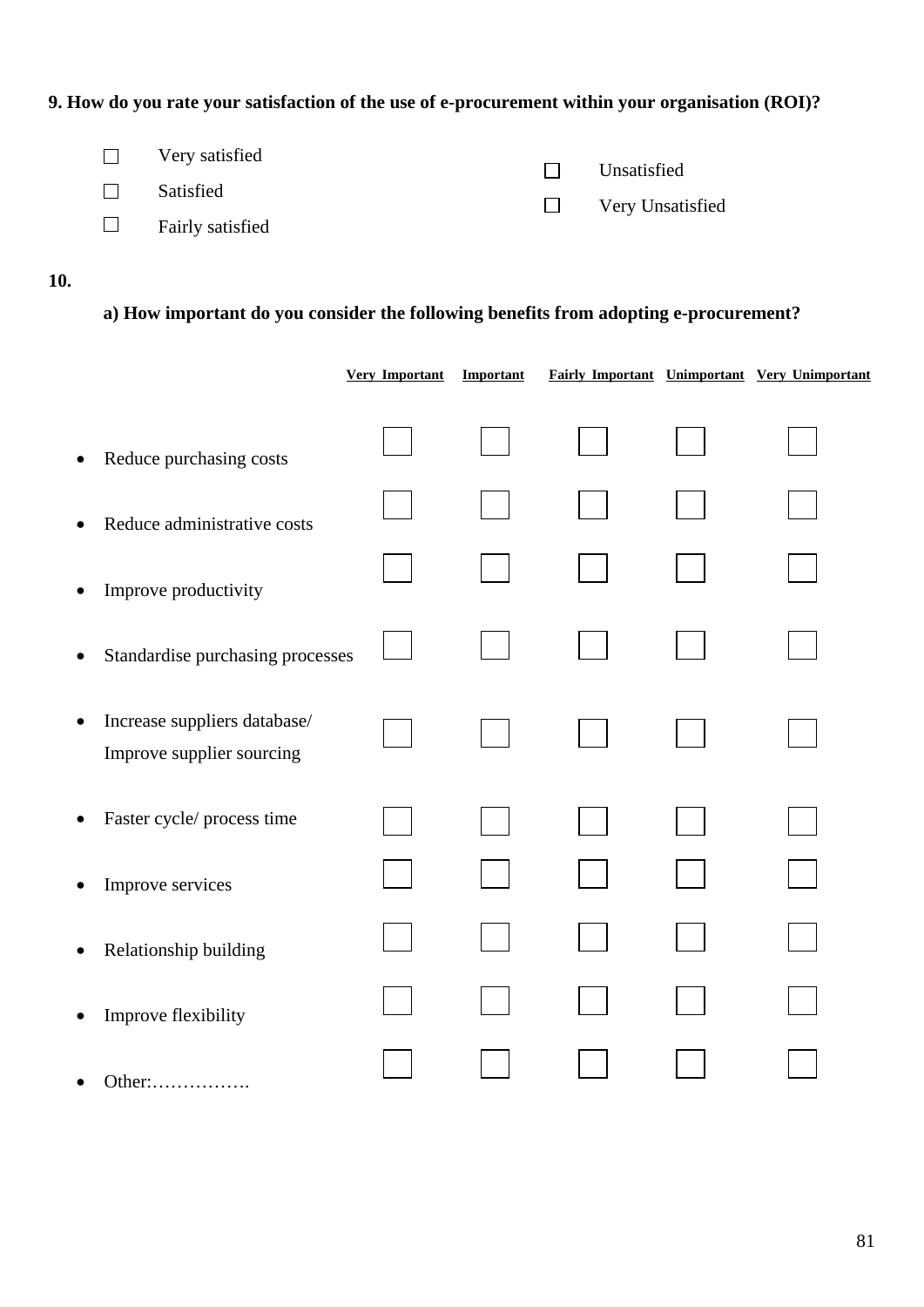#### **b) Which of these are the 3 most important benefits from adopting e-procurement?**

| Reduce purchasing costs              | Faster cycle/ process time |
|--------------------------------------|----------------------------|
| Reduce administrative costs          | Improve services           |
| Improve productivity                 |                            |
| Standardise purchasing processes     | Relationship building      |
| Increase suppliers database/ Improve | Improve flexibility        |
| supplier sourcing                    | Other:                     |

#### **11.**

 **a) How important do you consider the following factors inhibiting the adoption of eprocurement solutions?**

|                                                                                 |  |  | Very Important Important Fairly Important Unimportant Very Unimportant |
|---------------------------------------------------------------------------------|--|--|------------------------------------------------------------------------|
| Supplier integration issues<br>$\bullet$<br>(commitment, systems compatibility) |  |  |                                                                        |
| Costs of developing and<br>٠<br>maintaining systems                             |  |  |                                                                        |
| Concerns about fraud and<br>confidentiality                                     |  |  |                                                                        |
| Lack of Management support<br>٠                                                 |  |  |                                                                        |
| Inability to justify Costs/ Benefits                                            |  |  |                                                                        |
| Do not favour long-term<br>$\bullet$<br>relationship                            |  |  |                                                                        |
| Lack of clear information about<br>e-procurement solutions                      |  |  |                                                                        |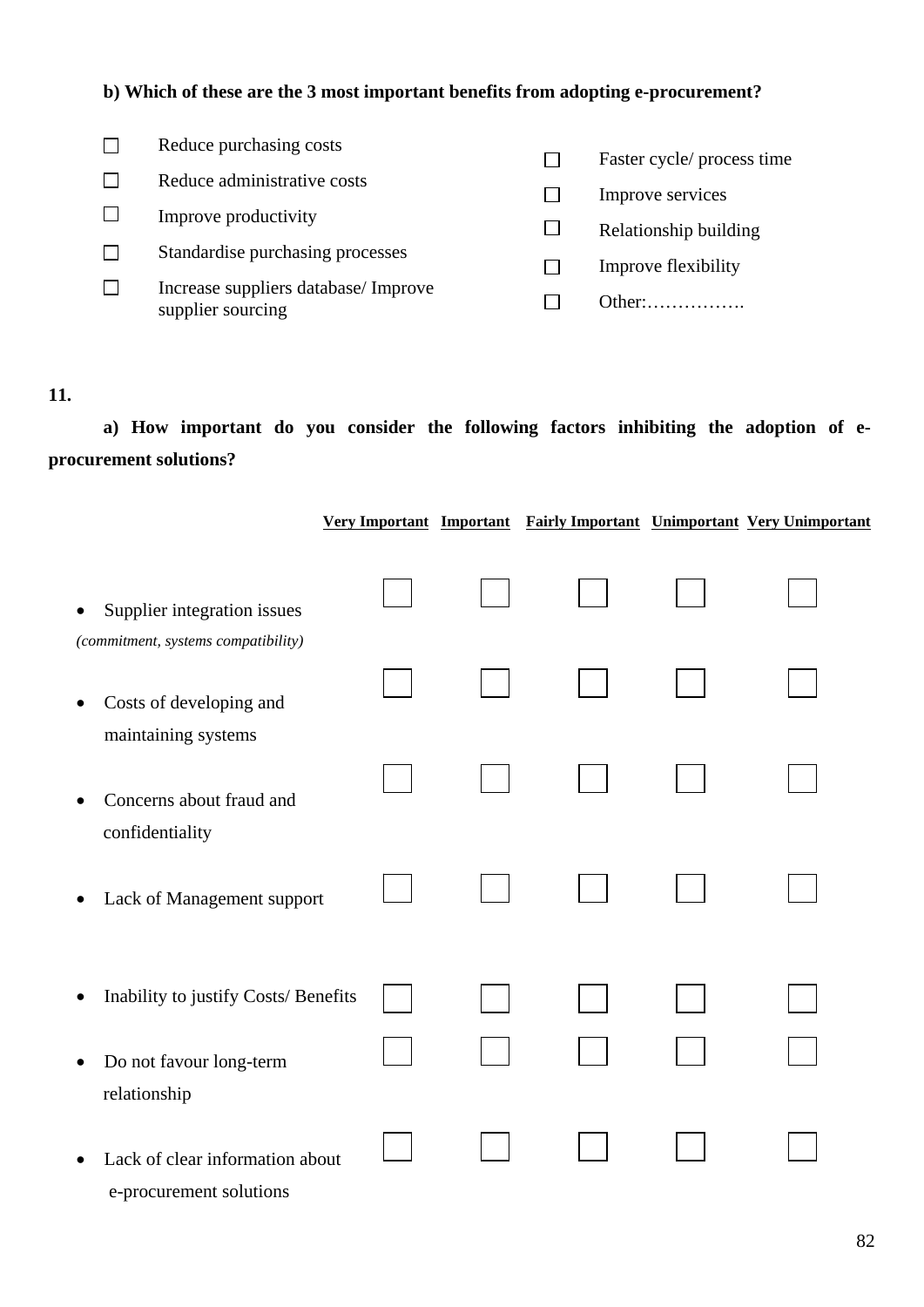| Redeployment/Redundancy of staff<br>$\bullet$                         |  |  |  |
|-----------------------------------------------------------------------|--|--|--|
| Internal integration issues<br>$\bullet$                              |  |  |  |
| (e.g. compliance with existing financial system, ERP)                 |  |  |  |
| Insufficient skilled staff<br>$\bullet$                               |  |  |  |
| Reluctance to change<br>٠                                             |  |  |  |
| Trust issues<br>$\bullet$<br>(e.g. lack of faith in trading partners) |  |  |  |
| Legal uncertainties<br>(e.g. cross country legal differences)         |  |  |  |
| Other:.<br>.                                                          |  |  |  |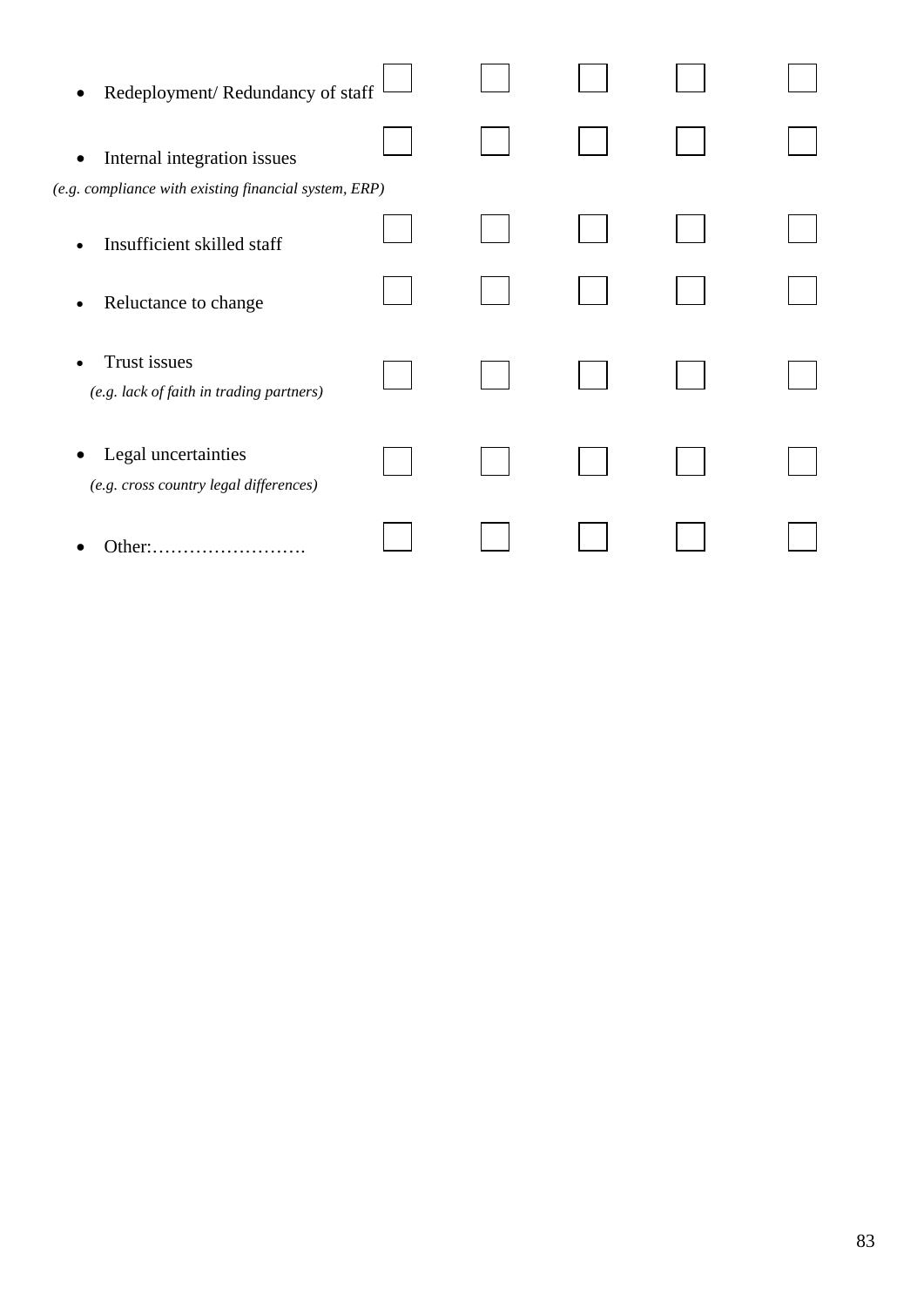## **b) Which of the following are the 3 main factors inhibiting the adoption of e-procurement solutions?**

- $\Box$  Supplier integration issues (commitment, systems compatibility)
- $\Box$  Costs of developing and maintaining systems
- $\Box$  Concerns about fraud and confidentiality
- □ Lack of Management support
- $\Box$  Inability to justify Costs/ Benefits
- $\square$  Do not favour long-term relationship
- $\Box$  Lack of clear information about e-procurement solutions
- $\Box$  Redeployment/ Redundancy of staff
- $\Box$  Internal integration issues (e.g. compliance with existing financial system, ERP)
- $\Box$ Insufficient skilled staff
- $\Box$  Reluctance to change
- $\Box$  Trust (e.g. lack of faith in trading partners)
- $\Box$  Legal uncertainties (e.g. cross country legal differences)
- Other:…………………….

## **Section 4: E-procurement perception –** *non***-***users only answer this section*

#### **12. Level of intention to procure online:**

- $\Box$  Intend to procure online in the future
- $\Box$  To evaluate the possibility to use it
- $\Box$  Do not intend to procure online
- $\square$  Don't know

#### **13. How do you consider your purchases?**

|                                  | <b>Large</b> | <b>Medium</b> | <b>Low</b> |
|----------------------------------|--------------|---------------|------------|
| Volume of orders<br>$\bullet$    |              |               |            |
| Volume of purchases<br>$\bullet$ |              |               |            |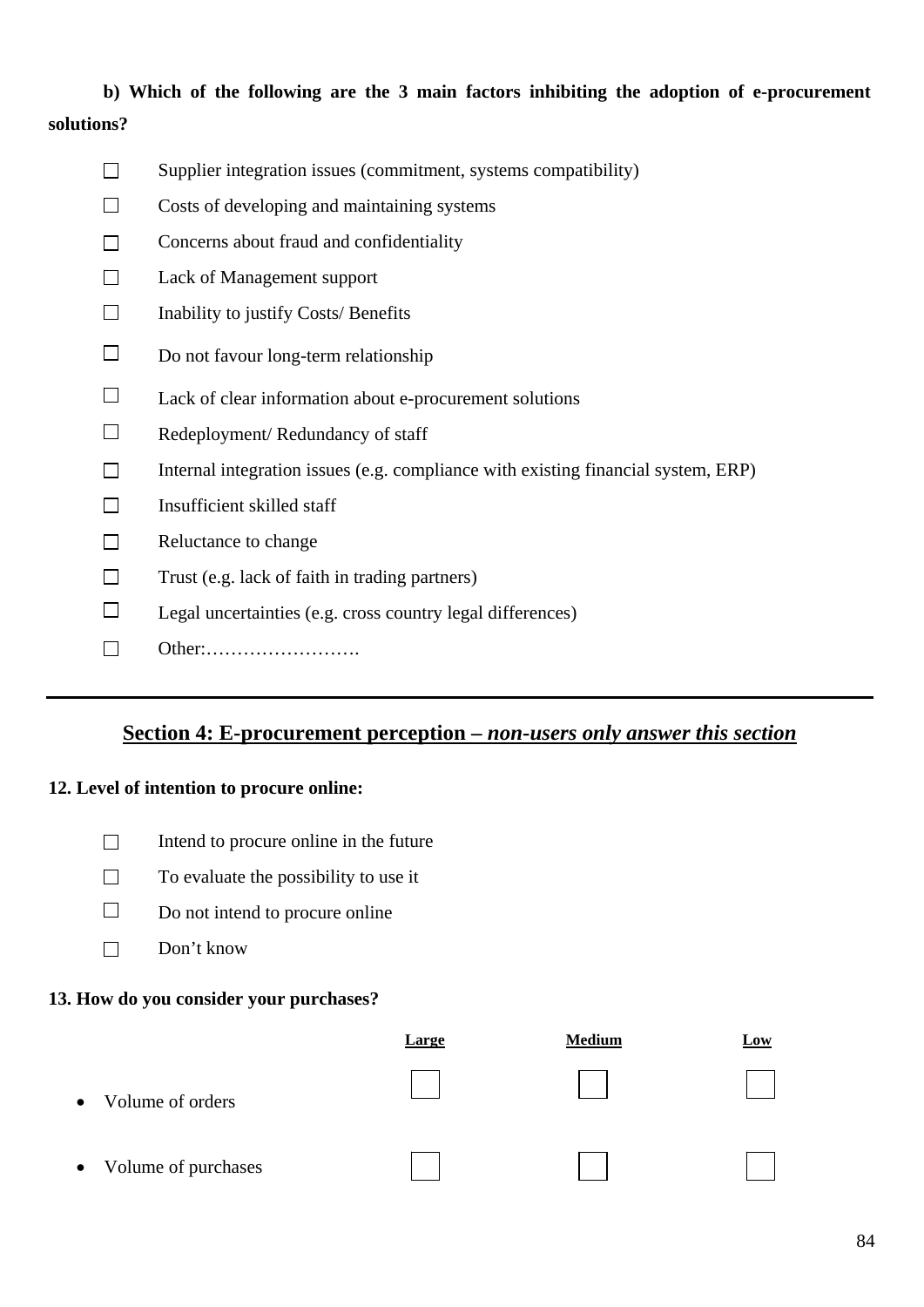| • Current purchasing costs per order |  |  |
|--------------------------------------|--|--|
| • Proportion of costs involved       |  |  |
| in purchasing                        |  |  |

## **14.**

**a) How important do you consider the following benefits from adopting e-procurement?**

 **Very Important Important Fairly Important Unimportant Very Unimportant**

| $\bullet$ | Reduce purchasing costs                                   |  |  |  |
|-----------|-----------------------------------------------------------|--|--|--|
| $\bullet$ | Reduce administrative costs                               |  |  |  |
| $\bullet$ | Improve productivity                                      |  |  |  |
| $\bullet$ | Standardise purchasing processes                          |  |  |  |
| $\bullet$ | Increase suppliers database/<br>Improve supplier sourcing |  |  |  |
| $\bullet$ | Faster cycle/ process time                                |  |  |  |
| $\bullet$ | Improve services                                          |  |  |  |
| $\bullet$ | Relationship building                                     |  |  |  |
| $\bullet$ | Improve flexibility                                       |  |  |  |
|           | Other:                                                    |  |  |  |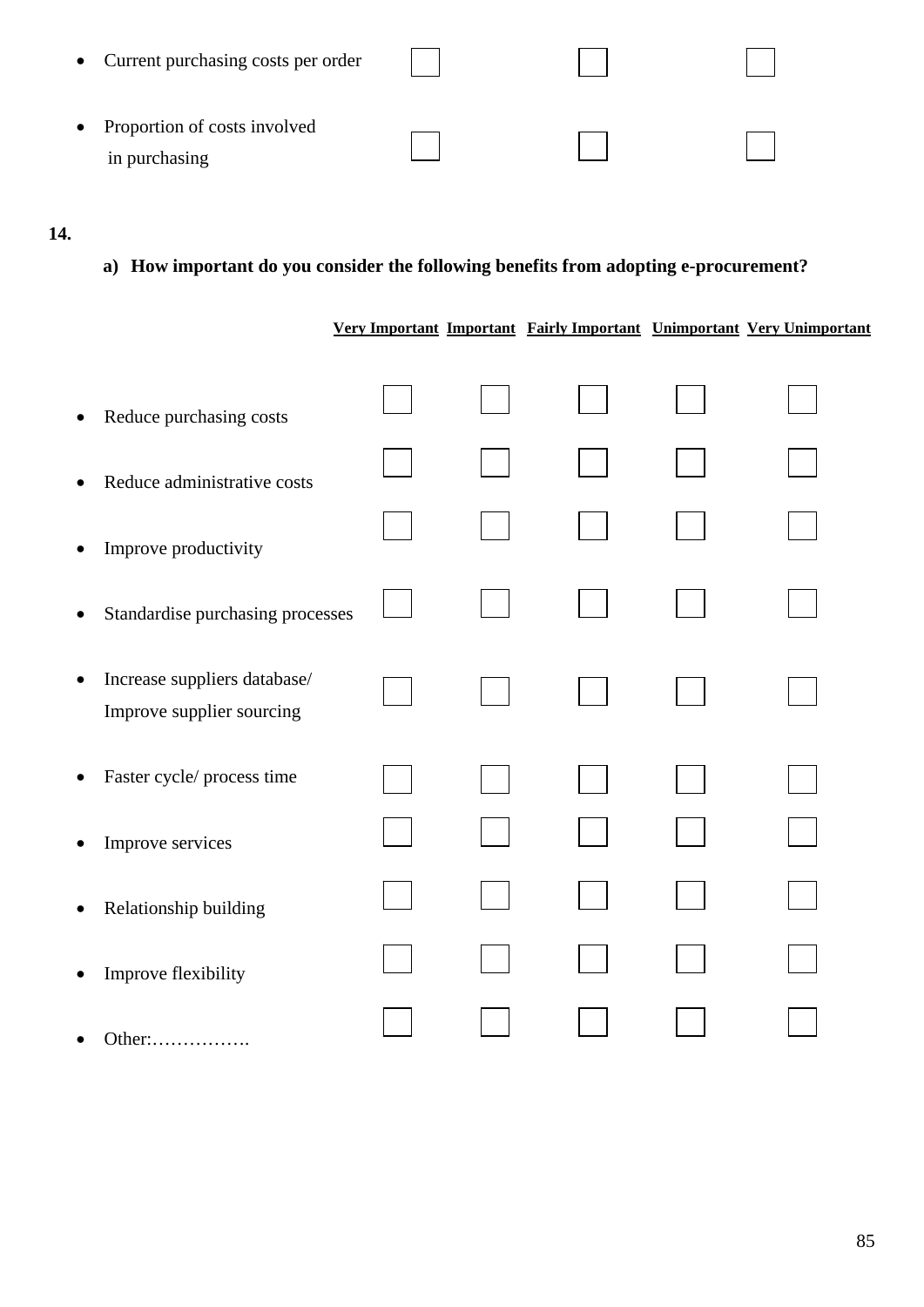#### **b) Which of the these are the 3 most important drivers of adoption of e-procurement?**

- $\Box$  Reduce purchasing costs  $\Box$  Reduce administrative costs  $\Box$  Improve productivity □ Standardise purchasing processes  $\Box$ Increase suppliers database/ Improve supplier sourcing □ Faster cycle/ process time  $\Box$  Improve services
- $\Box$  Relationship building
- $\Box$  Improve flexibility
- $\Box$ Other:…………….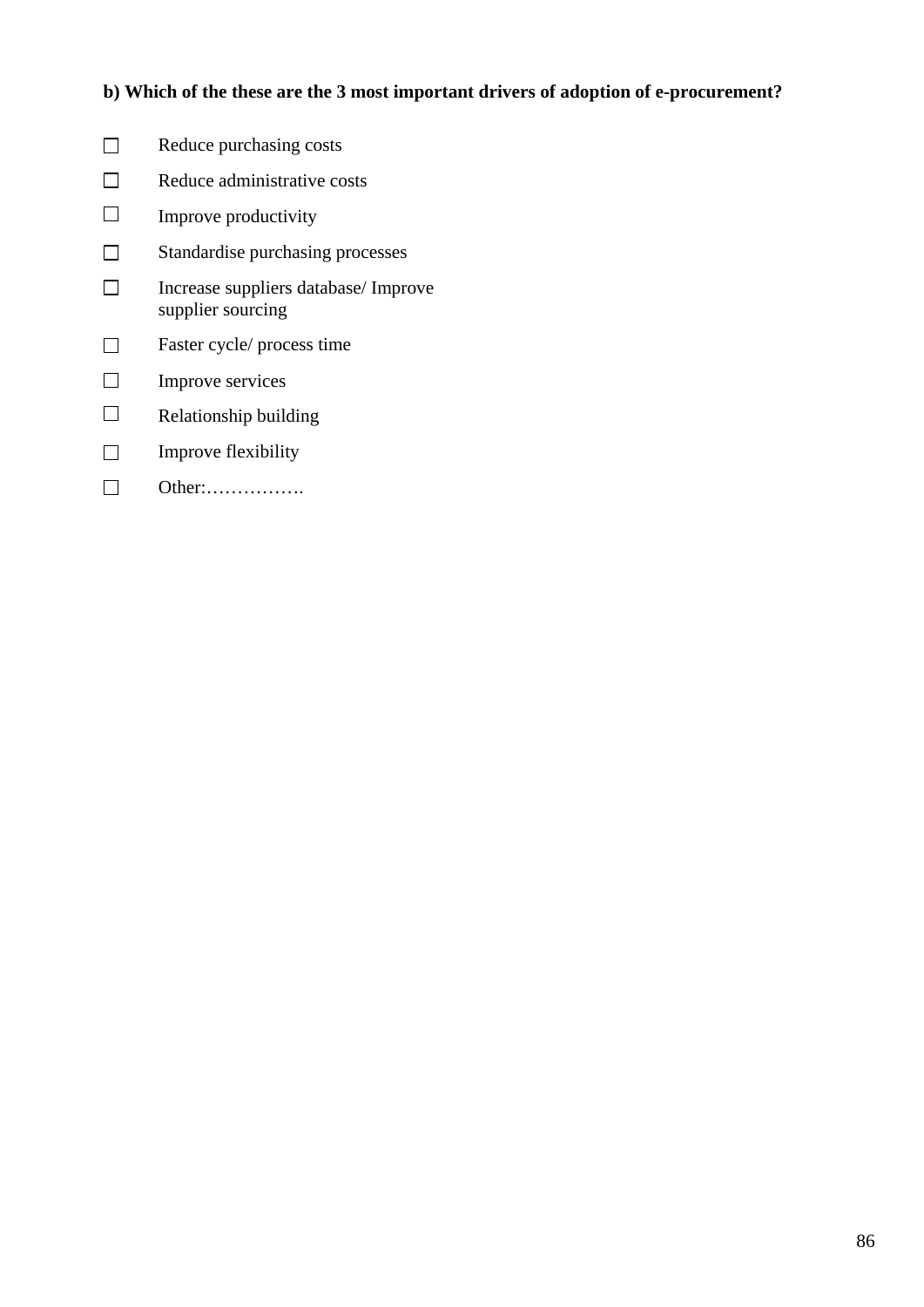**a) How important do you consider the following factors inhibiting the adoption of e-procurement solutions?**

|                                                                    | <b>Very Important</b> | <b>Important</b> Fairly Important | <b>Unimportant</b> Very Unimportant |
|--------------------------------------------------------------------|-----------------------|-----------------------------------|-------------------------------------|
| Supplier integration issues<br>(commitment, systems compatibility) |                       |                                   |                                     |
| Costs of developing and<br>maintaining systems                     |                       |                                   |                                     |
| No tangible benefits for the<br>$\bullet$<br>organisation          |                       |                                   |                                     |
| Concerns about fraud and<br>Confidentiality                        |                       |                                   |                                     |
| No relevance to the business                                       |                       |                                   |                                     |
| Lack of Management support                                         |                       |                                   |                                     |
| Inability to justify Costs/ Benefits                               |                       |                                   |                                     |
| Do not favour long-term<br>relationship                            |                       |                                   |                                     |
| Lack of clear information about<br>e-procurement solutions         |                       |                                   |                                     |
| Redeployment/Redundancy of staff                                   |                       |                                   |                                     |

**15.**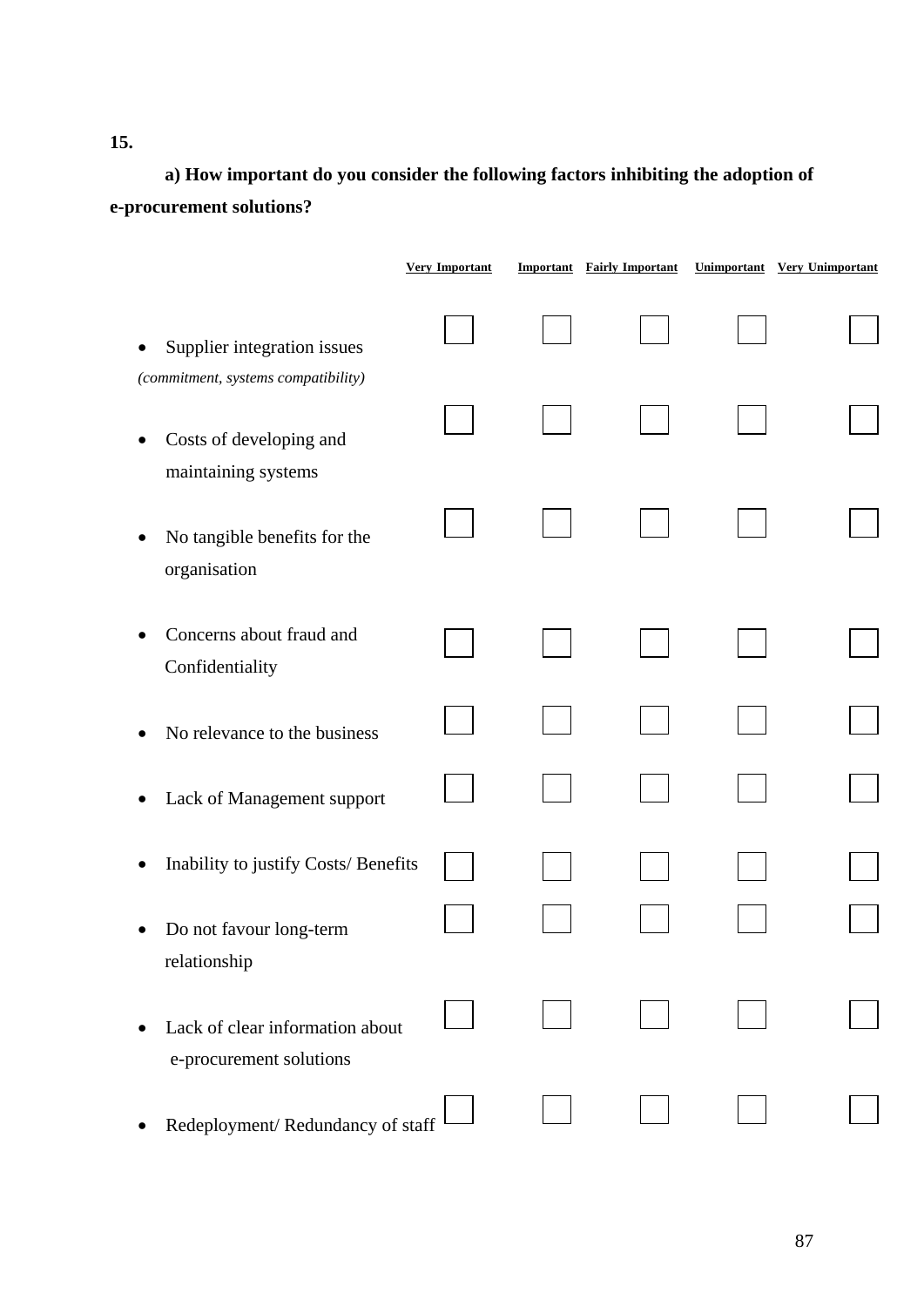| Internal integration issues<br>$\bullet$                                   |  |  |  |
|----------------------------------------------------------------------------|--|--|--|
| (e.g. compliance with existing financial system, ERP)                      |  |  |  |
| Insufficient skilled staff<br>$\bullet$                                    |  |  |  |
| Reluctance to change<br>$\bullet$                                          |  |  |  |
| Trust issues<br>$\bullet$<br>(e.g. lack of faith in trading partners)      |  |  |  |
| Legal uncertainties<br>$\bullet$<br>(e.g. cross country legal differences) |  |  |  |
| Other:.<br>.                                                               |  |  |  |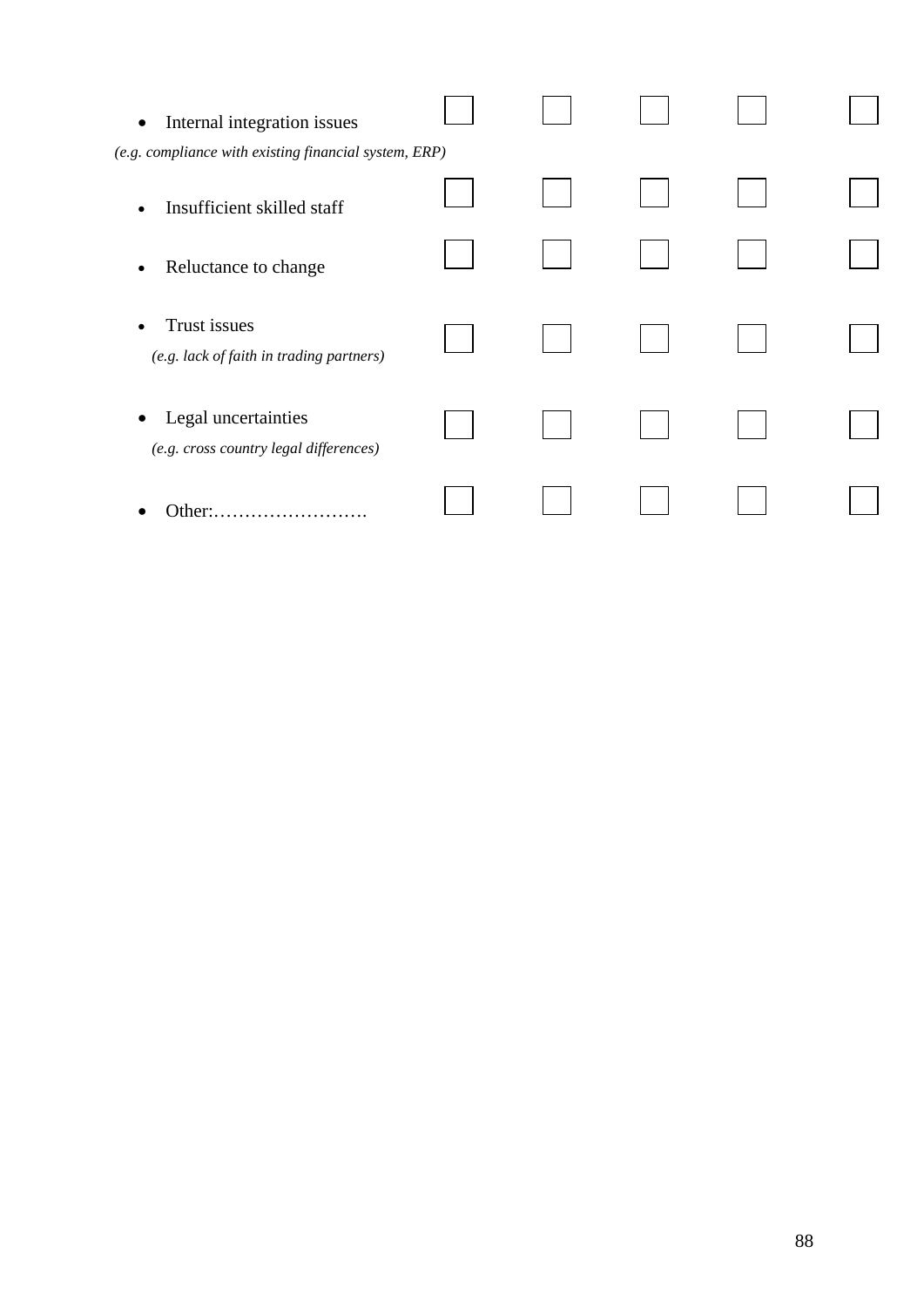## **b) Which of the following are the 3 main factors inhibiting the adoption of eprocurement solutions?**

- Supplier integration issues *(commitment, systems compatibility)*
- $\Box$  Costs of developing and maintaining systems
- $\Box$  No tangible benefits for the organisation
- $\Box$  Concerns about fraud and confidentiality
- $\Box$  No relevance to the business
- Lack of Management support
- $\Box$  Inability to justify Costs/ Benefits
- $\Box$  Do not favour long-term relationship
- $\Box$  Lack of clear information about e-procurement solutions
- $\Box$  Redeployment/ Redundancy of staff
- Internal integration issues *(e.g. compliance with existing financial system, ERP)*
- $\Box$ Insufficient skilled staff
- $\Box$  Reluctance to change
- Trust *(e.g. lack of faith in trading partners)*
- Legal uncertainties *(e.g. cross country legal differences)*
- Other:…………………….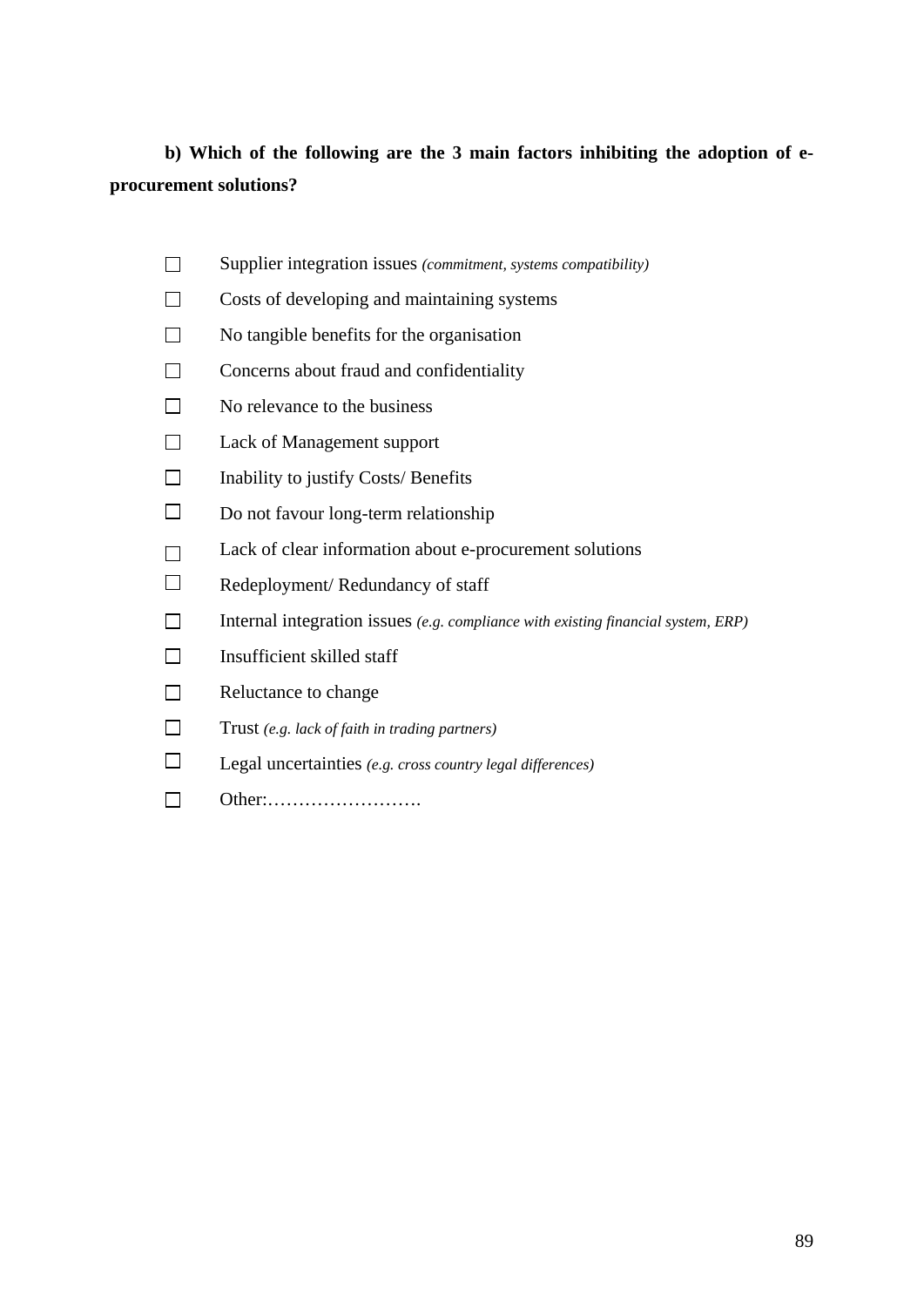## **Appendix 5: Results of the Survey**

## **Companies profile**

| <b>Nationality</b> | Nb. cit. | Frég. |  |  |
|--------------------|----------|-------|--|--|
| Irish              | 11       | 47,8% |  |  |
| French             | 12       | 52,2% |  |  |
| <b>TOTAL OBS.</b>  | 23       | 100%  |  |  |

Our sample was constituted for 47,8% of Irish SMEs and 52,8% of French ones. We tried to collect data from "nearly" the same number of Irish and French in order to keep the balance between the nationality of the firms (and not to have much higher results from one country than the other) and to have proportional accurate cross border results for this study.

| <b>Annual turnover</b> | Nb. cit. | Frég. |
|------------------------|----------|-------|
| Less than 1 million    | 2        | 8,7%  |
| 1-5 million            | 7        | 30,4% |
| 5-15 million           | 6        | 26,1% |
| 15-35 million          | 5        | 21,7% |
| over 35 million        | 3        | 13,0% |
| Don't know/ Refused    | ი        | 0.0%  |
| <b>TOTAL OBS.</b>      | 23       | 100%  |

We tried to administer the survey to SMEs with different range of turnover in order to analyse if the importance of the turnover (which reflect the volume of activity of a firm) has an effect on the adoption of e-procurement solutions within the firm.

| <b>Number of Employees</b> | Nb. cit. | Frég. |
|----------------------------|----------|-------|
| 10-50                      | 15       | 65,2% |
| 50-150                     |          | 30,4% |
| 150-250                    |          | 4,3%  |
| TOTAL OBS.                 | 23       | 100%  |

We also tried to administer the survey to SMEs with a different number of employees (which also reflect the volume of activity of a firm) in order to see if this is a factor influencing the adoption of e-procurement solutions within the firm. However it was impossible to keep the balance between the different categories (10-50 ; 50-150 ; 150-250) because of the limited number of potential SMEs found in the Kompass database, but also because of the high proportion of "relatively" small firms (under 50 employees) within general SMEs. Thus, 65,2% of the answers collected came from SMEs under 50 employees, 30,4% from firms between 50 and 150 employees, and finally only one answer was collected from a firm of the last category (150 to 250 employees).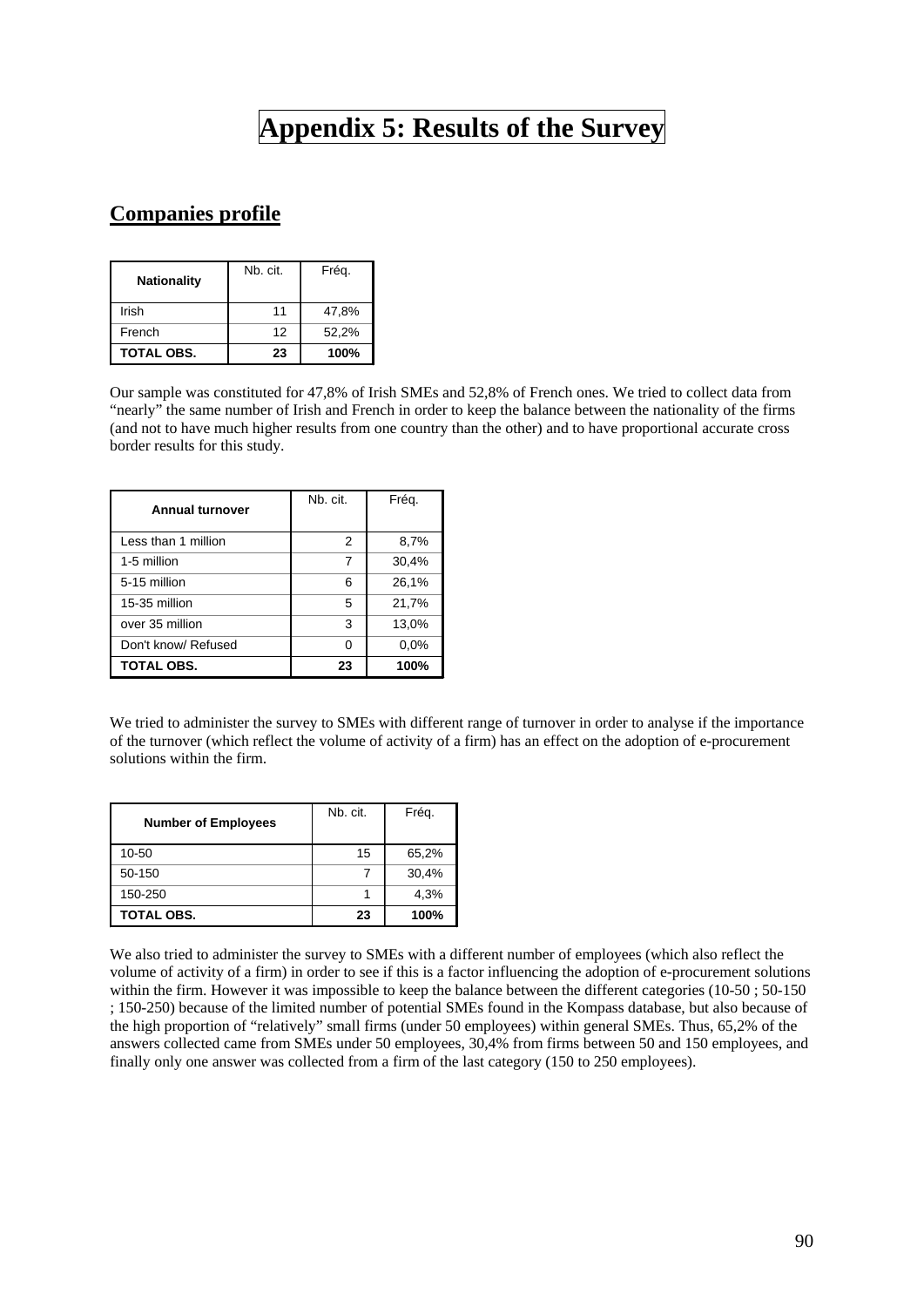## **Section 1: Connection to Internet**

| <b>Connection to Internet</b> | Nb. cit. | Fréq. |
|-------------------------------|----------|-------|
| Yes                           | 22       | 95,7% |
| No                            |          | 4,3%  |
| <b>TOTAL OBS.</b>             | 23       | 100%  |

| <b>If YES</b>           | Nb. cit.       | Fréq. |
|-------------------------|----------------|-------|
| Non réponse             | 1              | 4,3%  |
| <b>Broadband</b>        | 20             | 87,0% |
| Standard Telephone line | $\overline{2}$ | 8,7%  |
| Do not know             | 0              | 0.0%  |
| <b>TOTAL OBS.</b>       | 23             | 100%  |

| <b>If NO</b>                  | Nb. cit. | Fréq. |
|-------------------------------|----------|-------|
| Non réponse                   | 22       | 95,7% |
| Intend to get Internet soon   |          | 4,3%  |
| Do not intend to get Internet |          | 0,0%  |
| <b>TOTAL OBS.</b>             | 23       | 100%  |

95,7% of the firms questioned had access to Internet. Nearly all of them with broadband. Only two firms responded to have access to Internet with a standard telephone line. Finally only one firm revealed not to have access to Internet within its organisation, but confessed to intend to get it very soon.

#### **Section 2: E-procurement for business purposes**

| Level of e-procurement adoption | Nb. cit. | Fréq. |
|---------------------------------|----------|-------|
| Use to procure online           | 4        | 17,4% |
| Rarely procure online           | 5        | 21,7% |
| Do not procure online           | 14       | 60,9% |
| TOTAL OBS.                      | 23       | 100%  |

Respondents were asked about their current level of e-procurement adoption within their firms 60,9% of them do not use any e-procurement solution for their business activity. 39,1% of them use e-procurement more or less regularly.

#### **Crossed information:**

• **Size of firms (number of employees, turnover) + level of e-procurement adoption**

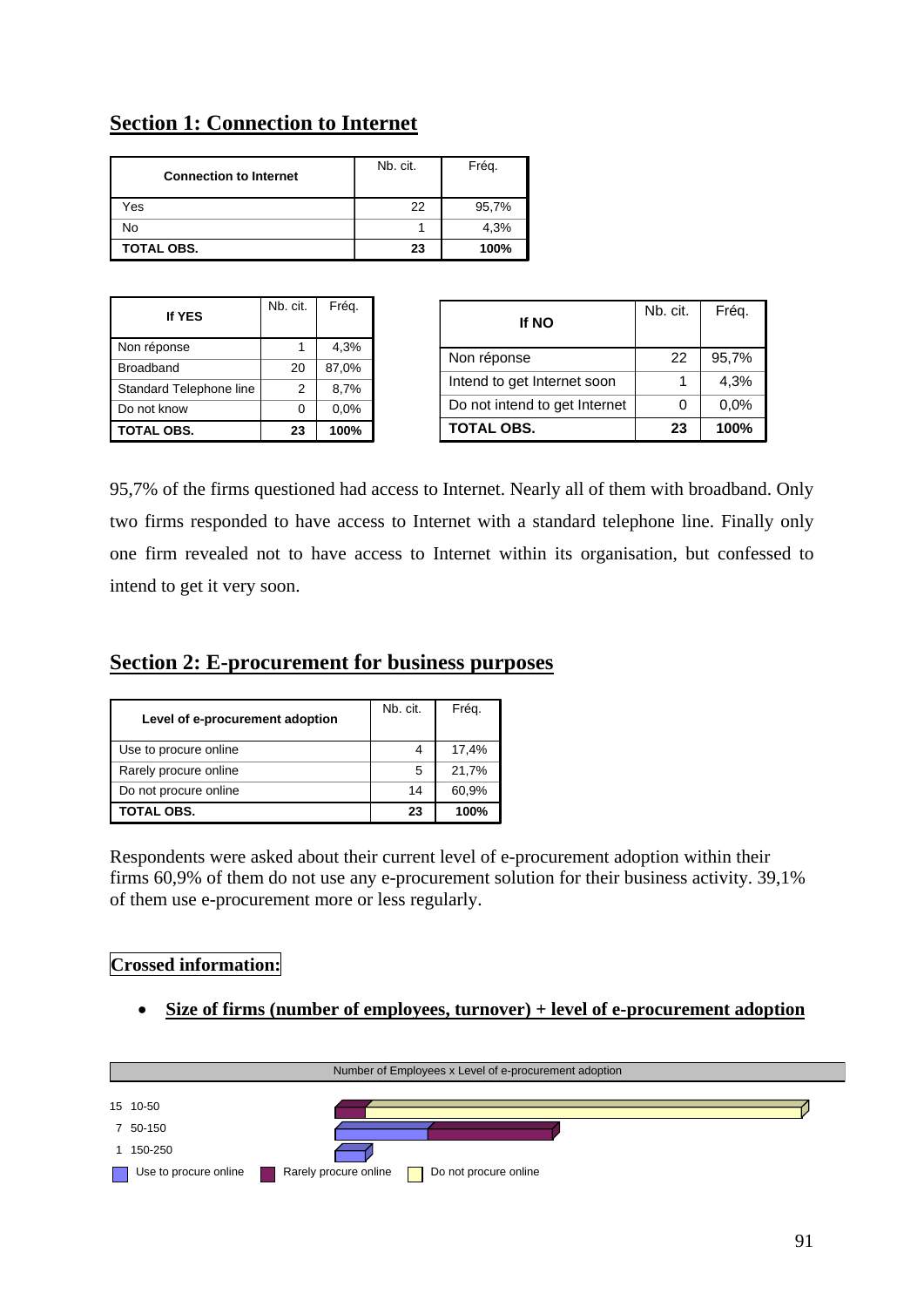

When we cross the data between the size of SMEs (turnover, number of employees) and the level of eprocurement adoption within them, we can clearly see that the biggest SMEs (turnover+ number of employees) appear to be those which have adopted e-procurement solution (use or sometimes procure online), and that the smaller ones nearly never procure online.

#### • **Nationality + level of e-procurement adoption**



When we cross the data between the SMEs' nationality (Irish, French) and the level of e-procurement adoption within them, we can see that the data gathered is quite similar between both countries (we obtain more or less the same results for the French and the Irish SMEs). This clearly shows us that the nationality of a firm does not influence its level of e-procurement adoption.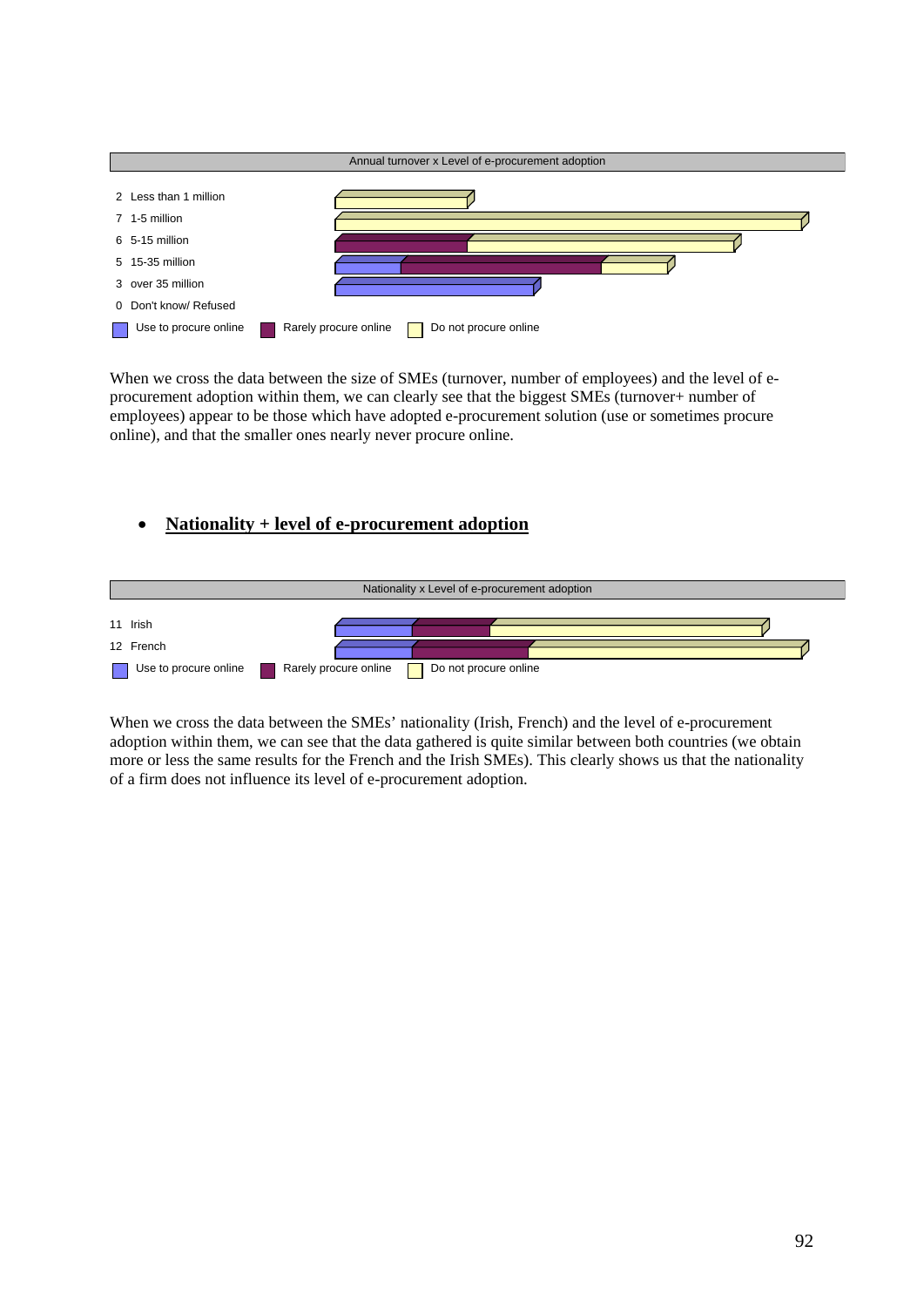#### **Section 3: E-procurement usage** *Current users only answer this section*

Only the respondents who procure online (39,1% of the sample) were allowed to answer this section.



Within those using e-procurement solutions, respondents were asked to identify the e-Procurement activities used in their organisations. Online ordering systems, e-tendering (sending requests for information and prices to suppliers and receiving the responses of suppliers using Internet technology), e-catalogues and electronic payment clearly remain in the most common e-procurement activities.



Within those using e-procurement solutions, respondents were then asked to identify the goods and services most commonly procured online. Office supplies and MRO are clearly the two categories of products most commonly purchased online by the sample of our survey.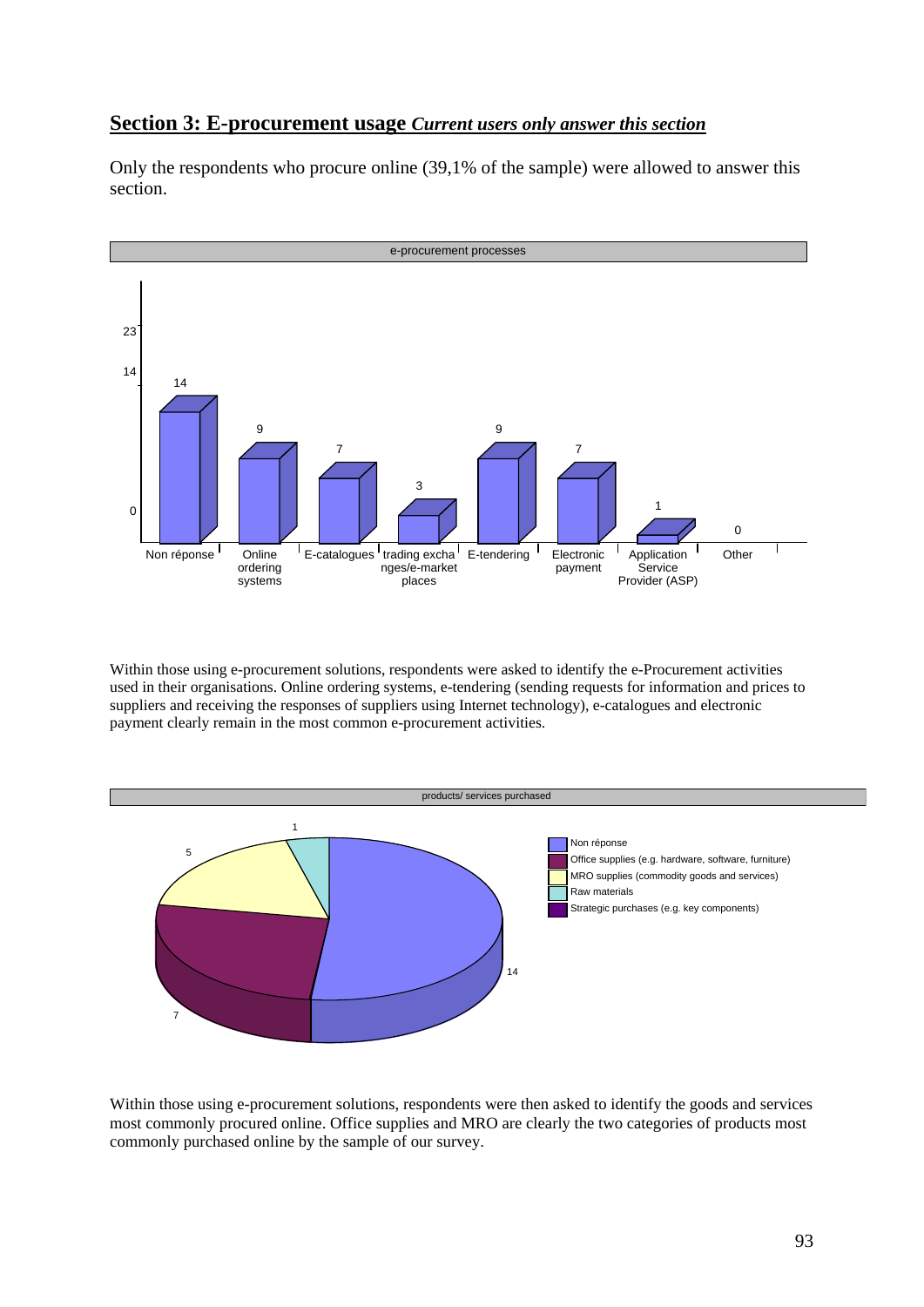

Respondents who have implemented e-Procurement were asked to rate the strategic importance of e-Procurement in their organisation. E-Procurement appears to have an important strategic position within organisations which have implemented it. Indeed, 66,6% (6/9) of respondents who have implemented eprocurement rated it as strategically important to extremely important for their activity.



Similarly, organisations which have implemented e-procurement solutions seems to be satisfied with these as 66,6% (6/9) of them rated it as "satisfied" and "very satisfied" their level of satisfaction of e-procurement.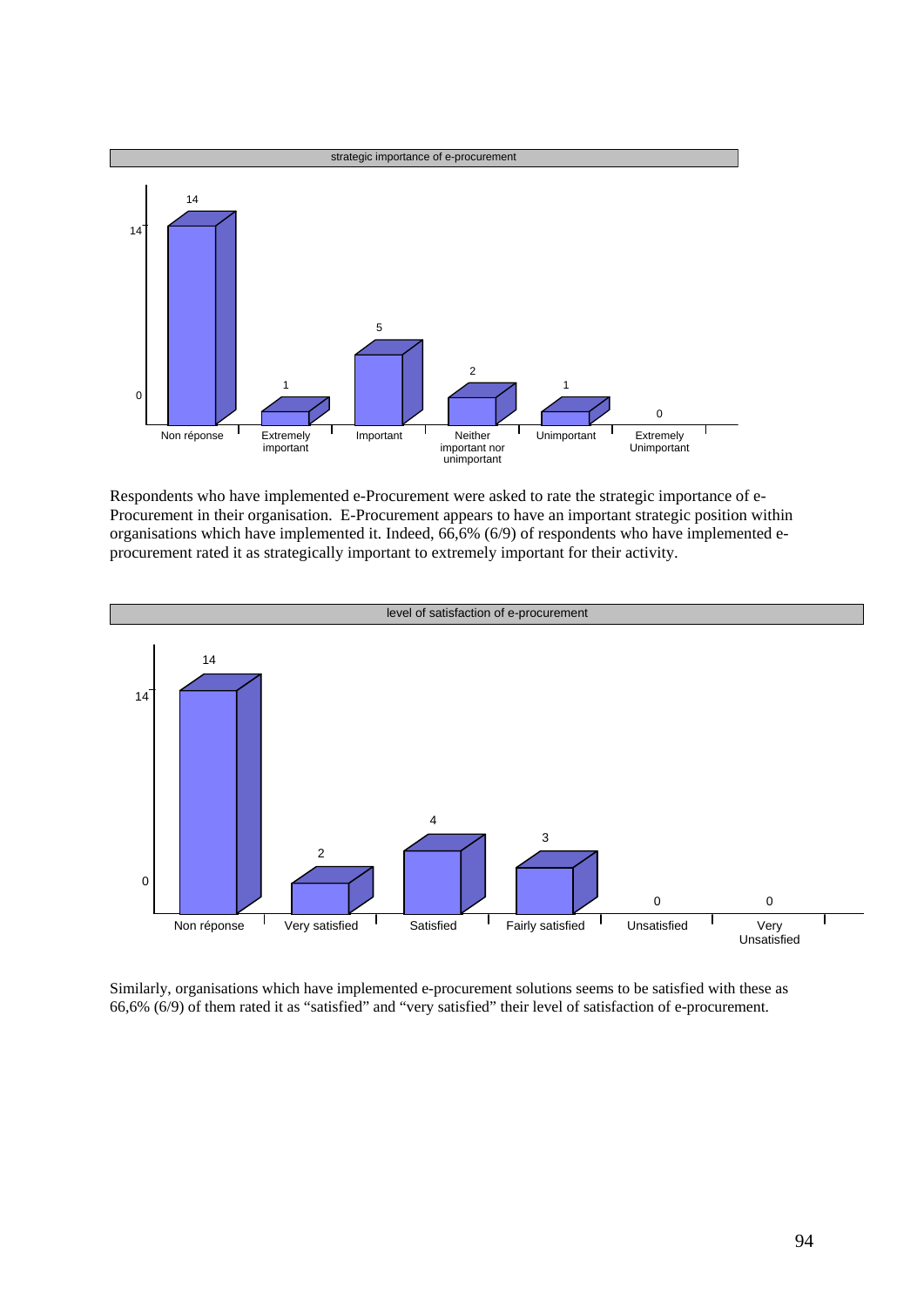## **a) How important do you consider the following benefits from adopting e-procurement?**



Respondents who have implemented e-procurement in their organisations unanimously consider the fact that it enables to reduce purchasing costs as an important (33,3%) or very important (66,6%) benefit.



Respondents who have implemented e-procurement in their organisations unanimously consider the fact that it enables to reduce administrative costs as an important (44,4%) or very important (55,5%) benefit.



The majority (66,6%) of respondents who have implemented e-procurement in their organisations consider the fact that it enables to improve productivity as fairly important.

**10.**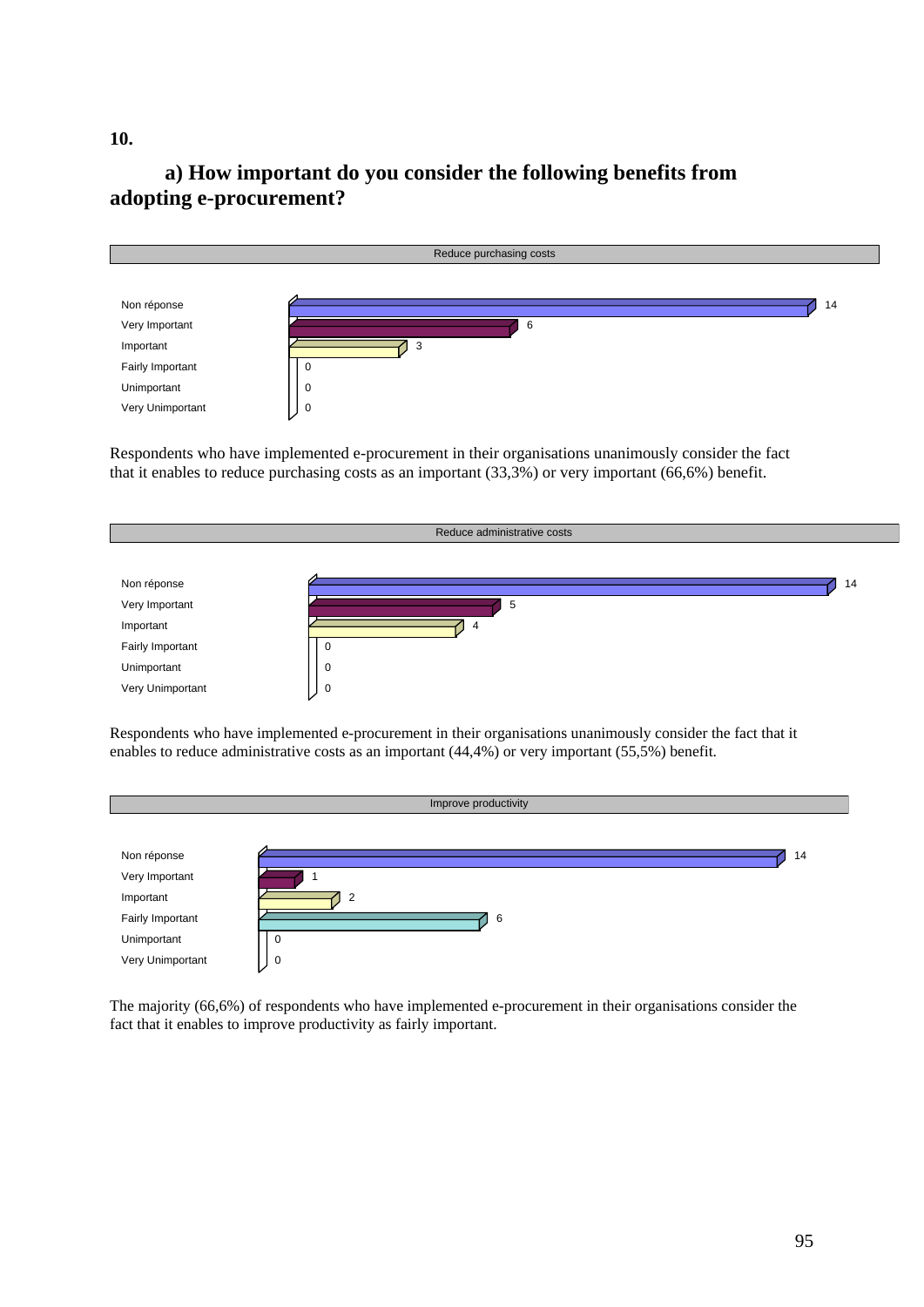

The majority (66,6%) of respondents who have implemented e-procurement in their organisations consider the fact that it enables to standardise purchasing processes as important or very important.



88,8% of respondents who have implemented e-procurement in their organisations consider the fact that it increase the suppliers database and that it allows a bigger supplier sourcing as important to very important.



Respondents who have implemented e-procurement in their organisations unanimously consider the fact that it enables faster cycle and process time as important or very important.



The majority (55,5%) of respondents who have implemented e-procurement in their organisations consider the fact that it enables to improve services as fairly important. However, 33,3% consider this benefit as unimportant.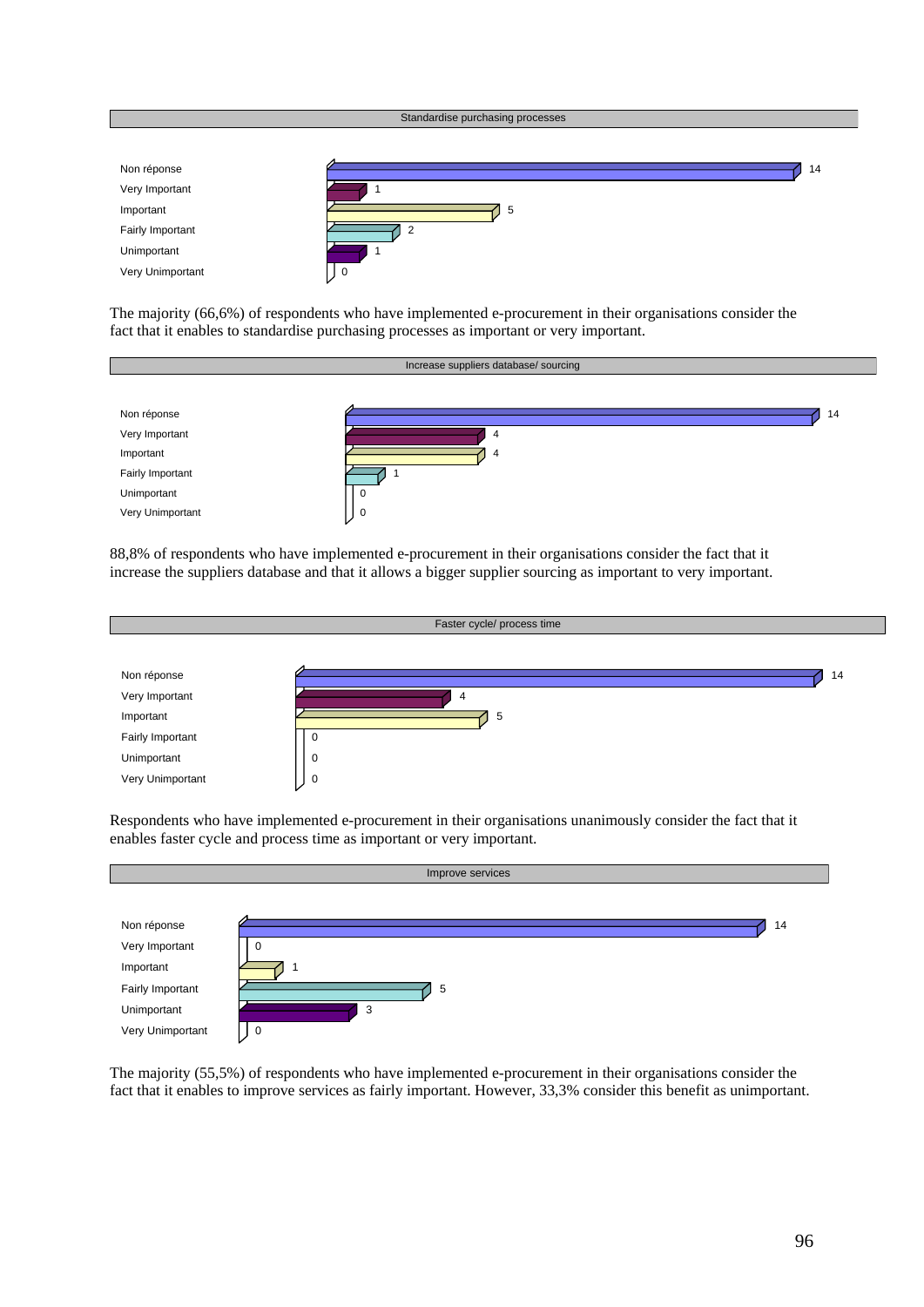|                  | Relationship building |
|------------------|-----------------------|
|                  |                       |
| Non réponse      | 14                    |
| Very Important   | 0                     |
| Important        | $\mathbf 0$           |
| Fairly Important | - 1                   |
| Unimportant      | -7                    |
| Very Unimportant |                       |

88,8% of respondents who have implemented e-procurement in their organisations consider the fact that it enables relationship building as unimportant to very unimportant. Thus, the respondents do not consider that relationship building is a factor of e-procurement adoption.



66,6% of respondents who have implemented e-procurement in their organisations consider the fact that it improve flexibility as fairly important, while the rest of them consider it as important or very important.



None of the respondents who have implemented e-procurement in their organisations quoted any other factor as important from adopting e-procurement solutions.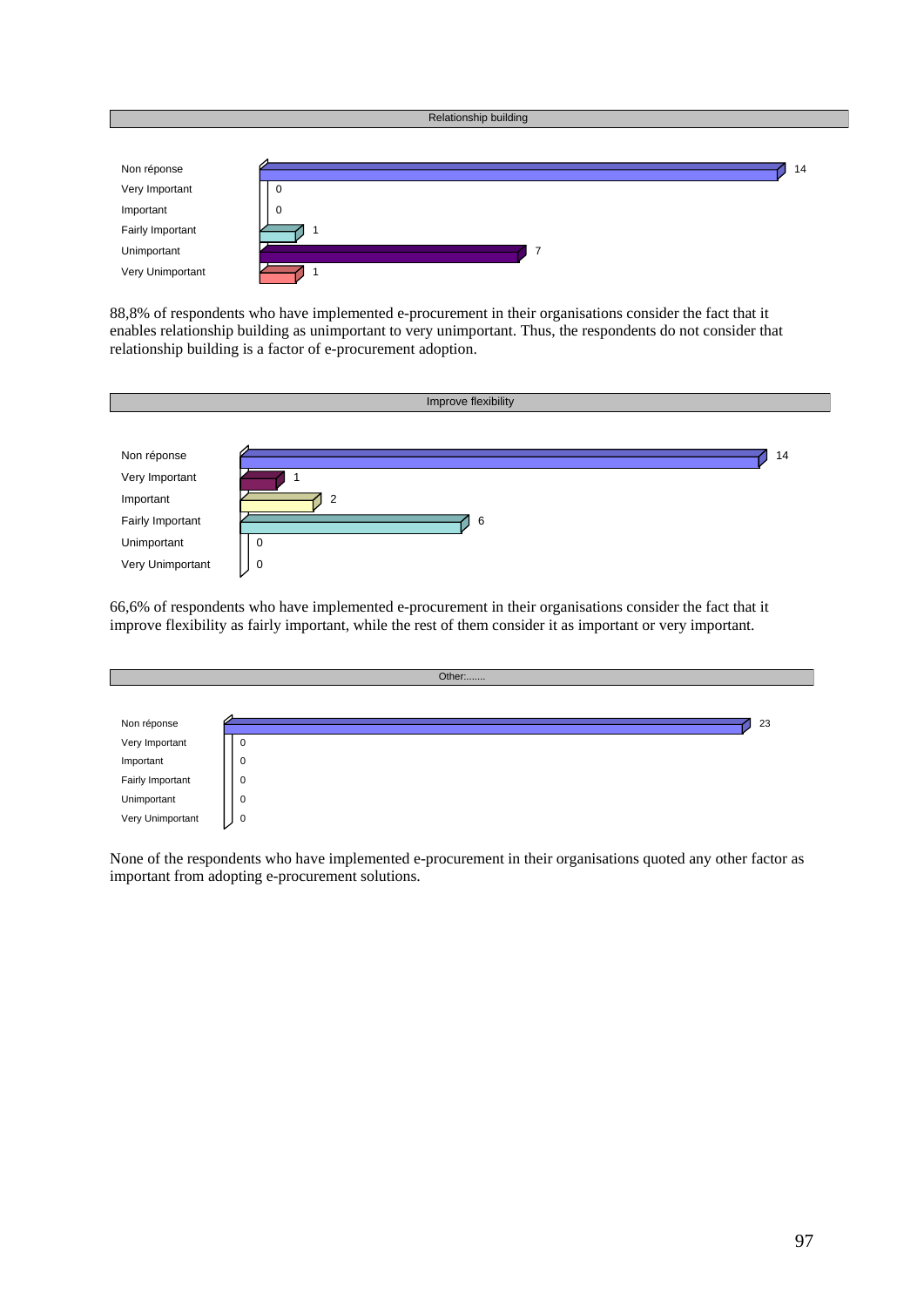b) Which of these are the 3 most important benefits from adopting eprocurement?



Respondents that already procure online were then asked to identify the 3 main factors driving the adoption of e-Procurement in their organisation.

Clearly, the most important benefits for them from adopting e-procurement appear to be the following:

- Reduced purchasing costs
- Reduced administrative costs
- Increased suppliers database and suppliers sourcing

Faster cycle time and process time also appear to be an important benefit associated with e-procurement for the respondents.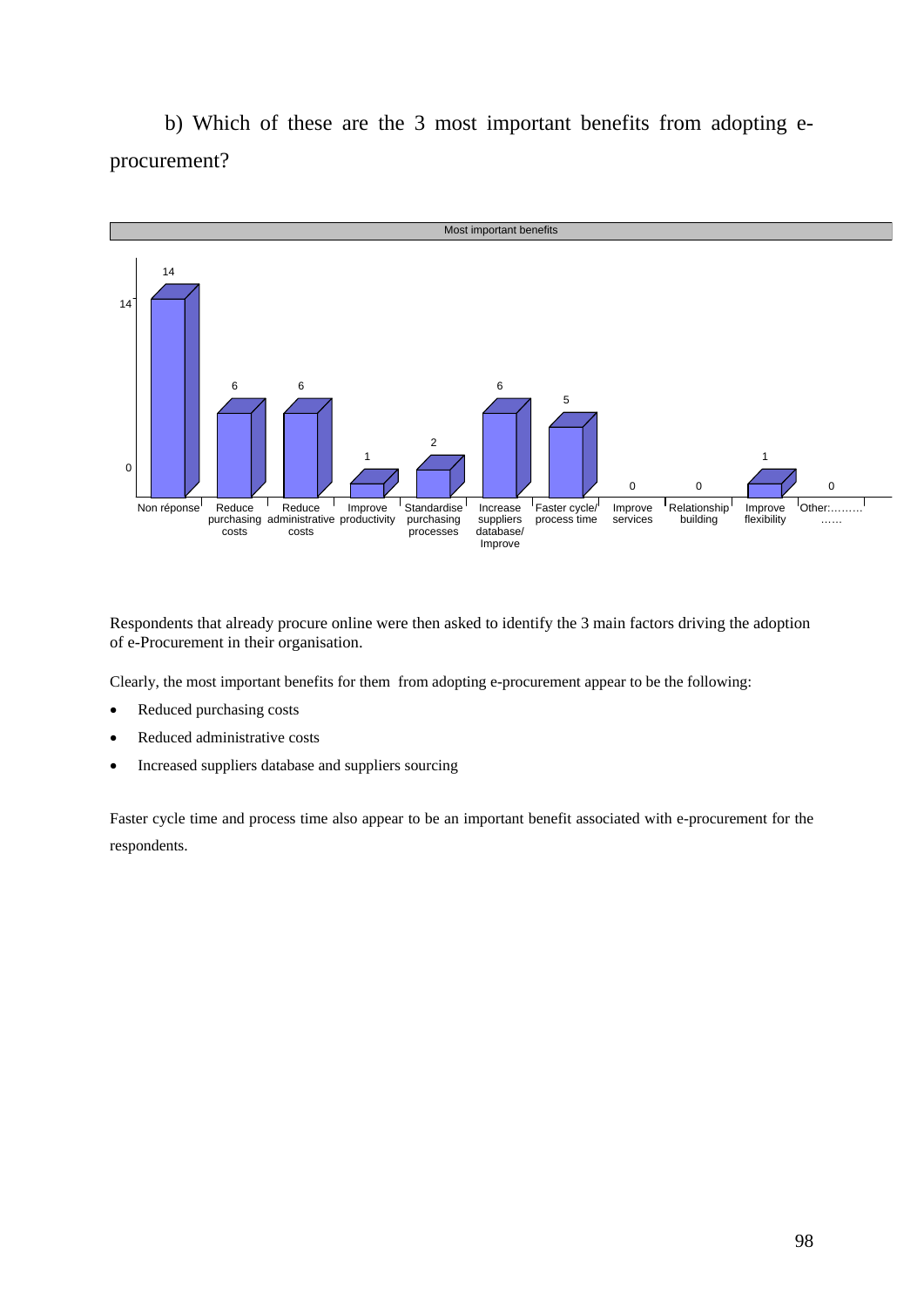#### **11.**

 a) How important do you consider the following factors inhibiting the adoption of e-procurement solutions?



Respondents who have implemented e-procurement in their organisations unanimously consider supplier integration issues (e.g. supplier commitment, systems' compatibility, etc) as an important (55,5%) or very important (44,4%) barrier to e-procurement adoption.



The majority (55,5%) of respondents who have implemented e-procurement in their organisations consider the costs of developing and maintaining systems as an important barrier to e-procurement adoption.



The majority (55,5%) of respondents who have implemented e-procurement in their organisations consider that the concerns about fraud and confidentiality represent an important barrier to e-procurement adoption. However, 33,3% of respondents consider this aspect unimportant.

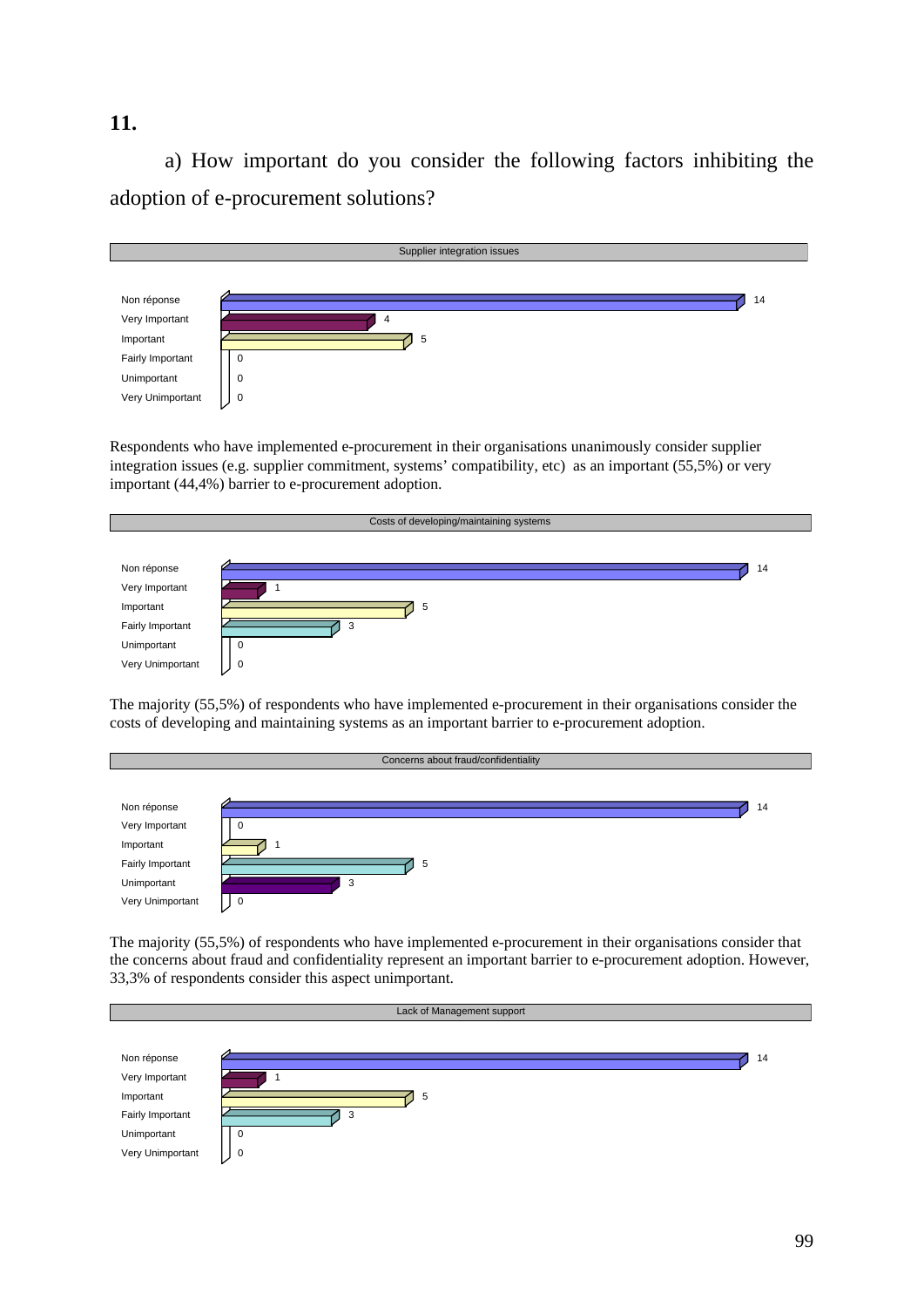The majority (55,5%) of respondents who have implemented e-procurement in their organisations consider the lack of management support to these activities as an important barrier to e-procurement adoption.



The inability to justify the costs and benefits associated with these processes appears to be a relatively important factor inhibiting e-procurement adoption for the respondents who already procure online.



The vast majority (66,6%) of respondents who have implemented e-procurement in their organisations consider the fact that these processes do not favour long-term relationship building as a fairly important barrier to eprocurement adoption.

|                  | Lack of information about e-procurement |  |  |  |  |  |  |
|------------------|-----------------------------------------|--|--|--|--|--|--|
|                  |                                         |  |  |  |  |  |  |
| Non réponse      | 14                                      |  |  |  |  |  |  |
| Very Important   | $\Omega$                                |  |  |  |  |  |  |
| Important        |                                         |  |  |  |  |  |  |
| Fairly Important | 4                                       |  |  |  |  |  |  |
| Unimportant      | -4                                      |  |  |  |  |  |  |
| Very Unimportant | 0                                       |  |  |  |  |  |  |

The lack of clear information about e-procurement solutions seems to be a fairly important barrier to eprocurement adoption for some of the respondents who already procure online (44,4%), while being unimportant for other (44,4%).



The redundancy and redeployment of staff needed by the implementation of e-procurement solutions within the firm does not appear to be an important barrier to e-procurement adoption, as being considered as unimportant or very unimportant by 77,7% of the respondents who already procure online.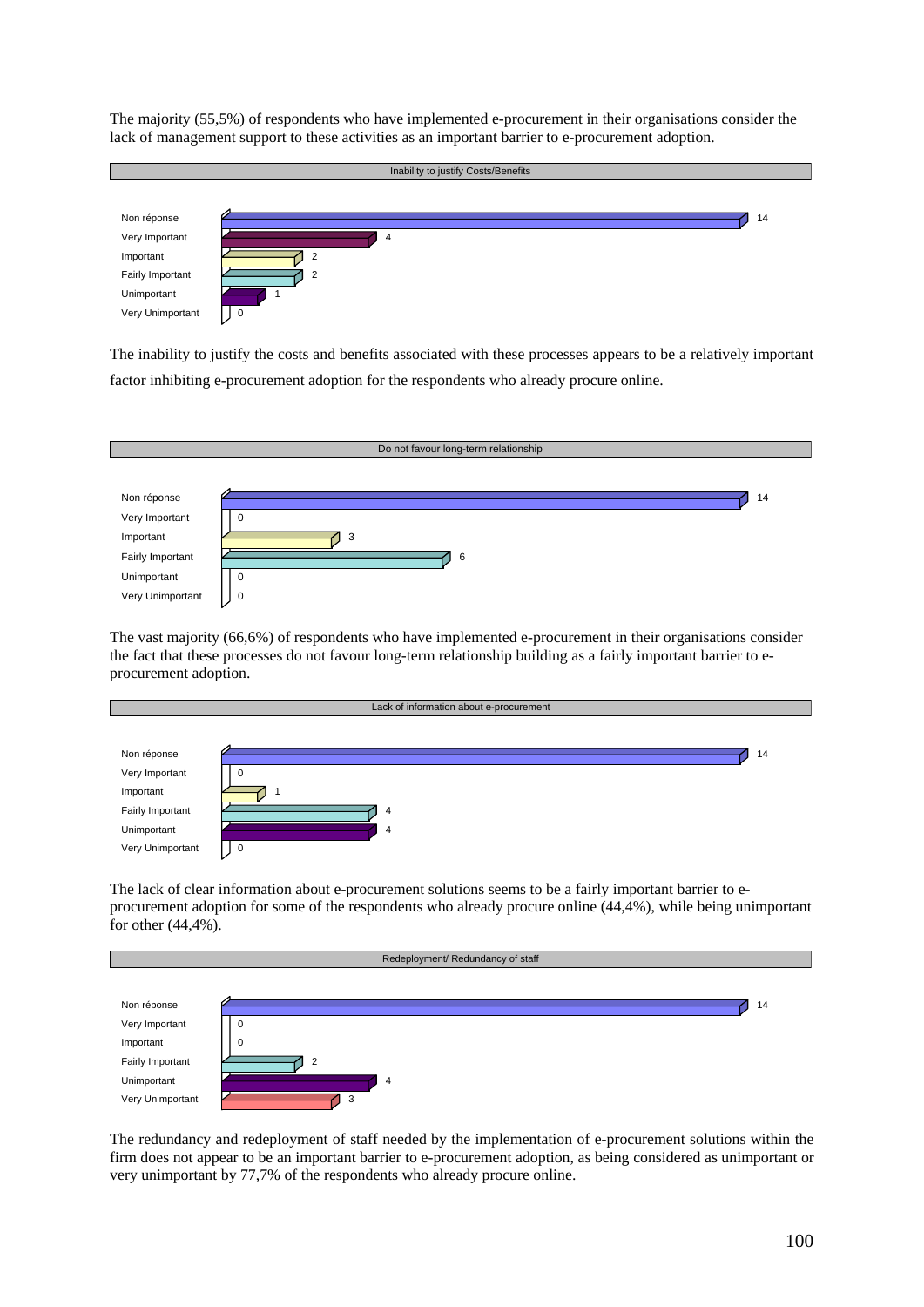

The vast majority (66,6%) of respondents who have implemented e-procurement in their organisations consider internal integration issues (e.g. compliance with existing financial system, compliance with ERP system, etc) as a fairly important barrier to e-procurement adoption.



The insufficient skilled staff associated with these processes appear to be a relatively important factor inhibiting e-procurement adoption for the respondents who already procure online.



The vast majority (66,6%) of respondents who have implemented e-procurement in their organisations do not consider the reluctance to change as an important barrier to e-procurement adoption.



Trust issues associated with these processes (e.g. lack of faith in trading partners) seem to be a fairly important barrier to e-procurement adoption for some of the respondents who already procure online (44,4%), while being unimportant for other (44,4%).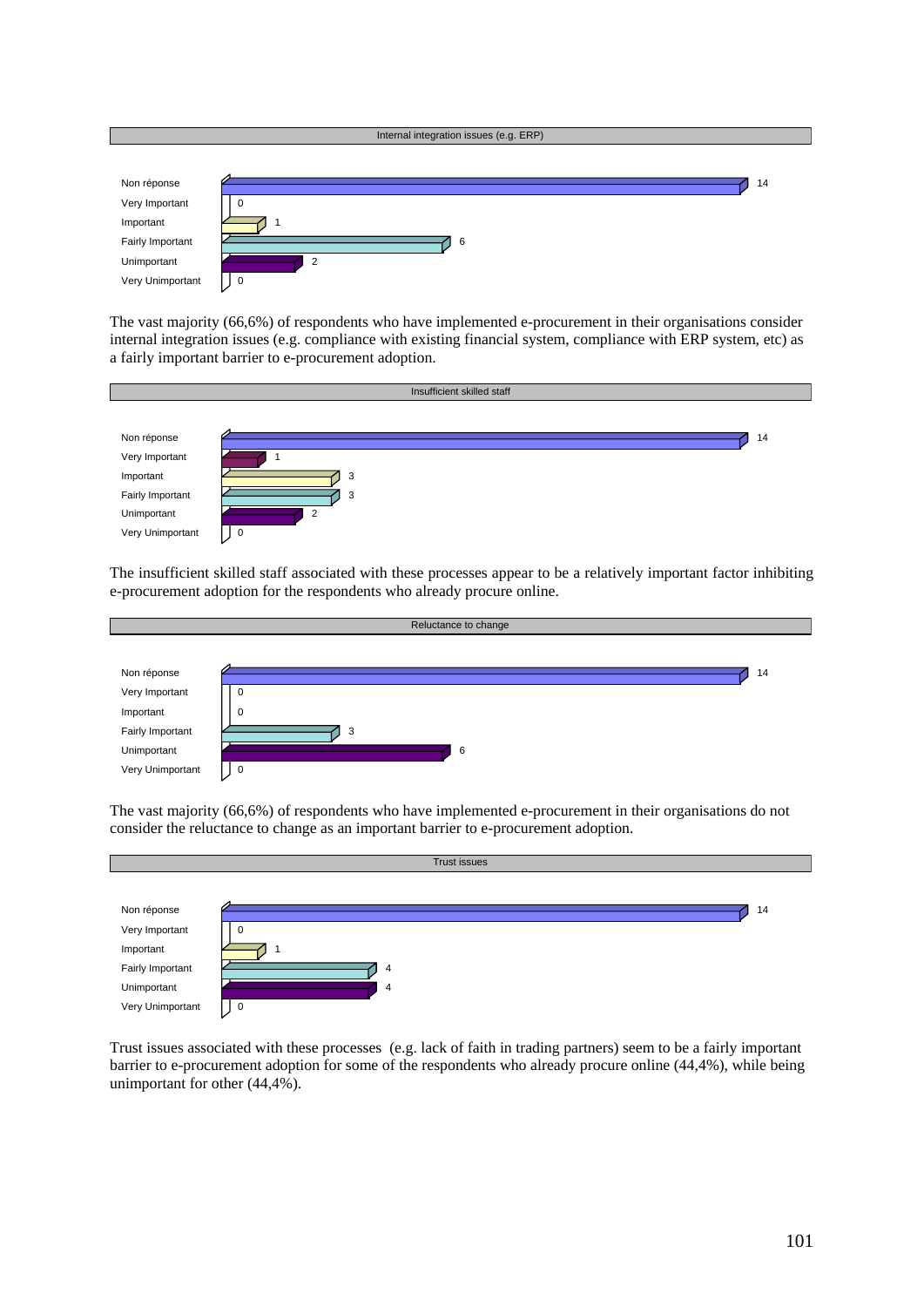

Legal issues associated with these processes (e.g. cross country legal differences) seem to be a fairly important barrier to e-procurement adoption for the majority of the respondents who already procure online (55,5%), while being unimportant for rest of them (44,4%).



None of the respondents who have implemented e-procurement in their organisations quoted any other barrier as important to adopt e-procurement solutions.

## **b) Which of the following are the 3 main factors inhibiting the adoption of e-procurement solutions?**



Respondents that already procure online were then asked to identify the top 3 inhibitors that are creating major hurdles for adopting/ implementing e-procurement.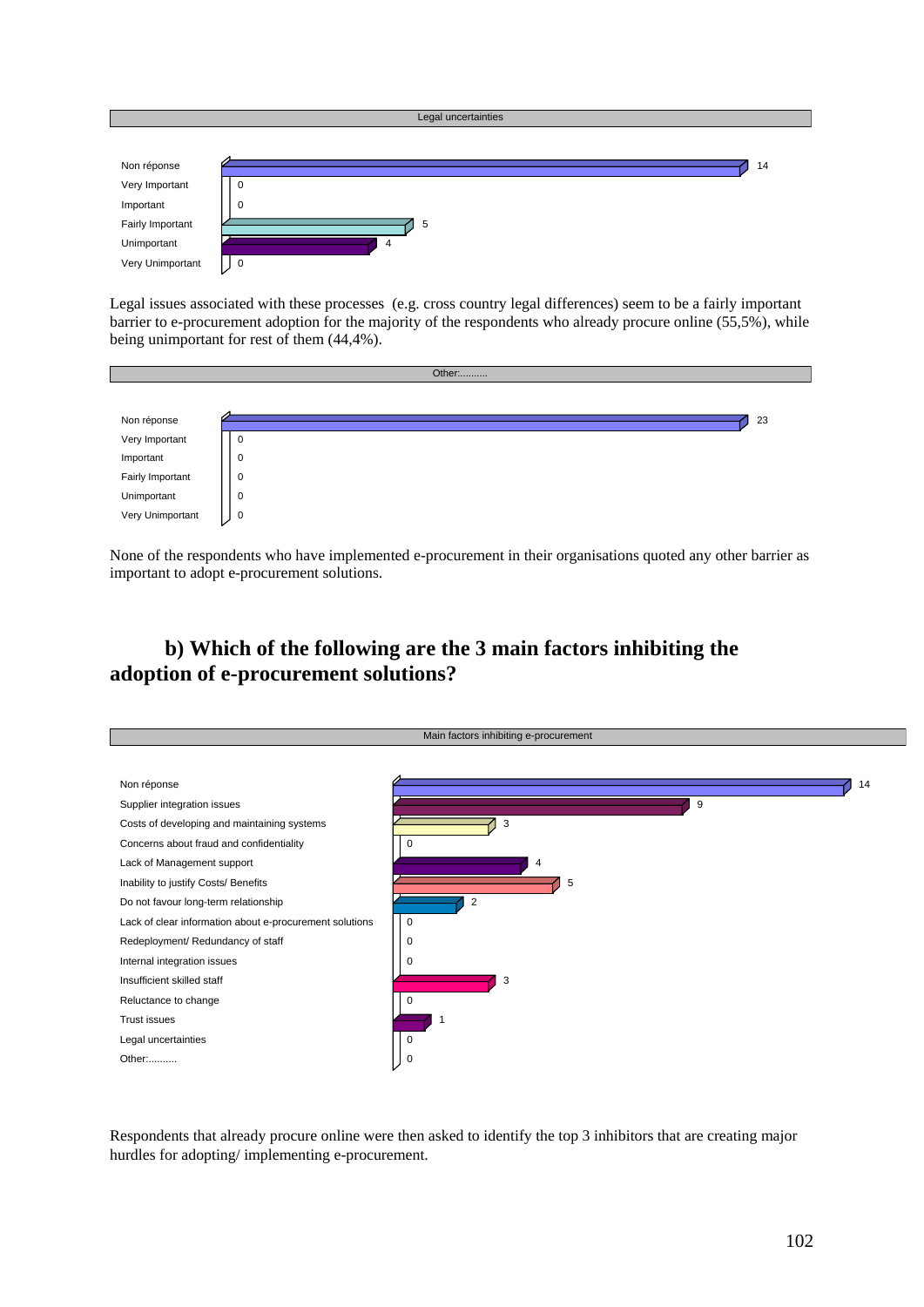The 3 main barriers to e-procurement adoption appear for them to be the following:

- Supplier integration issues (e.g. commitment, systems' compatibility)
- The inability to justify the costs and benefits associated with these processes
- The lack of management support for these solutions

The costs of developing and maintaining systems and the insufficient skilled staff come behind, but are not within the 3 most important barriers of adoption for the respondents.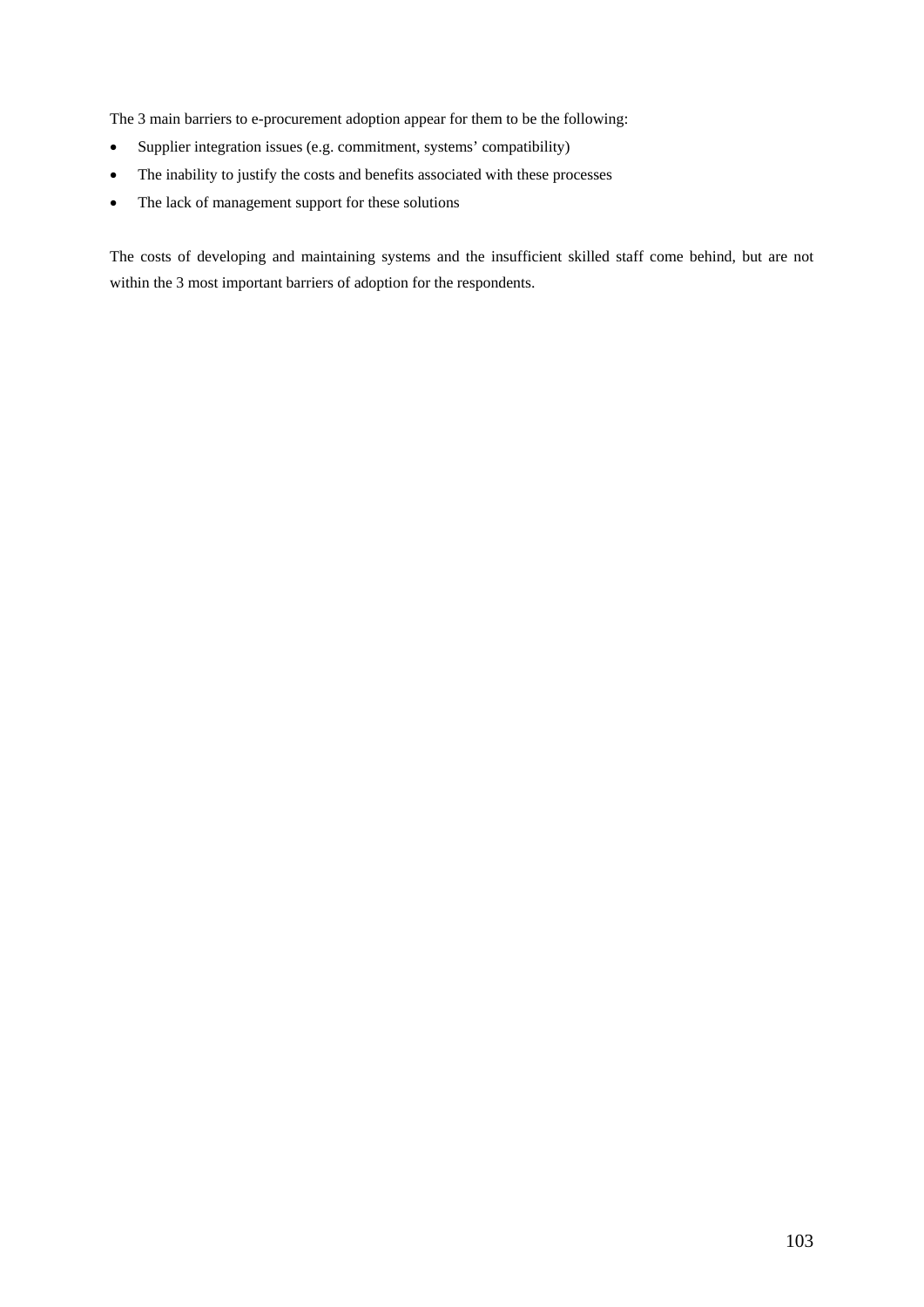## **Section 4: E-procurement perception –** *non***-***users only answer this section*

Only the respondents who do not procure online (60,9% of the sample) were allowed to answer this section.

| level of intention to procure online   |                |  |  |  |  |  |
|----------------------------------------|----------------|--|--|--|--|--|
|                                        |                |  |  |  |  |  |
| Non réponse                            | -9             |  |  |  |  |  |
| Intend to procure online in the future | $\overline{2}$ |  |  |  |  |  |
| To evaluate the possibility to use it  |                |  |  |  |  |  |
| Do not intend to procure online        | -8             |  |  |  |  |  |
| Don't know                             | $\overline{2}$ |  |  |  |  |  |

Respondents were asked to evaluate their level of intention to procure online in the future. The majority of them (57,14%) do not intend at all to procure online, while 28,57% (4/14) seem to be in favour to consider such processes.

## **How do you consider your purchases?**

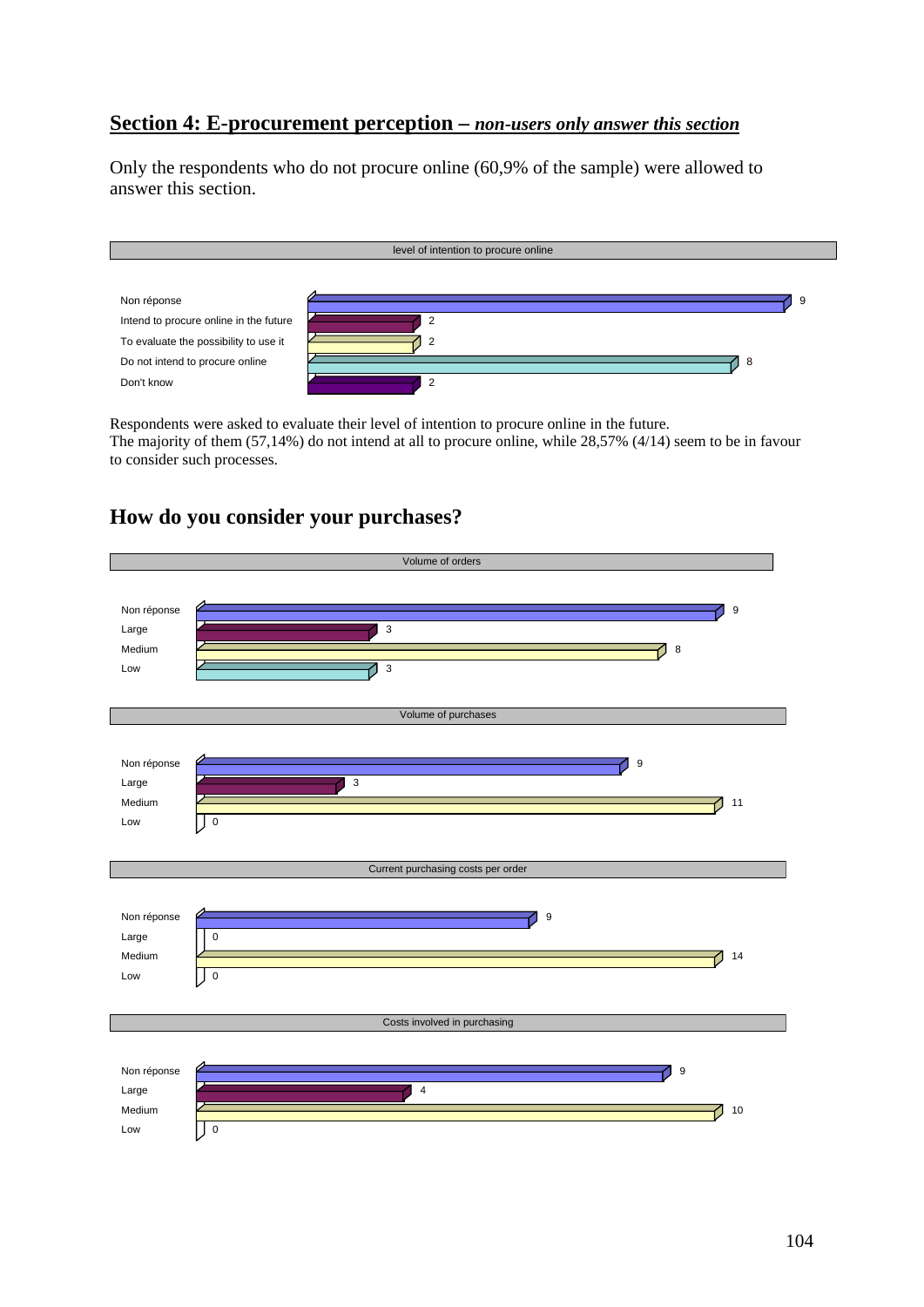Respondents who do not procure online generally rate as "medium" the volume of their orders, the volume of their purchases, their current purchasing costs per order and the costs involved in purchasing. We can also notice that 28,57% (4/14) consider the costs involved in purchasing as being large.

#### **14.**

## **a) How important do you consider the following benefits from adopting e-procurement?**



Respondents who do not have implemented e-procurement in their organisations unanimously consider the fact that it enables to reduce purchasing costs as very important (35,7%), important (57,14%) or fairly important (7,14%).



Respondents who do not have implemented e-procurement in their organisations unanimously consider the fact that it enables to reduce purchasing costs as a very important (64,3%) or important (35,7%) benefit for eprocurement.



50% of the respondents who do not have implemented e-procurement in their organisations consider the fact that it improves productivity as a fairly important benefit for e-procurement adoption. However, 35,71% (5/14) of them consider this benefit as unimportant or very unimportant.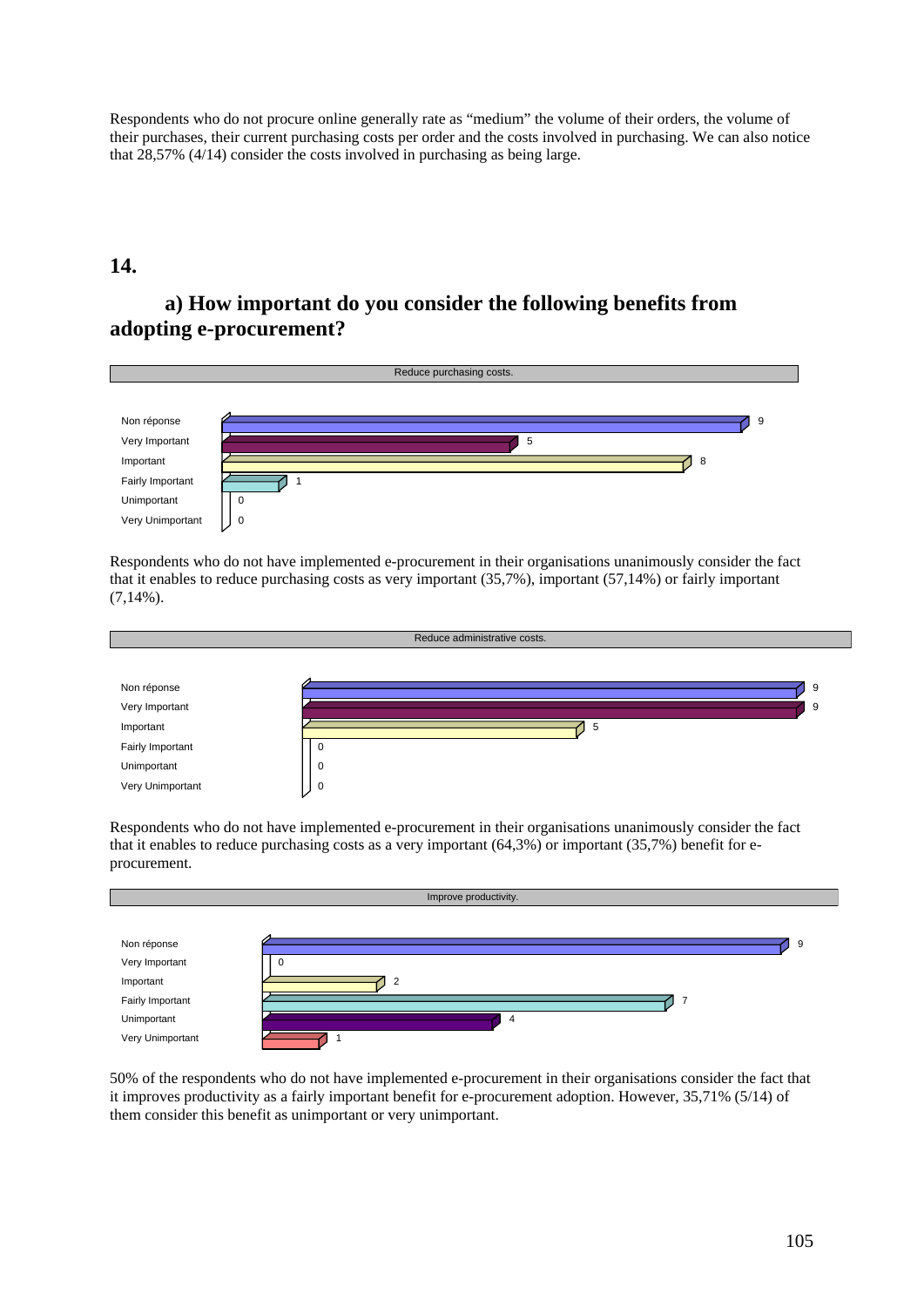

The fact that e-procurement standardise purchasing processes seems to be particularly important for respondents who do not have implemented e-procurement within their organisation as 35,7% of them consider it as very important, 28,57% as important and 35,7% as fairly important.



The fact that e-procurement allows to increase the suppliers database and improve the supplier sourcing does not seem to be an important benefit from e-procurement adoption for a lot of respondents who do not have implemented any e-procurement solutions within their organisations, as 42,86% of them consider this as unimportant. However, the same proportion consider it as fairly important and 14,29% as important.



50% of the respondents who do not have implemented e-procurement in their organisations consider the fact that it enables to fasten cycle time and process time as an important benefit for e-procurement adoption. The rest of them is mainly divided on the issue between fairly important (21,43%) and unimportant (21,43%).



This graph shows us that the vast majority (64,29%) of the respondents who do not have implemented eprocurement within their organisations do not consider improved services as a benefit for e-procurement adoption.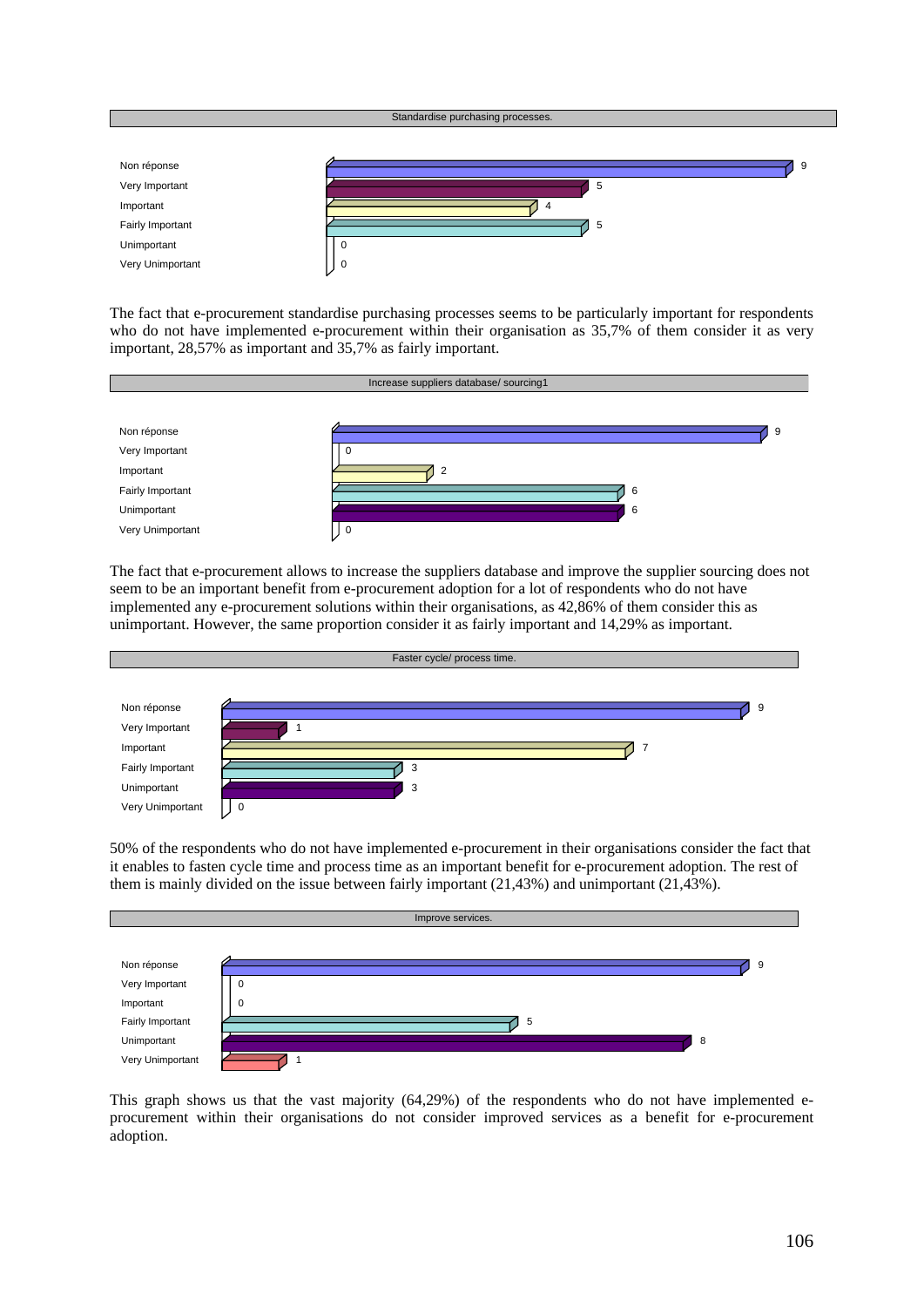

This graph shows us that nearly (92,86%) all of the respondents who do not have implemented e-procurement within their organisations do not consider relationship building as a benefit for e-procurement adoption.



The fact that e-procurement improve the flexibility of the firms does not seem to be an important benefit from eprocurement adoption for a lot of respondents who do not have implemented any e-procurement solutions within their organisations, as 42,86% of them consider this as unimportant or very unimportant. However, the same proportion consider it as fairly important and 14,29% as important.

|                  |             |  | Other: |  |  |    |
|------------------|-------------|--|--------|--|--|----|
|                  |             |  |        |  |  |    |
| Non réponse      |             |  |        |  |  | 23 |
| Very Important   | U           |  |        |  |  |    |
| Important        | $\mathbf 0$ |  |        |  |  |    |
| Fairly Important | $\mathbf 0$ |  |        |  |  |    |
| Unimportant      | $\mathbf 0$ |  |        |  |  |    |
| Very Unimportant | 0           |  |        |  |  |    |

None of the respondents who do not have implemented e-procurement in their organisations quoted any other factor as important from adopting e-procurement solutions.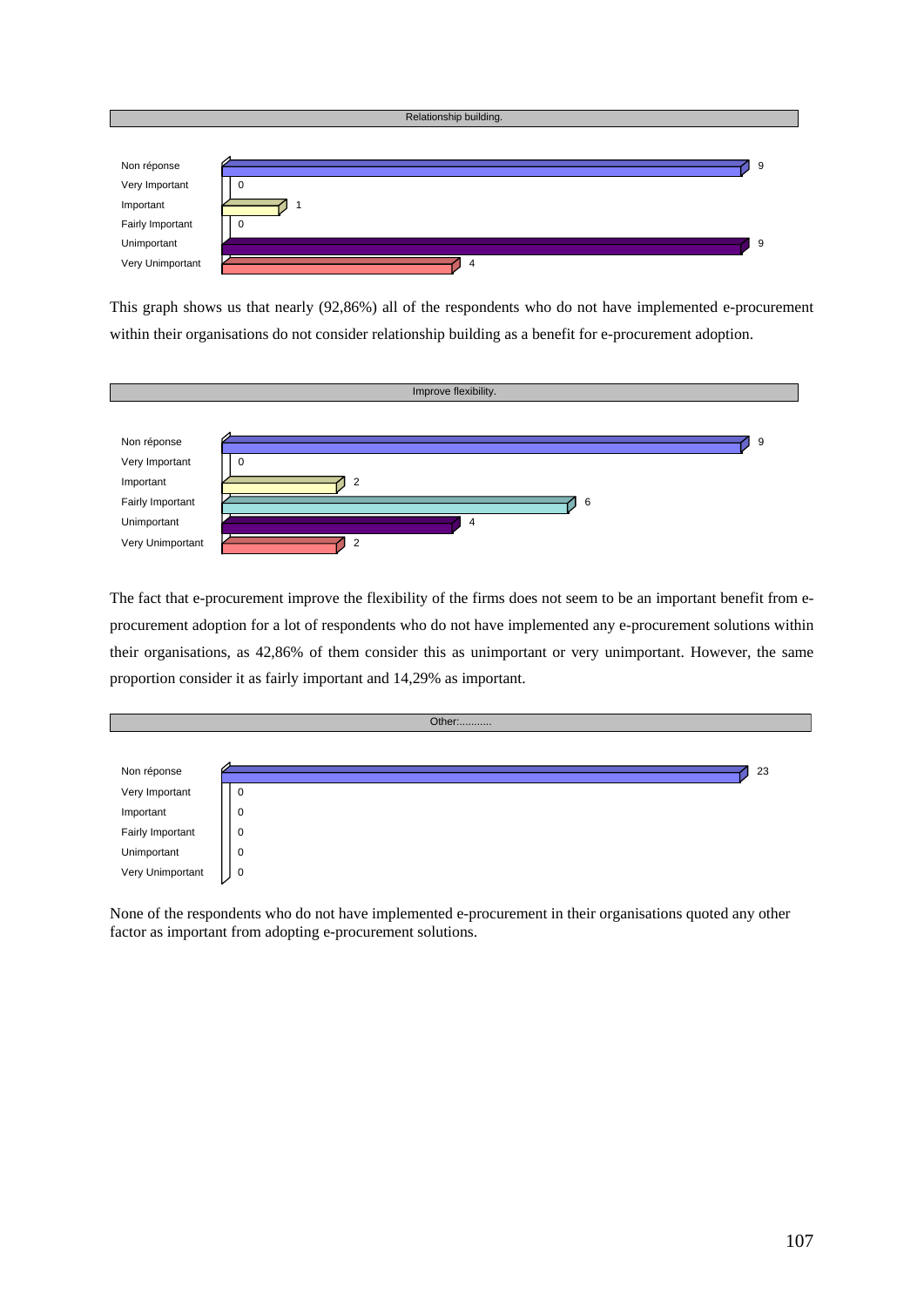

## **b) Which of the these are the 3 most important drivers of adoption of e-procurement?**

Respondents that do not procure online were then asked to identify the 3 main factors driving the adoption of e-procurement.

Clearly, the most important benefits for them from adopting e-procurement appear to be the following:

- Reduced administrative costs
- Reduced purchasing costs
- Standardised purchasing processes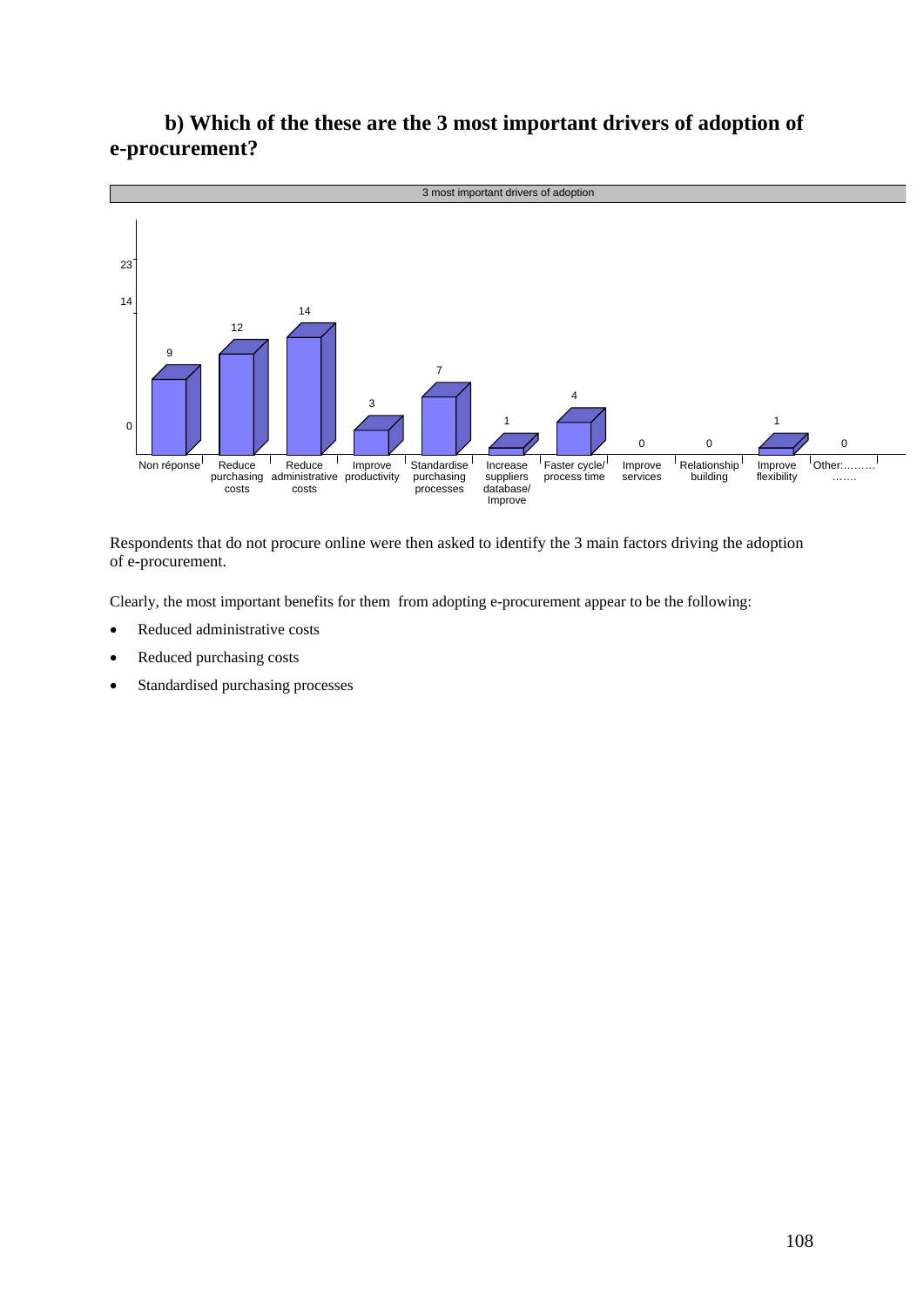a) How important do you consider the following factors inhibiting the adoption of e-procurement solutions?



Supplier integration issues (e.g. supplier commitment, systems' compatibility) appears to be a significant barrier to adoption for respondents who do not procure online as 64,29% of them consider this as very important and the rest (35,71%) as important.



The costs of developing and maintaining the e-procurement systems also appears to be a significant barrier to eprocurement adoption for respondents who do not procure online as 71,43% of them consider this issue as very important, and the rest (28,6%) as important**.** 



This graph shows us that 50% of the respondents who do not procure online consider the fact that e-procurement does not bring any tangible benefits for their company as an important or very important barrier to adoption.



## **15.**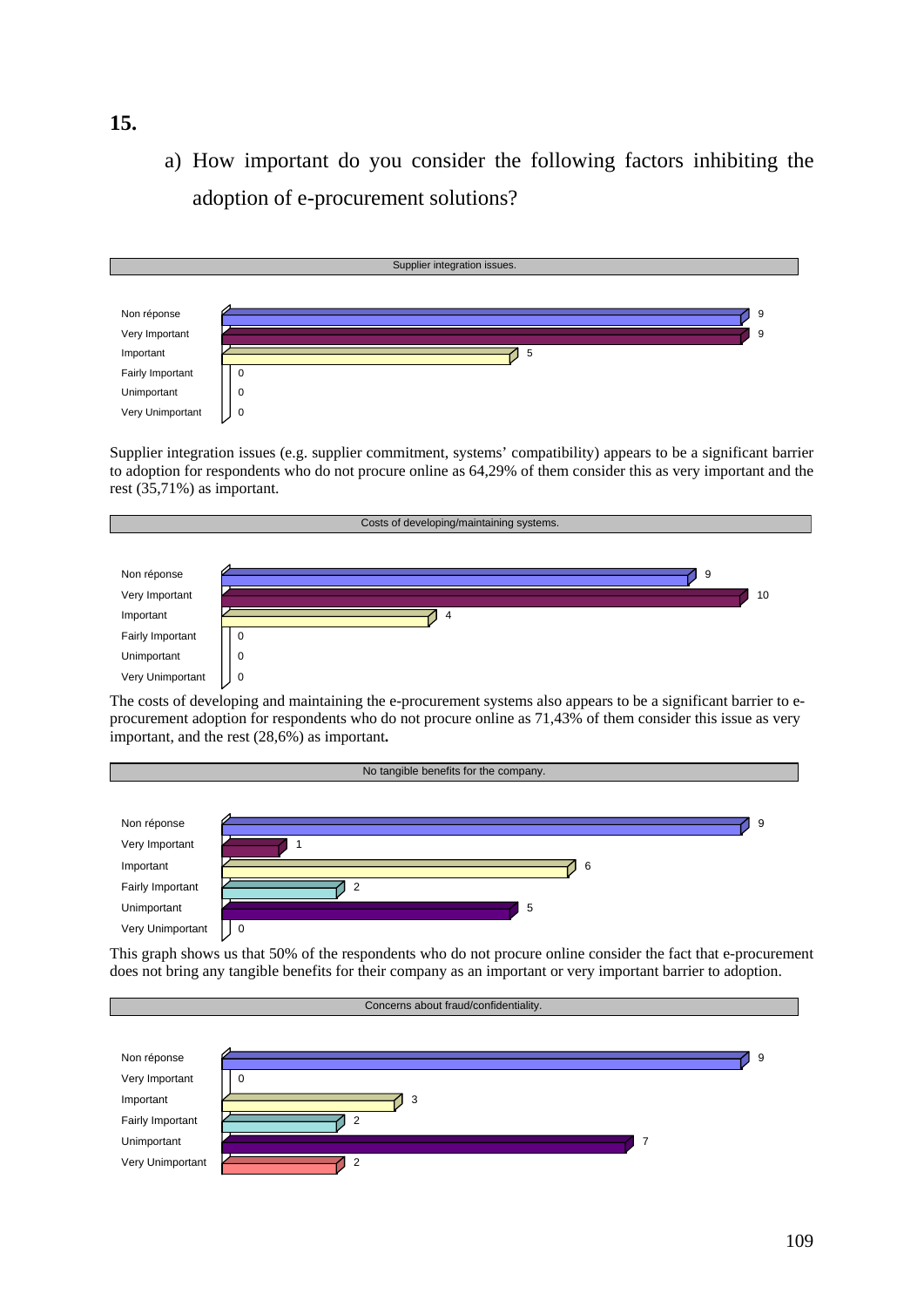The concerns about fraud and confidentiality associated with e-procurement do not seem to be a significant barrier to adoption for respondents who do not procure online as 64,29% of them consider this as unimportant or very unimportant.



This graph shows us that 64,29% (9/14) of the respondents who do not procure online consider the fact that eprocurement has no relevance for their business activity for their company as an important or very important barrier to adoption.



The lack of management support associated with e-procurement seems to be a pretty significant barrier to adoption for respondents who do not procure online as the majority of them (57,14%) of them consider this as unimportant or very unimportant, and 35,71% as fairly important.



This graph shows us that 50% of the respondents who do not procure online consider the inability to justify the costs and benefits associated with e-procurement as an important or very important barrier to adoption.



The fact that e-procurement do not favour long-term relationship appears to be a significant barrier to adoption for respondents who do not procure online as the majority of them (57,14%) consider this issue as important or very important, and the rest of them (42,86%) as fairly important.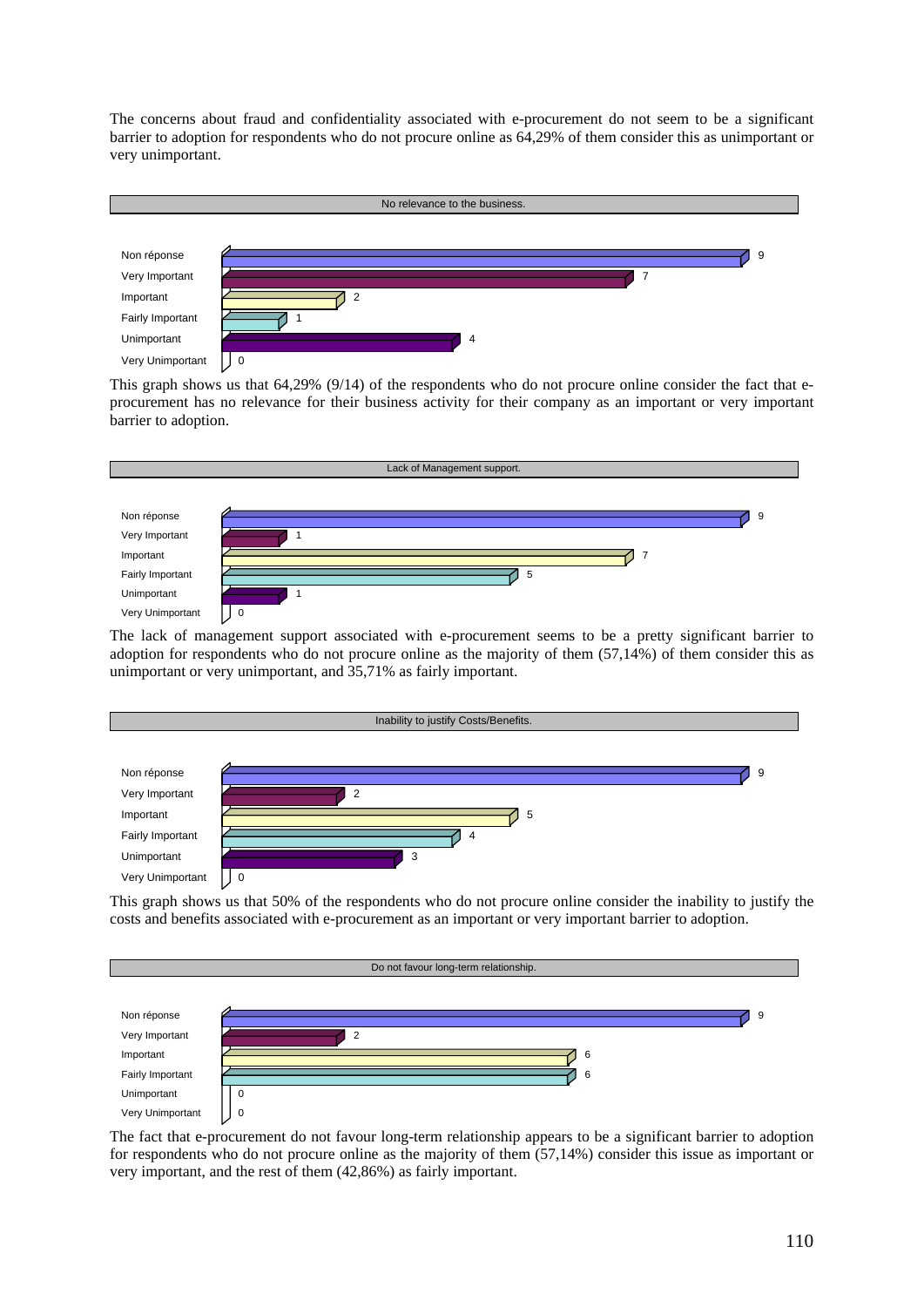

The lack of clear information about e-procurement appears to be a significant barrier to e-procurement adoption for respondents who do not procure online as 71,43% of them consider this issue as very important and important, and the rest (28,6%) as fairly important.



The redeployment and redundancy of staff associated with the implementation of e-procurement systems does not appear to be a significant barrier to adoption for respondents who do not procure online as 50% of them consider the issue as unimportant or very unimportant, and 42,86% as fairly important.



Internal integration issues associated with the implementation of e-procurement systems appear to be a relatively important barrier to adoption for respondents who do not procure online as 57,14% of them consider the issue as fairly important and 35,71% as important.



The insufficient IT skilled staff appears to be a significant barrier to e-procurement adoption for respondents who do not procure online as  $78,57\%$  of them consider this issue as very important and important, and the rest (21,43%) as fairly important.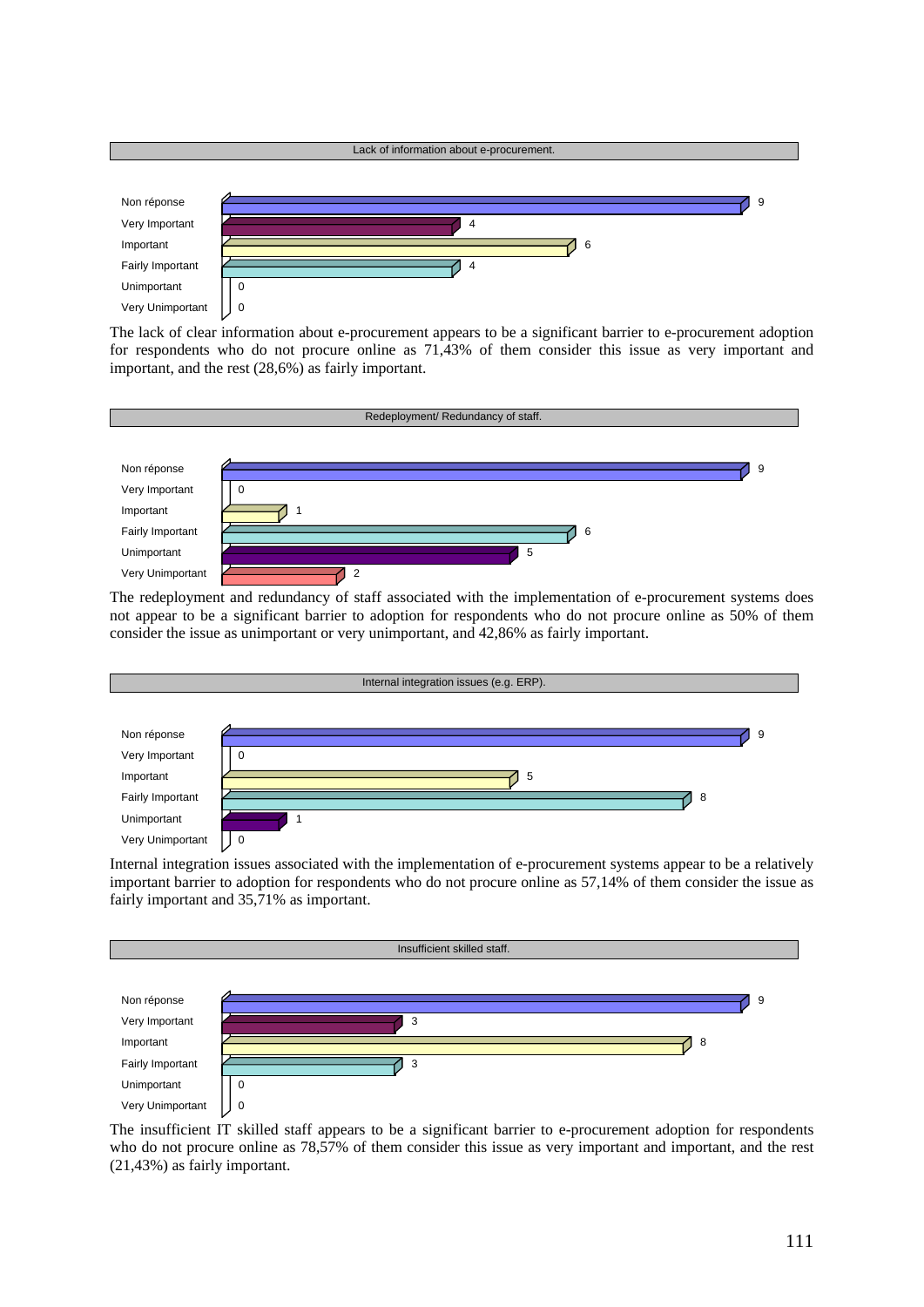

The reluctance to change does not appear to be a significant barrier to e-procurement adoption for respondents who do not procure online, as 28,57% of them consider the issue as unimportant, and 57,14% as only fairly important.



Trust issues (e.g. lack of faith in trading partner) do not appear to be a significant barrier to e-procurement adoption for respondents who do not procure online, as 64,29% of them consider the issue as only fairly important.



Legal uncertainties (e.g. cross-country legal differences) do not appear to be a significant barrier to eprocurement adoption for respondents who do not procure online, as 64,29% of them consider the issue as unimportant or very unimportant.



None of the respondents who do not have implemented e-procurement in their organisations quoted any other barrier as important to adopt e-procurement solutions.